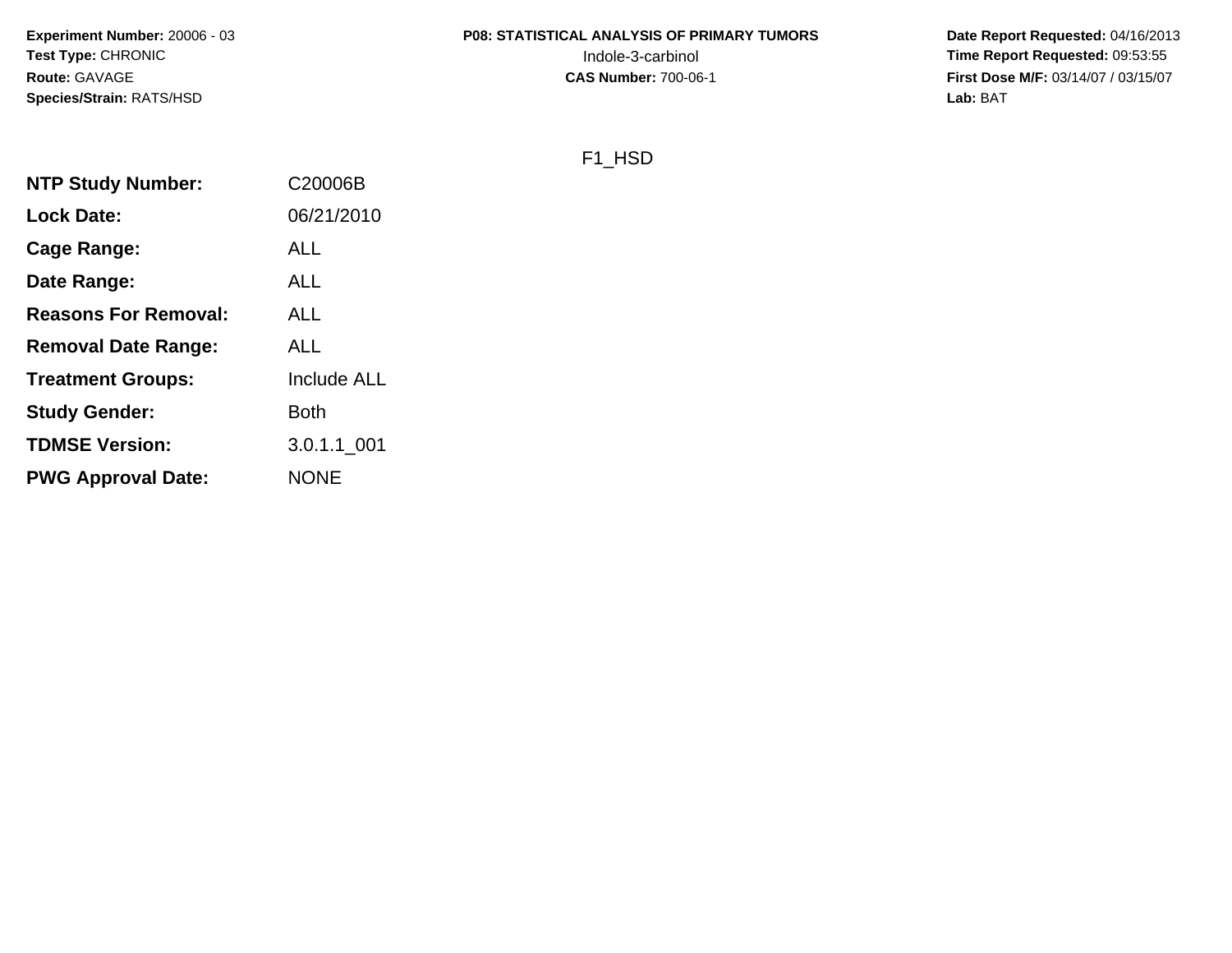**Experiment Number:** 20006 - 03**Test Type:** CHRONIC**Route:** GAVAGE**Species/Strain:** RATS/HSD

**P08: STATISTICAL ANALYSIS OF PRIMARY TUMORS**

 **Date Report Requested:** 04/16/2013 Indole-3-carbinol **Time Report Requested:** 09:53:55 **First Dose M/F:** 03/14/07 / 03/15/07<br>**Lab:** BAT **Lab:** BAT

#### **HISTORICAL CONTROL STUDIESFrom May 2011 report**

#### **SAME ROUTE**

 20304-01 -- TEF evaluation (PCB 118) (GAVAGE CORN OIL)88148-06 -- 3,3',4,4'-Tetrachloroazobenzene (GAVAGE CORN OIL)

#### **ALL ROUTES**

 20304-01 -- TEF evaluation (PCB 118) (GAVAGE CORN OIL)88148-06 -- 3,3',4,4'-Tetrachloroazobenzene (GAVAGE CORN OIL)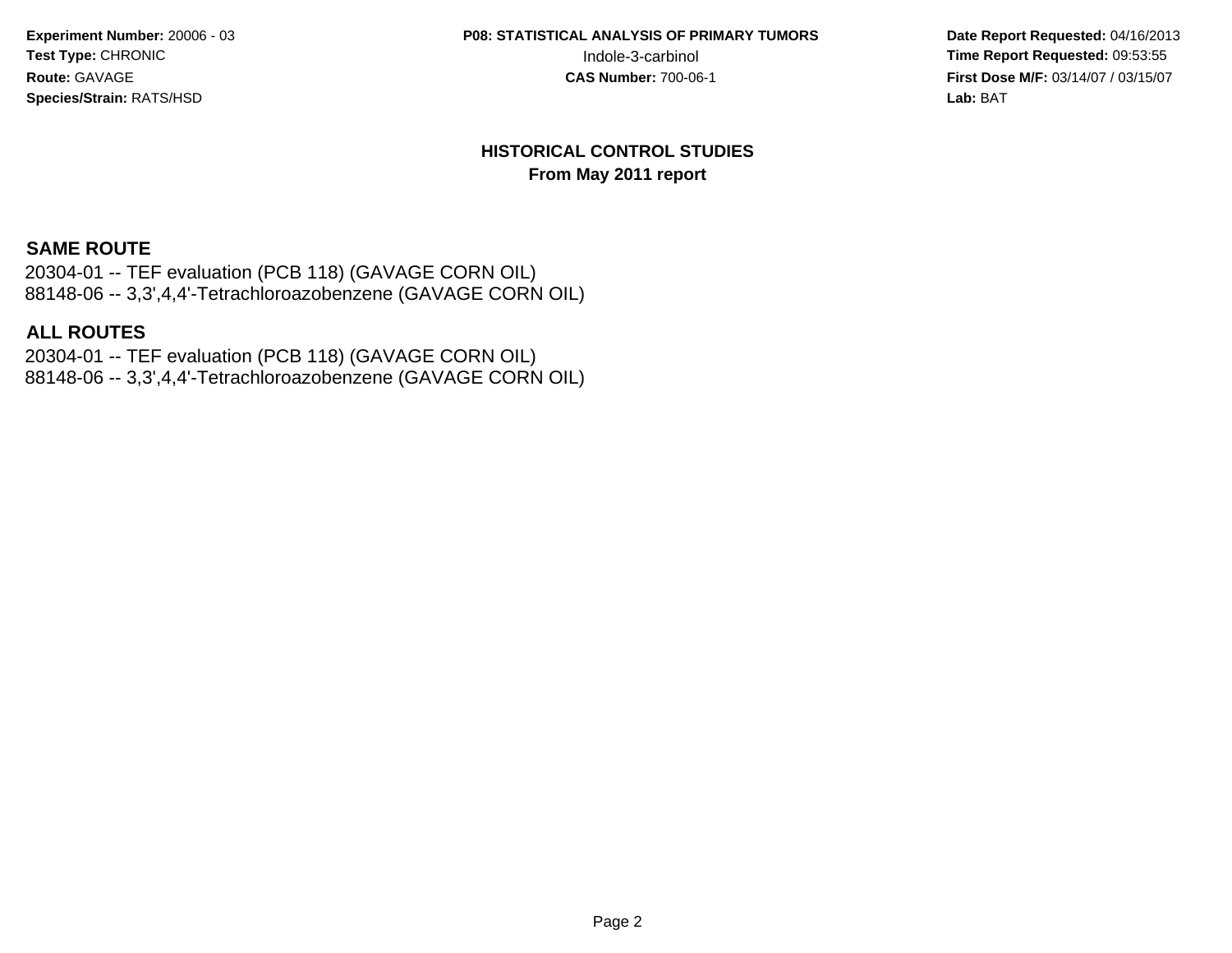**Date Report Requested:** 04/16/2013 **First Dose M/F:** 03/14/07 / 03/15/07<br>**Lab:** BAT **Lab:** BAT

# **FOR ALL DOSES THE TUMOR RATES IN THE FOLLOWING TISSUES/ORGANS ARE BASED ON NUMBER OF TISSUES EXAMINED.IN OTHER TISSUES/ORGANS RATES ARE BASED ON THE NUMBER OF ANIMALS NECROPSIED.**

Adrenal MedullaHeartIslets, PancreaticKidneyLiver**Pancreas**  Pituitary GlandTestesThyroid Gland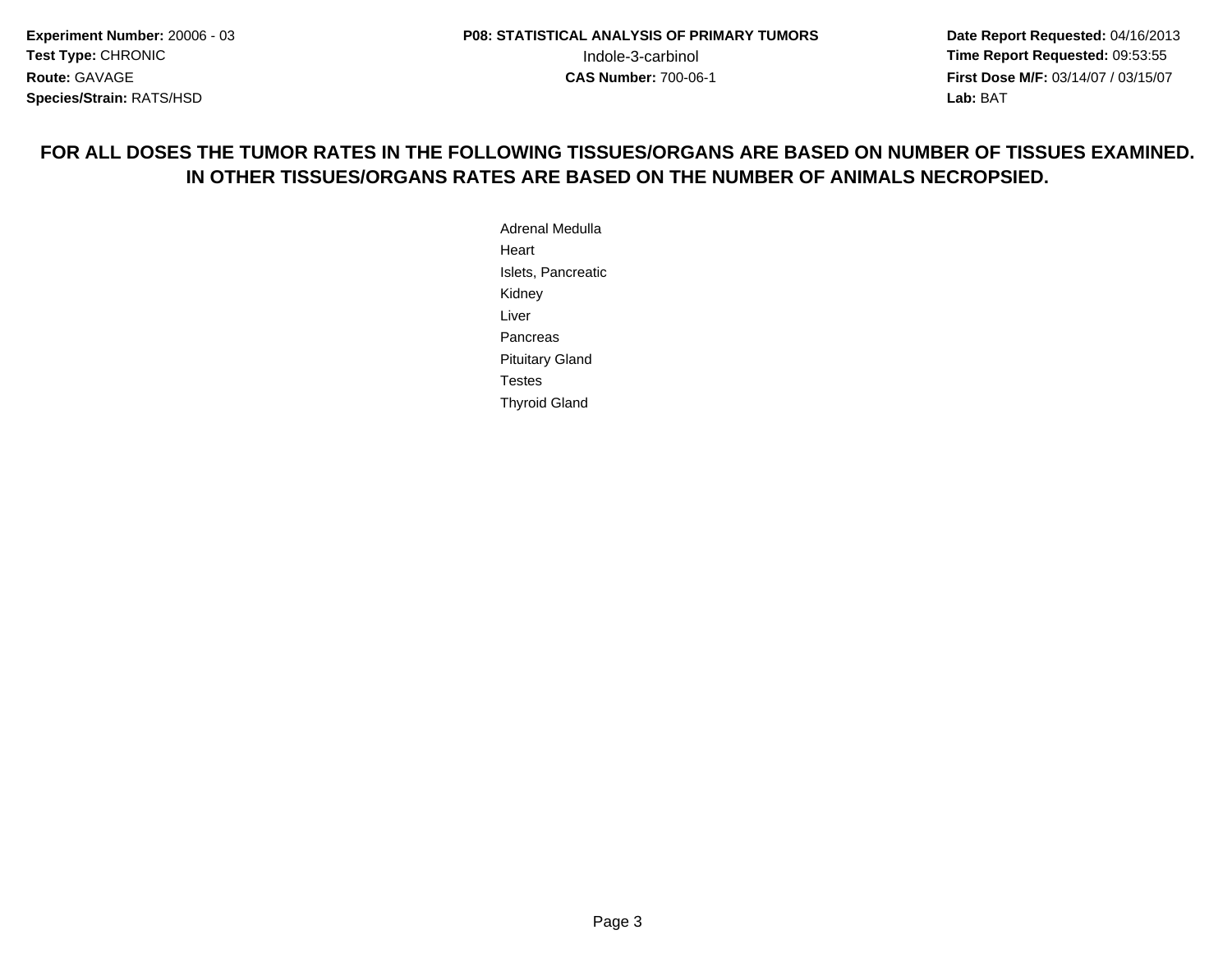#### **SUMMARY OF STATISTICALLY SIGNIFICANT (P<=.05) RESULTS IN THE ANALYSIS OF INDOLE-3-CARBINOL**

#### **MALE RATS**

| Organ                                                      | <b>Morphology</b>                                                                                                                                                              |
|------------------------------------------------------------|--------------------------------------------------------------------------------------------------------------------------------------------------------------------------------|
| Skin                                                       | Basal or Sq. Cell Carcinoma, Carcinoma, Basosq. Tumor (M or B), Basal Cell Adenoma, Adenoma,<br>Papilloma, Sq Papilloma, Keratoacanthoma, Trichoepithelioma<br>Keratoacanthoma |
|                                                            | Squamous Cell Papilloma, Papilloma, Squamous Cell Carcinoma or Keratoacanthoma                                                                                                 |
| <b>Thyroid Gland: C-Cell</b>                               | Squamous Cell Papilloma, Papilloma, or Keratoacanthoma<br>Adenoma                                                                                                              |
|                                                            | Carcinoma or Adenoma                                                                                                                                                           |
| <b>FEMALE RATS</b>                                         |                                                                                                                                                                                |
| Organ                                                      | <b>Morphology</b>                                                                                                                                                              |
| <b>Mammary Gland</b>                                       | Adenoma                                                                                                                                                                        |
|                                                            | Carcinoma                                                                                                                                                                      |
|                                                            | Fibroadenoma                                                                                                                                                                   |
| Oral Cavity (Oral Mucosa, Tongue, Pharynx, Tooth, Gingiva) | Squamous Cell Carcinoma<br>Squamous Cell Carcinoma, Papilloma Squamous, or Papilloma                                                                                           |
| Oral Mucosa                                                | Squamous Cell Carcinoma                                                                                                                                                        |
| Pituitary Gland: Pars Distalis or Unspecified Site         | Adenoma                                                                                                                                                                        |
|                                                            | Carcinoma or Adenoma                                                                                                                                                           |
| Skin                                                       | Fibroma                                                                                                                                                                        |
|                                                            | Fibroma, Fibrosarcoma, Sarcoma, Myxoma, Myxosarcoma, or Fibrous Histiocytoma                                                                                                   |
| <b>Thyroid Gland: C-Cell</b>                               | Adenoma                                                                                                                                                                        |
|                                                            | Carcinoma or Adenoma                                                                                                                                                           |
| <b>Uterus</b>                                              | Carcinoma                                                                                                                                                                      |
| All Organs                                                 | <b>Benign Tumors</b>                                                                                                                                                           |
|                                                            | <b>Malignant and Benign Tumors</b>                                                                                                                                             |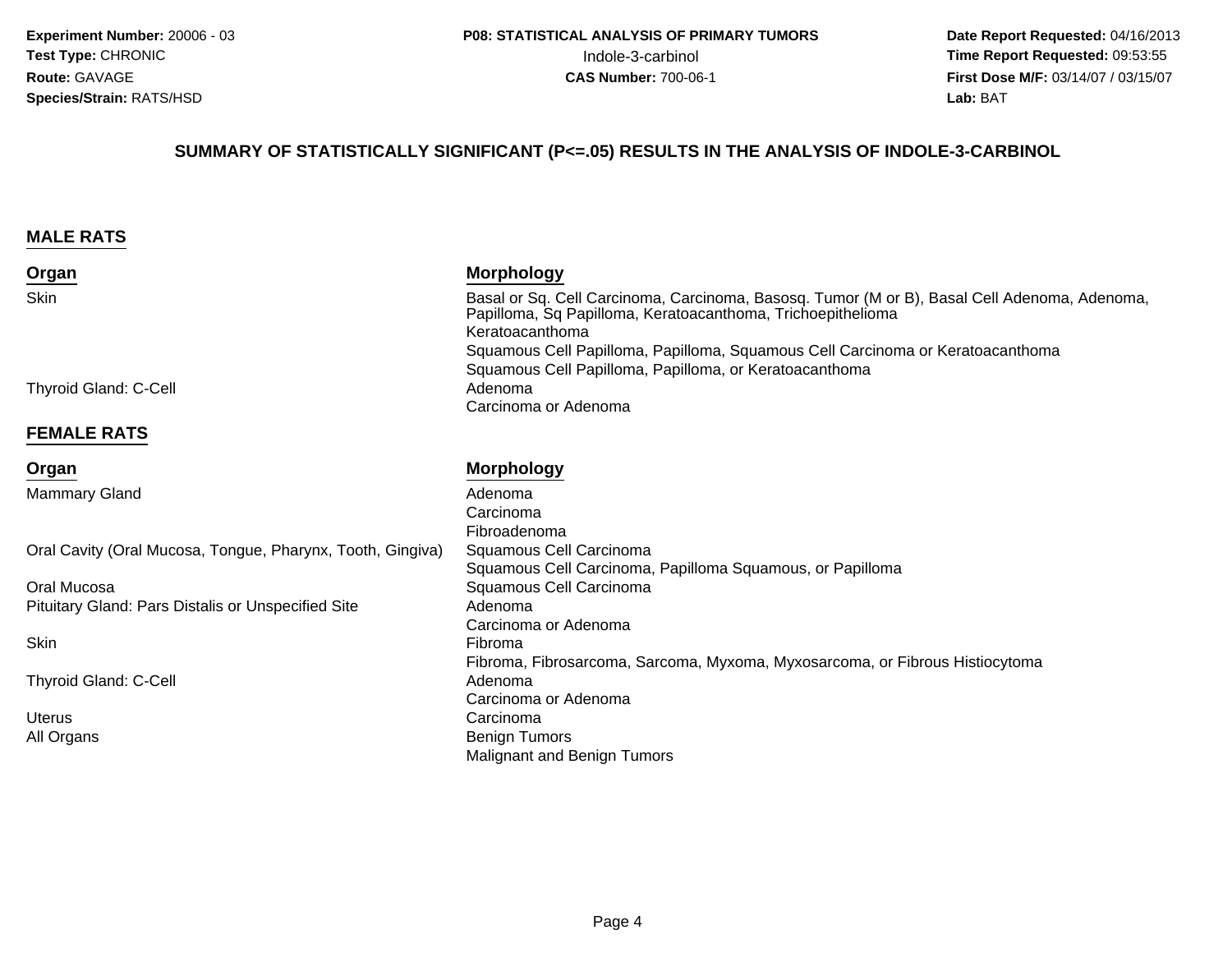| <b>Males</b>                                      |              |             |             |              |  |  |
|---------------------------------------------------|--------------|-------------|-------------|--------------|--|--|
| <b>DOSE</b>                                       | 0 mg/kg      | 75 mg/kg    | 150 mg/kg   | 300 mg/kg    |  |  |
|                                                   |              |             |             |              |  |  |
| <b>Adrenal Medulla</b><br>Pheochromocytoma Benign |              |             |             |              |  |  |
| <b>TUMOR RATES</b>                                |              |             |             |              |  |  |
| <b>OVERALL</b> (a)                                | 5/50 (10%)   | 5/49 (10%)  | 5/50 (10%)  | 4/50 (8%)    |  |  |
| POLY-3 RATE (b)                                   | 5/38.58      | 5/33.95     | 5/36.98     | 4/34.14      |  |  |
| POLY-3 PERCENT (g)                                | 13%          | 14.7%       | 13.5%       | 11.7%        |  |  |
| <b>TERMINAL (d)</b>                               | 3/20 (15%)   | 2/13(15%)   | 2/17(12%)   | 3/12(25%)    |  |  |
| <b>FIRST INCIDENCE</b>                            | 645          | 571         | 593         | 621          |  |  |
| <b>HC TUMORS SAME ROUTE</b>                       | 5/50 (10%)   |             |             |              |  |  |
| <b>HC TUMORS ALL ROUTES</b>                       | 5/50 (10%)   |             |             |              |  |  |
| <b>STATISTICAL TESTS</b>                          |              |             |             |              |  |  |
| POLY <sub>3</sub>                                 | P=0.479N     | $P = 0.549$ | $P = 0.605$ | P=0.577N     |  |  |
| <b>POLY 1.5</b>                                   | P=0.449N     | $P = 0.583$ | $P = 0.624$ | P=0.542N     |  |  |
| POLY <sub>6</sub>                                 | P=0.526N     | $P=0.496$   | $P=0.577$   | P=0.628N     |  |  |
| <b>COCH-ARM / FISHERS</b>                         | $P = 0.415N$ | $P = 0.617$ | P=0.630N    | P=0.500N     |  |  |
| <b>MAX-ISO-POLY-3</b>                             | P=0.627N     | $P = 0.417$ | $P = 0.471$ | $P = 0.438N$ |  |  |
| <b>HISTCONT SAME RTE</b>                          | $P = 0.456$  | $P = 1.000$ | $P = 1.000$ | $P = 1.000$  |  |  |
| <b>HISTCONT ALL RTES</b>                          | $P=0.456$    | $P = 1.000$ | $P = 1.000$ | $P = 1.000$  |  |  |
| <b>CURR VS HC SAME RTE</b>                        | $P = 0.910$  |             |             |              |  |  |
| <b>CURR VS HC ALL RTES</b>                        | $P = 0.910$  |             |             |              |  |  |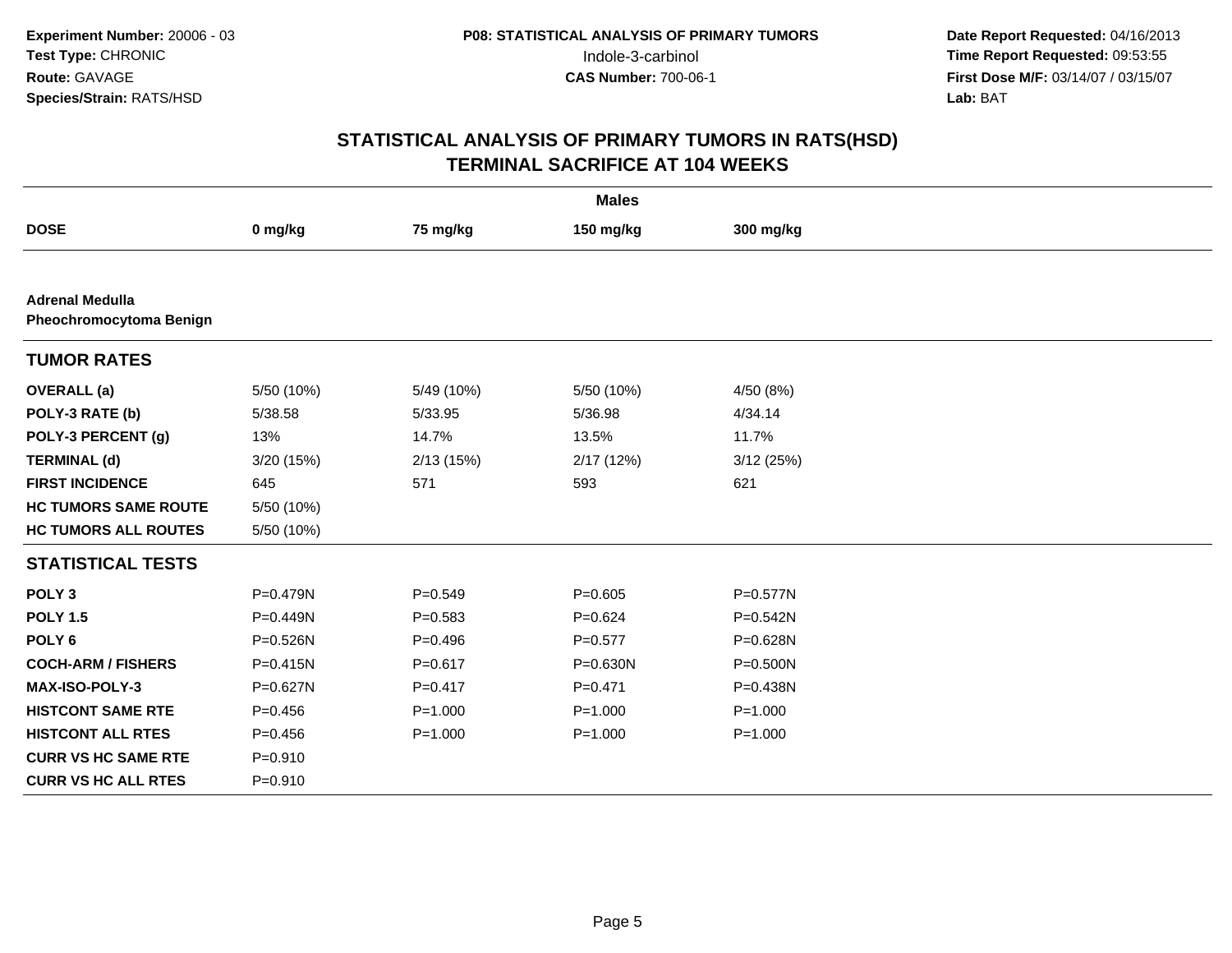| <b>Males</b>                                                |              |              |              |              |  |  |  |
|-------------------------------------------------------------|--------------|--------------|--------------|--------------|--|--|--|
| <b>DOSE</b>                                                 | 0 mg/kg      | 75 mg/kg     | 150 mg/kg    | 300 mg/kg    |  |  |  |
|                                                             |              |              |              |              |  |  |  |
| <b>Adrenal Medulla</b><br><b>Pheochromocytoma Malignant</b> |              |              |              |              |  |  |  |
| <b>TUMOR RATES</b>                                          |              |              |              |              |  |  |  |
| <b>OVERALL</b> (a)                                          | 2/50(4%)     | 1/49(2%)     | 1/50(2%)     | 0/50(0%)     |  |  |  |
| POLY-3 RATE (b)                                             | 2/38.57      | 1/33.07      | 1/36.66      | 0/33.77      |  |  |  |
| POLY-3 PERCENT (g)                                          | 5.2%         | 3%           | 2.7%         | 0%           |  |  |  |
| <b>TERMINAL (d)</b>                                         | 1/20(5%)     | 0/13(0%)     | 0/17(0%)     | 0/12(0%)     |  |  |  |
| <b>FIRST INCIDENCE</b>                                      | 634          | 648          | 657          | ---          |  |  |  |
| <b>HC TUMORS SAME ROUTE</b>                                 | 0/50(0%)     |              |              |              |  |  |  |
| <b>HC TUMORS ALL ROUTES</b>                                 | 0/50(0%)     |              |              |              |  |  |  |
| <b>STATISTICAL TESTS</b>                                    |              |              |              |              |  |  |  |
| POLY <sub>3</sub>                                           | P=0.163N     | $P = 0.554N$ | P=0.518N     | P=0.267N     |  |  |  |
| <b>POLY 1.5</b>                                             | P=0.158N     | $P = 0.531N$ | P=0.506N     | $P = 0.253N$ |  |  |  |
| POLY <sub>6</sub>                                           | $P = 0.171N$ | P=0.588N     | P=0.536N     | P=0.289N     |  |  |  |
| <b>COCH-ARM / FISHERS</b>                                   | $P=0.152N$   | P=0.508N     | $P = 0.500N$ | $P = 0.247N$ |  |  |  |
| MAX-ISO-POLY-3                                              | P=0.168N     | P=0.336N     | P=0.299N     | P=0.104N     |  |  |  |
| <b>HISTCONT SAME RTE</b>                                    | $P = 0.358$  | $P = 0.461$  | $P = 0.478$  | (e)          |  |  |  |
| <b>HISTCONT ALL RTES</b>                                    | $P = 0.358$  | $P = 0.461$  | $P = 0.478$  | (e)          |  |  |  |
| <b>CURR VS HC SAME RTE</b>                                  | $P = 0.084$  |              |              |              |  |  |  |
| <b>CURR VS HC ALL RTES</b>                                  | $P=0.084$    |              |              |              |  |  |  |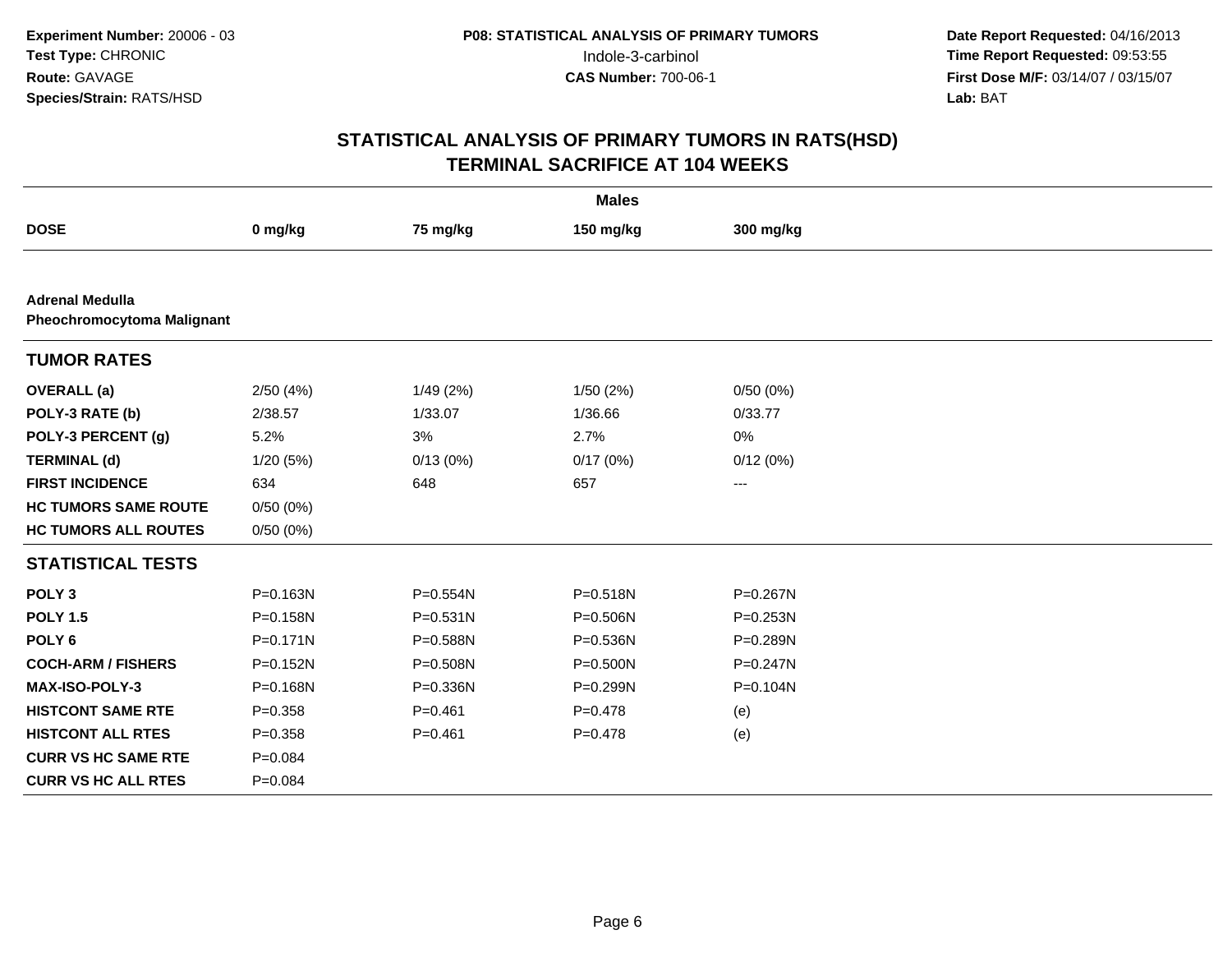| <b>Males</b>                                                                |              |              |              |              |  |  |
|-----------------------------------------------------------------------------|--------------|--------------|--------------|--------------|--|--|
| <b>DOSE</b>                                                                 | 0 mg/kg      | 75 mg/kg     | 150 mg/kg    | 300 mg/kg    |  |  |
|                                                                             |              |              |              |              |  |  |
| <b>Adrenal Medulla</b><br>Pheochromocytoma: Benign, Complex, Malignant, NOS |              |              |              |              |  |  |
| <b>TUMOR RATES</b>                                                          |              |              |              |              |  |  |
| <b>OVERALL</b> (a)                                                          | 8/50 (16%)   | 6/49 (12%)   | 6/50 (12%)   | 4/50 (8%)    |  |  |
| POLY-3 RATE (b)                                                             | 8/39.08      | 6/34.25      | 6/37.24      | 4/34.14      |  |  |
| POLY-3 PERCENT (g)                                                          | 20.5%        | 17.5%        | 16.1%        | 11.7%        |  |  |
| <b>TERMINAL (d)</b>                                                         | 4/20 (20%)   | 2/13(15%)    | 2/17(12%)    | 3/12(25%)    |  |  |
| <b>FIRST INCIDENCE</b>                                                      | 634          | 571          | 593          | 621          |  |  |
| <b>HC TUMORS SAME ROUTE</b>                                                 | 5/50 (10%)   |              |              |              |  |  |
| <b>HC TUMORS ALL ROUTES</b>                                                 | 5/50 (10%)   |              |              |              |  |  |
| <b>STATISTICAL TESTS</b>                                                    |              |              |              |              |  |  |
| POLY <sub>3</sub>                                                           | P=0.190N     | $P = 0.491N$ | $P=0.422N$   | P=0.243N     |  |  |
| <b>POLY 1.5</b>                                                             | $P = 0.170N$ | P=0.446N     | P=0.397N     | $P = 0.211N$ |  |  |
| POLY <sub>6</sub>                                                           | P=0.228N     | P=0.559N     | $P = 0.461N$ | P=0.298N     |  |  |
| <b>COCH-ARM / FISHERS</b>                                                   | P=0.149N     | P=0.403N     | P=0.387N     | P=0.178N     |  |  |
| MAX-ISO-POLY-3                                                              | P=0.276N     | P=0.379N     | P=0.315N     | $P = 0.171N$ |  |  |
| <b>HISTCONT SAME RTE</b>                                                    | $P = 0.395$  | $P = 0.309$  | $P=0.362$    | $P = 1.000$  |  |  |
| <b>HISTCONT ALL RTES</b>                                                    | $P = 0.395$  | $P = 0.309$  | $P=0.362$    | $P = 1.000$  |  |  |
| <b>CURR VS HC SAME RTE</b>                                                  | $P = 0.315$  |              |              |              |  |  |
| <b>CURR VS HC ALL RTES</b>                                                  | $P = 0.315$  |              |              |              |  |  |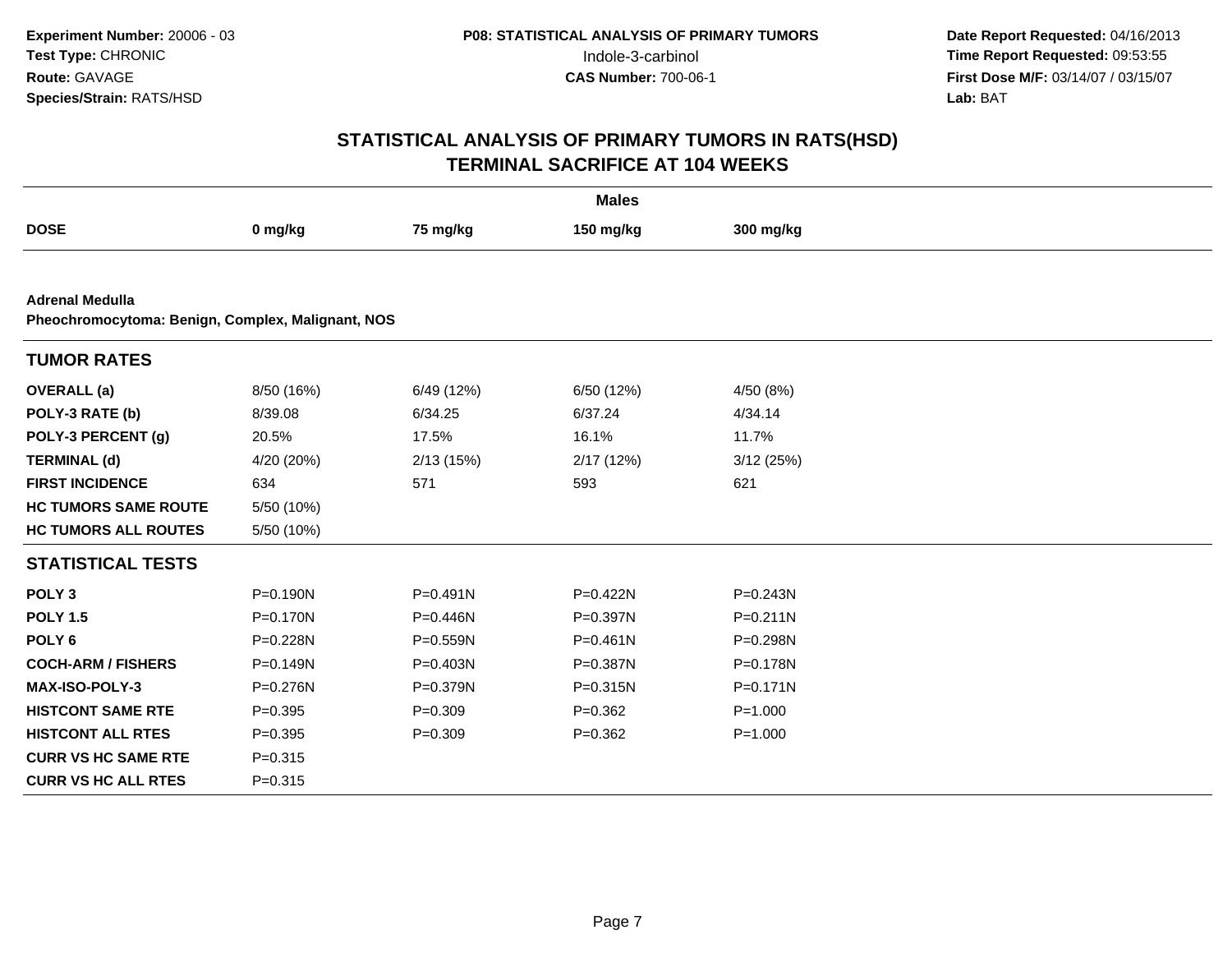| <b>Males</b>                         |          |          |           |                     |  |  |
|--------------------------------------|----------|----------|-----------|---------------------|--|--|
| <b>DOSE</b>                          | 0 mg/kg  | 75 mg/kg | 150 mg/kg | 300 mg/kg           |  |  |
|                                      |          |          |           |                     |  |  |
| Heart<br><b>Schwannoma Malignant</b> |          |          |           |                     |  |  |
| <b>TUMOR RATES</b>                   |          |          |           |                     |  |  |
| <b>OVERALL</b> (a)                   | 1/50(2%) | 1/50(2%) | 0/50(0%)  | 0/50(0%)            |  |  |
| POLY-3 RATE (b)                      | 1/38.24  | 1/33.59  | 0/36.40   | 0/33.77             |  |  |
| POLY-3 PERCENT (g)                   | 2.6%     | 3%       | 0%        | 0%                  |  |  |
| <b>TERMINAL (d)</b>                  | 1/20(5%) | 0/13(0%) | 0/17(0%)  | 0/12(0%)            |  |  |
| <b>FIRST INCIDENCE</b>               | 727(T)   | 692      | ---       | $\qquad \qquad - -$ |  |  |
| <b>HC TUMORS SAME ROUTE</b>          | 0/50(0%) |          |           |                     |  |  |
| <b>HC TUMORS ALL ROUTES</b>          | 0/50(0%) |          |           |                     |  |  |
| <b>STATISTICAL TESTS</b>             |          |          |           |                     |  |  |
| POLY <sub>3</sub>                    | (n)      | (n)      | (n)       | (n)                 |  |  |
| <b>POLY 1.5</b>                      | (n)      | (n)      | (n)       | (n)                 |  |  |
| POLY <sub>6</sub>                    | (n)      | (n)      | (n)       | (n)                 |  |  |
| <b>COCH-ARM / FISHERS</b>            | (n)      | (n)      | (n)       | (n)                 |  |  |
| MAX-ISO-POLY-3                       | (n)      | (n)      | (n)       | (n)                 |  |  |
| <b>HISTCONT SAME RTE</b>             | (n)      | (n)      | (n)       | (n)                 |  |  |
| <b>HISTCONT ALL RTES</b>             | (n)      | (n)      | (n)       | (n)                 |  |  |
| <b>CURR VS HC SAME RTE</b>           | (n)      |          |           |                     |  |  |
| <b>CURR VS HC ALL RTES</b>           | (n)      |          |           |                     |  |  |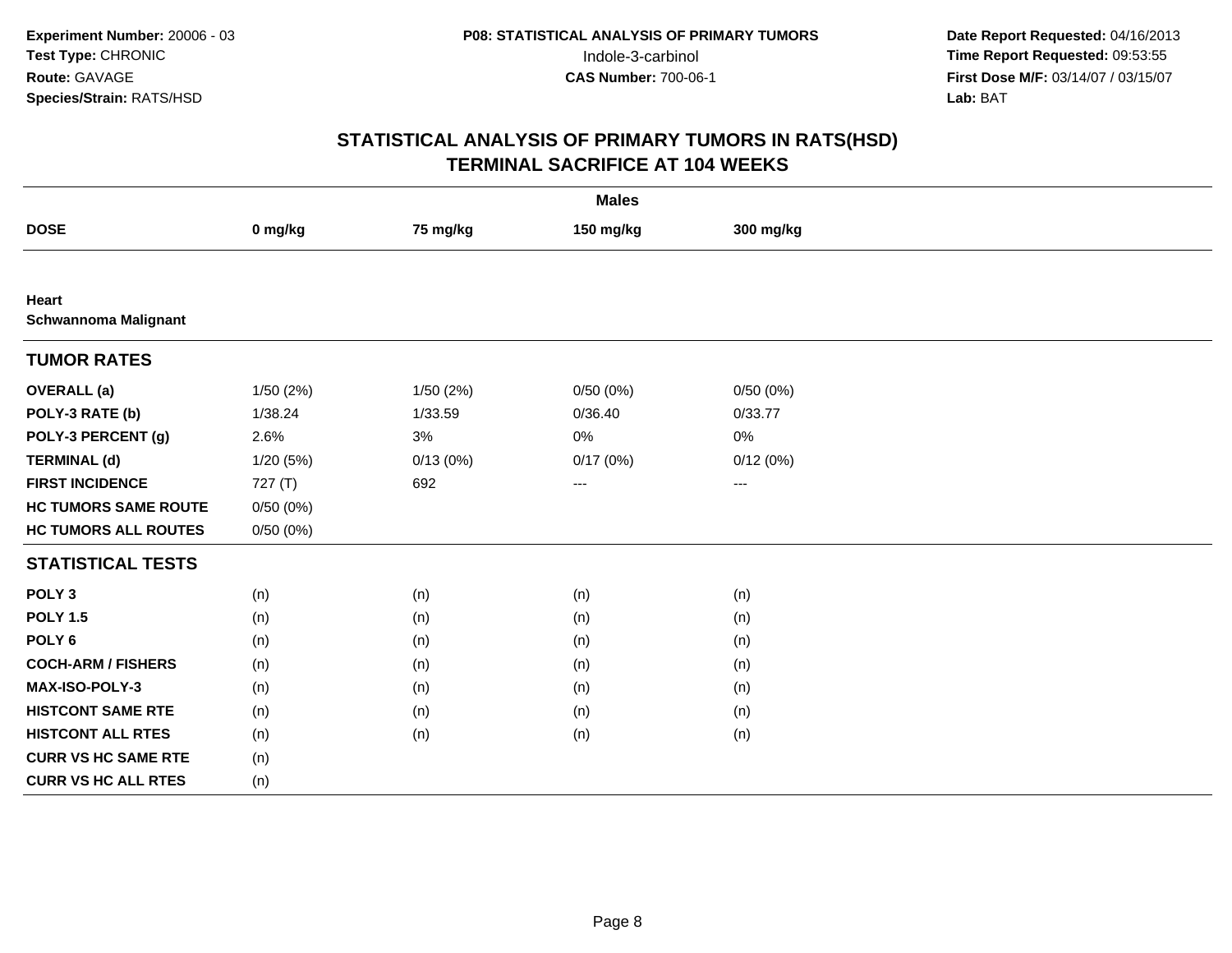| <b>Males</b>                         |             |              |              |                   |  |  |
|--------------------------------------|-------------|--------------|--------------|-------------------|--|--|
| <b>DOSE</b>                          | 0 mg/kg     | 75 mg/kg     | 150 mg/kg    | 300 mg/kg         |  |  |
|                                      |             |              |              |                   |  |  |
| <b>Islets, Pancreatic</b><br>Adenoma |             |              |              |                   |  |  |
| <b>TUMOR RATES</b>                   |             |              |              |                   |  |  |
| <b>OVERALL</b> (a)                   | 2/50(4%)    | 1/50(2%)     | 1/50(2%)     | 0/50(0%)          |  |  |
| POLY-3 RATE (b)                      | 2/38.28     | 1/33.78      | 1/36.40      | 0/33.77           |  |  |
| POLY-3 PERCENT (g)                   | 5.2%        | 3%           | 2.8%         | 0%                |  |  |
| <b>TERMINAL (d)</b>                  | 1/20 (5%)   | 0/13(0%)     | 1/17(6%)     | 0/12(0%)          |  |  |
| <b>FIRST INCIDENCE</b>               | 716         | 637          | 727(T)       | $\qquad \qquad -$ |  |  |
| <b>HC TUMORS SAME ROUTE</b>          | 2/50(4%)    |              |              |                   |  |  |
| <b>HC TUMORS ALL ROUTES</b>          | 2/50(4%)    |              |              |                   |  |  |
| <b>STATISTICAL TESTS</b>             |             |              |              |                   |  |  |
| POLY <sub>3</sub>                    | P=0.162N    | P=0.544N     | P=0.518N     | P=0.265N          |  |  |
| <b>POLY 1.5</b>                      | P=0.158N    | P=0.522N     | P=0.506N     | P=0.252N          |  |  |
| POLY <sub>6</sub>                    | P=0.170N    | $P = 0.577N$ | P=0.536N     | $P = 0.285N$      |  |  |
| <b>COCH-ARM / FISHERS</b>            | P=0.153N    | $P = 0.500N$ | $P = 0.500N$ | P=0.247N          |  |  |
| <b>MAX-ISO-POLY-3</b>                | P=0.164N    | P=0.327N     | P=0.299N     | P=0.102N          |  |  |
| <b>HISTCONT SAME RTE</b>             | (h)         | (h)          | (h)          | (h)               |  |  |
| <b>HISTCONT ALL RTES</b>             | (h)         | (h)          | (h)          | (h)               |  |  |
| <b>CURR VS HC SAME RTE</b>           | $P = 0.843$ |              |              |                   |  |  |
| <b>CURR VS HC ALL RTES</b>           | $P = 0.843$ |              |              |                   |  |  |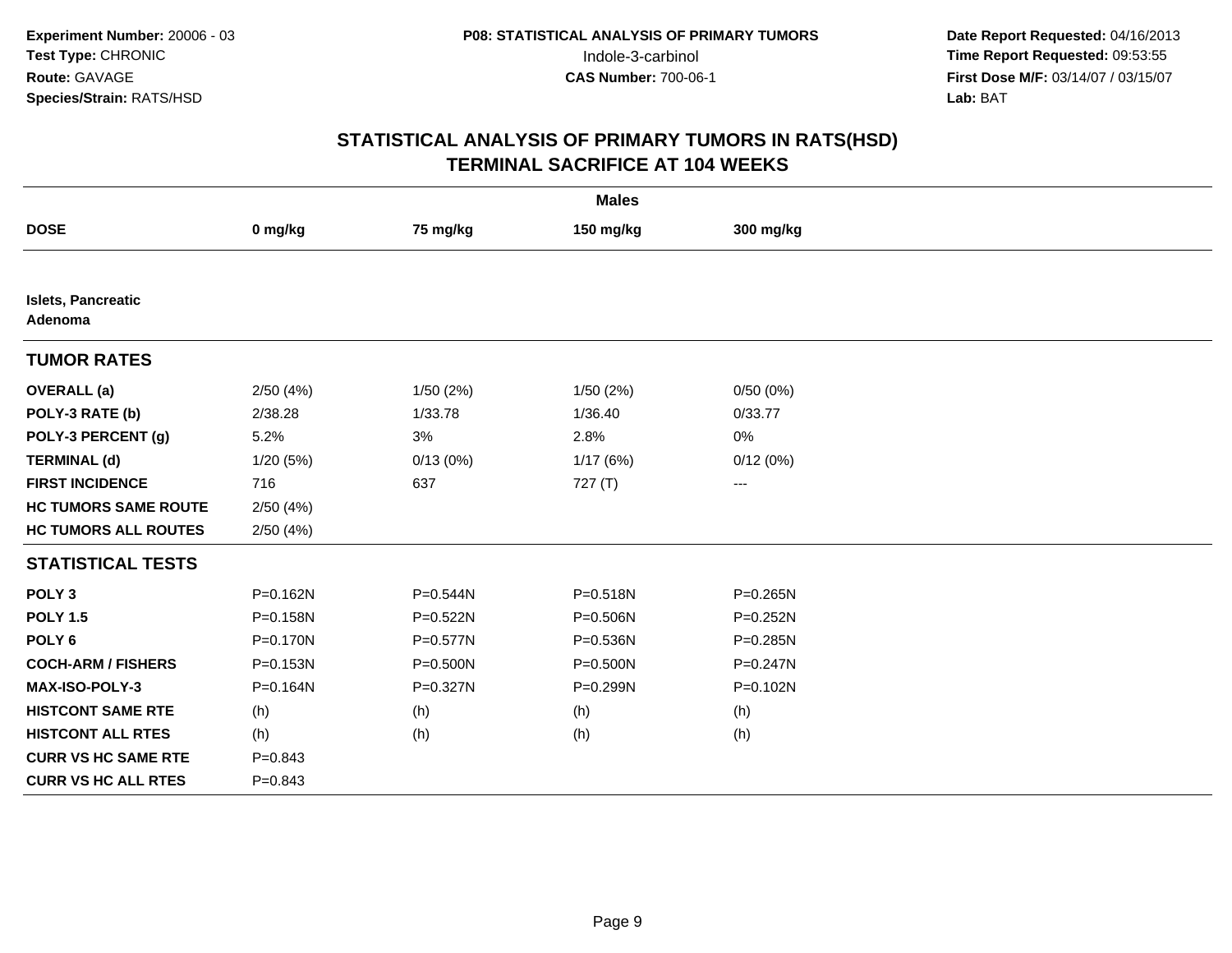| <b>Males</b>                                      |              |           |              |           |  |
|---------------------------------------------------|--------------|-----------|--------------|-----------|--|
| <b>DOSE</b>                                       | 0 mg/kg      | 75 mg/kg  | 150 mg/kg    | 300 mg/kg |  |
|                                                   |              |           |              |           |  |
| Islets, Pancreatic<br><b>Carcinoma or Adenoma</b> |              |           |              |           |  |
| <b>TUMOR RATES</b>                                |              |           |              |           |  |
| <b>OVERALL</b> (a)                                | 2/50(4%)     | 1/50 (2%) | 1/50(2%)     | 0/50(0%)  |  |
| POLY-3 RATE (b)                                   | 2/38.28      | 1/33.78   | 1/36.40      | 0/33.77   |  |
| POLY-3 PERCENT (g)                                | 5.2%         | 3%        | 2.8%         | 0%        |  |
| <b>TERMINAL (d)</b>                               | 1/20(5%)     | 0/13(0%)  | 1/17(6%)     | 0/12(0%)  |  |
| <b>FIRST INCIDENCE</b>                            | 716          | 637       | 727(T)       | ---       |  |
| <b>HC TUMORS SAME ROUTE</b>                       | 2/50(4%)     |           |              |           |  |
| <b>HC TUMORS ALL ROUTES</b>                       | 2/50(4%)     |           |              |           |  |
| <b>STATISTICAL TESTS</b>                          |              |           |              |           |  |
| POLY <sub>3</sub>                                 | $P = 0.162N$ | P=0.544N  | P=0.518N     | P=0.265N  |  |
| <b>POLY 1.5</b>                                   | P=0.158N     | P=0.522N  | P=0.506N     | P=0.252N  |  |
| POLY <sub>6</sub>                                 | P=0.170N     | P=0.577N  | P=0.536N     | P=0.285N  |  |
| <b>COCH-ARM / FISHERS</b>                         | P=0.153N     | P=0.500N  | $P = 0.500N$ | P=0.247N  |  |
| MAX-ISO-POLY-3                                    | P=0.164N     | P=0.327N  | P=0.299N     | P=0.102N  |  |
| <b>HISTCONT SAME RTE</b>                          | (h)          | (h)       | (h)          | (h)       |  |
| <b>HISTCONT ALL RTES</b>                          | (h)          | (h)       | (h)          | (h)       |  |
| <b>CURR VS HC SAME RTE</b>                        | $P = 0.843$  |           |              |           |  |
| <b>CURR VS HC ALL RTES</b>                        | $P = 0.843$  |           |              |           |  |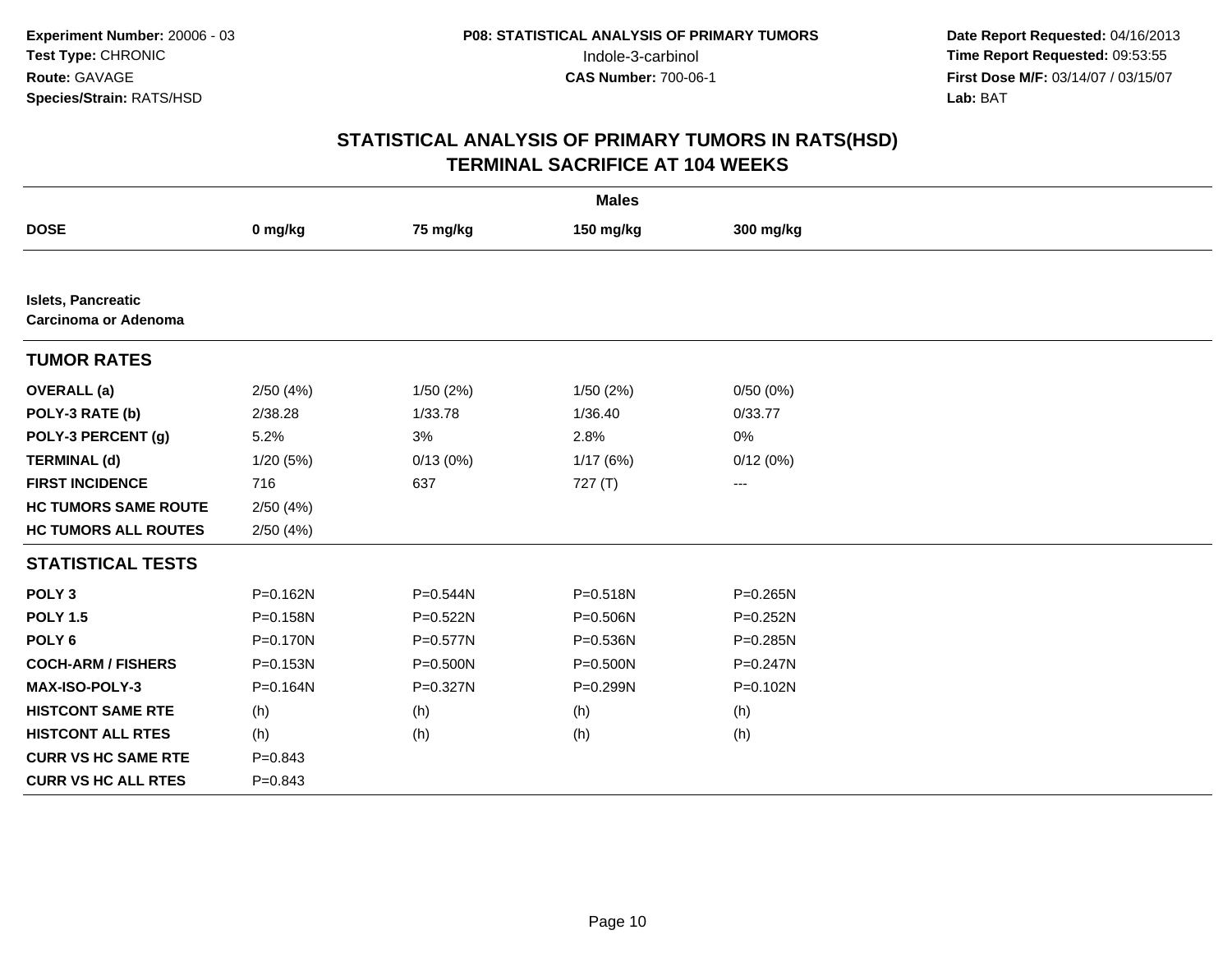| <b>Males</b>                           |           |          |           |           |  |  |
|----------------------------------------|-----------|----------|-----------|-----------|--|--|
| <b>DOSE</b>                            | 0 mg/kg   | 75 mg/kg | 150 mg/kg | 300 mg/kg |  |  |
|                                        |           |          |           |           |  |  |
| <b>Kidney: Renal Tubule</b><br>Adenoma |           |          |           |           |  |  |
| <b>TUMOR RATES</b>                     |           |          |           |           |  |  |
| <b>OVERALL</b> (a)                     | 1/50 (2%) | 0/50(0%) | 0/50(0%)  | 1/50(2%)  |  |  |
| POLY-3 RATE (b)                        | 1/38.36   | 0/33.45  | 0/36.40   | 1/33.83   |  |  |
| POLY-3 PERCENT (g)                     | 2.6%      | 0%       | 0%        | 3%        |  |  |
| <b>TERMINAL (d)</b>                    | 0/20(0%)  | 0/13(0%) | 0/17(0%)  | 0/12(0%)  |  |  |
| <b>FIRST INCIDENCE</b>                 | 695       | ---      | ---       | 712       |  |  |
| <b>HC TUMORS SAME ROUTE</b>            | 0/50(0%)  |          |           |           |  |  |
| <b>HC TUMORS ALL ROUTES</b>            | 0/50(0%)  |          |           |           |  |  |
| <b>STATISTICAL TESTS</b>               |           |          |           |           |  |  |
| POLY <sub>3</sub>                      | (n)       | (n)      | (n)       | (n)       |  |  |
| <b>POLY 1.5</b>                        | (n)       | (n)      | (n)       | (n)       |  |  |
| POLY <sub>6</sub>                      | (n)       | (n)      | (n)       | (n)       |  |  |
| <b>COCH-ARM / FISHERS</b>              | (n)       | (n)      | (n)       | (n)       |  |  |
| MAX-ISO-POLY-3                         | (n)       | (n)      | (n)       | (n)       |  |  |
| <b>HISTCONT SAME RTE</b>               | (n)       | (n)      | (n)       | (n)       |  |  |
| <b>HISTCONT ALL RTES</b>               | (n)       | (n)      | (n)       | (n)       |  |  |
| <b>CURR VS HC SAME RTE</b>             | (n)       |          |           |           |  |  |
| <b>CURR VS HC ALL RTES</b>             | (n)       |          |           |           |  |  |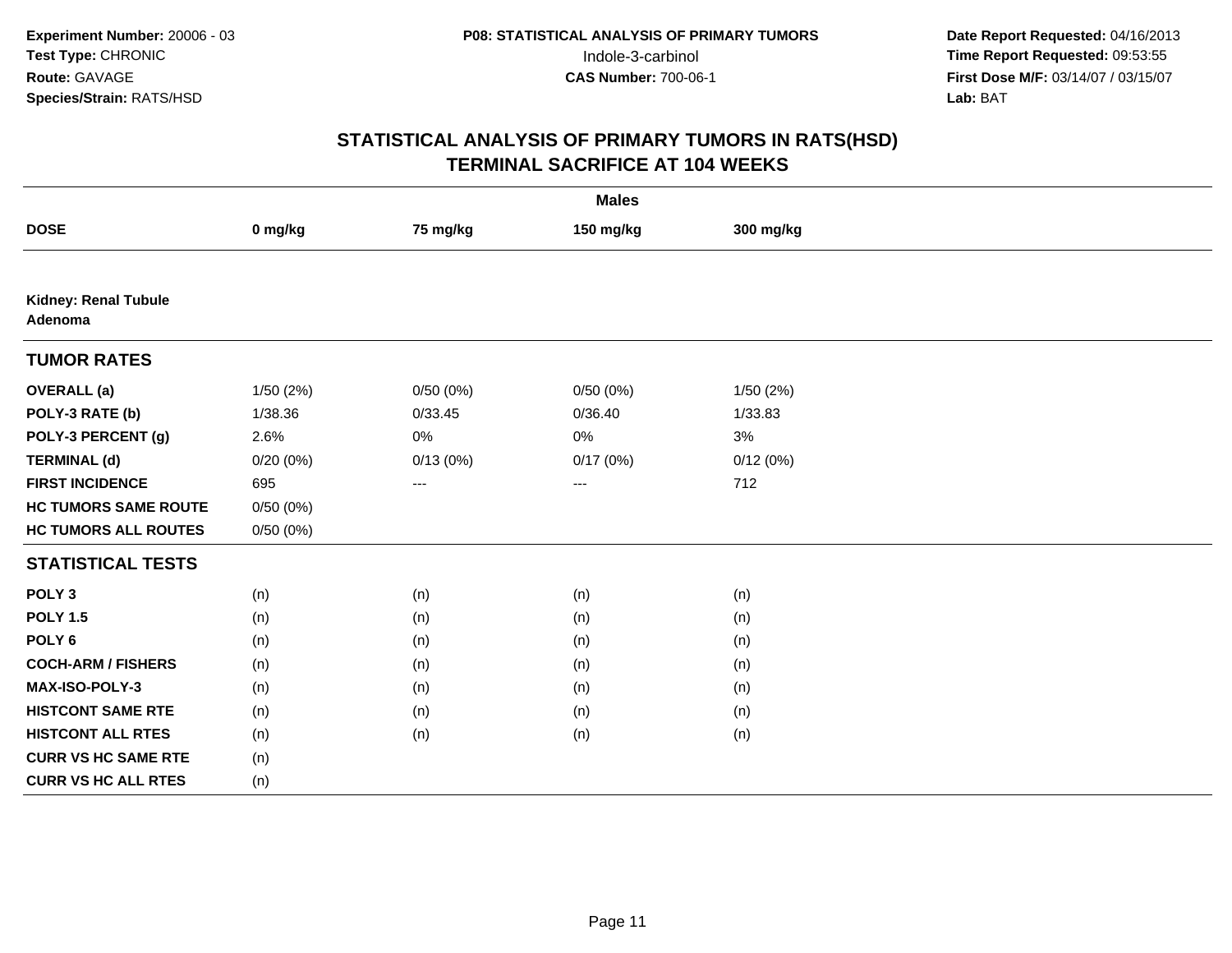| <b>Males</b>                    |          |          |           |           |  |  |
|---------------------------------|----------|----------|-----------|-----------|--|--|
| <b>DOSE</b>                     | 0 mg/kg  | 75 mg/kg | 150 mg/kg | 300 mg/kg |  |  |
|                                 |          |          |           |           |  |  |
| Liver<br>Hepatocellular Adenoma |          |          |           |           |  |  |
| <b>TUMOR RATES</b>              |          |          |           |           |  |  |
| <b>OVERALL</b> (a)              | 1/50(2%) | 0/50(0%) | 0/50(0%)  | 0/50(0%)  |  |  |
| POLY-3 RATE (b)                 | 1/38.46  | 0/33.45  | 0/36.40   | 0/33.77   |  |  |
| POLY-3 PERCENT (g)              | 2.6%     | 0%       | 0%        | 0%        |  |  |
| <b>TERMINAL (d)</b>             | 0/20(0%) | 0/13(0%) | 0/17(0%)  | 0/12(0%)  |  |  |
| <b>FIRST INCIDENCE</b>          | 669      | $---$    | ---       | $\cdots$  |  |  |
| <b>HC TUMORS SAME ROUTE</b>     | 0/50(0%) |          |           |           |  |  |
| <b>HC TUMORS ALL ROUTES</b>     | 0/50(0%) |          |           |           |  |  |
| <b>STATISTICAL TESTS</b>        |          |          |           |           |  |  |
| POLY <sub>3</sub>               | (n)      | (n)      | (n)       | (n)       |  |  |
| <b>POLY 1.5</b>                 | (n)      | (n)      | (n)       | (n)       |  |  |
| POLY <sub>6</sub>               | (n)      | (n)      | (n)       | (n)       |  |  |
| <b>COCH-ARM / FISHERS</b>       | (n)      | (n)      | (n)       | (n)       |  |  |
| MAX-ISO-POLY-3                  | (n)      | (n)      | (n)       | (n)       |  |  |
| <b>HISTCONT SAME RTE</b>        | (n)      | (n)      | (n)       | (n)       |  |  |
| <b>HISTCONT ALL RTES</b>        | (n)      | (n)      | (n)       | (n)       |  |  |
| <b>CURR VS HC SAME RTE</b>      | (n)      |          |           |           |  |  |
| <b>CURR VS HC ALL RTES</b>      | (n)      |          |           |           |  |  |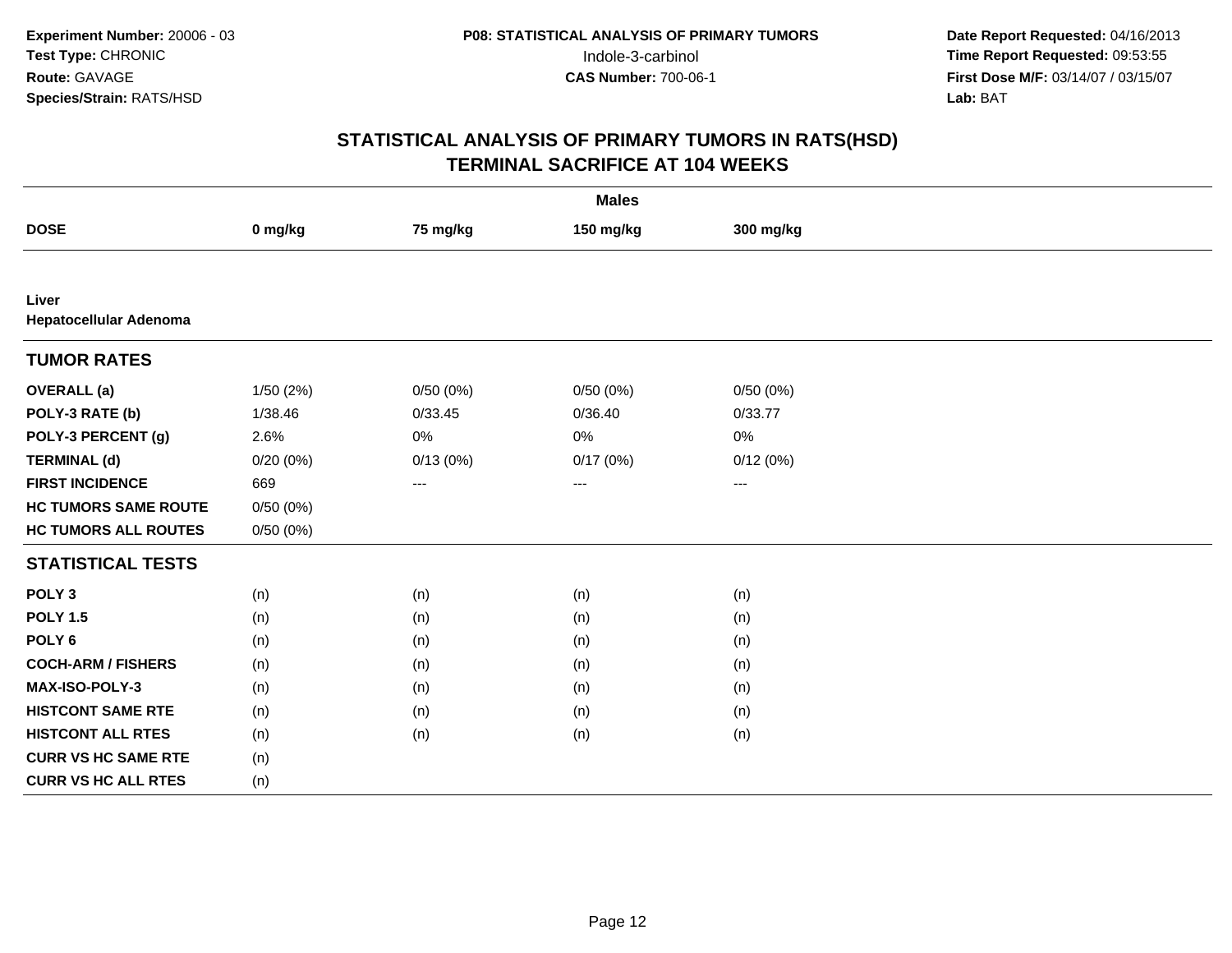| <b>Males</b>                                                |          |                   |           |           |  |  |
|-------------------------------------------------------------|----------|-------------------|-----------|-----------|--|--|
| <b>DOSE</b>                                                 | 0 mg/kg  | 75 mg/kg          | 150 mg/kg | 300 mg/kg |  |  |
|                                                             |          |                   |           |           |  |  |
| Liver<br>Hepatocellular Carcinoma or Hepatocellular Adenoma |          |                   |           |           |  |  |
| <b>TUMOR RATES</b>                                          |          |                   |           |           |  |  |
| <b>OVERALL</b> (a)                                          | 1/50(2%) | 0/50(0%)          | 0/50(0%)  | 1/50(2%)  |  |  |
| POLY-3 RATE (b)                                             | 1/38.46  | 0/33.45           | 0/36.40   | 1/33.97   |  |  |
| POLY-3 PERCENT (g)                                          | 2.6%     | 0%                | $0\%$     | 2.9%      |  |  |
| <b>TERMINAL (d)</b>                                         | 0/20(0%) | 0/13(0%)          | 0/17(0%)  | 0/12(0%)  |  |  |
| <b>FIRST INCIDENCE</b>                                      | 669      | $\qquad \qquad -$ | ---       | 673       |  |  |
| <b>HC TUMORS SAME ROUTE</b>                                 | 0/50(0%) |                   |           |           |  |  |
| <b>HC TUMORS ALL ROUTES</b>                                 | 0/50(0%) |                   |           |           |  |  |
| <b>STATISTICAL TESTS</b>                                    |          |                   |           |           |  |  |
| POLY <sub>3</sub>                                           | (n)      | (n)               | (n)       | (n)       |  |  |
| <b>POLY 1.5</b>                                             | (n)      | (n)               | (n)       | (n)       |  |  |
| POLY <sub>6</sub>                                           | (n)      | (n)               | (n)       | (n)       |  |  |
| <b>COCH-ARM / FISHERS</b>                                   | (n)      | (n)               | (n)       | (n)       |  |  |
| MAX-ISO-POLY-3                                              | (n)      | (n)               | (n)       | (n)       |  |  |
| <b>HISTCONT SAME RTE</b>                                    | (n)      | (n)               | (n)       | (n)       |  |  |
| <b>HISTCONT ALL RTES</b>                                    | (n)      | (n)               | (n)       | (n)       |  |  |
| <b>CURR VS HC SAME RTE</b>                                  | (n)      |                   |           |           |  |  |
| <b>CURR VS HC ALL RTES</b>                                  | (n)      |                   |           |           |  |  |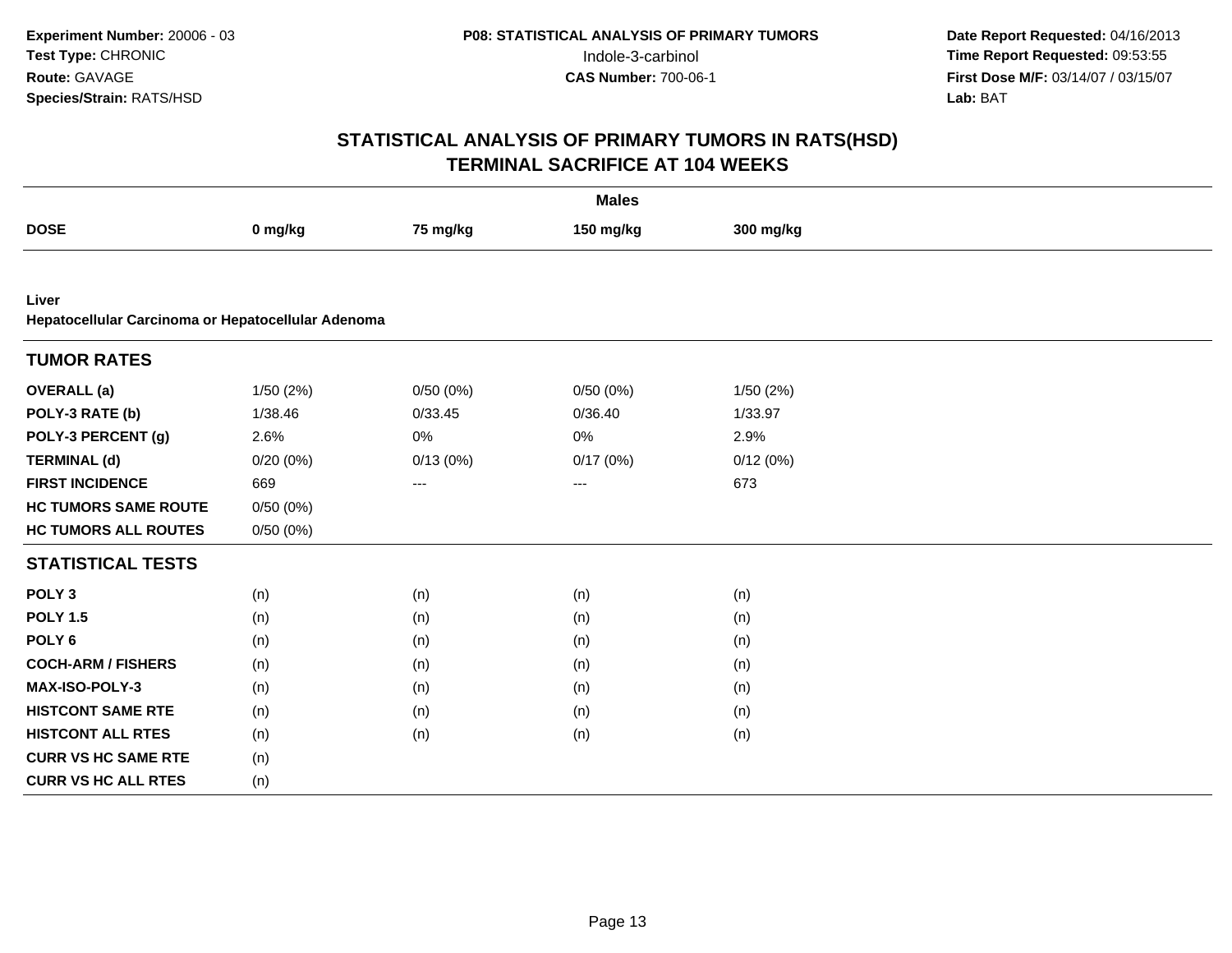| <b>Males</b>                                                                 |          |                   |           |           |  |  |
|------------------------------------------------------------------------------|----------|-------------------|-----------|-----------|--|--|
| <b>DOSE</b>                                                                  | 0 mg/kg  | 75 mg/kg          | 150 mg/kg | 300 mg/kg |  |  |
|                                                                              |          |                   |           |           |  |  |
| Liver<br>Hepatocellular Carcinoma, Hepatocellular Adenoma, or Hepatoblastoma |          |                   |           |           |  |  |
| <b>TUMOR RATES</b>                                                           |          |                   |           |           |  |  |
| <b>OVERALL</b> (a)                                                           | 1/50(2%) | 0/50(0%)          | 0/50(0%)  | 1/50 (2%) |  |  |
| POLY-3 RATE (b)                                                              | 1/38.46  | 0/33.45           | 0/36.40   | 1/33.97   |  |  |
| POLY-3 PERCENT (g)                                                           | 2.6%     | 0%                | 0%        | 2.9%      |  |  |
| <b>TERMINAL (d)</b>                                                          | 0/20(0%) | 0/13(0%)          | 0/17(0%)  | 0/12(0%)  |  |  |
| <b>FIRST INCIDENCE</b>                                                       | 669      | $\qquad \qquad -$ | ---       | 673       |  |  |
| <b>HC TUMORS SAME ROUTE</b>                                                  | 0/50(0%) |                   |           |           |  |  |
| <b>HC TUMORS ALL ROUTES</b>                                                  | 0/50(0%) |                   |           |           |  |  |
| <b>STATISTICAL TESTS</b>                                                     |          |                   |           |           |  |  |
| POLY <sub>3</sub>                                                            | (n)      | (n)               | (n)       | (n)       |  |  |
| <b>POLY 1.5</b>                                                              | (n)      | (n)               | (n)       | (n)       |  |  |
| POLY <sub>6</sub>                                                            | (n)      | (n)               | (n)       | (n)       |  |  |
| <b>COCH-ARM / FISHERS</b>                                                    | (n)      | (n)               | (n)       | (n)       |  |  |
| MAX-ISO-POLY-3                                                               | (n)      | (n)               | (n)       | (n)       |  |  |
| <b>HISTCONT SAME RTE</b>                                                     | (n)      | (n)               | (n)       | (n)       |  |  |
| <b>HISTCONT ALL RTES</b>                                                     | (n)      | (n)               | (n)       | (n)       |  |  |
| <b>CURR VS HC SAME RTE</b>                                                   | (n)      |                   |           |           |  |  |
| <b>CURR VS HC ALL RTES</b>                                                   | (n)      |                   |           |           |  |  |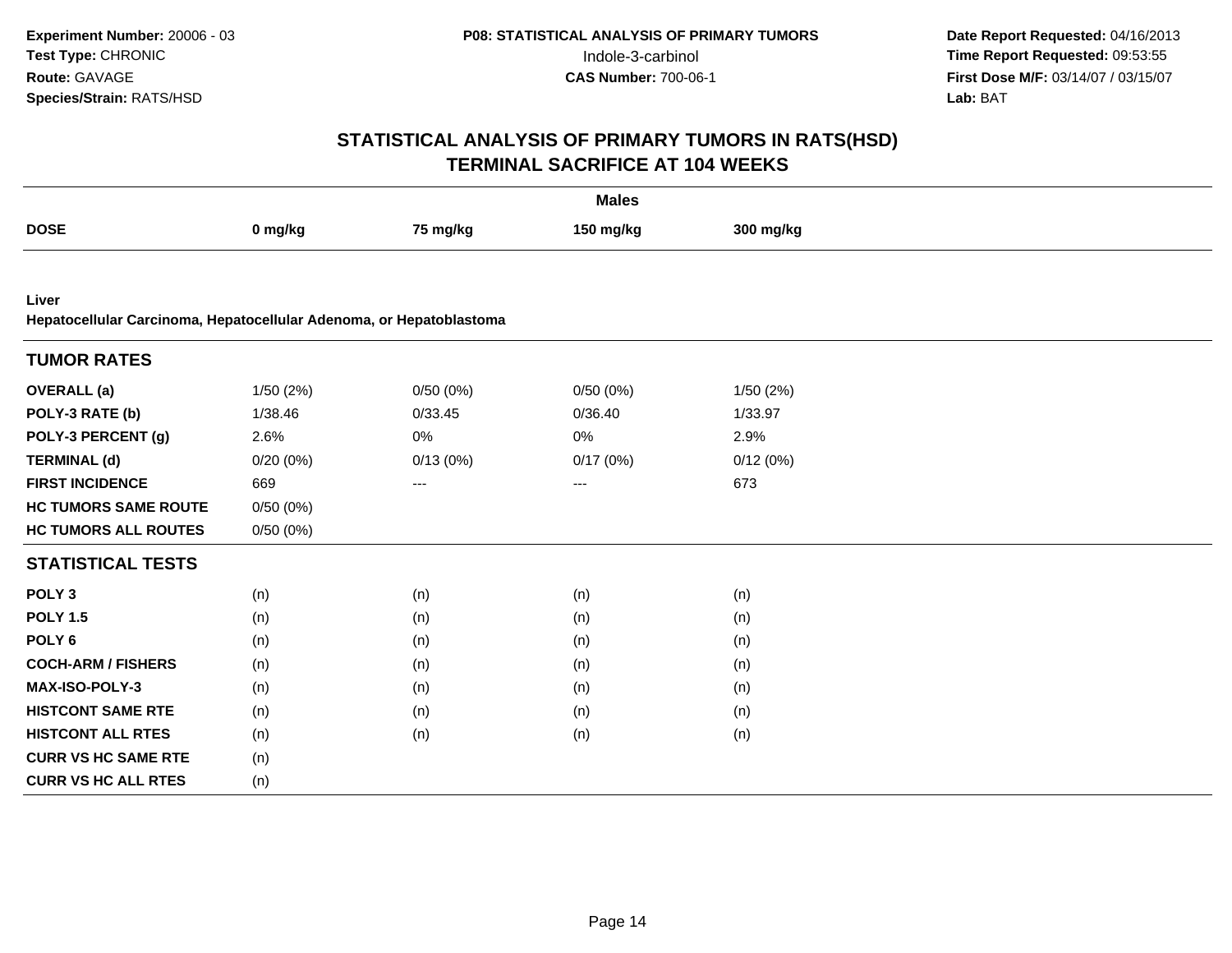| <b>Males</b>                    |          |          |           |           |  |  |  |
|---------------------------------|----------|----------|-----------|-----------|--|--|--|
| <b>DOSE</b>                     | 0 mg/kg  | 75 mg/kg | 150 mg/kg | 300 mg/kg |  |  |  |
|                                 |          |          |           |           |  |  |  |
| <b>Mammary Gland</b><br>Adenoma |          |          |           |           |  |  |  |
| <b>TUMOR RATES</b>              | $\#$     | $\#$     | $\#$      | $\#$      |  |  |  |
| <b>OVERALL</b> (a)              | 0/50(0%) | 0/50(0%) | 0/50(0%)  | 0/50(0%)  |  |  |  |
| POLY-3 RATE (b)                 | 0/38.24  | 0/33.45  | 0/36.40   | 0/33.77   |  |  |  |
| POLY-3 PERCENT (g)              | 0%       | 0%       | $0\%$     | 0%        |  |  |  |
| <b>TERMINAL (d)</b>             | 0/20(0%) | 0/13(0%) | 0/17(0%)  | 0/12(0%)  |  |  |  |
| <b>FIRST INCIDENCE</b>          | $\cdots$ | $---$    | $---$     | $---$     |  |  |  |
| <b>HC TUMORS SAME ROUTE</b>     | 0/50(0%) |          |           |           |  |  |  |
| <b>HC TUMORS ALL ROUTES</b>     | 0/50(0%) |          |           |           |  |  |  |
| <b>STATISTICAL TESTS</b>        |          |          |           |           |  |  |  |
| POLY <sub>3</sub>               | (n)      | (n)      | (n)       | (n)       |  |  |  |
| <b>POLY 1.5</b>                 | (n)      | (n)      | (n)       | (n)       |  |  |  |
| POLY <sub>6</sub>               | (n)      | (n)      | (n)       | (n)       |  |  |  |
| <b>COCH-ARM / FISHERS</b>       | (n)      | (n)      | (n)       | (n)       |  |  |  |
| <b>MAX-ISO-POLY-3</b>           | (n)      | (n)      | (n)       | (n)       |  |  |  |
| <b>HISTCONT SAME RTE</b>        | (n)      | (n)      | (n)       | (n)       |  |  |  |
| <b>HISTCONT ALL RTES</b>        | (n)      | (n)      | (n)       | (n)       |  |  |  |
| <b>CURR VS HC SAME RTE</b>      | (n)      |          |           |           |  |  |  |
| <b>CURR VS HC ALL RTES</b>      | (n)      |          |           |           |  |  |  |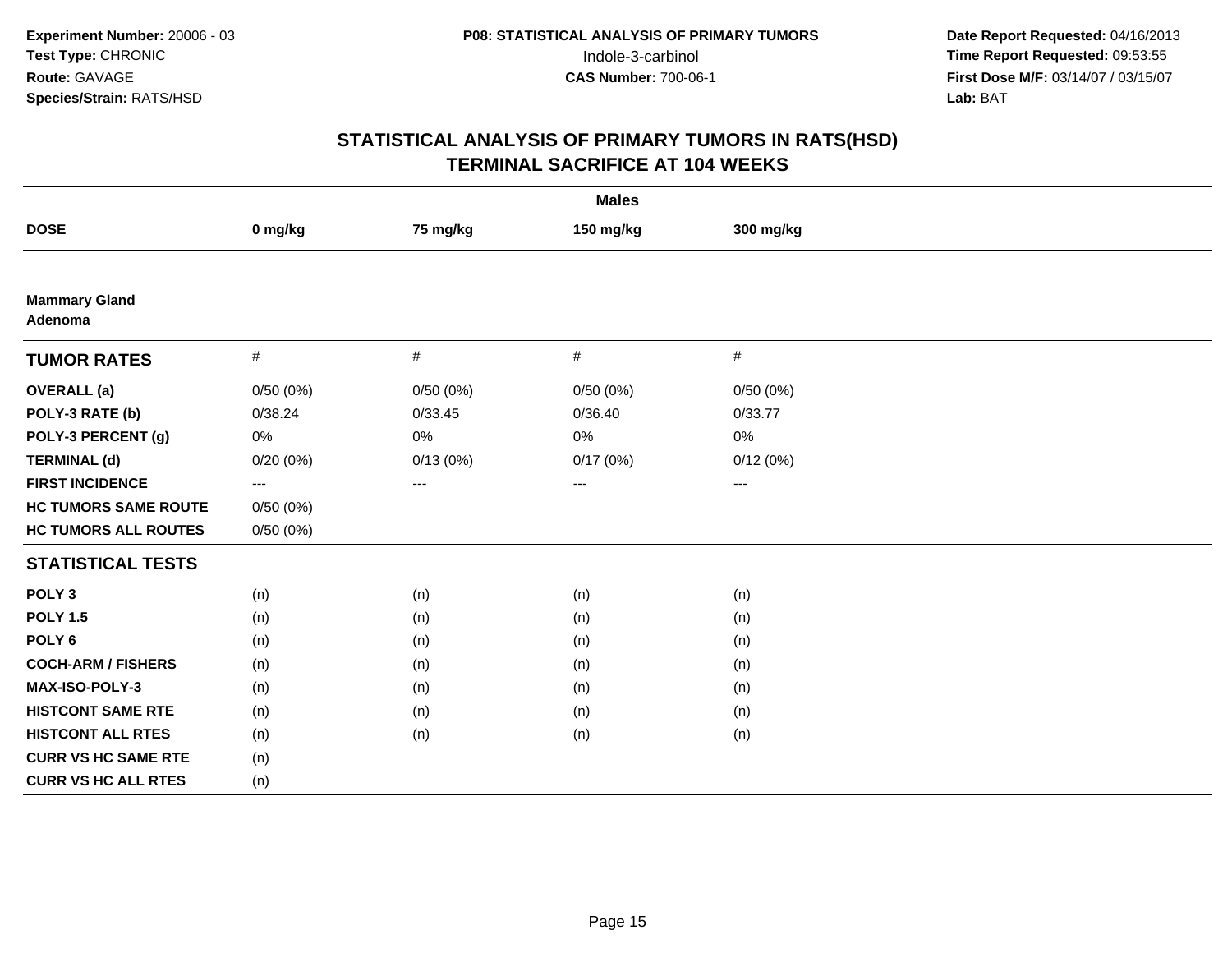| <b>Males</b>                      |                          |          |           |                        |  |  |  |
|-----------------------------------|--------------------------|----------|-----------|------------------------|--|--|--|
| <b>DOSE</b>                       | 0 mg/kg                  | 75 mg/kg | 150 mg/kg | 300 mg/kg              |  |  |  |
|                                   |                          |          |           |                        |  |  |  |
| <b>Mammary Gland</b><br>Carcinoma |                          |          |           |                        |  |  |  |
| <b>TUMOR RATES</b>                | $\#$                     | $\#$     | $\#$      | #                      |  |  |  |
| <b>OVERALL</b> (a)                | 0/50(0%)                 | 0/50(0%) | 0/50(0%)  | 0/50(0%)               |  |  |  |
| POLY-3 RATE (b)                   | 0/38.24                  | 0/33.45  | 0/36.40   | 0/33.77                |  |  |  |
| POLY-3 PERCENT (g)                | 0%                       | 0%       | 0%        | 0%                     |  |  |  |
| <b>TERMINAL (d)</b>               | 0/20(0%)                 | 0/13(0%) | 0/17(0%)  | 0/12(0%)               |  |  |  |
| <b>FIRST INCIDENCE</b>            | $\hspace{0.05cm} \ldots$ | ---      | ---       | $\qquad \qquad \cdots$ |  |  |  |
| <b>HC TUMORS SAME ROUTE</b>       | 0/50(0%)                 |          |           |                        |  |  |  |
| <b>HC TUMORS ALL ROUTES</b>       | 0/50(0%)                 |          |           |                        |  |  |  |
| <b>STATISTICAL TESTS</b>          |                          |          |           |                        |  |  |  |
| POLY <sub>3</sub>                 | (n)                      | (n)      | (n)       | (n)                    |  |  |  |
| <b>POLY 1.5</b>                   | (n)                      | (n)      | (n)       | (n)                    |  |  |  |
| POLY <sub>6</sub>                 | (n)                      | (n)      | (n)       | (n)                    |  |  |  |
| <b>COCH-ARM / FISHERS</b>         | (n)                      | (n)      | (n)       | (n)                    |  |  |  |
| <b>MAX-ISO-POLY-3</b>             | (n)                      | (n)      | (n)       | (n)                    |  |  |  |
| <b>HISTCONT SAME RTE</b>          | (n)                      | (n)      | (n)       | (n)                    |  |  |  |
| <b>HISTCONT ALL RTES</b>          | (n)                      | (n)      | (n)       | (n)                    |  |  |  |
| <b>CURR VS HC SAME RTE</b>        | (n)                      |          |           |                        |  |  |  |
| <b>CURR VS HC ALL RTES</b>        | (n)                      |          |           |                        |  |  |  |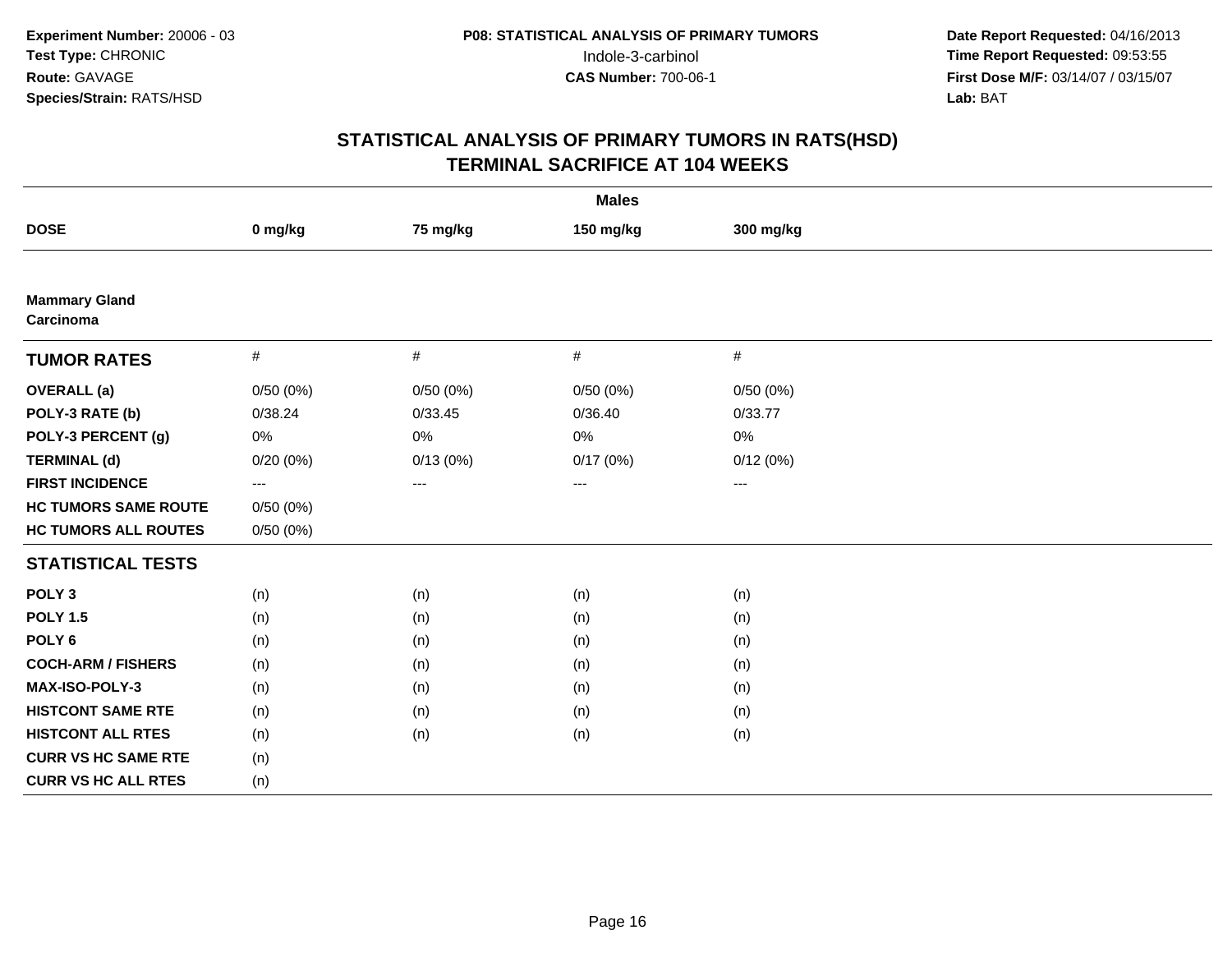| <b>Males</b>                                        |          |          |           |                   |  |  |  |
|-----------------------------------------------------|----------|----------|-----------|-------------------|--|--|--|
| <b>DOSE</b>                                         | 0 mg/kg  | 75 mg/kg | 150 mg/kg | 300 mg/kg         |  |  |  |
|                                                     |          |          |           |                   |  |  |  |
| <b>Mammary Gland</b><br><b>Carcinoma or Adenoma</b> |          |          |           |                   |  |  |  |
| <b>TUMOR RATES</b>                                  | $\#$     | #        | #         | $\#$              |  |  |  |
| <b>OVERALL</b> (a)                                  | 0/50(0%) | 0/50(0%) | 0/50(0%)  | 0/50(0%)          |  |  |  |
| POLY-3 RATE (b)                                     | 0/38.24  | 0/33.45  | 0/36.40   | 0/33.77           |  |  |  |
| POLY-3 PERCENT (g)                                  | 0%       | $0\%$    | 0%        | 0%                |  |  |  |
| <b>TERMINAL (d)</b>                                 | 0/20(0%) | 0/13(0%) | 0/17(0%)  | 0/12(0%)          |  |  |  |
| <b>FIRST INCIDENCE</b>                              | ---      | $\cdots$ | $\cdots$  | $\qquad \qquad -$ |  |  |  |
| <b>HC TUMORS SAME ROUTE</b>                         | 0/50(0%) |          |           |                   |  |  |  |
| <b>HC TUMORS ALL ROUTES</b>                         | 0/50(0%) |          |           |                   |  |  |  |
| <b>STATISTICAL TESTS</b>                            |          |          |           |                   |  |  |  |
| POLY <sub>3</sub>                                   | (n)      | (n)      | (n)       | (n)               |  |  |  |
| <b>POLY 1.5</b>                                     | (n)      | (n)      | (n)       | (n)               |  |  |  |
| POLY <sub>6</sub>                                   | (n)      | (n)      | (n)       | (n)               |  |  |  |
| <b>COCH-ARM / FISHERS</b>                           | (n)      | (n)      | (n)       | (n)               |  |  |  |
| <b>MAX-ISO-POLY-3</b>                               | (n)      | (n)      | (n)       | (n)               |  |  |  |
| <b>HISTCONT SAME RTE</b>                            | (n)      | (n)      | (n)       | (n)               |  |  |  |
| <b>HISTCONT ALL RTES</b>                            | (n)      | (n)      | (n)       | (n)               |  |  |  |
| <b>CURR VS HC SAME RTE</b>                          | (n)      |          |           |                   |  |  |  |
| <b>CURR VS HC ALL RTES</b>                          | (n)      |          |           |                   |  |  |  |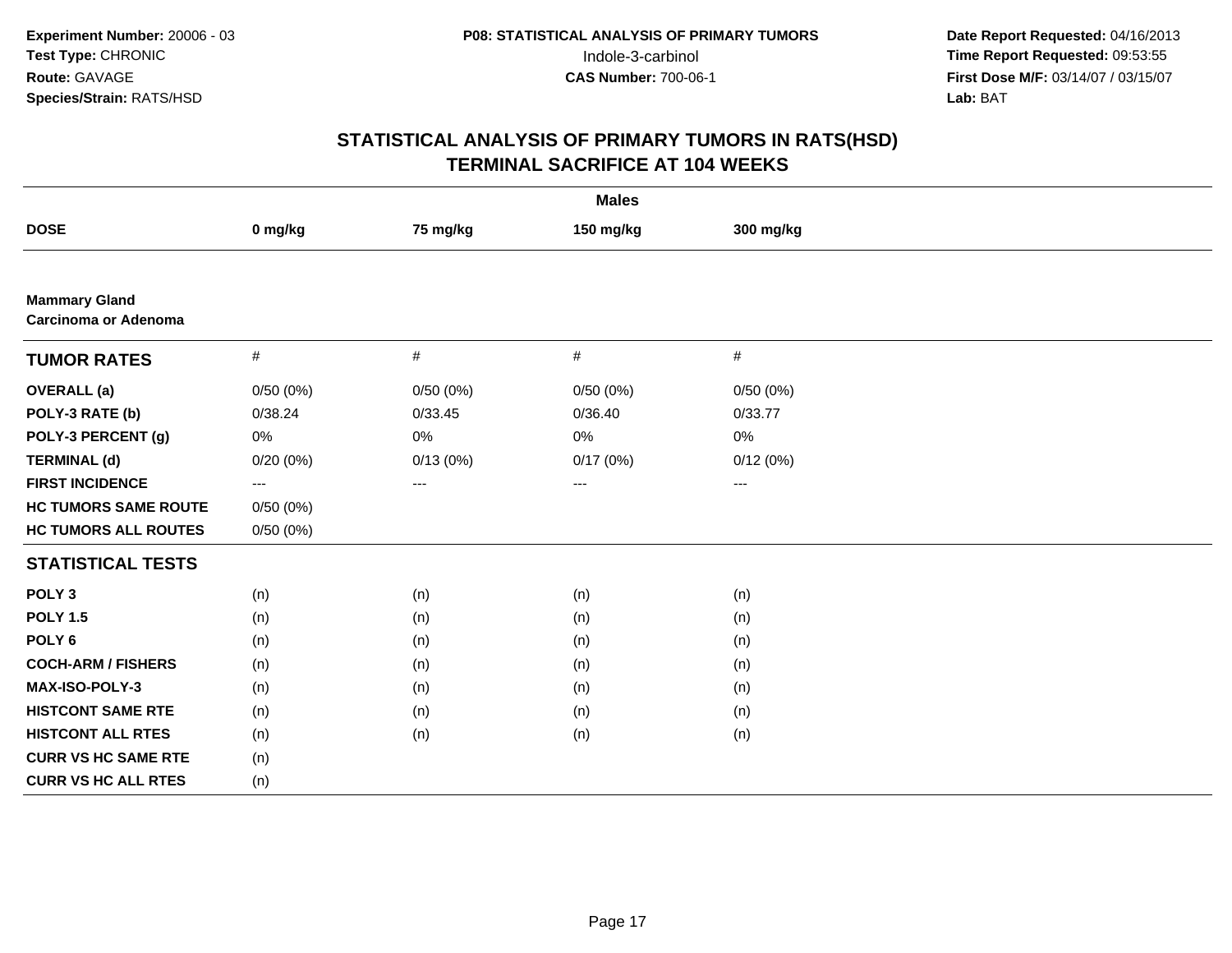| <b>Males</b>                         |          |           |           |                     |  |  |  |
|--------------------------------------|----------|-----------|-----------|---------------------|--|--|--|
| <b>DOSE</b>                          | 0 mg/kg  | 75 mg/kg  | 150 mg/kg | 300 mg/kg           |  |  |  |
|                                      |          |           |           |                     |  |  |  |
| <b>Mammary Gland</b><br>Fibroadenoma |          |           |           |                     |  |  |  |
| <b>TUMOR RATES</b>                   | #        | $\#$      | #         | $\#$                |  |  |  |
| <b>OVERALL</b> (a)                   | 1/50(2%) | 1/50 (2%) | 1/50 (2%) | 0/50(0%)            |  |  |  |
| POLY-3 RATE (b)                      | 1/38.83  | 1/34.31   | 1/37.10   | 0/33.77             |  |  |  |
| POLY-3 PERCENT (g)                   | 2.6%     | 2.9%      | 2.7%      | 0%                  |  |  |  |
| <b>TERMINAL (d)</b>                  | 0/20(0%) | 0/13(0%)  | 0/17(0%)  | 0/12(0%)            |  |  |  |
| <b>FIRST INCIDENCE</b>               | 539      | 382       | 482       | $\qquad \qquad - -$ |  |  |  |
| <b>HC TUMORS SAME ROUTE</b>          | 0/50(0%) |           |           |                     |  |  |  |
| <b>HC TUMORS ALL ROUTES</b>          | 0/50(0%) |           |           |                     |  |  |  |
| <b>STATISTICAL TESTS</b>             |          |           |           |                     |  |  |  |
| POLY <sub>3</sub>                    | (n)      | (n)       | (n)       | (n)                 |  |  |  |
| <b>POLY 1.5</b>                      | (n)      | (n)       | (n)       | (n)                 |  |  |  |
| POLY <sub>6</sub>                    | (n)      | (n)       | (n)       | (n)                 |  |  |  |
| <b>COCH-ARM / FISHERS</b>            | (n)      | (n)       | (n)       | (n)                 |  |  |  |
| <b>MAX-ISO-POLY-3</b>                | (n)      | (n)       | (n)       | (n)                 |  |  |  |
| <b>HISTCONT SAME RTE</b>             | (n)      | (n)       | (n)       | (n)                 |  |  |  |
| <b>HISTCONT ALL RTES</b>             | (n)      | (n)       | (n)       | (n)                 |  |  |  |
| <b>CURR VS HC SAME RTE</b>           | (n)      |           |           |                     |  |  |  |
| <b>CURR VS HC ALL RTES</b>           | (n)      |           |           |                     |  |  |  |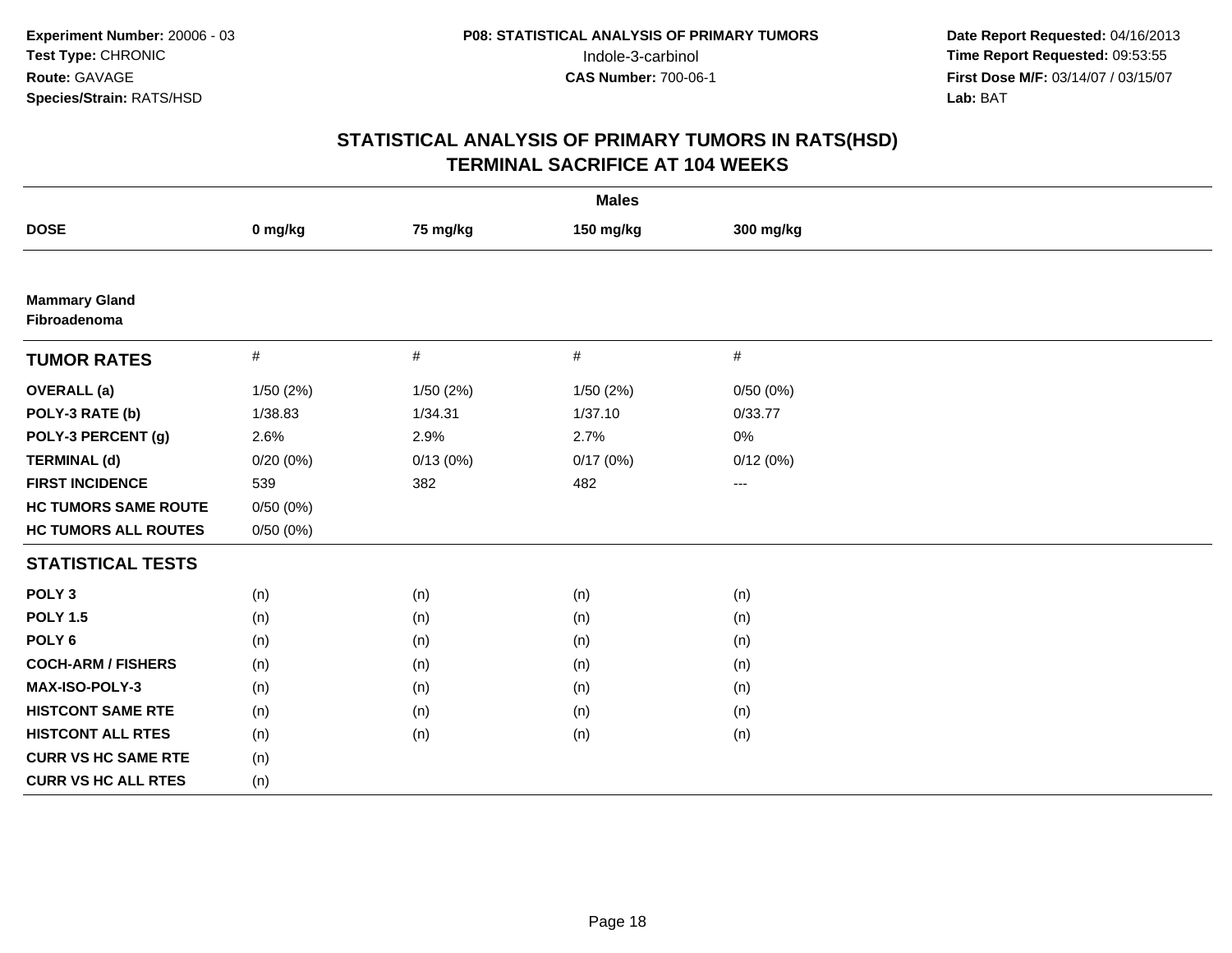|                                                          | <b>Males</b> |           |           |           |  |  |  |  |
|----------------------------------------------------------|--------------|-----------|-----------|-----------|--|--|--|--|
| <b>DOSE</b>                                              | 0 mg/kg      | 75 mg/kg  | 150 mg/kg | 300 mg/kg |  |  |  |  |
|                                                          |              |           |           |           |  |  |  |  |
| <b>Mammary Gland</b><br>Fibroma, Fibroadenoma or Adenoma |              |           |           |           |  |  |  |  |
| <b>TUMOR RATES</b>                                       | $\#$         | $\#$      | #         | #         |  |  |  |  |
| <b>OVERALL</b> (a)                                       | 1/50(2%)     | 1/50 (2%) | 1/50 (2%) | 0/50(0%)  |  |  |  |  |
| POLY-3 RATE (b)                                          | 1/38.83      | 1/34.31   | 1/37.10   | 0/33.77   |  |  |  |  |
| POLY-3 PERCENT (g)                                       | 2.6%         | 2.9%      | 2.7%      | 0%        |  |  |  |  |
| <b>TERMINAL (d)</b>                                      | 0/20(0%)     | 0/13(0%)  | 0/17(0%)  | 0/12(0%)  |  |  |  |  |
| <b>FIRST INCIDENCE</b>                                   | 539          | 382       | 482       | $--$      |  |  |  |  |
| <b>HC TUMORS SAME ROUTE</b>                              | 0/50(0%)     |           |           |           |  |  |  |  |
| <b>HC TUMORS ALL ROUTES</b>                              | 0/50(0%)     |           |           |           |  |  |  |  |
| <b>STATISTICAL TESTS</b>                                 |              |           |           |           |  |  |  |  |
| POLY <sub>3</sub>                                        | (n)          | (n)       | (n)       | (n)       |  |  |  |  |
| <b>POLY 1.5</b>                                          | (n)          | (n)       | (n)       | (n)       |  |  |  |  |
| POLY <sub>6</sub>                                        | (n)          | (n)       | (n)       | (n)       |  |  |  |  |
| <b>COCH-ARM / FISHERS</b>                                | (n)          | (n)       | (n)       | (n)       |  |  |  |  |
| <b>MAX-ISO-POLY-3</b>                                    | (n)          | (n)       | (n)       | (n)       |  |  |  |  |
| <b>HISTCONT SAME RTE</b>                                 | (n)          | (n)       | (n)       | (n)       |  |  |  |  |
| <b>HISTCONT ALL RTES</b>                                 | (n)          | (n)       | (n)       | (n)       |  |  |  |  |
| <b>CURR VS HC SAME RTE</b>                               | (n)          |           |           |           |  |  |  |  |
| <b>CURR VS HC ALL RTES</b>                               | (n)          |           |           |           |  |  |  |  |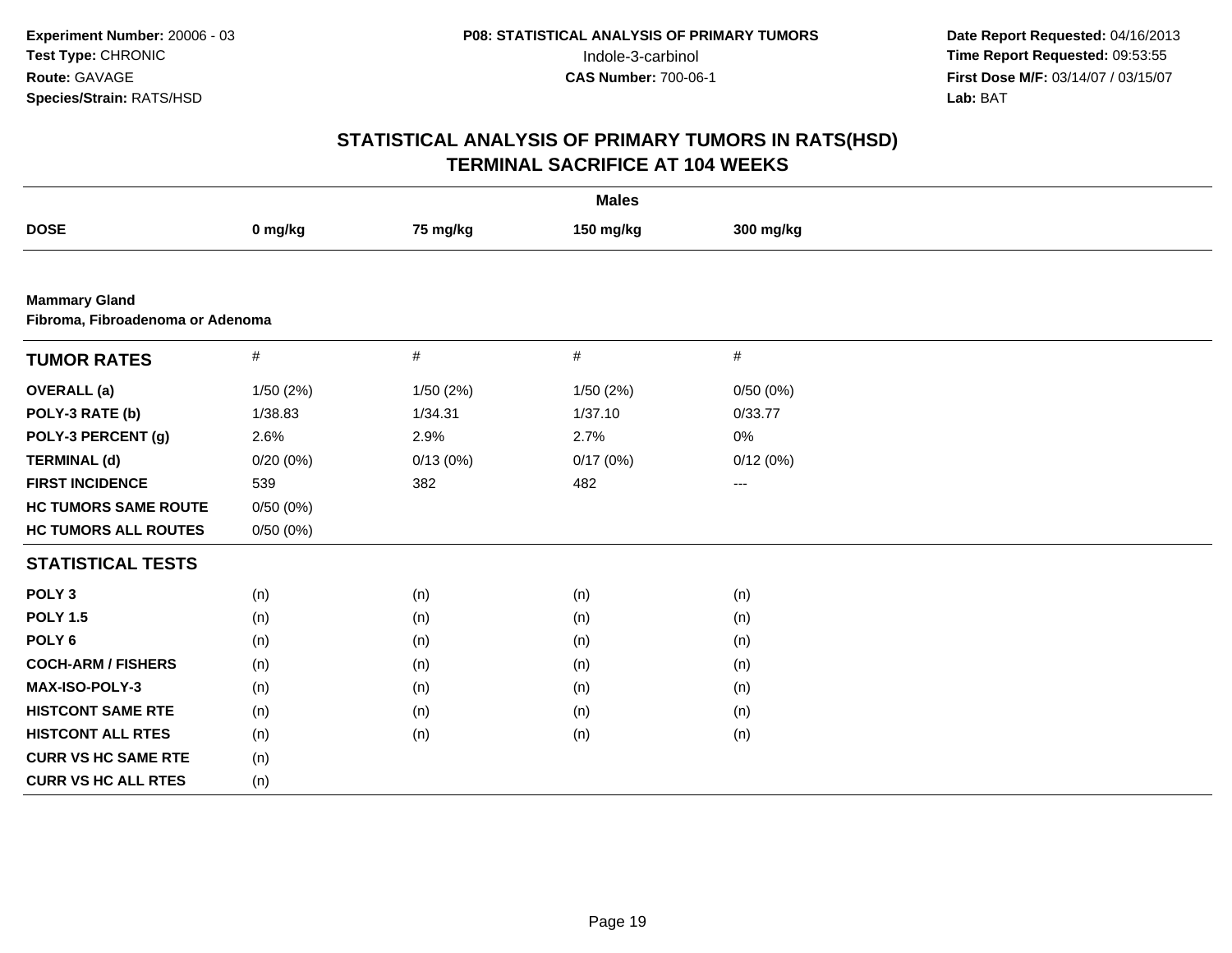| <b>Males</b>                                                         |          |          |           |           |  |  |  |
|----------------------------------------------------------------------|----------|----------|-----------|-----------|--|--|--|
| <b>DOSE</b>                                                          | 0 mg/kg  | 75 mg/kg | 150 mg/kg | 300 mg/kg |  |  |  |
|                                                                      |          |          |           |           |  |  |  |
| <b>Mammary Gland</b><br>Fibroma, Fibroadenoma, Carcinoma, or Adenoma |          |          |           |           |  |  |  |
| <b>TUMOR RATES</b>                                                   | $\#$     | $\#$     | $\#$      | $\#$      |  |  |  |
| <b>OVERALL</b> (a)                                                   | 1/50(2%) | 1/50(2%) | 1/50(2%)  | 0/50(0%)  |  |  |  |
| POLY-3 RATE (b)                                                      | 1/38.83  | 1/34.31  | 1/37.10   | 0/33.77   |  |  |  |
| POLY-3 PERCENT (g)                                                   | 2.6%     | 2.9%     | 2.7%      | 0%        |  |  |  |
| <b>TERMINAL (d)</b>                                                  | 0/20(0%) | 0/13(0%) | 0/17(0%)  | 0/12(0%)  |  |  |  |
| <b>FIRST INCIDENCE</b>                                               | 539      | 382      | 482       | $---$     |  |  |  |
| <b>HC TUMORS SAME ROUTE</b>                                          | 0/50(0%) |          |           |           |  |  |  |
| <b>HC TUMORS ALL ROUTES</b>                                          | 0/50(0%) |          |           |           |  |  |  |
| <b>STATISTICAL TESTS</b>                                             |          |          |           |           |  |  |  |
| POLY <sub>3</sub>                                                    | (n)      | (n)      | (n)       | (n)       |  |  |  |
| <b>POLY 1.5</b>                                                      | (n)      | (n)      | (n)       | (n)       |  |  |  |
| POLY <sub>6</sub>                                                    | (n)      | (n)      | (n)       | (n)       |  |  |  |
| <b>COCH-ARM / FISHERS</b>                                            | (n)      | (n)      | (n)       | (n)       |  |  |  |
| MAX-ISO-POLY-3                                                       | (n)      | (n)      | (n)       | (n)       |  |  |  |
| <b>HISTCONT SAME RTE</b>                                             | (n)      | (n)      | (n)       | (n)       |  |  |  |
| <b>HISTCONT ALL RTES</b>                                             | (n)      | (n)      | (n)       | (n)       |  |  |  |
| <b>CURR VS HC SAME RTE</b>                                           | (n)      |          |           |           |  |  |  |
| <b>CURR VS HC ALL RTES</b>                                           | (n)      |          |           |           |  |  |  |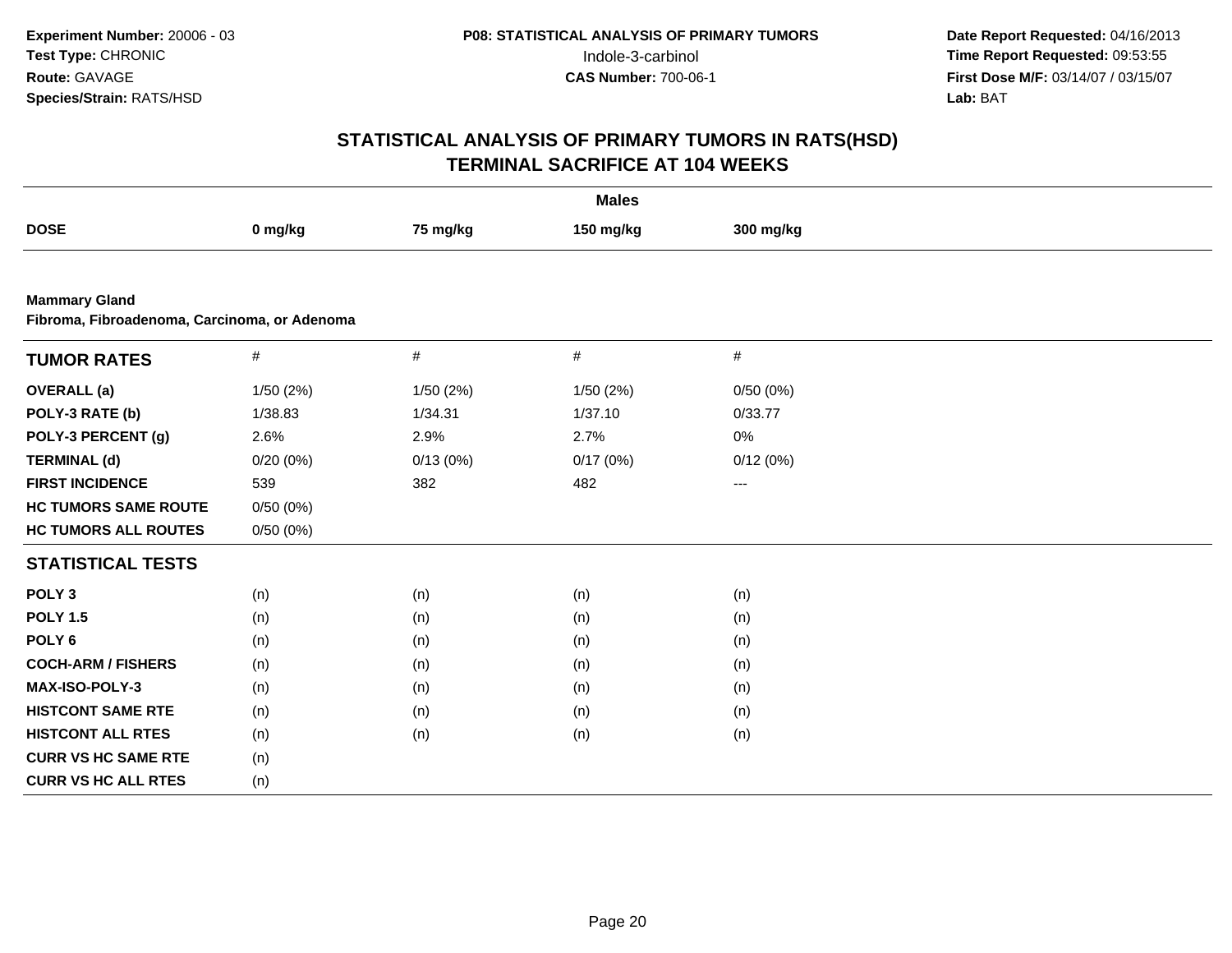|                                                                                              | <b>Males</b> |          |           |           |  |  |  |  |
|----------------------------------------------------------------------------------------------|--------------|----------|-----------|-----------|--|--|--|--|
| <b>DOSE</b>                                                                                  | 0 mg/kg      | 75 mg/kg | 150 mg/kg | 300 mg/kg |  |  |  |  |
|                                                                                              |              |          |           |           |  |  |  |  |
| Oral Cavity (Oral Mucosa, Tongue, Pharynx, Tooth, Gingiva)<br><b>Squamous Cell Carcinoma</b> |              |          |           |           |  |  |  |  |
| <b>TUMOR RATES</b>                                                                           | $\#$         | #        | #         | $\#$      |  |  |  |  |
| <b>OVERALL</b> (a)                                                                           | 1/50(2%)     | 0/50(0%) | 1/50(2%)  | 1/50(2%)  |  |  |  |  |
| POLY-3 RATE (b)                                                                              | 1/38.27      | 0/33.45  | 1/36.91   | 1/34.45   |  |  |  |  |
| POLY-3 PERCENT (g)                                                                           | 2.6%         | 0%       | 2.7%      | 2.9%      |  |  |  |  |
| <b>TERMINAL (d)</b>                                                                          | 0/20(0%)     | 0/13(0%) | 0/17(0%)  | 0/12(0%)  |  |  |  |  |
| <b>FIRST INCIDENCE</b>                                                                       | 720          | $---$    | 570       | 498       |  |  |  |  |
| <b>HC TUMORS SAME ROUTE</b>                                                                  | 1/50(2%)     |          |           |           |  |  |  |  |
| <b>HC TUMORS ALL ROUTES</b>                                                                  | 1/50(2%)     |          |           |           |  |  |  |  |
| <b>STATISTICAL TESTS</b>                                                                     |              |          |           |           |  |  |  |  |
| POLY <sub>3</sub>                                                                            | (n)          | (n)      | (n)       | (n)       |  |  |  |  |
| <b>POLY 1.5</b>                                                                              | (n)          | (n)      | (n)       | (n)       |  |  |  |  |
| POLY <sub>6</sub>                                                                            | (n)          | (n)      | (n)       | (n)       |  |  |  |  |
| <b>COCH-ARM / FISHERS</b>                                                                    | (n)          | (n)      | (n)       | (n)       |  |  |  |  |
| MAX-ISO-POLY-3                                                                               | (n)          | (n)      | (n)       | (n)       |  |  |  |  |
| <b>HISTCONT SAME RTE</b>                                                                     | (n)          | (n)      | (n)       | (n)       |  |  |  |  |
| <b>HISTCONT ALL RTES</b>                                                                     | (n)          | (n)      | (n)       | (n)       |  |  |  |  |
| <b>CURR VS HC SAME RTE</b>                                                                   | (n)          |          |           |           |  |  |  |  |
| <b>CURR VS HC ALL RTES</b>                                                                   | (n)          |          |           |           |  |  |  |  |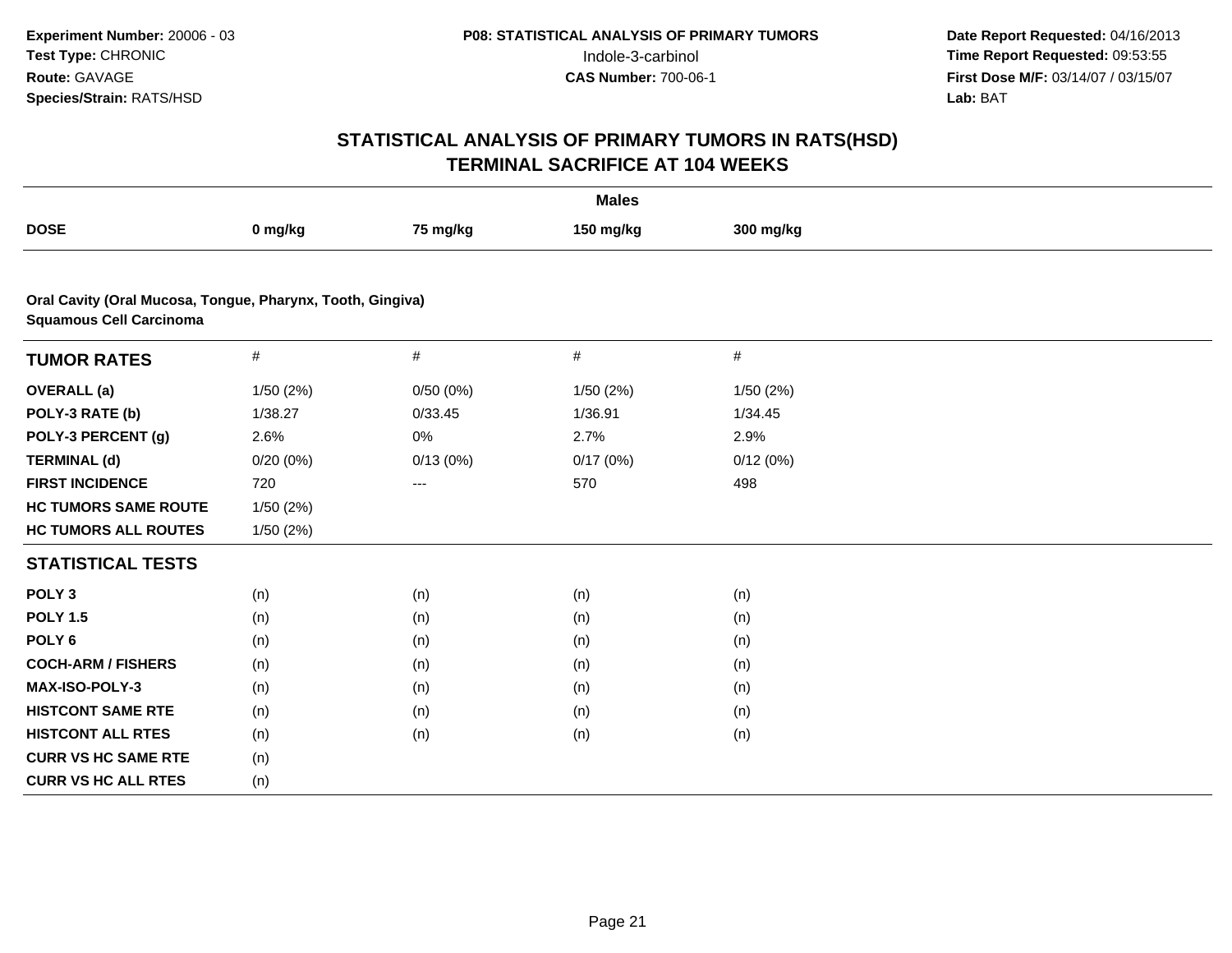|                                                                                                                         | <b>Males</b> |              |              |             |  |  |  |  |
|-------------------------------------------------------------------------------------------------------------------------|--------------|--------------|--------------|-------------|--|--|--|--|
| <b>DOSE</b>                                                                                                             | 0 mg/kg      | 75 mg/kg     | 150 mg/kg    | 300 mg/kg   |  |  |  |  |
|                                                                                                                         |              |              |              |             |  |  |  |  |
| Oral Cavity (Oral Mucosa, Tongue, Pharynx, Tooth, Gingiva)<br>Squamous Cell Carcinoma, Papilloma Squamous, or Papilloma |              |              |              |             |  |  |  |  |
| <b>TUMOR RATES</b>                                                                                                      | $\#$         | #            | #            | #           |  |  |  |  |
| <b>OVERALL</b> (a)                                                                                                      | 1/50(2%)     | 0/50(0%)     | 1/50(2%)     | 2/50(4%)    |  |  |  |  |
| POLY-3 RATE (b)                                                                                                         | 1/38.27      | 0/33.45      | 1/36.91      | 2/34.45     |  |  |  |  |
| POLY-3 PERCENT (g)                                                                                                      | 2.6%         | 0%           | 2.7%         | 5.8%        |  |  |  |  |
| <b>TERMINAL (d)</b>                                                                                                     | $0/20(0\%)$  | 0/13(0%)     | 0/17(0%)     | 1/12(8%)    |  |  |  |  |
| <b>FIRST INCIDENCE</b>                                                                                                  | 720          | ---          | 570          | 498         |  |  |  |  |
| <b>HC TUMORS SAME ROUTE</b>                                                                                             | 1/50(2%)     |              |              |             |  |  |  |  |
| <b>HC TUMORS ALL ROUTES</b>                                                                                             | 1/50(2%)     |              |              |             |  |  |  |  |
| <b>STATISTICAL TESTS</b>                                                                                                |              |              |              |             |  |  |  |  |
| POLY <sub>3</sub>                                                                                                       | $P = 0.239$  | P=0.527N     | $P=0.753$    | $P = 0.463$ |  |  |  |  |
| <b>POLY 1.5</b>                                                                                                         | $P = 0.243$  | $P = 0.513N$ | $P=0.759$    | $P = 0.480$ |  |  |  |  |
| POLY <sub>6</sub>                                                                                                       | $P=0.232$    | P=0.548N     | $P=0.745$    | $P=0.439$   |  |  |  |  |
| <b>COCH-ARM / FISHERS</b>                                                                                               | $P=0.247$    | P=0.500N     | $P = 0.753N$ | $P = 0.500$ |  |  |  |  |
| MAX-ISO-POLY-3                                                                                                          | $P=0.222$    | P=0.190N     | $P=0.489$    | $P = 0.259$ |  |  |  |  |
| <b>HISTCONT SAME RTE</b>                                                                                                | $P = 0.157$  | $P = 1.000$  | $P = 1.000$  | $P = 0.418$ |  |  |  |  |
| <b>HISTCONT ALL RTES</b>                                                                                                | $P = 0.157$  | $P = 1.000$  | $P = 1.000$  | $P = 0.418$ |  |  |  |  |
| <b>CURR VS HC SAME RTE</b>                                                                                              | $P=0.753$    |              |              |             |  |  |  |  |
| <b>CURR VS HC ALL RTES</b>                                                                                              | $P = 0.753$  |              |              |             |  |  |  |  |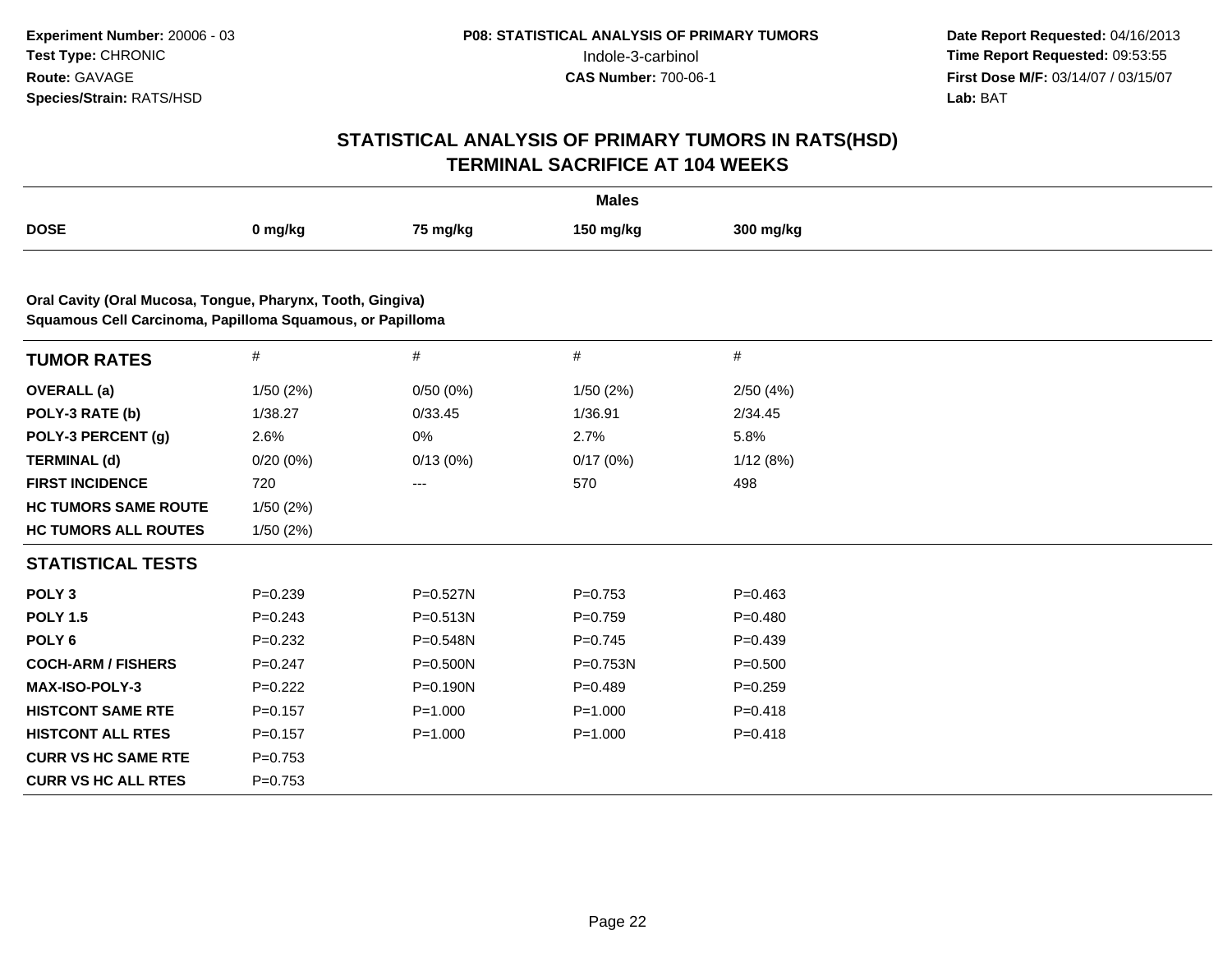| <b>Males</b>                                         |          |          |           |           |  |  |  |
|------------------------------------------------------|----------|----------|-----------|-----------|--|--|--|
| <b>DOSE</b>                                          | 0 mg/kg  | 75 mg/kg | 150 mg/kg | 300 mg/kg |  |  |  |
|                                                      |          |          |           |           |  |  |  |
| <b>Oral Mucosa</b><br><b>Squamous Cell Carcinoma</b> |          |          |           |           |  |  |  |
| <b>TUMOR RATES</b>                                   | $\#$     | $\#$     | $\#$      | $\#$      |  |  |  |
| <b>OVERALL</b> (a)                                   | 1/50(2%) | 0/50(0%) | 1/50 (2%) | 1/50 (2%) |  |  |  |
| POLY-3 RATE (b)                                      | 1/38.27  | 0/33.45  | 1/36.91   | 1/34.45   |  |  |  |
| POLY-3 PERCENT (g)                                   | 2.6%     | $0\%$    | 2.7%      | 2.9%      |  |  |  |
| <b>TERMINAL (d)</b>                                  | 0/20(0%) | 0/13(0%) | 0/17(0%)  | 0/12(0%)  |  |  |  |
| <b>FIRST INCIDENCE</b>                               | 720      | $---$    | 570       | 498       |  |  |  |
| <b>HC TUMORS SAME ROUTE</b>                          | 1/50(2%) |          |           |           |  |  |  |
| <b>HC TUMORS ALL ROUTES</b>                          | 1/50(2%) |          |           |           |  |  |  |
| <b>STATISTICAL TESTS</b>                             |          |          |           |           |  |  |  |
| POLY <sub>3</sub>                                    | (n)      | (n)      | (n)       | (n)       |  |  |  |
| <b>POLY 1.5</b>                                      | (n)      | (n)      | (n)       | (n)       |  |  |  |
| POLY <sub>6</sub>                                    | (n)      | (n)      | (n)       | (n)       |  |  |  |
| <b>COCH-ARM / FISHERS</b>                            | (n)      | (n)      | (n)       | (n)       |  |  |  |
| <b>MAX-ISO-POLY-3</b>                                | (n)      | (n)      | (n)       | (n)       |  |  |  |
| <b>HISTCONT SAME RTE</b>                             | (n)      | (n)      | (n)       | (n)       |  |  |  |
| <b>HISTCONT ALL RTES</b>                             | (n)      | (n)      | (n)       | (n)       |  |  |  |
| <b>CURR VS HC SAME RTE</b>                           | (n)      |          |           |           |  |  |  |
| <b>CURR VS HC ALL RTES</b>                           | (n)      |          |           |           |  |  |  |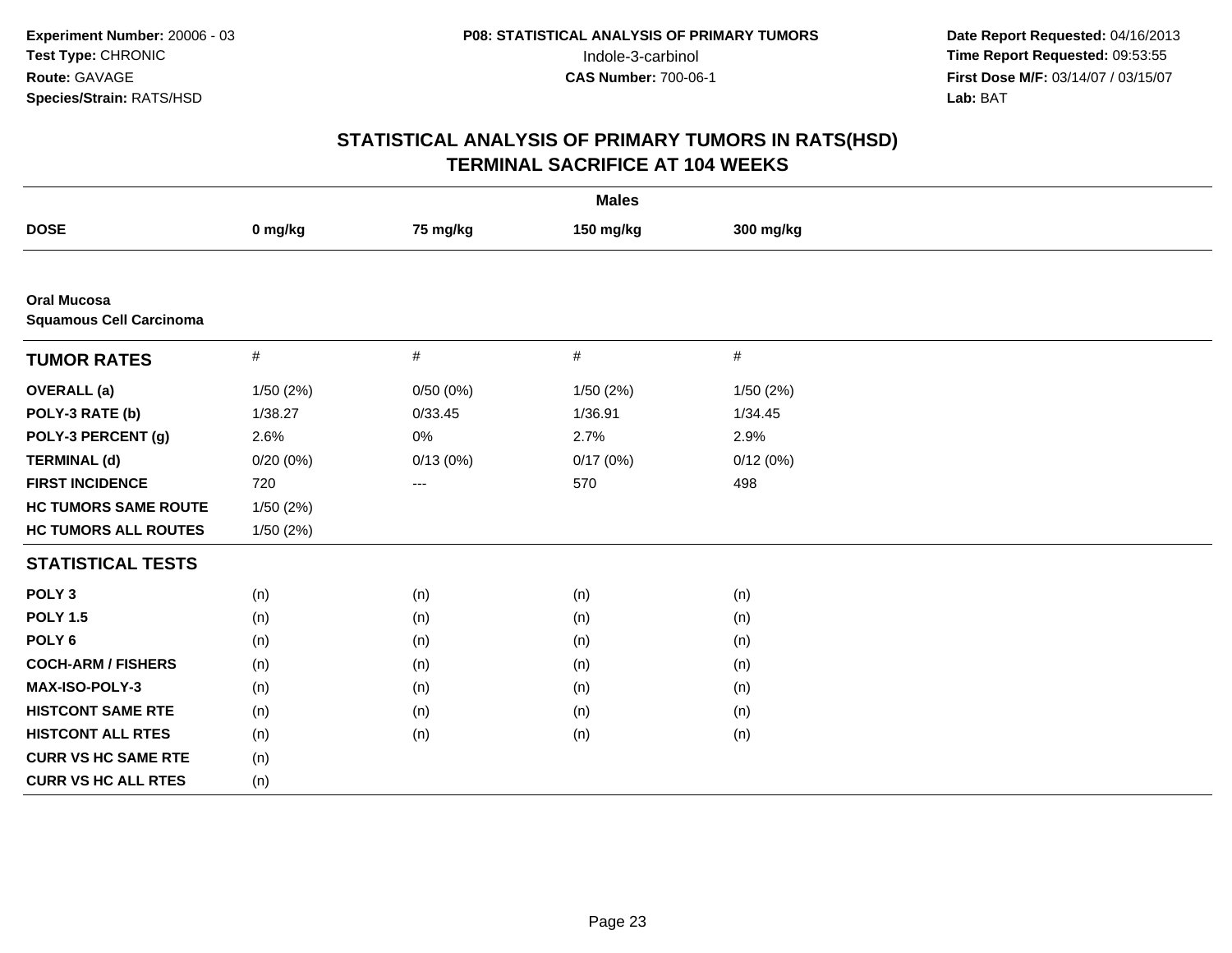|                             | <b>Males</b> |              |           |             |  |  |  |  |
|-----------------------------|--------------|--------------|-----------|-------------|--|--|--|--|
| <b>DOSE</b>                 | 0 mg/kg      | 75 mg/kg     | 150 mg/kg | 300 mg/kg   |  |  |  |  |
|                             |              |              |           |             |  |  |  |  |
| <b>Pancreas</b><br>Adenoma  |              |              |           |             |  |  |  |  |
| <b>TUMOR RATES</b>          |              |              |           |             |  |  |  |  |
| <b>OVERALL</b> (a)          | 5/50 (10%)   | 4/50 (8%)    | 4/50 (8%) | 5/49 (10%)  |  |  |  |  |
| POLY-3 RATE (b)             | 5/38.45      | 4/33.96      | 4/36.85   | 5/33.81     |  |  |  |  |
| POLY-3 PERCENT (g)          | 13%          | 11.8%        | 10.9%     | 14.8%       |  |  |  |  |
| <b>TERMINAL (d)</b>         | 3/20 (15%)   | 2/13(15%)    | 2/17(12%) | 3/12(25%)   |  |  |  |  |
| <b>FIRST INCIDENCE</b>      | 685          | 648          | 624       | 710         |  |  |  |  |
| <b>HC TUMORS SAME ROUTE</b> | 9/50 (18%)   |              |           |             |  |  |  |  |
| <b>HC TUMORS ALL ROUTES</b> | 9/50 (18%)   |              |           |             |  |  |  |  |
| <b>STATISTICAL TESTS</b>    |              |              |           |             |  |  |  |  |
| POLY <sub>3</sub>           | $P = 0.474$  | P=0.579N     | P=0.527N  | $P = 0.549$ |  |  |  |  |
| <b>POLY 1.5</b>             | $P = 0.498$  | $P = 0.539N$ | P=0.508N  | $P=0.584$   |  |  |  |  |
| POLY <sub>6</sub>           | $P = 0.431$  | P=0.638N     | P=0.556N  | $P=0.493$   |  |  |  |  |
| <b>COCH-ARM / FISHERS</b>   | $P = 0.520$  | $P = 0.500N$ | P=0.500N  | $P = 0.617$ |  |  |  |  |
| <b>MAX-ISO-POLY-3</b>       | $P = 0.571$  | P=0.439N     | P=0.387N  | $P = 0.416$ |  |  |  |  |
| <b>HISTCONT SAME RTE</b>    | (h)          | (h)          | (h)       | (h)         |  |  |  |  |
| <b>HISTCONT ALL RTES</b>    | (h)          | (h)          | (h)       | (h)         |  |  |  |  |
| <b>CURR VS HC SAME RTE</b>  | $P = 0.306$  |              |           |             |  |  |  |  |
| <b>CURR VS HC ALL RTES</b>  | $P = 0.306$  |              |           |             |  |  |  |  |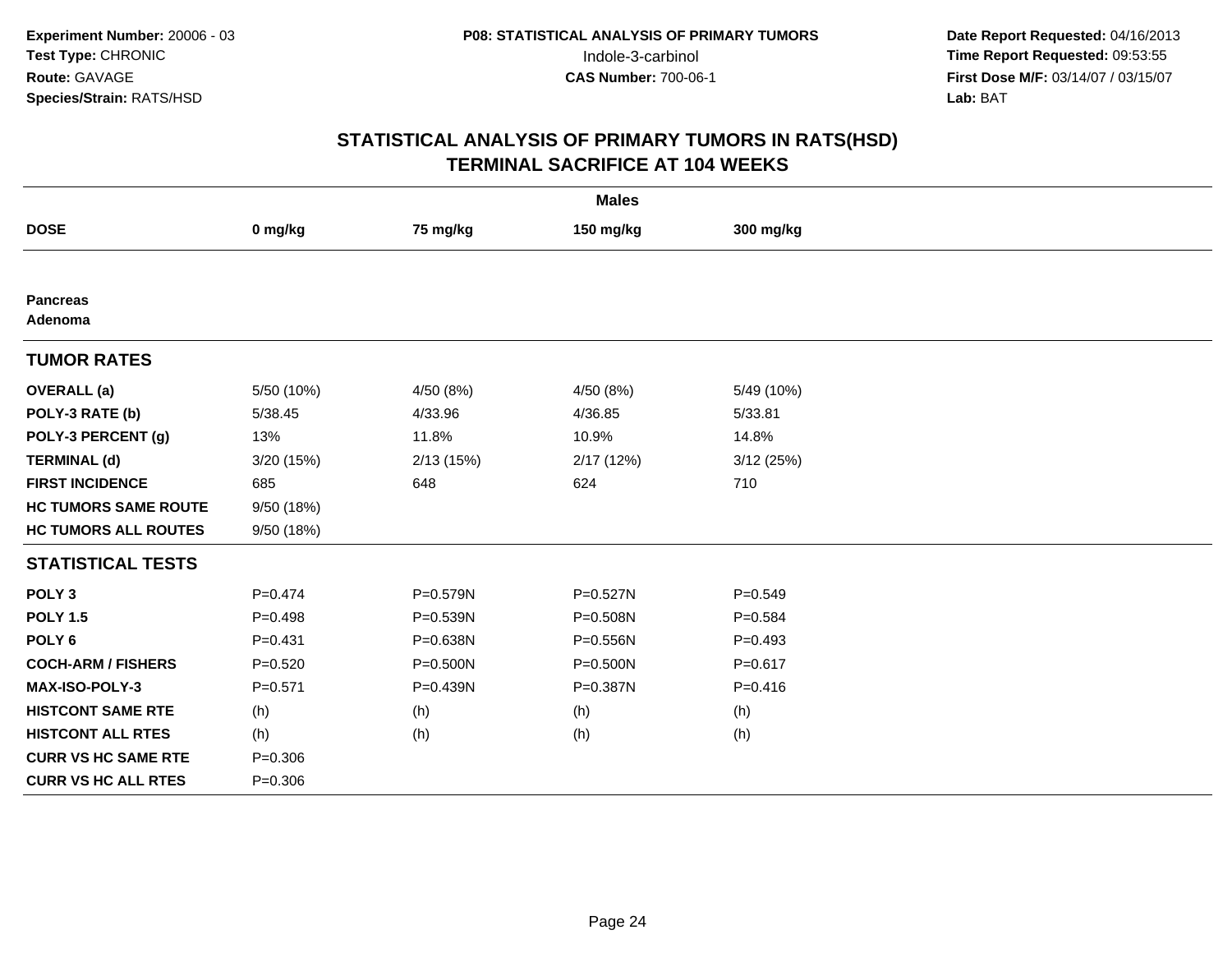|                                         |             |              | <b>Males</b> |             |  |
|-----------------------------------------|-------------|--------------|--------------|-------------|--|
| <b>DOSE</b>                             | 0 mg/kg     | 75 mg/kg     | 150 mg/kg    | 300 mg/kg   |  |
|                                         |             |              |              |             |  |
| <b>Pancreas</b><br>Carcinoma or Adenoma |             |              |              |             |  |
| <b>TUMOR RATES</b>                      |             |              |              |             |  |
| <b>OVERALL</b> (a)                      | 5/50 (10%)  | 4/50 (8%)    | 4/50 (8%)    | 6/49 (12%)  |  |
| POLY-3 RATE (b)                         | 5/38.45     | 4/33.96      | 4/36.85      | 6/34.28     |  |
| POLY-3 PERCENT (g)                      | 13%         | 11.8%        | 10.9%        | 17.5%       |  |
| <b>TERMINAL (d)</b>                     | 3/20 (15%)  | 2/13(15%)    | 2/17 (12%)   | 3/12(25%)   |  |
| <b>FIRST INCIDENCE</b>                  | 685         | 648          | 624          | 589         |  |
| <b>HC TUMORS SAME ROUTE</b>             | 9/50 (18%)  |              |              |             |  |
| <b>HC TUMORS ALL ROUTES</b>             | 9/50 (18%)  |              |              |             |  |
| <b>STATISTICAL TESTS</b>                |             |              |              |             |  |
| POLY <sub>3</sub>                       | $P = 0.337$ | P=0.579N     | P=0.527N     | $P = 0.418$ |  |
| <b>POLY 1.5</b>                         | $P=0.357$   | P=0.539N     | P=0.508N     | $P=0.452$   |  |
| POLY <sub>6</sub>                       | $P = 0.304$ | P=0.638N     | $P = 0.556N$ | $P = 0.367$ |  |
| <b>COCH-ARM / FISHERS</b>               | $P = 0.374$ | $P = 0.500N$ | $P = 0.500N$ | $P = 0.486$ |  |
| <b>MAX-ISO-POLY-3</b>                   | $P=0.402$   | P=0.439N     | P=0.387N     | $P = 0.305$ |  |
| <b>HISTCONT SAME RTE</b>                | (h)         | (h)          | (h)          | (h)         |  |
| <b>HISTCONT ALL RTES</b>                | (h)         | (h)          | (h)          | (h)         |  |
| <b>CURR VS HC SAME RTE</b>              | $P = 0.306$ |              |              |             |  |
| <b>CURR VS HC ALL RTES</b>              | $P = 0.306$ |              |              |             |  |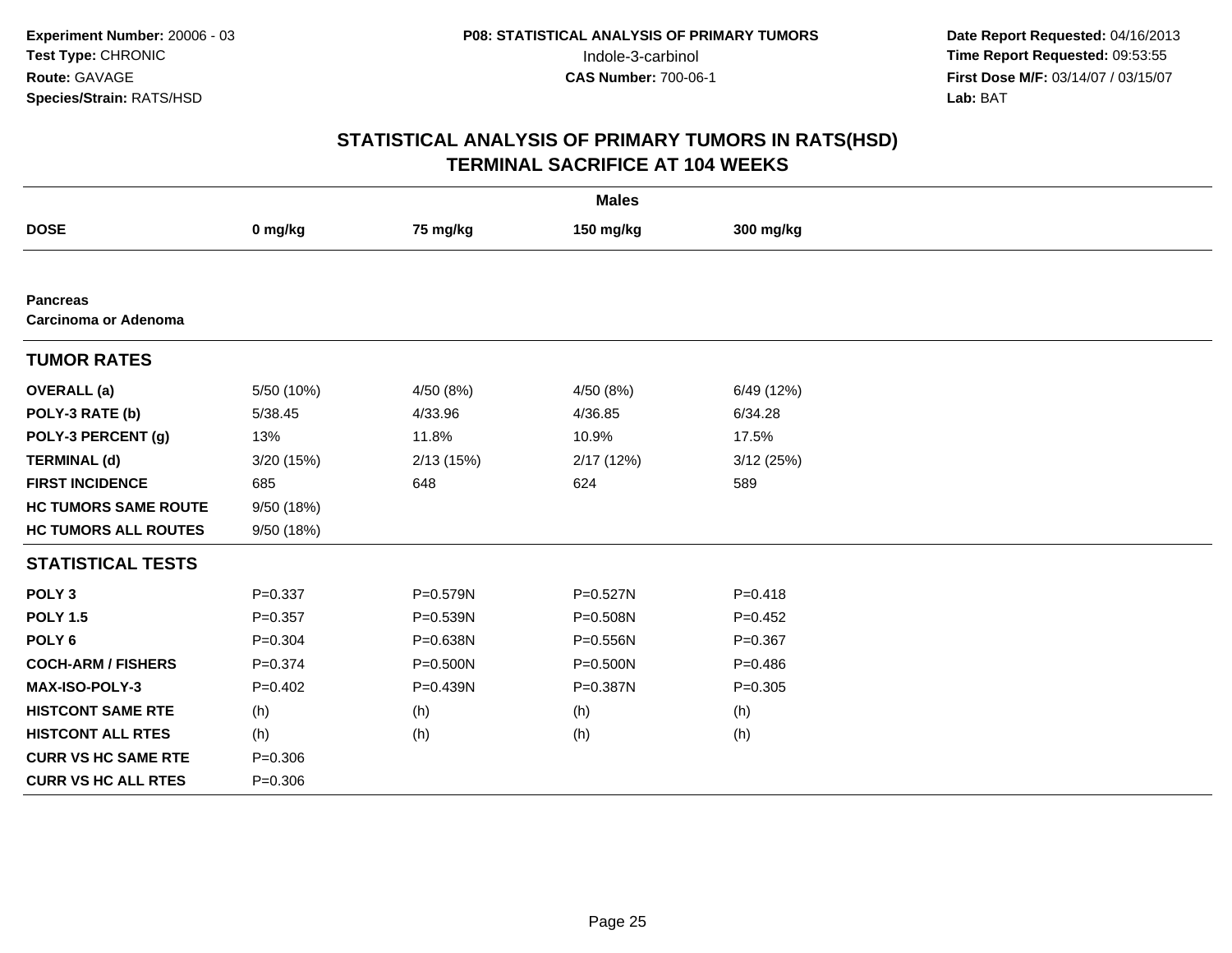|                                                                      | <b>Males</b> |             |             |             |  |  |  |  |
|----------------------------------------------------------------------|--------------|-------------|-------------|-------------|--|--|--|--|
| <b>DOSE</b>                                                          | 0 mg/kg      | 75 mg/kg    | 150 mg/kg   | 300 mg/kg   |  |  |  |  |
|                                                                      |              |             |             |             |  |  |  |  |
| <b>Pituitary Gland: Pars Distalis or Unspecified Site</b><br>Adenoma |              |             |             |             |  |  |  |  |
| <b>TUMOR RATES</b>                                                   |              |             |             |             |  |  |  |  |
| <b>OVERALL</b> (a)                                                   | 5/50 (10%)   | 8/49 (16%)  | 9/50 (18%)  | 8/47 (17%)  |  |  |  |  |
| POLY-3 RATE (b)                                                      | 5/38.84      | 8/34.33     | 9/38.46     | 8/34.29     |  |  |  |  |
| POLY-3 PERCENT (g)                                                   | 12.9%        | 23.3%       | 23.4%       | 23.3%       |  |  |  |  |
| <b>TERMINAL (d)</b>                                                  | 2/20 (10%)   | 3/13 (23%)  | 1/17(6%)    | 1/12(8%)    |  |  |  |  |
| <b>FIRST INCIDENCE</b>                                               | 645          | 617         | 503         | 589         |  |  |  |  |
| <b>HC TUMORS SAME ROUTE</b>                                          | 13/50 (26%)  |             |             |             |  |  |  |  |
| <b>HC TUMORS ALL ROUTES</b>                                          | 13/50 (26%)  |             |             |             |  |  |  |  |
| <b>STATISTICAL TESTS</b>                                             |              |             |             |             |  |  |  |  |
| POLY <sub>3</sub>                                                    | $P = 0.191$  | $P = 0.193$ | $P = 0.180$ | $P = 0.193$ |  |  |  |  |
| <b>POLY 1.5</b>                                                      | $P = 0.206$  | $P=0.227$   | $P=0.192$   | $P = 0.209$ |  |  |  |  |
| POLY <sub>6</sub>                                                    | $P = 0.178$  | $P = 0.147$ | $P = 0.165$ | $P = 0.177$ |  |  |  |  |
| <b>COCH-ARM / FISHERS</b>                                            | $P = 0.232$  | $P = 0.264$ | $P = 0.194$ | $P = 0.237$ |  |  |  |  |
| <b>MAX-ISO-POLY-3</b>                                                | $P = 0.226$  | $P = 0.132$ | $P = 0.113$ | $P = 0.130$ |  |  |  |  |
| <b>HISTCONT SAME RTE</b>                                             | (h)          | (h)         | (h)         | (h)         |  |  |  |  |
| <b>HISTCONT ALL RTES</b>                                             | (h)          | (h)         | (h)         | (h)         |  |  |  |  |
| <b>CURR VS HC SAME RTE</b>                                           | $P = 0.061$  |             |             |             |  |  |  |  |
| <b>CURR VS HC ALL RTES</b>                                           | $P = 0.061$  |             |             |             |  |  |  |  |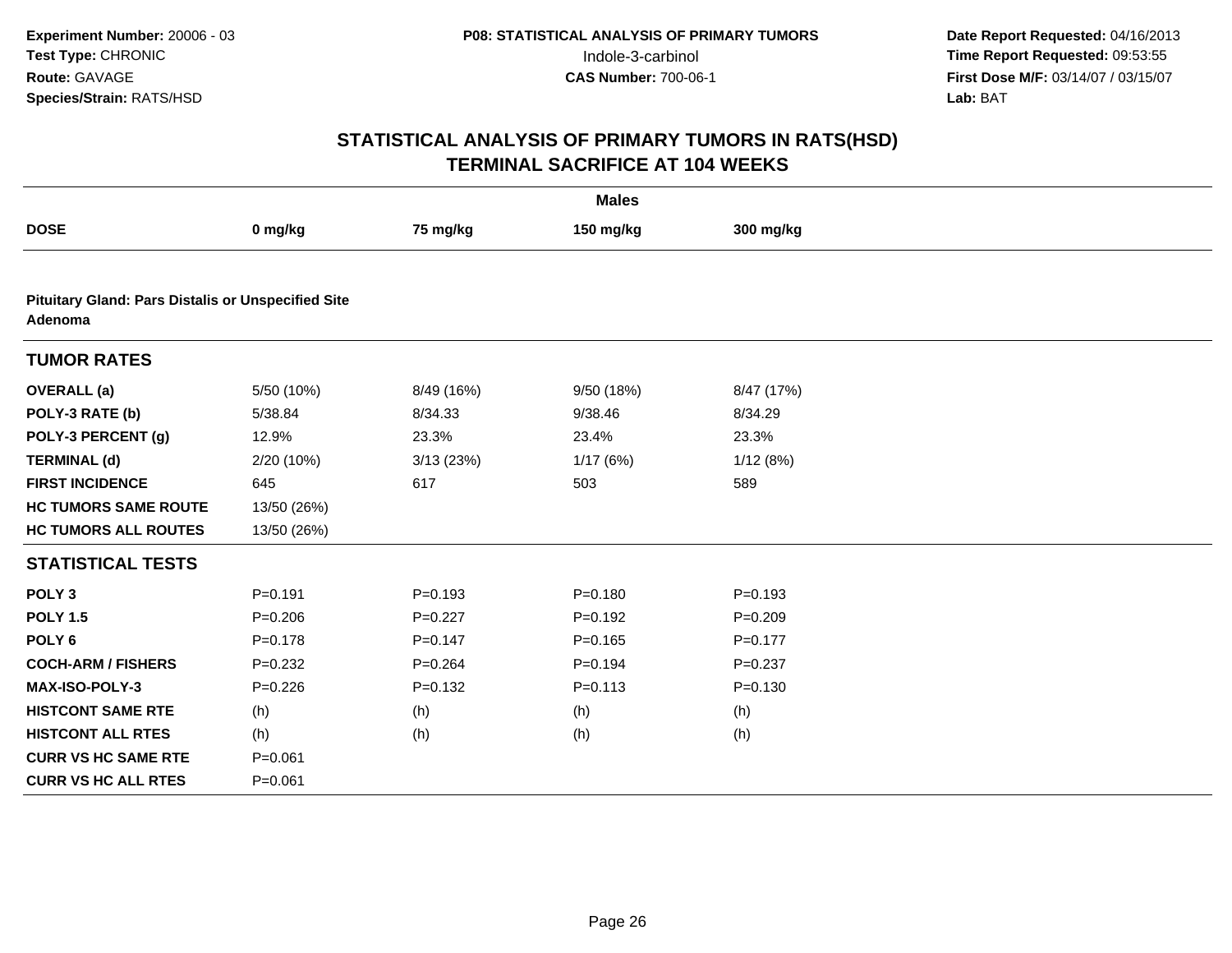|                                                                                   | <b>Males</b> |             |             |             |  |  |  |
|-----------------------------------------------------------------------------------|--------------|-------------|-------------|-------------|--|--|--|
| <b>DOSE</b>                                                                       | 0 mg/kg      | 75 mg/kg    | 150 mg/kg   | 300 mg/kg   |  |  |  |
|                                                                                   |              |             |             |             |  |  |  |
| <b>Pituitary Gland: Pars Distalis or Unspecified Site</b><br>Carcinoma or Adenoma |              |             |             |             |  |  |  |
| <b>TUMOR RATES</b>                                                                |              |             |             |             |  |  |  |
| <b>OVERALL</b> (a)                                                                | 5/50 (10%)   | 9/49 (18%)  | 9/50 (18%)  | 8/47 (17%)  |  |  |  |
| POLY-3 RATE (b)                                                                   | 5/38.84      | 9/34.72     | 9/38.46     | 8/34.29     |  |  |  |
| POLY-3 PERCENT (g)                                                                | 12.9%        | 25.9%       | 23.4%       | 23.3%       |  |  |  |
| <b>TERMINAL (d)</b>                                                               | 2/20 (10%)   | 3/13(23%)   | 1/17(6%)    | 1/12(8%)    |  |  |  |
| <b>FIRST INCIDENCE</b>                                                            | 645          | 614         | 503         | 589         |  |  |  |
| <b>HC TUMORS SAME ROUTE</b>                                                       | 13/50 (26%)  |             |             |             |  |  |  |
| <b>HC TUMORS ALL ROUTES</b>                                                       | 13/50 (26%)  |             |             |             |  |  |  |
| <b>STATISTICAL TESTS</b>                                                          |              |             |             |             |  |  |  |
| POLY <sub>3</sub>                                                                 | $P = 0.218$  | $P=0.127$   | $P = 0.180$ | $P = 0.193$ |  |  |  |
| <b>POLY 1.5</b>                                                                   | $P = 0.236$  | $P = 0.153$ | $P=0.192$   | $P = 0.209$ |  |  |  |
| POLY <sub>6</sub>                                                                 | $P = 0.201$  | $P = 0.094$ | $P = 0.165$ | $P = 0.177$ |  |  |  |
| <b>COCH-ARM / FISHERS</b>                                                         | $P = 0.265$  | $P = 0.183$ | $P = 0.194$ | $P = 0.237$ |  |  |  |
| <b>MAX-ISO-POLY-3</b>                                                             | $P = 0.200$  | $P=0.085$   | $P = 0.113$ | $P = 0.130$ |  |  |  |
| <b>HISTCONT SAME RTE</b>                                                          | (h)          | (h)         | (h)         | (h)         |  |  |  |
| <b>HISTCONT ALL RTES</b>                                                          | (h)          | (h)         | (h)         | (h)         |  |  |  |
| <b>CURR VS HC SAME RTE</b>                                                        | $P = 0.061$  |             |             |             |  |  |  |
| <b>CURR VS HC ALL RTES</b>                                                        | $P = 0.061$  |             |             |             |  |  |  |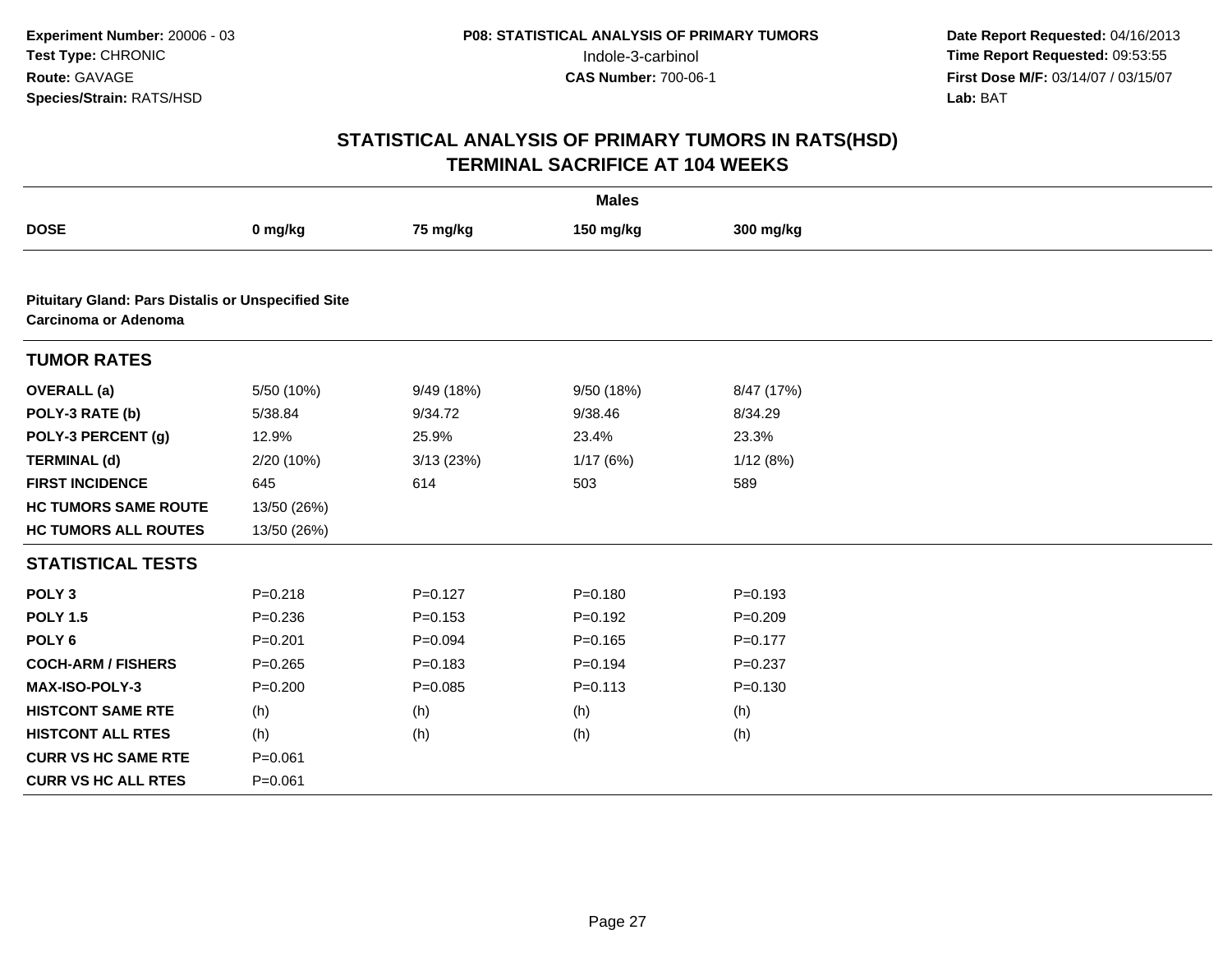# **STATISTICAL ANALYSIS OF PRIMARY TUMORS IN RATS(HSD)TERMINAL SACRIFICE AT 104 WEEKS**

|             |         |          | <b>Males</b> |           |
|-------------|---------|----------|--------------|-----------|
| <b>DOSE</b> | 0 mg/kg | 75 mg/kg | 150 mg/kg    | 300 mg/kg |

**Skin**

**Basal or Sq. Cell Carcinoma, Carcinoma, Basosq. Tumor (M or B), Basal Cell Adenoma, Adenoma, Papilloma, Sq Papilloma, Keratoacanthoma, Trichoepithelioma**

| <b>TUMOR RATES</b>          | #           | #            | #            | #            |  |
|-----------------------------|-------------|--------------|--------------|--------------|--|
| <b>OVERALL</b> (a)          | 6/50 (12%)  | 1/50(2%)     | 2/50(4%)     | 1/50(2%)     |  |
| POLY-3 RATE (b)             | 6/38.84     | 1/33.78      | 2/36.76      | 1/34.12      |  |
| POLY-3 PERCENT (g)          | 15.5%       | 3%           | 5.4%         | 2.9%         |  |
| <b>TERMINAL (d)</b>         | 3/20(15%)   | 0/13(0%)     | 1/17(6%)     | 0/12(0%)     |  |
| <b>FIRST INCIDENCE</b>      | 645         | 637          | 624          | 629          |  |
| <b>HC TUMORS SAME ROUTE</b> | 3/50(6%)    |              |              |              |  |
| <b>HC TUMORS ALL ROUTES</b> | 3/50(6%)    |              |              |              |  |
| <b>STATISTICAL TESTS</b>    |             |              |              |              |  |
| POLY <sub>3</sub>           | P=0.048N*   | P=0.079N     | $P = 0.147N$ | P=0.077N     |  |
| <b>POLY 1.5</b>             | P=0.048N*   | $P = 0.066N$ | P=0.137N     | P=0.067N     |  |
| POLY 6                      | P=0.049N*   | $P = 0.103N$ | P=0.166N     | $P = 0.095N$ |  |
| <b>COCH-ARM / FISHERS</b>   | P=0.050N*   | P=0.056N     | P=0.134N     | P=0.056N     |  |
| <b>MAX-ISO-POLY-3</b>       | P=0.034N*   | $P=0.044N^*$ | $P = 0.083N$ | $P=0.042N^*$ |  |
| <b>HISTCONT SAME RTE</b>    | (h)         | (h)          | (h)          | (h)          |  |
| <b>HISTCONT ALL RTES</b>    | (h)         | (h)          | (h)          | (h)          |  |
| <b>CURR VS HC SAME RTE</b>  | $P=0.262$   |              |              |              |  |
| <b>CURR VS HC ALL RTES</b>  | $P = 0.262$ |              |              |              |  |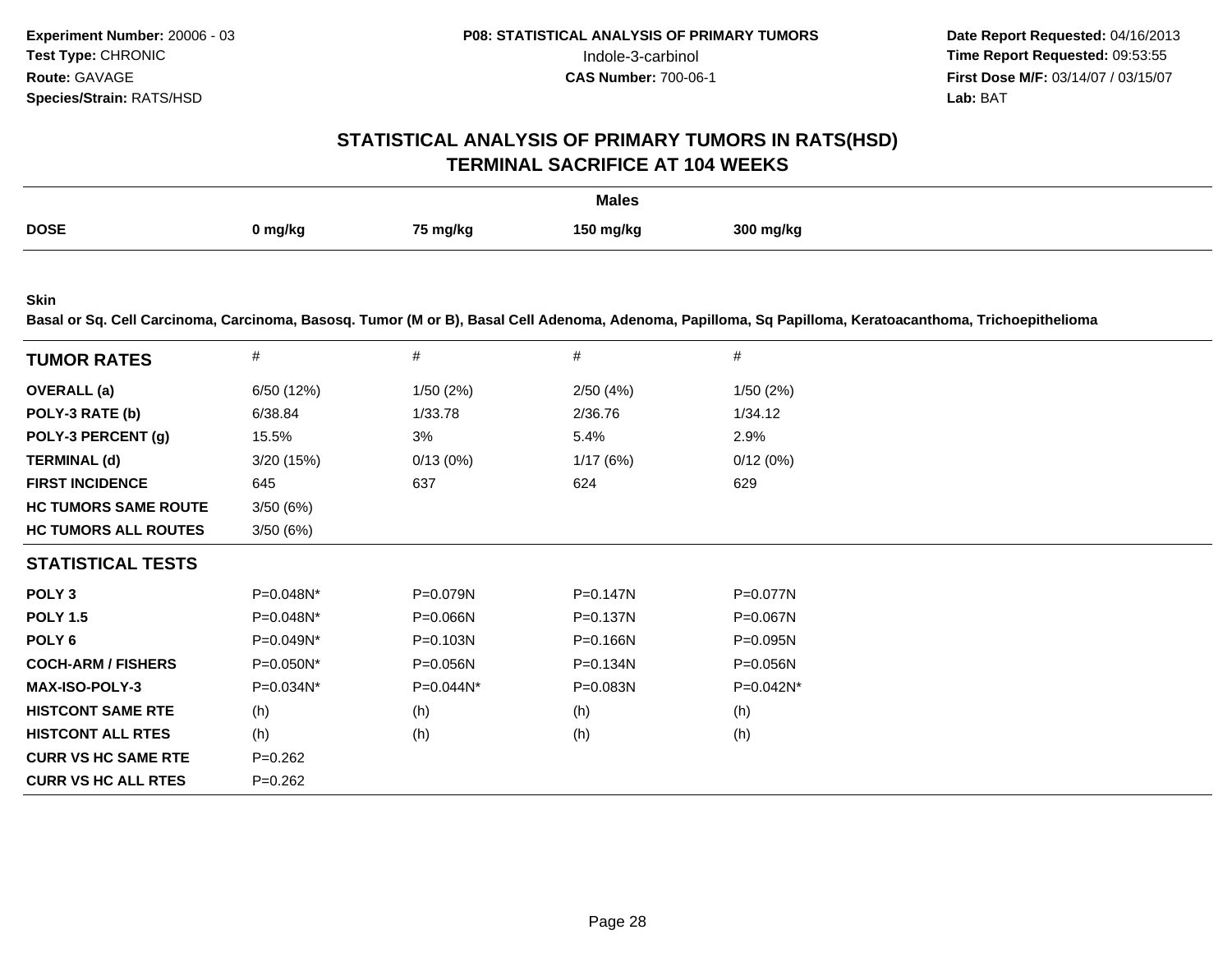|                             |              |             | <b>Males</b> |              |  |
|-----------------------------|--------------|-------------|--------------|--------------|--|
| <b>DOSE</b>                 | 0 mg/kg      | 75 mg/kg    | 150 mg/kg    | 300 mg/kg    |  |
|                             |              |             |              |              |  |
| <b>Skin</b><br>Fibroma      |              |             |              |              |  |
| <b>TUMOR RATES</b>          | #            | #           | #            | #            |  |
| <b>OVERALL</b> (a)          | 5/50 (10%)   | 2/50(4%)    | 5/50 (10%)   | 2/50(4%)     |  |
| POLY-3 RATE (b)             | 5/39.65      | 2/34.23     | 5/37.46      | 2/34.99      |  |
| POLY-3 PERCENT (g)          | 12.6%        | 5.8%        | 13.4%        | 5.7%         |  |
| <b>TERMINAL (d)</b>         | 1/20(5%)     | 0/13(0%)    | 3/17 (18%)   | 0/12(0%)     |  |
| <b>FIRST INCIDENCE</b>      | 575          | 597         | 500          | 401          |  |
| <b>HC TUMORS SAME ROUTE</b> | 5/50 (10%)   |             |              |              |  |
| <b>HC TUMORS ALL ROUTES</b> | 5/50 (10%)   |             |              |              |  |
| <b>STATISTICAL TESTS</b>    |              |             |              |              |  |
| POLY <sub>3</sub>           | P=0.286N     | P=0.278N    | $P = 0.596$  | P=0.267N     |  |
| <b>POLY 1.5</b>             | $P = 0.271N$ | P=0.246N    | $P = 0.620$  | $P = 0.242N$ |  |
| POLY <sub>6</sub>           | $P = 0.317N$ | P=0.331N    | $P = 0.557$  | P=0.309N     |  |
| <b>COCH-ARM / FISHERS</b>   | $P = 0.256N$ | P=0.218N    | P=0.630N     | P=0.218N     |  |
| <b>MAX-ISO-POLY-3</b>       | $P = 0.271N$ | P=0.178N    | $P=0.462$    | P=0.169N     |  |
| <b>HISTCONT SAME RTE</b>    | $P=0.719$    | $P = 1.000$ | $P = 1.000$  | $P = 1.000$  |  |
| <b>HISTCONT ALL RTES</b>    | $P=0.719$    | $P = 1.000$ | $P = 1.000$  | $P = 1.000$  |  |
| <b>CURR VS HC SAME RTE</b>  | $P = 0.938$  |             |              |              |  |
| <b>CURR VS HC ALL RTES</b>  | $P = 0.938$  |             |              |              |  |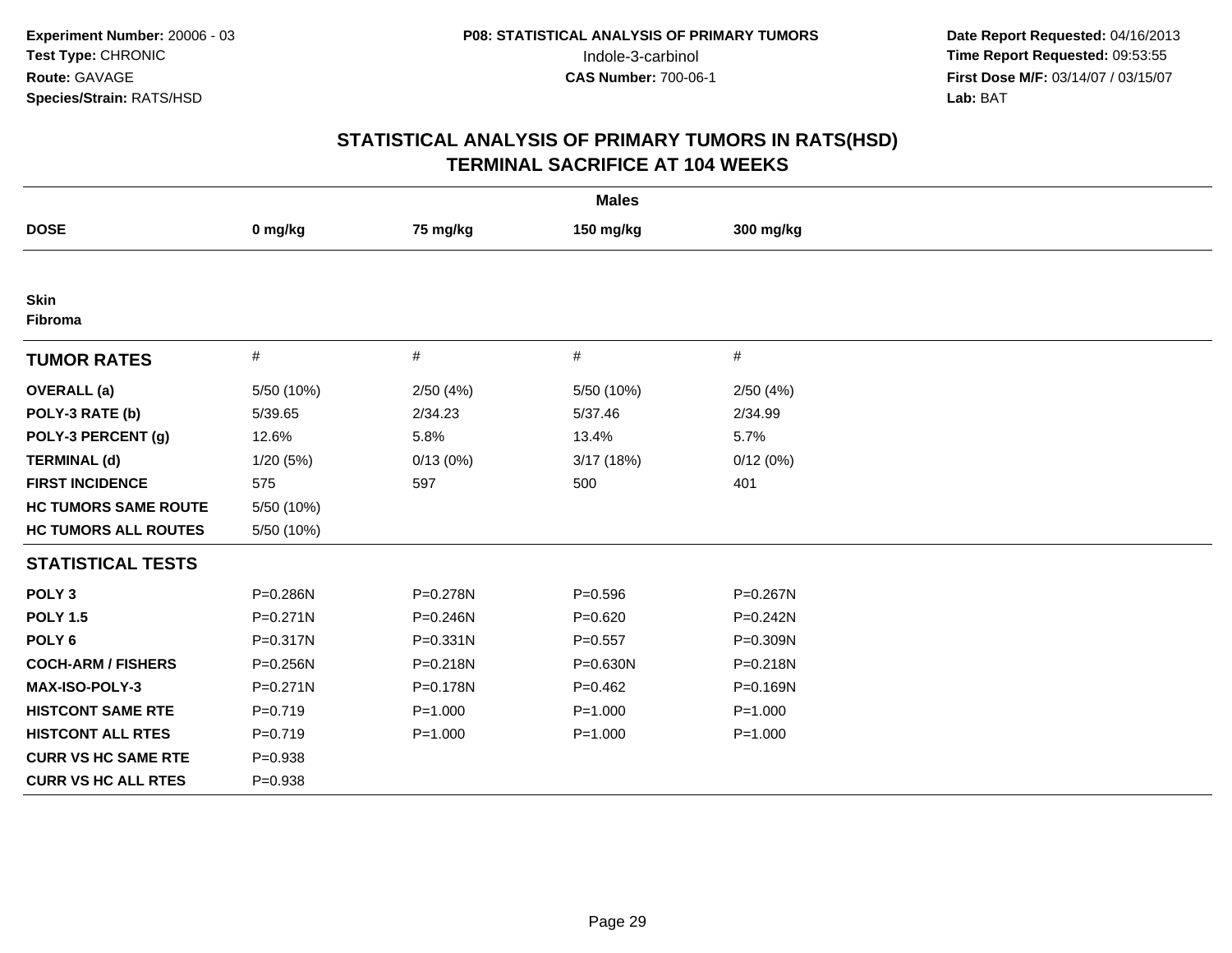# **STATISTICAL ANALYSIS OF PRIMARY TUMORS IN RATS(HSD)TERMINAL SACRIFICE AT 104 WEEKS**

|             |         |          | <b>Males</b><br>. |           |
|-------------|---------|----------|-------------------|-----------|
| <b>DOSE</b> | 0 mg/kg | 75 mg/kg | 150 ma/ka         | 300 mg/kg |

**Skin**

**Fibroma, Fibrosarcoma, Sarcoma, Myxoma, Myxosarcoma, or Fibrous Histiocytoma**

| <b>TUMOR RATES</b>          | $\#$         | $\#$         | #           | #            |  |
|-----------------------------|--------------|--------------|-------------|--------------|--|
| <b>OVERALL</b> (a)          | 7/50 (14%)   | 6/50 (12%)   | 6/50 (12%)  | 4/50 (8%)    |  |
| POLY-3 RATE (b)             | 7/41.44      | 6/36.60      | 6/38.26     | 4/36.20      |  |
| POLY-3 PERCENT (g)          | 16.9%        | 16.4%        | 15.7%       | 11.1%        |  |
| <b>TERMINAL (d)</b>         | 1/20(5%)     | 1/13(8%)     | 3/17(18%)   | 0/12(0%)     |  |
| <b>FIRST INCIDENCE</b>      | 197          | 382          | 423         | 258          |  |
| <b>HC TUMORS SAME ROUTE</b> | 5/50 (10%)   |              |             |              |  |
| <b>HC TUMORS ALL ROUTES</b> | 5/50 (10%)   |              |             |              |  |
| <b>STATISTICAL TESTS</b>    |              |              |             |              |  |
| POLY <sub>3</sub>           | P=0.275N     | P=0.597N     | P=0.562N    | P=0.341N     |  |
| <b>POLY 1.5</b>             | P=0.247N     | $P = 0.552N$ | P=0.529N    | $P = 0.305N$ |  |
| POLY 6                      | P=0.321N     | $P = 0.574$  | P=0.610N    | P=0.397N     |  |
| <b>COCH-ARM / FISHERS</b>   | P=0.216N     | P=0.500N     | P=0.500N    | P=0.262N     |  |
| <b>MAX-ISO-POLY-3</b>       | $P = 0.401N$ | $P = 0.477N$ | $P=0.442N$  | P=0.246N     |  |
| <b>HISTCONT SAME RTE</b>    | $P = 0.447$  | $P = 0.347$  | $P = 0.387$ | $P = 1.000$  |  |
| <b>HISTCONT ALL RTES</b>    | $P=0.447$    | $P = 0.347$  | $P=0.387$   | $P = 1.000$  |  |
| <b>CURR VS HC SAME RTE</b>  | $P = 0.545$  |              |             |              |  |
| <b>CURR VS HC ALL RTES</b>  | $P = 0.545$  |              |             |              |  |
|                             |              |              |             |              |  |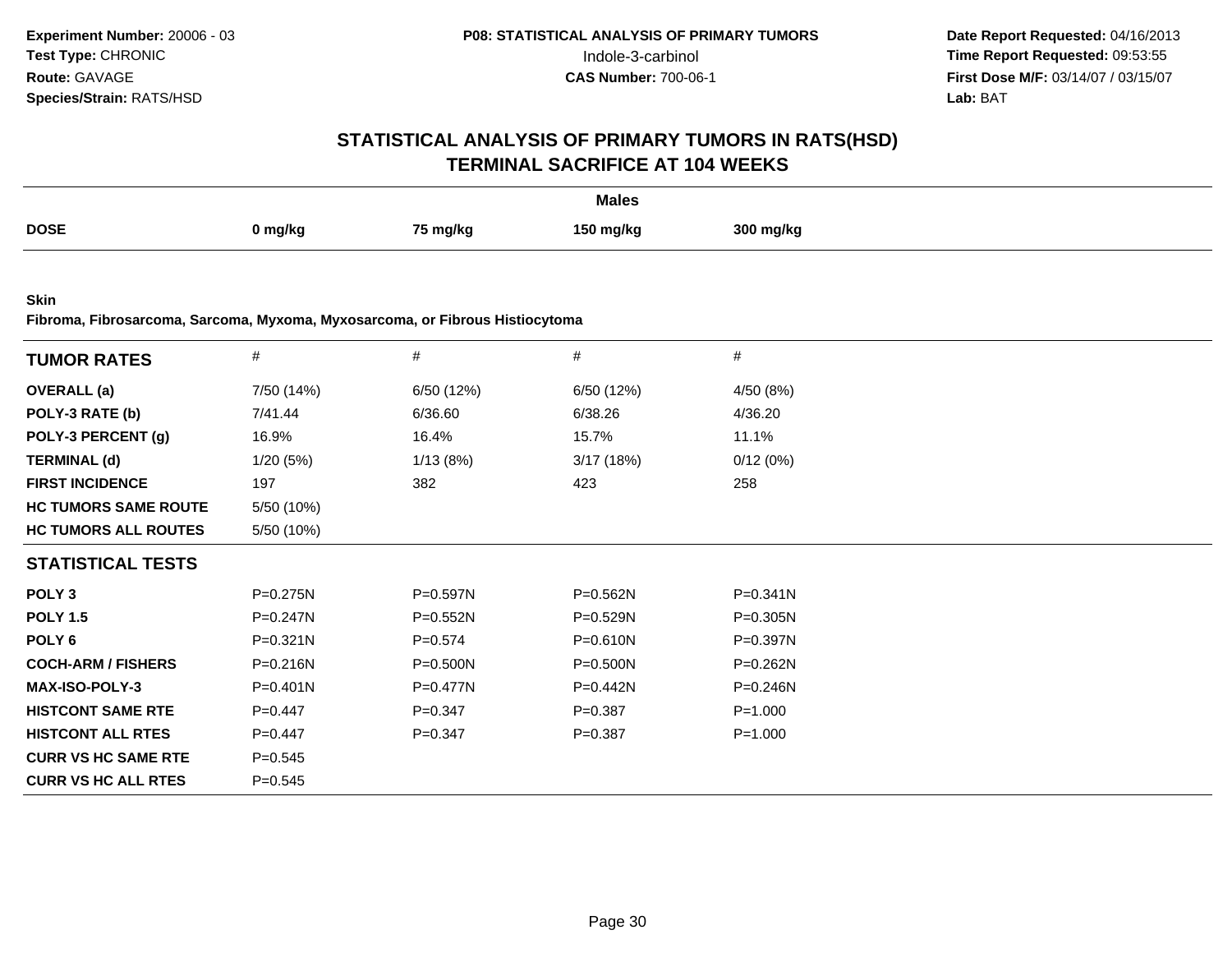|                             |              |             | <b>Males</b> |             |  |
|-----------------------------|--------------|-------------|--------------|-------------|--|
| <b>DOSE</b>                 | 0 mg/kg      | 75 mg/kg    | 150 mg/kg    | 300 mg/kg   |  |
|                             |              |             |              |             |  |
| <b>Skin</b><br>Fibrosarcoma |              |             |              |             |  |
| <b>TUMOR RATES</b>          | $\#$         | $\#$        | $\#$         | #           |  |
| <b>OVERALL</b> (a)          | 1/50(2%)     | 2/50(4%)    | 1/50 (2%)    | 1/50(2%)    |  |
| POLY-3 RATE (b)             | 1/39.04      | 2/34.97     | 1/37.20      | 1/34.02     |  |
| POLY-3 PERCENT (g)          | 2.6%         | 5.7%        | 2.7%         | 2.9%        |  |
| <b>TERMINAL (d)</b>         | 0/20(0%)     | 0/13(0%)    | 0/17(0%)     | 0/12(0%)    |  |
| <b>FIRST INCIDENCE</b>      | 421          | 448         | 423          | 661         |  |
| <b>HC TUMORS SAME ROUTE</b> | 0/50(0%)     |             |              |             |  |
| <b>HC TUMORS ALL ROUTES</b> | 0/50(0%)     |             |              |             |  |
| <b>STATISTICAL TESTS</b>    |              |             |              |             |  |
| POLY <sub>3</sub>           | P=0.568N     | $P = 0.461$ | $P = 0.751$  | $P = 0.730$ |  |
| <b>POLY 1.5</b>             | P=0.551N     | $P = 0.481$ | $P = 0.758$  | $P = 0.743$ |  |
| POLY <sub>6</sub>           | P=0.592N     | $P = 0.430$ | $P = 0.740$  | $P=0.711$   |  |
| <b>COCH-ARM / FISHERS</b>   | $P = 0.531N$ | $P = 0.500$ | P=0.753N     | P=0.753N    |  |
| MAX-ISO-POLY-3              | P=0.613N     | $P = 0.259$ | $P = 0.486$  | $P=0.462$   |  |
| <b>HISTCONT SAME RTE</b>    | $P = 0.241$  | $P = 0.296$ | $P=0.480$    | $P=0.465$   |  |
| <b>HISTCONT ALL RTES</b>    | $P = 0.241$  | $P = 0.296$ | $P=0.480$    | $P=0.465$   |  |
| <b>CURR VS HC SAME RTE</b>  | $P = 0.209$  |             |              |             |  |
| <b>CURR VS HC ALL RTES</b>  | $P = 0.209$  |             |              |             |  |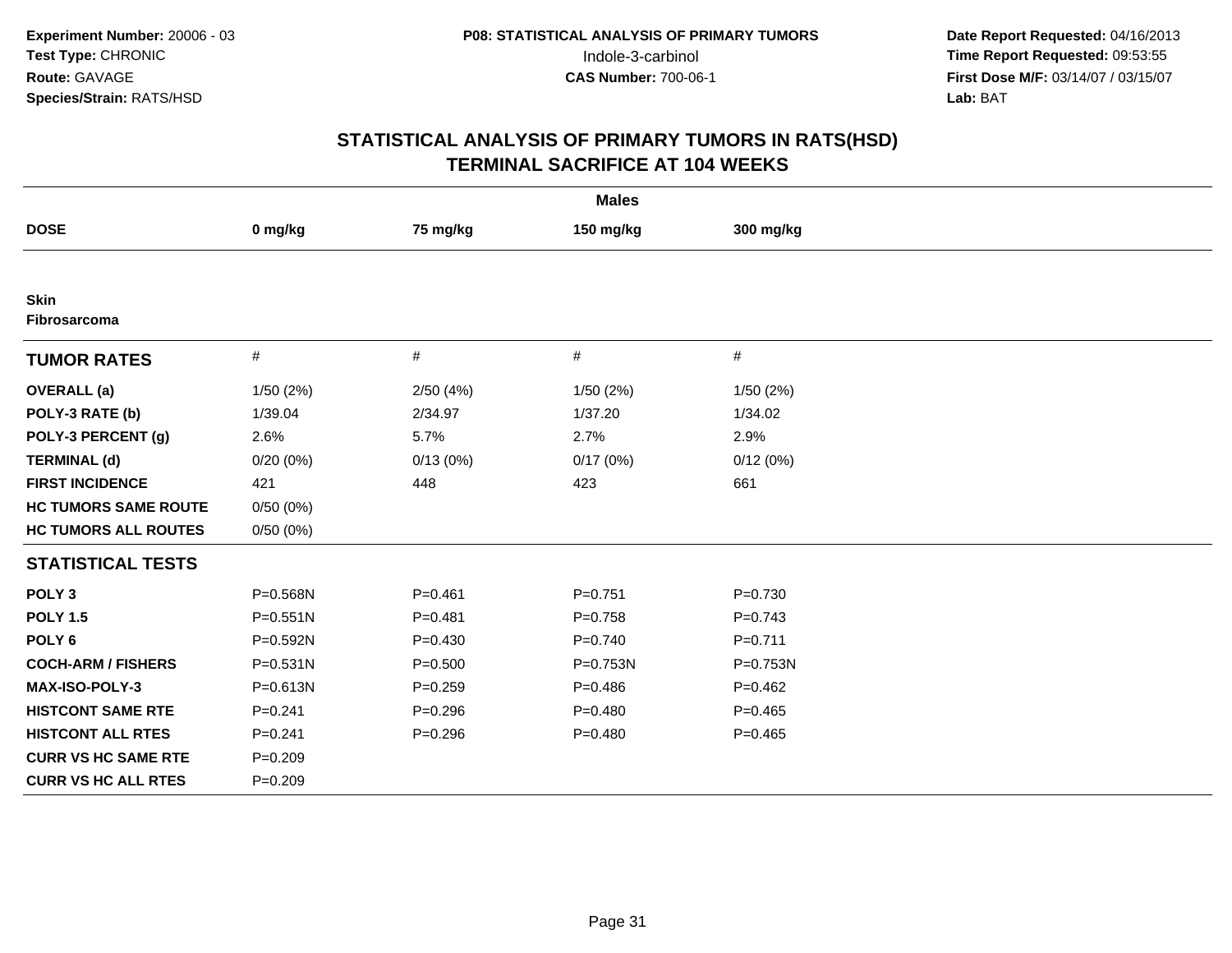|                                                                            |              |             | <b>Males</b> |              |  |
|----------------------------------------------------------------------------|--------------|-------------|--------------|--------------|--|
| <b>DOSE</b>                                                                | 0 mg/kg      | 75 mg/kg    | 150 mg/kg    | 300 mg/kg    |  |
|                                                                            |              |             |              |              |  |
| <b>Skin</b><br>Fibrosarcoma, Sarcoma, Myxosarcoma, or Fibrous Histiocytoma |              |             |              |              |  |
| <b>TUMOR RATES</b>                                                         | #            | $\#$        | #            | #            |  |
| <b>OVERALL</b> (a)                                                         | 2/50(4%)     | 4/50 (8%)   | 1/50(2%)     | 2/50(4%)     |  |
| POLY-3 RATE (b)                                                            | 2/40.02      | 4/35.83     | 1/37.20      | 2/34.97      |  |
| POLY-3 PERCENT (g)                                                         | 5%           | 11.2%       | 2.7%         | 5.7%         |  |
| <b>TERMINAL (d)</b>                                                        | 0/20(0%)     | 1/13(8%)    | 0/17(0%)     | 0/12(0%)     |  |
| <b>FIRST INCIDENCE</b>                                                     | 197          | 382         | 423          | 258          |  |
| <b>HC TUMORS SAME ROUTE</b>                                                | 0/50(0%)     |             |              |              |  |
| <b>HC TUMORS ALL ROUTES</b>                                                | 0/50(0%)     |             |              |              |  |
| <b>STATISTICAL TESTS</b>                                                   |              |             |              |              |  |
| POLY <sub>3</sub>                                                          | P=0.485N     | $P = 0.286$ | P=0.526N     | $P = 0.645$  |  |
| <b>POLY 1.5</b>                                                            | $P=0.461N$   | $P = 0.310$ | $P = 0.512N$ | $P = 0.666$  |  |
| POLY <sub>6</sub>                                                          | P=0.518N     | $P=0.249$   | P=0.544N     | $P = 0.616$  |  |
| <b>COCH-ARM / FISHERS</b>                                                  | $P = 0.431N$ | $P = 0.339$ | P=0.500N     | $P = 0.691N$ |  |
| <b>MAX-ISO-POLY-3</b>                                                      | $P = 0.421N$ | $P=0.174$   | P=0.307N     | $P=0.447$    |  |
| <b>HISTCONT SAME RTE</b>                                                   | $P=0.297$    | $P=0.220$   | $P=0.480$    | $P = 0.296$  |  |
| <b>HISTCONT ALL RTES</b>                                                   | $P=0.297$    | $P=0.220$   | $P=0.480$    | $P = 0.296$  |  |
| <b>CURR VS HC SAME RTE</b>                                                 | $P=0.107$    |             |              |              |  |
| <b>CURR VS HC ALL RTES</b>                                                 | $P = 0.107$  |             |              |              |  |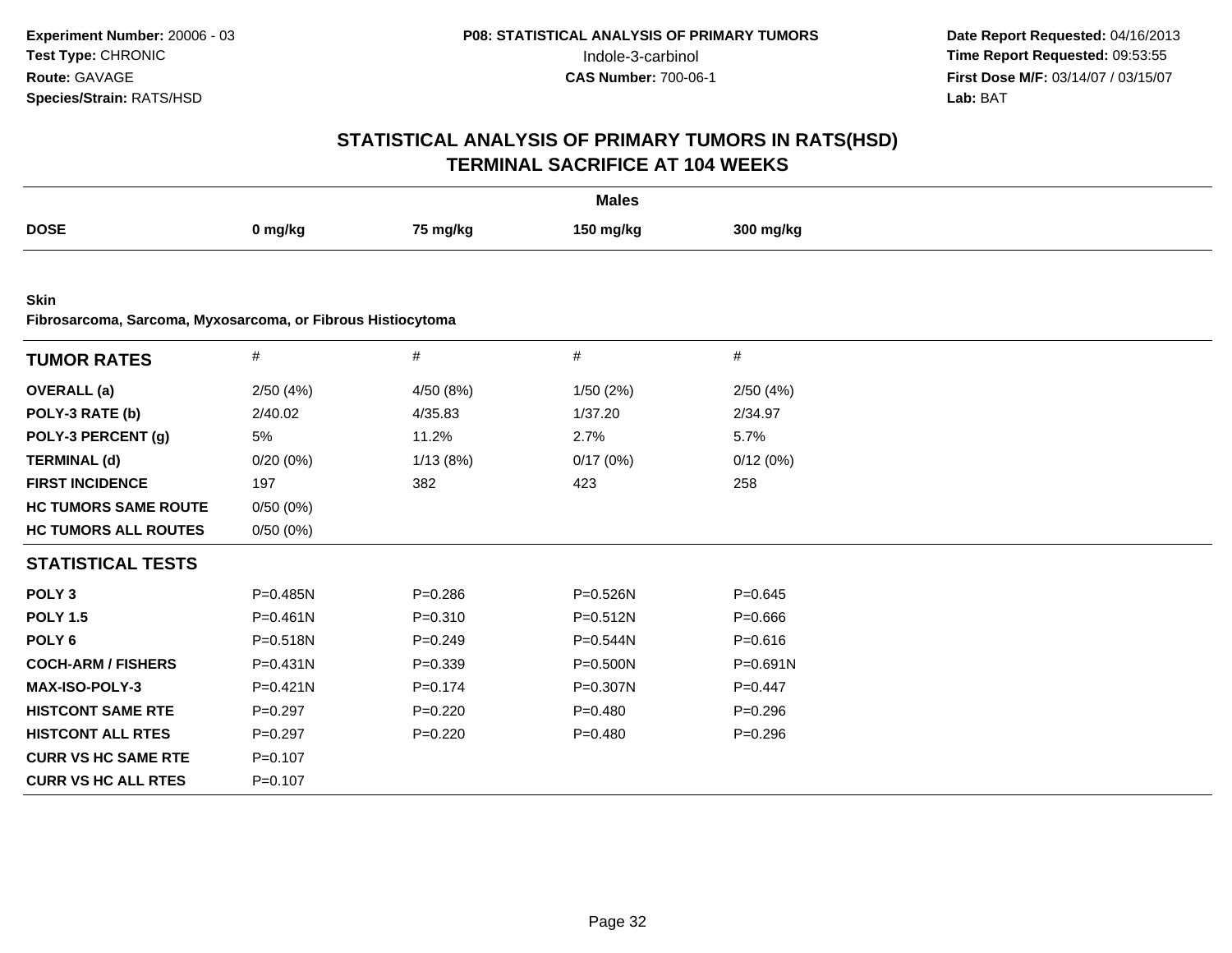|                                |             |           | <b>Males</b> |           |  |
|--------------------------------|-------------|-----------|--------------|-----------|--|
| <b>DOSE</b>                    | 0 mg/kg     | 75 mg/kg  | 150 mg/kg    | 300 mg/kg |  |
|                                |             |           |              |           |  |
| <b>Skin</b><br>Keratoacanthoma |             |           |              |           |  |
| <b>TUMOR RATES</b>             | #           | #         | #            | #         |  |
| <b>OVERALL</b> (a)             | 4/50 (8%)   | 0/50(0%)  | 0/50(0%)     | 0/50(0%)  |  |
| POLY-3 RATE (b)                | 4/38.53     | 0/33.45   | 0/36.40      | 0/33.77   |  |
| POLY-3 PERCENT (g)             | 10.4%       | $0\%$     | 0%           | 0%        |  |
| <b>TERMINAL (d)</b>            | 2/20 (10%)  | 0/13(0%)  | 0/17(0%)     | 0/12(0%)  |  |
| <b>FIRST INCIDENCE</b>         | 685         | ---       | $---$        | ---       |  |
| <b>HC TUMORS SAME ROUTE</b>    | 2/50(4%)    |           |              |           |  |
| <b>HC TUMORS ALL ROUTES</b>    | 2/50(4%)    |           |              |           |  |
| <b>STATISTICAL TESTS</b>       |             |           |              |           |  |
| POLY <sub>3</sub>              | P=0.015N*   | P=0.079N  | P=0.066N     | P=0.077N  |  |
| <b>POLY 1.5</b>                | P=0.016N*   | P=0.069N  | P=0.062N     | P=0.069N  |  |
| POLY <sub>6</sub>              | P=0.013N*   | P=0.098N  | P=0.074N     | P=0.092N  |  |
| <b>COCH-ARM / FISHERS</b>      | P=0.020N*   | P=0.059N  | P=0.059N     | P=0.059N  |  |
| MAX-ISO-POLY-3                 | P=0.008N**  | P=0.035N* | P=0.025N*    | P=0.034N* |  |
| <b>HISTCONT SAME RTE</b>       | (h)         | (h)       | (h)          | (h)       |  |
| <b>HISTCONT ALL RTES</b>       | (h)         | (h)       | (h)          | (h)       |  |
| <b>CURR VS HC SAME RTE</b>     | $P=0.395$   |           |              |           |  |
| <b>CURR VS HC ALL RTES</b>     | $P = 0.395$ |           |              |           |  |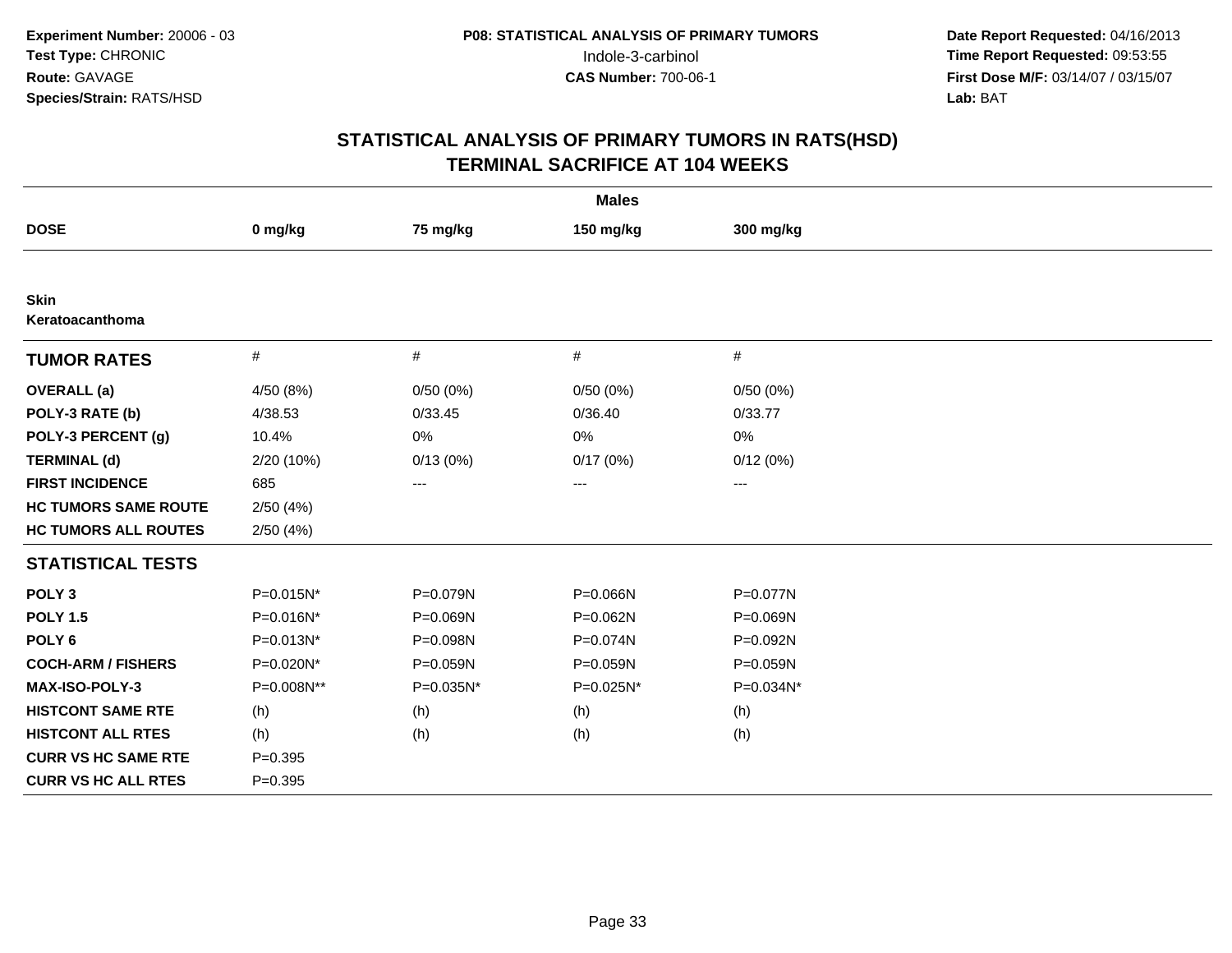|                               |              |             | <b>Males</b> |           |  |
|-------------------------------|--------------|-------------|--------------|-----------|--|
| <b>DOSE</b>                   | 0 mg/kg      | 75 mg/kg    | 150 mg/kg    | 300 mg/kg |  |
|                               |              |             |              |           |  |
| <b>Skin</b><br><b>Sarcoma</b> |              |             |              |           |  |
| <b>TUMOR RATES</b>            | $\#$         | $\#$        | $\#$         | $\#$      |  |
| <b>OVERALL</b> (a)            | 0/50(0%)     | 2/50(4%)    | 0/50(0%)     | 0/50(0%)  |  |
| POLY-3 RATE (b)               | 0/38.24      | 2/34.31     | 0/36.40      | 0/33.77   |  |
| POLY-3 PERCENT (g)            | 0%           | 5.8%        | 0%           | 0%        |  |
| <b>TERMINAL (d)</b>           | 0/20(0%)     | 1/13(8%)    | 0/17(0%)     | 0/12(0%)  |  |
| <b>FIRST INCIDENCE</b>        | $---$        | 382         | $---$        | $---$     |  |
| <b>HC TUMORS SAME ROUTE</b>   | 0/50(0%)     |             |              |           |  |
| <b>HC TUMORS ALL ROUTES</b>   | 0/50(0%)     |             |              |           |  |
| <b>STATISTICAL TESTS</b>      |              |             |              |           |  |
| POLY <sub>3</sub>             | $P = 0.441N$ | $P = 0.213$ | (e)          | (e)       |  |
| <b>POLY 1.5</b>               | P=0.423N     | $P=0.225$   | (e)          | (e)       |  |
| POLY <sub>6</sub>             | P=0.469N     | $P = 0.193$ | (e)          | (e)       |  |
| <b>COCH-ARM / FISHERS</b>     | $P = 0.405N$ | $P = 0.247$ | (e)          | (e)       |  |
| <b>MAX-ISO-POLY-3</b>         | P=0.278N     | $P = 0.075$ | (e)          | (e)       |  |
| <b>HISTCONT SAME RTE</b>      | $P = 0.520$  | $P = 0.295$ | (e)          | (e)       |  |
| <b>HISTCONT ALL RTES</b>      | $P = 0.520$  | $P = 0.295$ | (e)          | (e)       |  |
| <b>CURR VS HC SAME RTE</b>    | $P = 1.000$  |             |              |           |  |
| <b>CURR VS HC ALL RTES</b>    | $P = 1.000$  |             |              |           |  |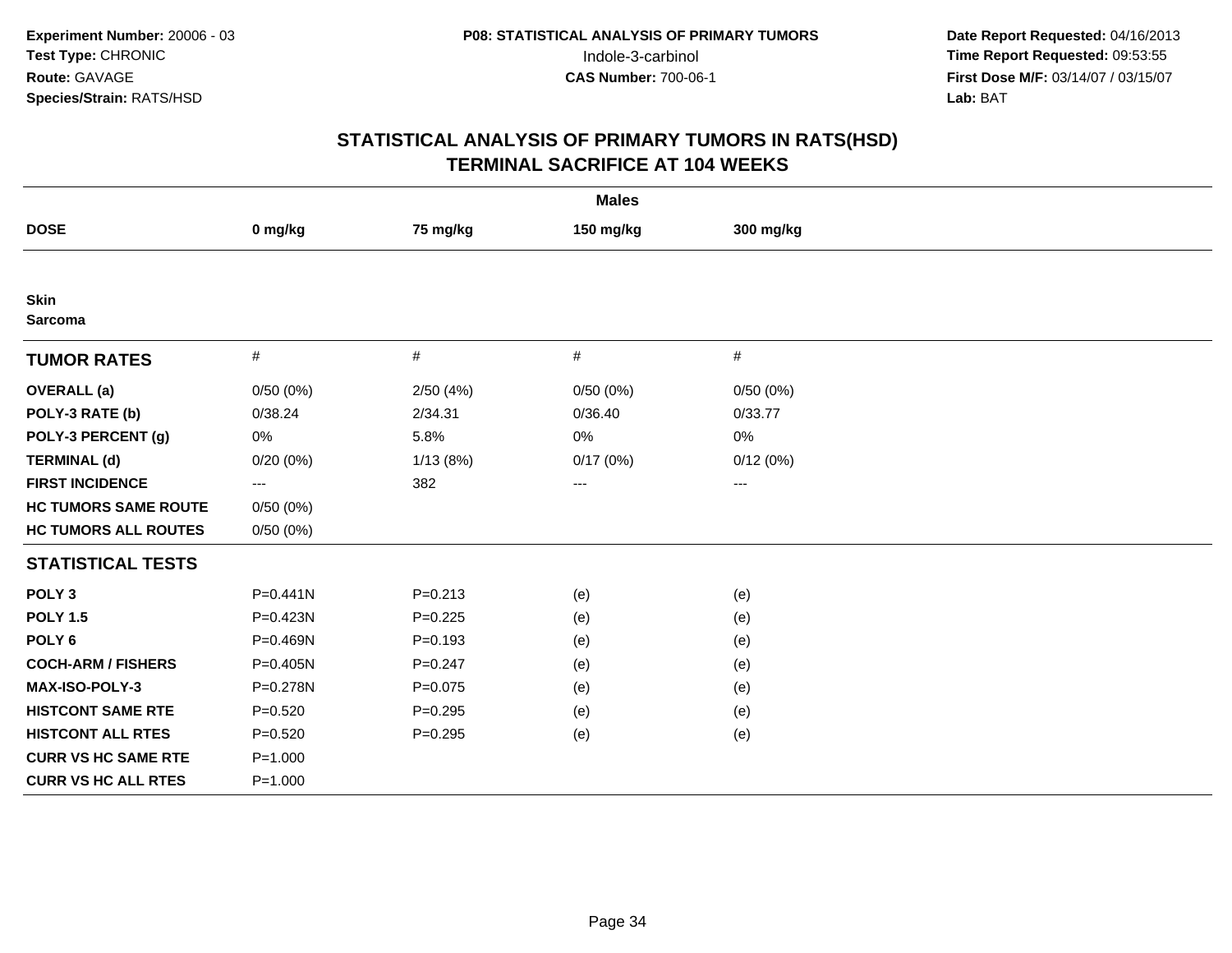#### **STATISTICAL ANALYSIS OF PRIMARY TUMORS IN RATS(HSD)TERMINAL SACRIFICE AT 104 WEEKS**

|             |         |          | <b>Males</b> |           |
|-------------|---------|----------|--------------|-----------|
| <b>DOSE</b> | 0 mg/kg | 75 mg/kg | 150 ma/ka    | 300 mg/kg |

**Skin**

**Squamous Cell Carcinoma, Basal Cell Carcinoma, Basosquamous Tumor (malignant or NOS), or Carcinoma**

| <b>TUMOR RATES</b>          | $\#$         | $\#$         | $\#$         | #            |
|-----------------------------|--------------|--------------|--------------|--------------|
| <b>OVERALL</b> (a)          | 2/50(4%)     | 1/50(2%)     | 1/50(2%)     | 0/50(0%)     |
| POLY-3 RATE (b)             | 2/38.54      | 1/33.78      | 1/36.76      | 0/33.77      |
| POLY-3 PERCENT (g)          | 5.2%         | 3%           | 2.7%         | 0%           |
| <b>TERMINAL (d)</b>         | 1/20(5%)     | 0/13(0%)     | 0/17(0%)     | 0/12(0%)     |
| <b>FIRST INCIDENCE</b>      | 645          | 637          | 624          | $--$         |
| <b>HC TUMORS SAME ROUTE</b> | 0/50(0%)     |              |              |              |
| <b>HC TUMORS ALL ROUTES</b> | 0/50(0%)     |              |              |              |
| <b>STATISTICAL TESTS</b>    |              |              |              |              |
| POLY <sub>3</sub>           | P=0.163N     | P=0.546N     | $P = 0.517N$ | P=0.267N     |
| <b>POLY 1.5</b>             | P=0.158N     | P=0.523N     | P=0.505N     | $P = 0.253N$ |
| POLY <sub>6</sub>           | $P = 0.171N$ | P=0.581N     | P=0.533N     | P=0.289N     |
| <b>COCH-ARM / FISHERS</b>   | $P = 0.153N$ | $P = 0.500N$ | $P = 0.500N$ | $P = 0.247N$ |
| <b>MAX-ISO-POLY-3</b>       | P=0.167N     | P=0.329N     | P=0.297N     | P=0.104N     |
| <b>HISTCONT SAME RTE</b>    | $P = 0.358$  | $P=0.464$    | $P = 0.478$  | (e)          |
| <b>HISTCONT ALL RTES</b>    | $P = 0.358$  | $P=0.464$    | $P = 0.478$  | (e)          |
| <b>CURR VS HC SAME RTE</b>  | $P = 0.080$  |              |              |              |
| <b>CURR VS HC ALL RTES</b>  | $P = 0.080$  |              |              |              |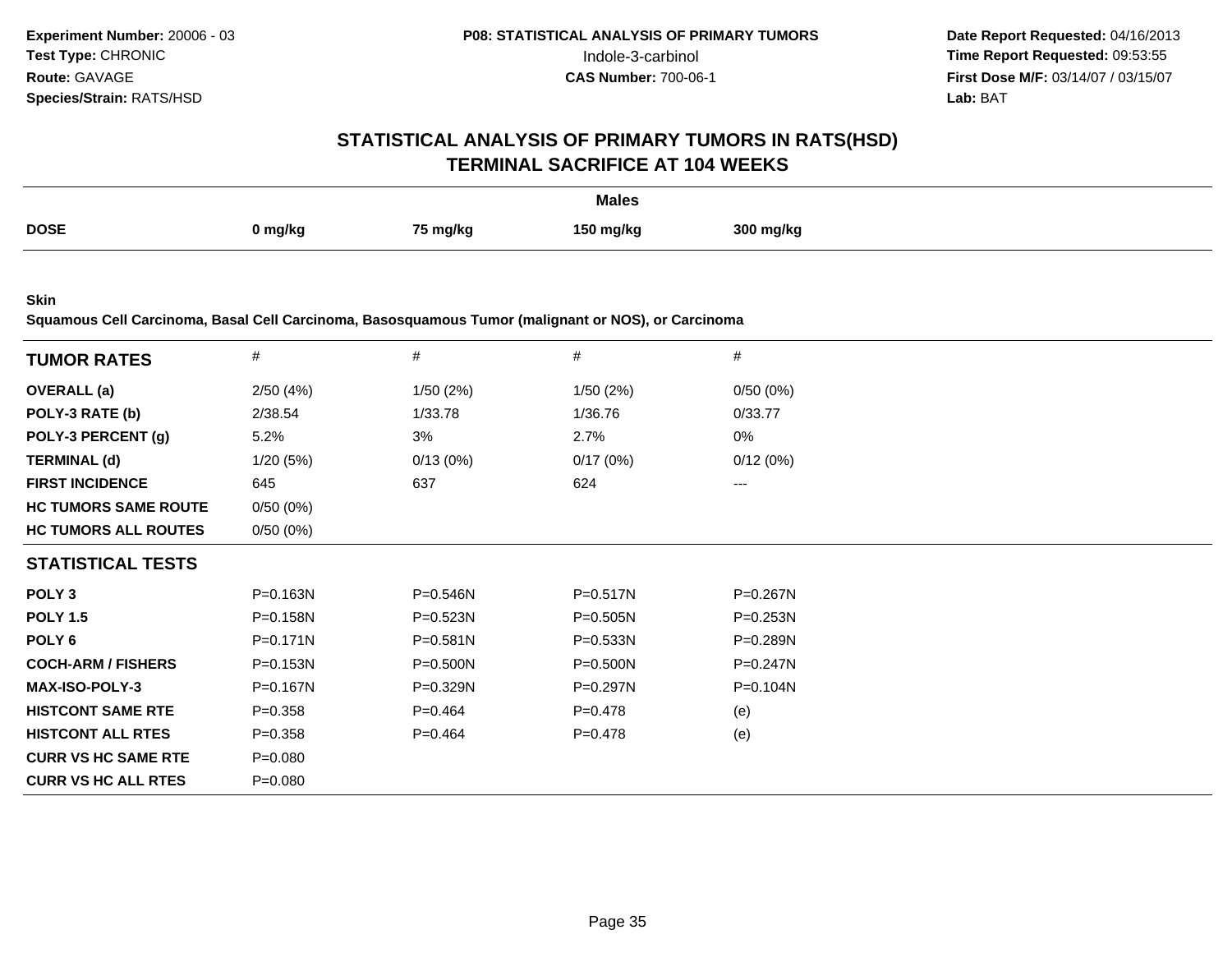# **STATISTICAL ANALYSIS OF PRIMARY TUMORS IN RATS(HSD)TERMINAL SACRIFICE AT 104 WEEKS**

|             |         |          | <b>Males</b> |           |
|-------------|---------|----------|--------------|-----------|
| <b>DOSE</b> | 0 mg/kg | 75 mg/kg | 150 ma/ka    | 300 ma/ka |

**Skin**

**Squamous Cell Papilloma, Papilloma, Squamous Cell Carcinoma or Keratoacanthoma**

| <b>TUMOR RATES</b>          | $\#$         | #            | #            | #            |  |
|-----------------------------|--------------|--------------|--------------|--------------|--|
| <b>OVERALL</b> (a)          | 5/50 (10%)   | 0/50(0%)     | 2/50(4%)     | 1/50(2%)     |  |
| POLY-3 RATE (b)             | 5/38.53      | 0/33.45      | 2/36.76      | 1/34.12      |  |
| POLY-3 PERCENT (g)          | 13%          | 0%           | 5.4%         | 2.9%         |  |
| <b>TERMINAL (d)</b>         | 3/20(15%)    | 0/13(0%)     | 1/17(6%)     | 0/12(0%)     |  |
| <b>FIRST INCIDENCE</b>      | 685          | ---          | 624          | 629          |  |
| <b>HC TUMORS SAME ROUTE</b> | 2/50(4%)     |              |              |              |  |
| <b>HC TUMORS ALL ROUTES</b> | 2/50(4%)     |              |              |              |  |
| <b>STATISTICAL TESTS</b>    |              |              |              |              |  |
| POLY <sub>3</sub>           | P=0.104N     | P=0.043N*    | P=0.233N     | P=0.129N     |  |
| <b>POLY 1.5</b>             | P=0.106N     | P=0.036N*    | P=0.220N     | P=0.116N     |  |
| POLY 6                      | $P = 0.102N$ | $P = 0.056N$ | $P = 0.252N$ | $P = 0.150N$ |  |
| <b>COCH-ARM / FISHERS</b>   | $P = 0.111N$ | P=0.028N*    | P=0.218N     | P=0.102N     |  |
| <b>MAX-ISO-POLY-3</b>       | P=0.056N     | P=0.020N*    | P=0.135N     | P=0.070N     |  |
| <b>HISTCONT SAME RTE</b>    | $P=0.532$    | $P = 1.000$  | $P = 1.000$  | $P = 1.000$  |  |
| <b>HISTCONT ALL RTES</b>    | $P = 0.532$  | $P = 1.000$  | $P = 1.000$  | $P = 1.000$  |  |
| <b>CURR VS HC SAME RTE</b>  | $P=0.221$    |              |              |              |  |
| <b>CURR VS HC ALL RTES</b>  | $P=0.221$    |              |              |              |  |
|                             |              |              |              |              |  |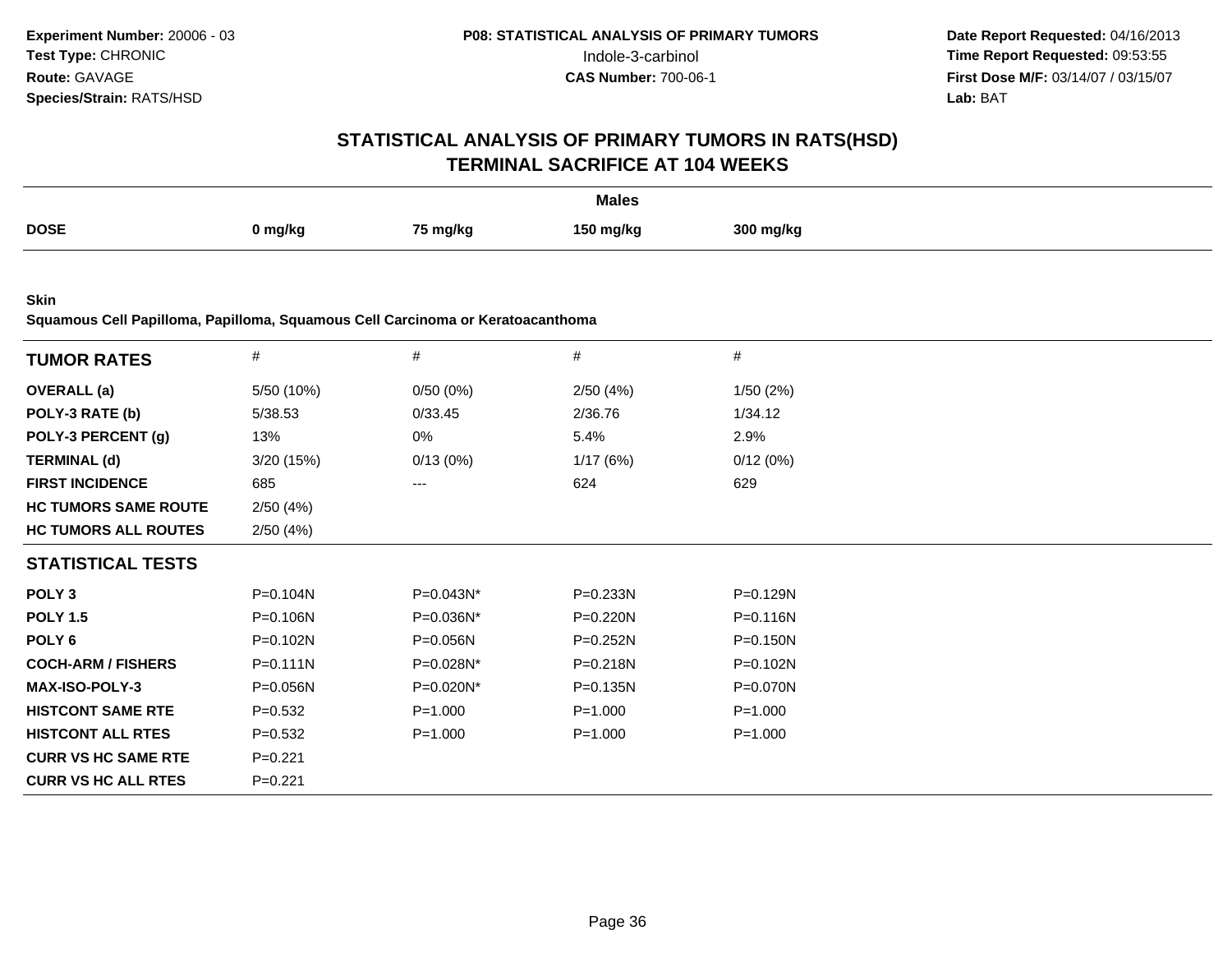| <b>Males</b>                                           |             |           |              |              |  |  |
|--------------------------------------------------------|-------------|-----------|--------------|--------------|--|--|
| <b>DOSE</b>                                            | 0 mg/kg     | 75 mg/kg  | 150 mg/kg    | 300 mg/kg    |  |  |
|                                                        |             |           |              |              |  |  |
| <b>Skin</b>                                            |             |           |              |              |  |  |
| Squamous Cell Papilloma, Papilloma, or Keratoacanthoma |             |           |              |              |  |  |
| <b>TUMOR RATES</b>                                     | $\#$        | $\#$      | $\#$         | $\#$         |  |  |
| <b>OVERALL</b> (a)                                     | 5/50 (10%)  | 0/50(0%)  | 1/50(2%)     | 1/50(2%)     |  |  |
| POLY-3 RATE (b)                                        | 5/38.53     | 0/33.45   | 1/36.40      | 1/34.12      |  |  |
| POLY-3 PERCENT (g)                                     | 13%         | $0\%$     | 2.8%         | 2.9%         |  |  |
| <b>TERMINAL (d)</b>                                    | 3/20 (15%)  | 0/13(0%)  | 1/17(6%)     | 0/12(0%)     |  |  |
| <b>FIRST INCIDENCE</b>                                 | 685         | ---       | 727(T)       | 629          |  |  |
| <b>HC TUMORS SAME ROUTE</b>                            | 2/50(4%)    |           |              |              |  |  |
| <b>HC TUMORS ALL ROUTES</b>                            | 2/50(4%)    |           |              |              |  |  |
| <b>STATISTICAL TESTS</b>                               |             |           |              |              |  |  |
| POLY <sub>3</sub>                                      | P=0.075N    | P=0.043N* | $P = 0.112N$ | P=0.129N     |  |  |
| <b>POLY 1.5</b>                                        | P=0.079N    | P=0.036N* | P=0.104N     | P=0.116N     |  |  |
| POLY <sub>6</sub>                                      | P=0.072N    | P=0.056N  | P=0.126N     | $P = 0.150N$ |  |  |
| <b>COCH-ARM / FISHERS</b>                              | P=0.086N    | P=0.028N* | P=0.102N     | P=0.102N     |  |  |
| MAX-ISO-POLY-3                                         | P=0.027N*   | P=0.020N* | P=0.054N     | P=0.070N     |  |  |
| <b>HISTCONT SAME RTE</b>                               | (h)         | (h)       | (h)          | (h)          |  |  |
| <b>HISTCONT ALL RTES</b>                               | (h)         | (h)       | (h)          | (h)          |  |  |
| <b>CURR VS HC SAME RTE</b>                             | $P=0.221$   |           |              |              |  |  |
| <b>CURR VS HC ALL RTES</b>                             | $P = 0.221$ |           |              |              |  |  |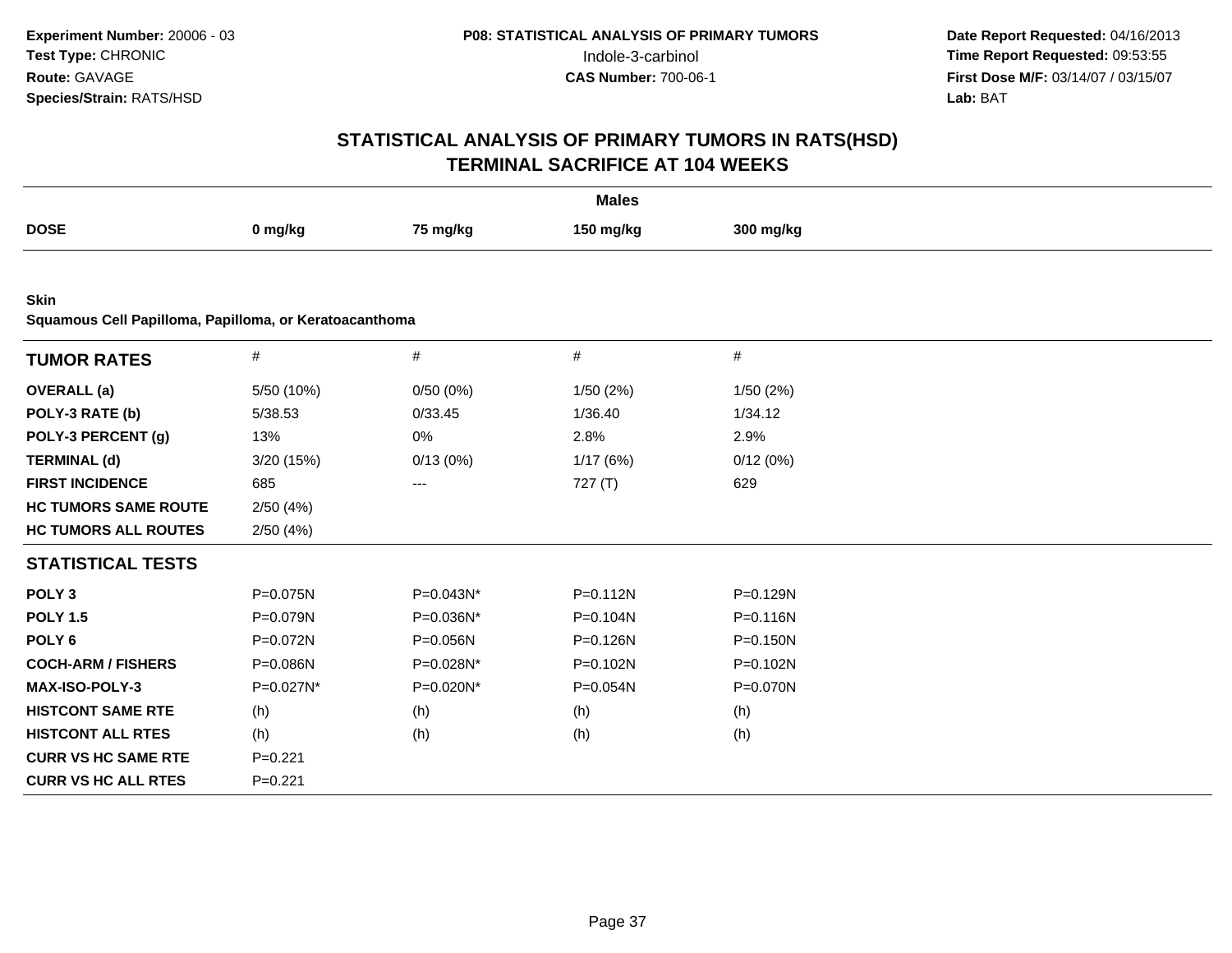| <b>Males</b>                                                          |              |          |             |              |  |  |  |
|-----------------------------------------------------------------------|--------------|----------|-------------|--------------|--|--|--|
| <b>DOSE</b>                                                           | 0 mg/kg      | 75 mg/kg | 150 mg/kg   | 300 mg/kg    |  |  |  |
|                                                                       |              |          |             |              |  |  |  |
| Stomach, Forestomach<br>Squamous Cell Carcinoma or Papilloma Squamous |              |          |             |              |  |  |  |
| <b>TUMOR RATES</b>                                                    | $\#$         | $\#$     | $\#$        | $\#$         |  |  |  |
| <b>OVERALL</b> (a)                                                    | 1/50(2%)     | 0/50(0%) | 2/50(4%)    | 0/50(0%)     |  |  |  |
| POLY-3 RATE (b)                                                       | 1/38.24      | 0/33.45  | 2/36.76     | 0/33.77      |  |  |  |
| POLY-3 PERCENT (g)                                                    | 2.6%         | 0%       | 5.4%        | 0%           |  |  |  |
| <b>TERMINAL (d)</b>                                                   | 1/20(5%)     | 0/13(0%) | 1/17(6%)    | 0/12(0%)     |  |  |  |
| <b>FIRST INCIDENCE</b>                                                | 727(T)       | $--$     | 624         | ---          |  |  |  |
| <b>HC TUMORS SAME ROUTE</b>                                           | 0/50(0%)     |          |             |              |  |  |  |
| <b>HC TUMORS ALL ROUTES</b>                                           | 0/50(0%)     |          |             |              |  |  |  |
| <b>STATISTICAL TESTS</b>                                              |              |          |             |              |  |  |  |
| POLY <sub>3</sub>                                                     | P=0.480N     | P=0.527N | $P=0.486$   | $P = 0.525N$ |  |  |  |
| <b>POLY 1.5</b>                                                       | $P = 0.472N$ | P=0.513N | $P=0.496$   | $P = 0.514N$ |  |  |  |
| POLY <sub>6</sub>                                                     | P=0.494N     | P=0.547N | $P=0.472$   | $P = 0.541N$ |  |  |  |
| <b>COCH-ARM / FISHERS</b>                                             | $P = 0.461N$ | P=0.500N | $P = 0.500$ | $P = 0.500N$ |  |  |  |
| <b>MAX-ISO-POLY-3</b>                                                 | $P = 0.357N$ | P=0.190N | $P=0.272$   | P=0.188N     |  |  |  |
| <b>HISTCONT SAME RTE</b>                                              | $P = 0.395$  | (e)      | $P=0.299$   | (e)          |  |  |  |
| <b>HISTCONT ALL RTES</b>                                              | $P = 0.395$  | (e)      | $P=0.299$   | (e)          |  |  |  |
| <b>CURR VS HC SAME RTE</b>                                            | $P = 0.171$  |          |             |              |  |  |  |
| <b>CURR VS HC ALL RTES</b>                                            | $P = 0.171$  |          |             |              |  |  |  |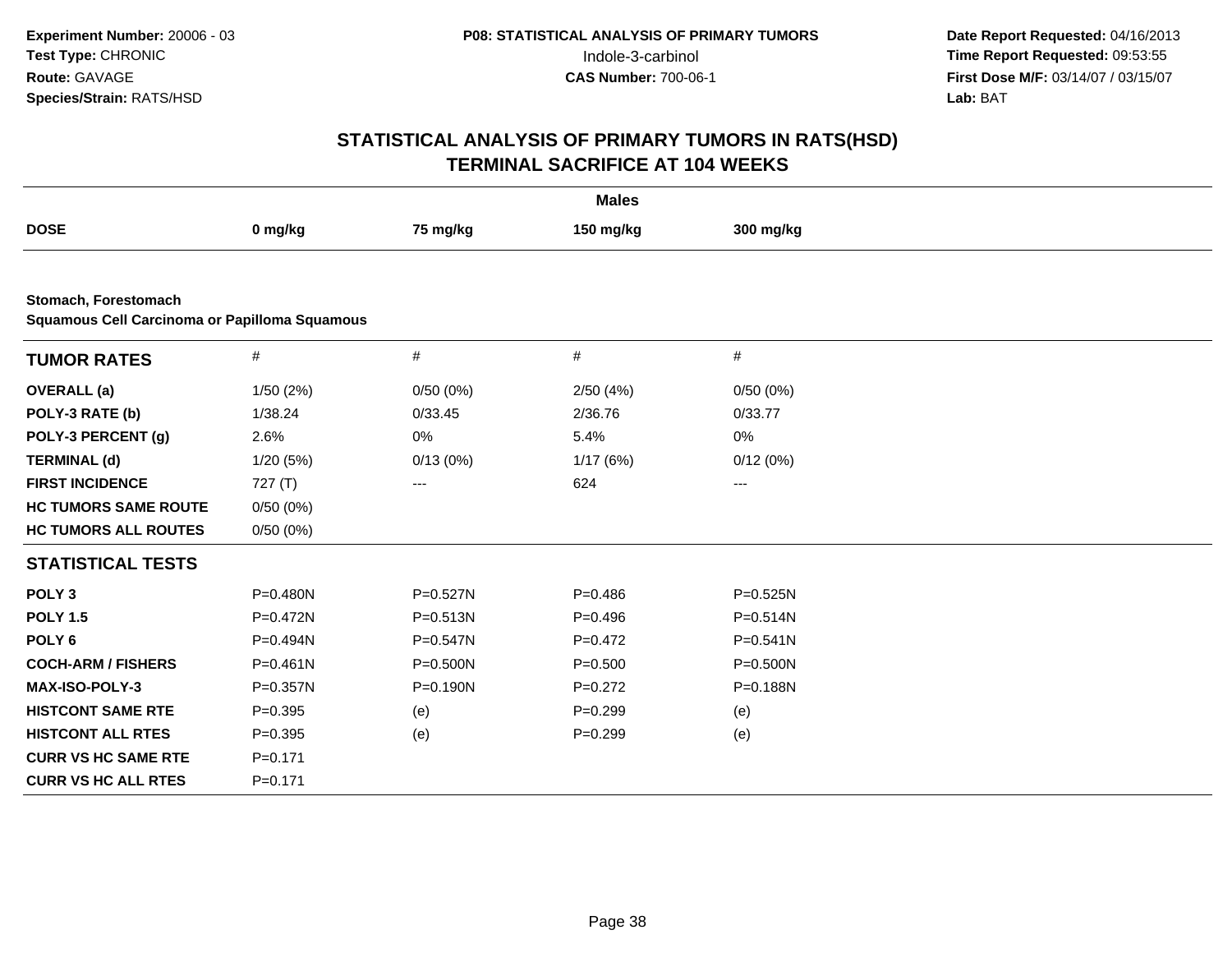|                             |             |              | <b>Males</b> |              |  |
|-----------------------------|-------------|--------------|--------------|--------------|--|
| <b>DOSE</b>                 | 0 mg/kg     | 75 mg/kg     | 150 mg/kg    | 300 mg/kg    |  |
|                             |             |              |              |              |  |
| <b>Testes</b><br>Adenoma    |             |              |              |              |  |
| <b>TUMOR RATES</b>          |             |              |              |              |  |
| <b>OVERALL</b> (a)          | 3/49(6%)    | 2/50(4%)     | 2/50(4%)     | 2/50(4%)     |  |
| POLY-3 RATE (b)             | 3/37.76     | 2/33.67      | 2/37.28      | 2/34.38      |  |
| POLY-3 PERCENT (g)          | 7.9%        | 5.9%         | 5.4%         | 5.8%         |  |
| <b>TERMINAL (d)</b>         | 1/20 (5%)   | 1/13(8%)     | 0/17(0%)     | 1/12(8%)     |  |
| <b>FIRST INCIDENCE</b>      | 635         | 671          | 570          | 532          |  |
| <b>HC TUMORS SAME ROUTE</b> | 2/50(4%)    |              |              |              |  |
| <b>HC TUMORS ALL ROUTES</b> | 2/50(4%)    |              |              |              |  |
| <b>STATISTICAL TESTS</b>    |             |              |              |              |  |
| POLY <sub>3</sub>           | P=0.446N    | P=0.553N     | P=0.506N     | $P = 0.543N$ |  |
| <b>POLY 1.5</b>             | P=0.436N    | $P = 0.521N$ | P=0.494N     | $P = 0.519N$ |  |
| POLY <sub>6</sub>           | P=0.464N    | $P = 0.601N$ | P=0.525N     | P=0.579N     |  |
| <b>COCH-ARM / FISHERS</b>   | P=0.424N    | $P = 0.490N$ | $P = 0.490N$ | P=0.490N     |  |
| <b>MAX-ISO-POLY-3</b>       | P=0.549N    | P=0.377N     | P=0.329N     | P=0.367N     |  |
| <b>HISTCONT SAME RTE</b>    | $P = 0.166$ | $P = 1.000$  | $P = 1.000$  | $P = 1.000$  |  |
| <b>HISTCONT ALL RTES</b>    | $P = 0.166$ | $P = 1.000$  | $P = 1.000$  | $P = 1.000$  |  |
| <b>CURR VS HC SAME RTE</b>  | $P = 0.591$ |              |              |              |  |
| <b>CURR VS HC ALL RTES</b>  | $P = 0.591$ |              |              |              |  |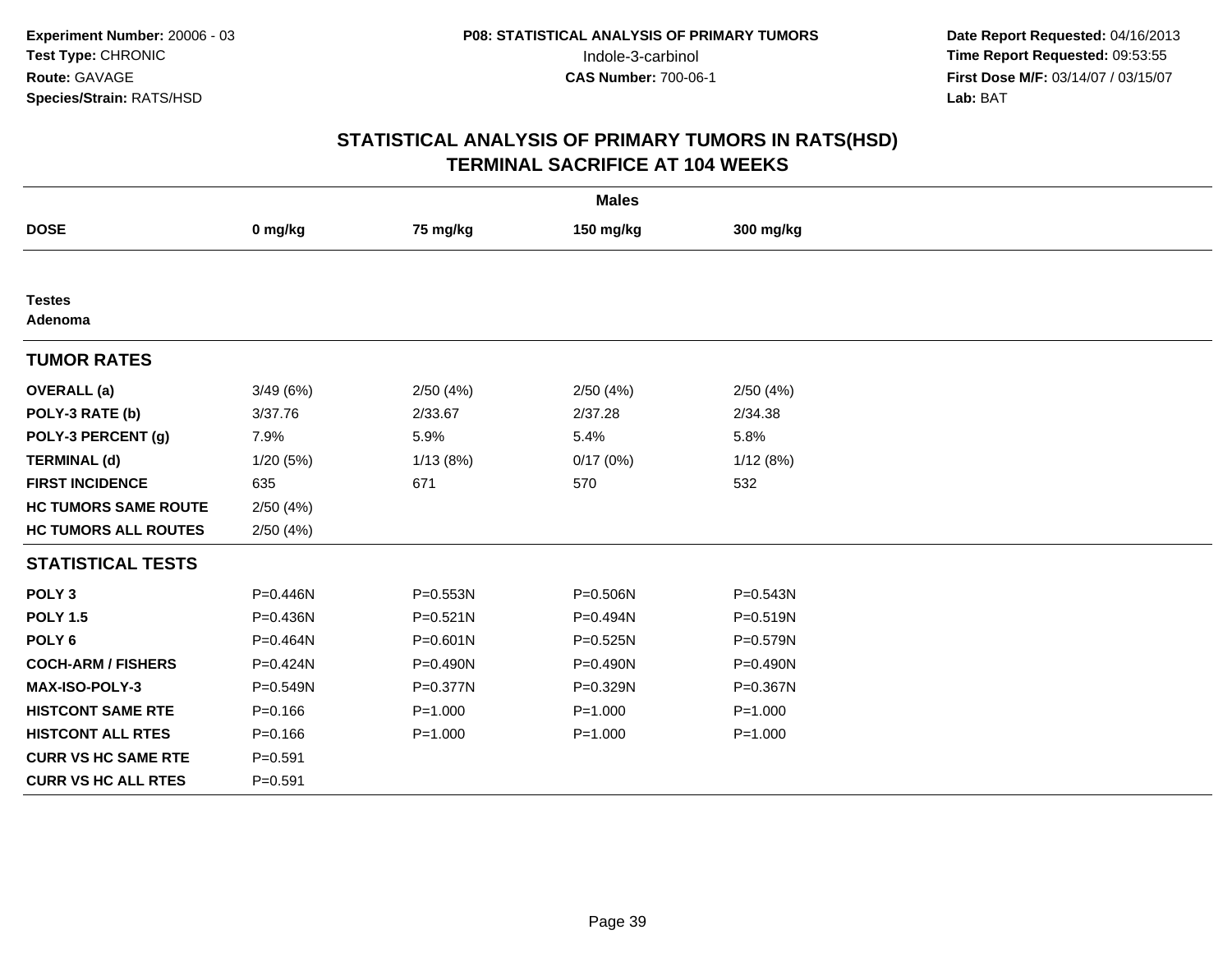| <b>Males</b>                            |             |            |              |            |  |  |
|-----------------------------------------|-------------|------------|--------------|------------|--|--|
| <b>DOSE</b>                             | 0 mg/kg     | 75 mg/kg   | 150 mg/kg    | 300 mg/kg  |  |  |
|                                         |             |            |              |            |  |  |
| <b>Thyroid Gland: C-Cell</b><br>Adenoma |             |            |              |            |  |  |
| <b>TUMOR RATES</b>                      |             |            |              |            |  |  |
| <b>OVERALL</b> (a)                      | 13/50 (26%) | 9/46 (20%) | 9/48 (19%)   | 4/47 (9%)  |  |  |
| POLY-3 RATE (b)                         | 13/40.01    | 9/32.79    | 9/37.13      | 4/33.24    |  |  |
| POLY-3 PERCENT (g)                      | 32.5%       | 27.5%      | 24.2%        | 12%        |  |  |
| <b>TERMINAL (d)</b>                     | 7/20 (35%)  | 4/13 (31%) | 3/17 (18%)   | 2/12 (17%) |  |  |
| <b>FIRST INCIDENCE</b>                  | 421         | 456        | 503          | 519        |  |  |
| <b>HC TUMORS SAME ROUTE</b>             | 13/50 (26%) |            |              |            |  |  |
| <b>HC TUMORS ALL ROUTES</b>             | 13/50 (26%) |            |              |            |  |  |
| <b>STATISTICAL TESTS</b>                |             |            |              |            |  |  |
| POLY <sub>3</sub>                       | P=0.024N*   | P=0.416N   | P=0.289N     | P=0.033N*  |  |  |
| <b>POLY 1.5</b>                         | P=0.021N*   | P=0.358N   | $P = 0.270N$ | P=0.026N*  |  |  |
| POLY <sub>6</sub>                       | P=0.033N*   | P=0.510N   | $P = 0.316N$ | P=0.049N*  |  |  |
| <b>COCH-ARM / FISHERS</b>               | P=0.019N*   | P=0.307N   | P=0.269N     | P=0.021N*  |  |  |
| <b>MAX-ISO-POLY-3</b>                   | P=0.037N*   | P=0.330N   | $P = 0.215N$ | P=0.024N*  |  |  |
| <b>HISTCONT SAME RTE</b>                | (h)         | (h)        | (h)          | (h)        |  |  |
| <b>HISTCONT ALL RTES</b>                | (h)         | (h)        | (h)          | (h)        |  |  |
| <b>CURR VS HC SAME RTE</b>              | $P = 0.937$ |            |              |            |  |  |
| <b>CURR VS HC ALL RTES</b>              | $P = 0.937$ |            |              |            |  |  |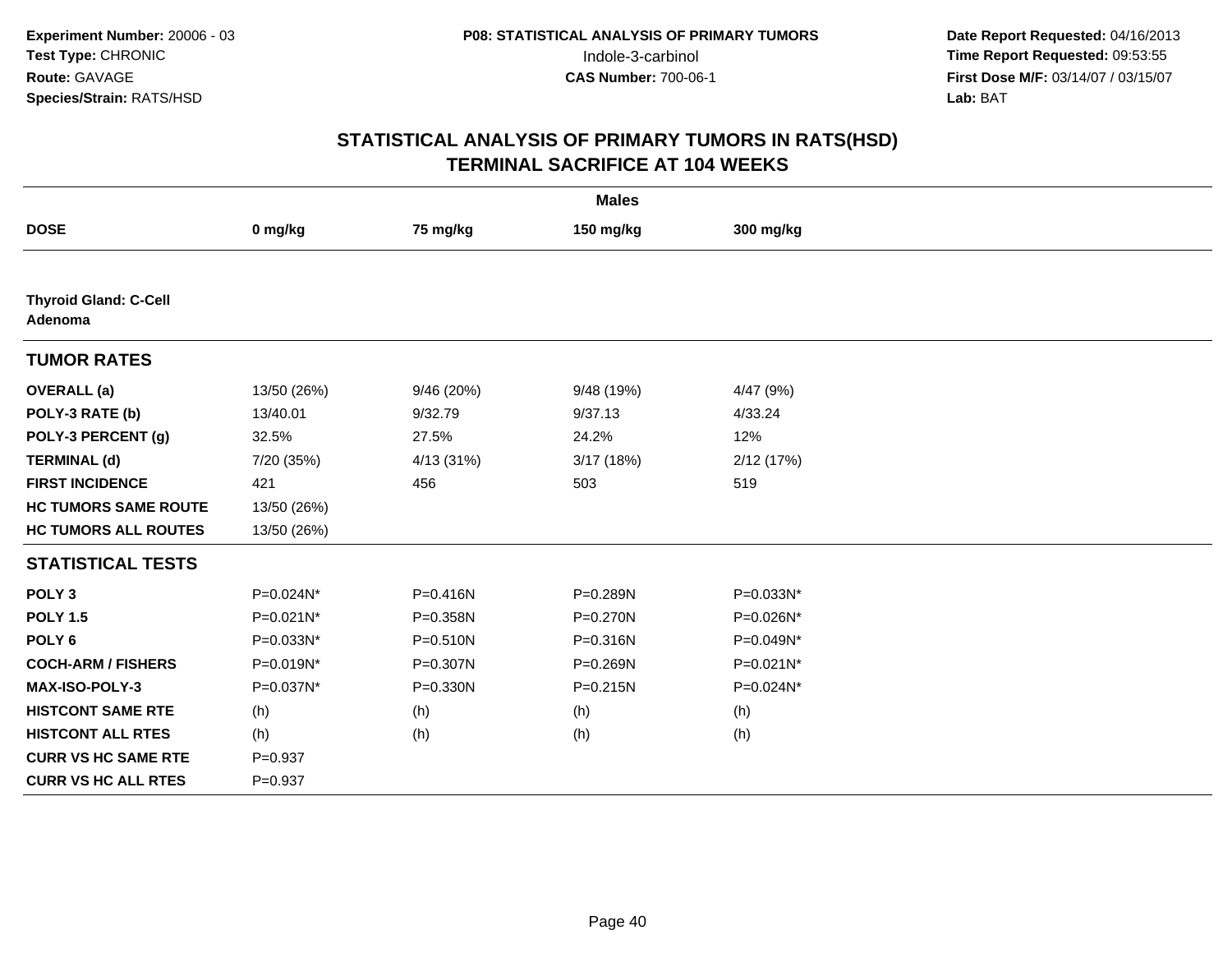| <b>Males</b>                                         |              |              |             |           |  |  |  |
|------------------------------------------------------|--------------|--------------|-------------|-----------|--|--|--|
| <b>DOSE</b>                                          | 0 mg/kg      | 75 mg/kg     | 150 mg/kg   | 300 mg/kg |  |  |  |
|                                                      |              |              |             |           |  |  |  |
| <b>Thyroid Gland: C-Cell</b><br>Carcinoma or Adenoma |              |              |             |           |  |  |  |
| <b>TUMOR RATES</b>                                   |              |              |             |           |  |  |  |
| <b>OVERALL</b> (a)                                   | 13/50 (26%)  | 10/46 (22%)  | 10/48 (21%) | 4/47 (9%) |  |  |  |
| POLY-3 RATE (b)                                      | 13/40.01     | 10/33.16     | 10/37.58    | 4/33.24   |  |  |  |
| POLY-3 PERCENT (g)                                   | 32.5%        | 30.2%        | 26.6%       | 12%       |  |  |  |
| <b>TERMINAL (d)</b>                                  | 7/20 (35%)   | 4/13 (31%)   | 3/17(18%)   | 2/12(17%) |  |  |  |
| <b>FIRST INCIDENCE</b>                               | 421          | 456          | 503         | 519       |  |  |  |
| <b>HC TUMORS SAME ROUTE</b>                          | 13/50 (26%)  |              |             |           |  |  |  |
| <b>HC TUMORS ALL ROUTES</b>                          | 13/50 (26%)  |              |             |           |  |  |  |
| <b>STATISTICAL TESTS</b>                             |              |              |             |           |  |  |  |
| POLY <sub>3</sub>                                    | P=0.025N*    | $P = 0.516N$ | P=0.373N    | P=0.033N* |  |  |  |
| <b>POLY 1.5</b>                                      | $P=0.020N^*$ | $P=0.457N$   | P=0.356N    | P=0.026N* |  |  |  |
| POLY <sub>6</sub>                                    | P=0.035N*    | P=0.604N     | P=0.397N    | P=0.049N* |  |  |  |
| <b>COCH-ARM / FISHERS</b>                            | $P=0.018N^*$ | $P=0.402N$   | P=0.358N    | P=0.021N* |  |  |  |
| <b>MAX-ISO-POLY-3</b>                                | P=0.037N*    | $P = 0.418N$ | P=0.287N    | P=0.024N* |  |  |  |
| <b>HISTCONT SAME RTE</b>                             | (h)          | (h)          | (h)         | (h)       |  |  |  |
| <b>HISTCONT ALL RTES</b>                             | (h)          | (h)          | (h)         | (h)       |  |  |  |
| <b>CURR VS HC SAME RTE</b>                           | $P = 0.937$  |              |             |           |  |  |  |
| <b>CURR VS HC ALL RTES</b>                           | $P = 0.937$  |              |             |           |  |  |  |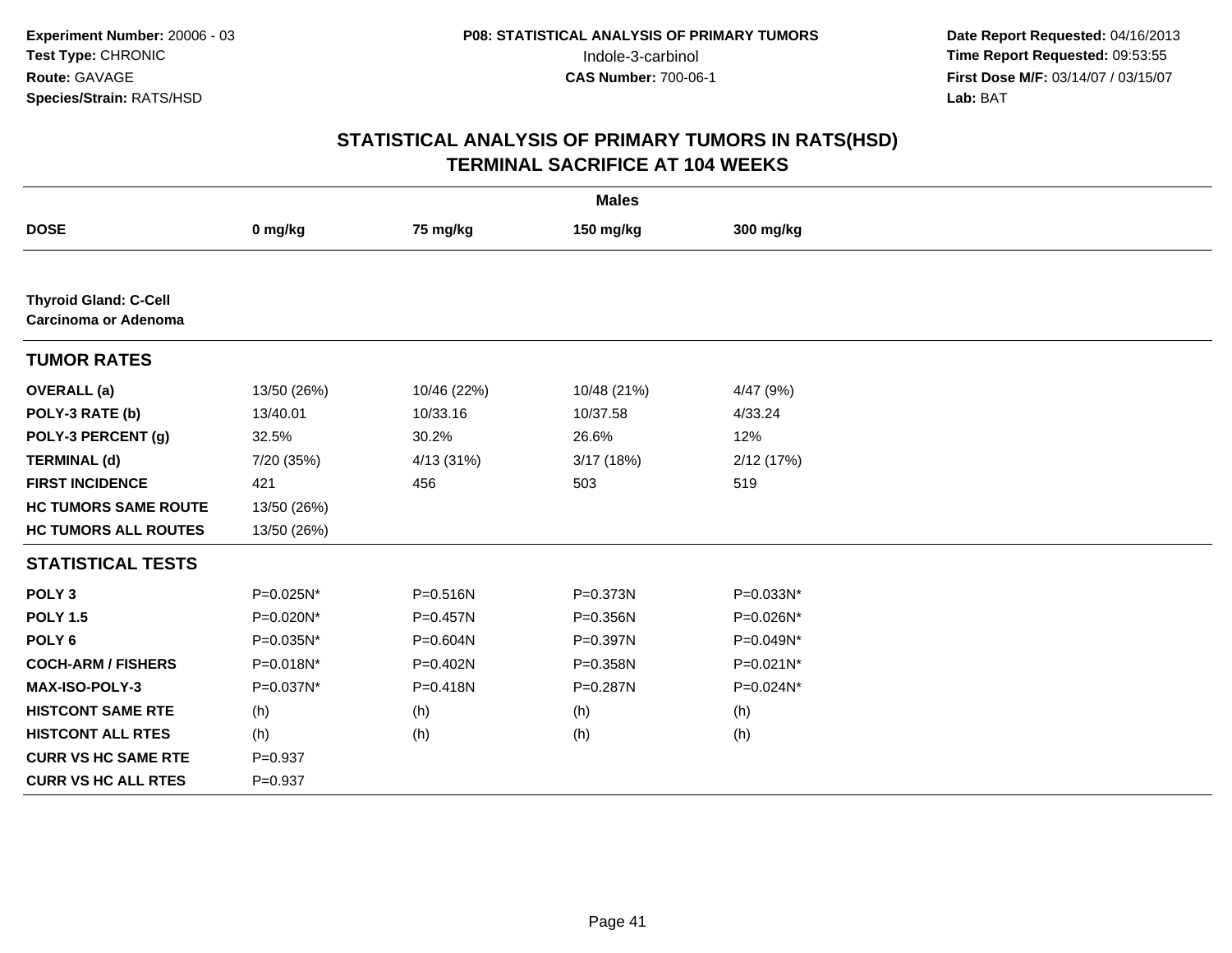| <b>Males</b>                                                                            |          |          |           |           |  |  |
|-----------------------------------------------------------------------------------------|----------|----------|-----------|-----------|--|--|
| <b>DOSE</b>                                                                             | 0 mg/kg  | 75 mg/kg | 150 mg/kg | 300 mg/kg |  |  |
|                                                                                         |          |          |           |           |  |  |
| <b>All Organs</b><br>Leukemia: Lymphocytic, Monocytic, Mononuclear, or Undifferentiated |          |          |           |           |  |  |
| <b>TUMOR RATES</b>                                                                      | #        | $\#$     | #         | $\#$      |  |  |
| <b>OVERALL</b> (a)                                                                      | 0/50(0%) | 0/50(0%) | 0/50(0%)  | 0/50(0%)  |  |  |
| POLY-3 RATE (b)                                                                         | 0/38.24  | 0/33.45  | 0/36.40   | 0/33.77   |  |  |
| POLY-3 PERCENT (g)                                                                      | 0%       | $0\%$    | $0\%$     | 0%        |  |  |
| <b>TERMINAL (d)</b>                                                                     | 0/20(0%) | 0/13(0%) | 0/17(0%)  | 0/12(0%)  |  |  |
| <b>FIRST INCIDENCE</b>                                                                  | ---      | $---$    | $\cdots$  | $---$     |  |  |
| <b>HC TUMORS SAME ROUTE</b>                                                             | 1/50(2%) |          |           |           |  |  |
| <b>HC TUMORS ALL ROUTES</b>                                                             | 1/50(2%) |          |           |           |  |  |
| <b>STATISTICAL TESTS</b>                                                                |          |          |           |           |  |  |
| POLY <sub>3</sub>                                                                       | (n)      | (n)      | (n)       | (n)       |  |  |
| <b>POLY 1.5</b>                                                                         | (n)      | (n)      | (n)       | (n)       |  |  |
| POLY <sub>6</sub>                                                                       | (n)      | (n)      | (n)       | (n)       |  |  |
| <b>COCH-ARM / FISHERS</b>                                                               | (n)      | (n)      | (n)       | (n)       |  |  |
| <b>MAX-ISO-POLY-3</b>                                                                   | (n)      | (n)      | (n)       | (n)       |  |  |
| <b>HISTCONT SAME RTE</b>                                                                | (n)      | (n)      | (n)       | (n)       |  |  |
| <b>HISTCONT ALL RTES</b>                                                                | (n)      | (n)      | (n)       | (n)       |  |  |
| <b>CURR VS HC SAME RTE</b>                                                              | (n)      |          |           |           |  |  |
| <b>CURR VS HC ALL RTES</b>                                                              | (n)      |          |           |           |  |  |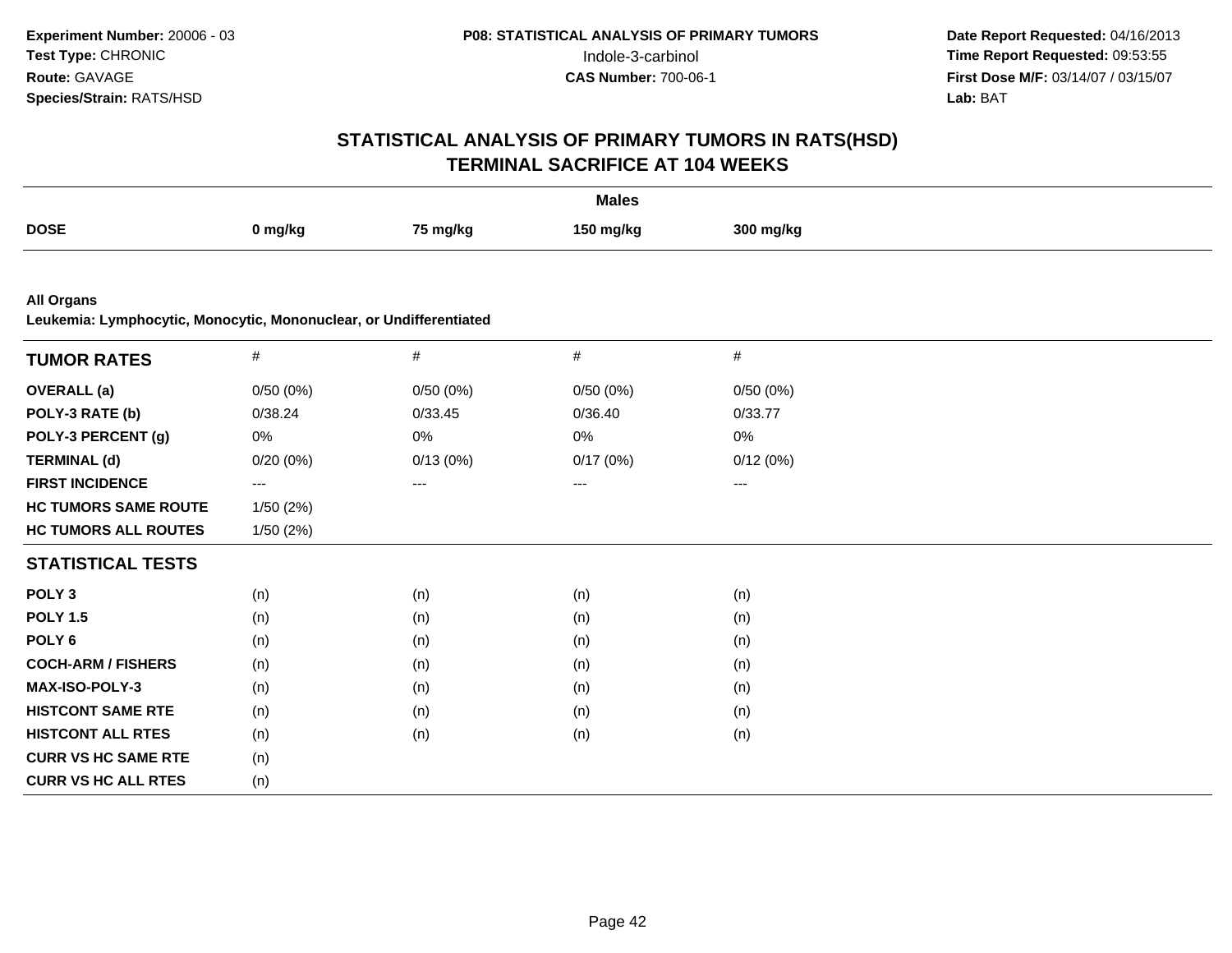| <b>Males</b>                              |              |             |              |             |  |  |  |
|-------------------------------------------|--------------|-------------|--------------|-------------|--|--|--|
| <b>DOSE</b>                               | 0 mg/kg      | 75 mg/kg    | 150 mg/kg    | 300 mg/kg   |  |  |  |
|                                           |              |             |              |             |  |  |  |
| <b>All Organs</b><br><b>Benign Tumors</b> |              |             |              |             |  |  |  |
| <b>TUMOR RATES</b>                        | #            | #           | #            | #           |  |  |  |
| <b>OVERALL</b> (a)                        | 27/50 (54%)  | 23/50 (46%) | 26/50 (52%)  | 25/50 (50%) |  |  |  |
| POLY-3 RATE (b)                           | 27/42.37     | 23/39.59    | 26/41.71     | 25/40.17    |  |  |  |
| POLY-3 PERCENT (g)                        | 63.7%        | 58.1%       | 62.3%        | 62.2%       |  |  |  |
| <b>TERMINAL (d)</b>                       | 12/20 (60%)  | 6/13(46%)   | 10/17 (59%)  | 8/12 (67%)  |  |  |  |
| <b>FIRST INCIDENCE</b>                    | 421          | 382         | 482          | 258         |  |  |  |
| <b>HC TUMORS SAME ROUTE</b>               | 40/50 (80%)  |             |              |             |  |  |  |
| <b>HC TUMORS ALL ROUTES</b>               | 40/50 (80%)  |             |              |             |  |  |  |
| <b>STATISTICAL TESTS</b>                  |              |             |              |             |  |  |  |
| POLY <sub>3</sub>                         | $P = 0.544$  | P=0.378N    | $P = 0.540N$ | P=0.537N    |  |  |  |
| <b>POLY 1.5</b>                           | $P = 0.501N$ | P=0.315N    | $P=0.495N$   | P=0.472N    |  |  |  |
| POLY <sub>6</sub>                         | $P=0.469$    | P=0.482N    | $P = 0.587$  | $P = 0.564$ |  |  |  |
| <b>COCH-ARM / FISHERS</b>                 | $P = 0.471N$ | P=0.274N    | $P = 0.500N$ | P=0.421N    |  |  |  |
| <b>MAX-ISO-POLY-3</b>                     | $P = 0.613N$ | P=0.297N    | $P=0.444N$   | $P=0.441N$  |  |  |  |
| <b>HISTCONT SAME RTE</b>                  | (h)          | (h)         | (h)          | (h)         |  |  |  |
| <b>HISTCONT ALL RTES</b>                  | (h)          | (h)         | (h)          | (h)         |  |  |  |
| <b>CURR VS HC SAME RTE</b>                | $P=0.003**$  |             |              |             |  |  |  |
| <b>CURR VS HC ALL RTES</b>                | P=0.003**    |             |              |             |  |  |  |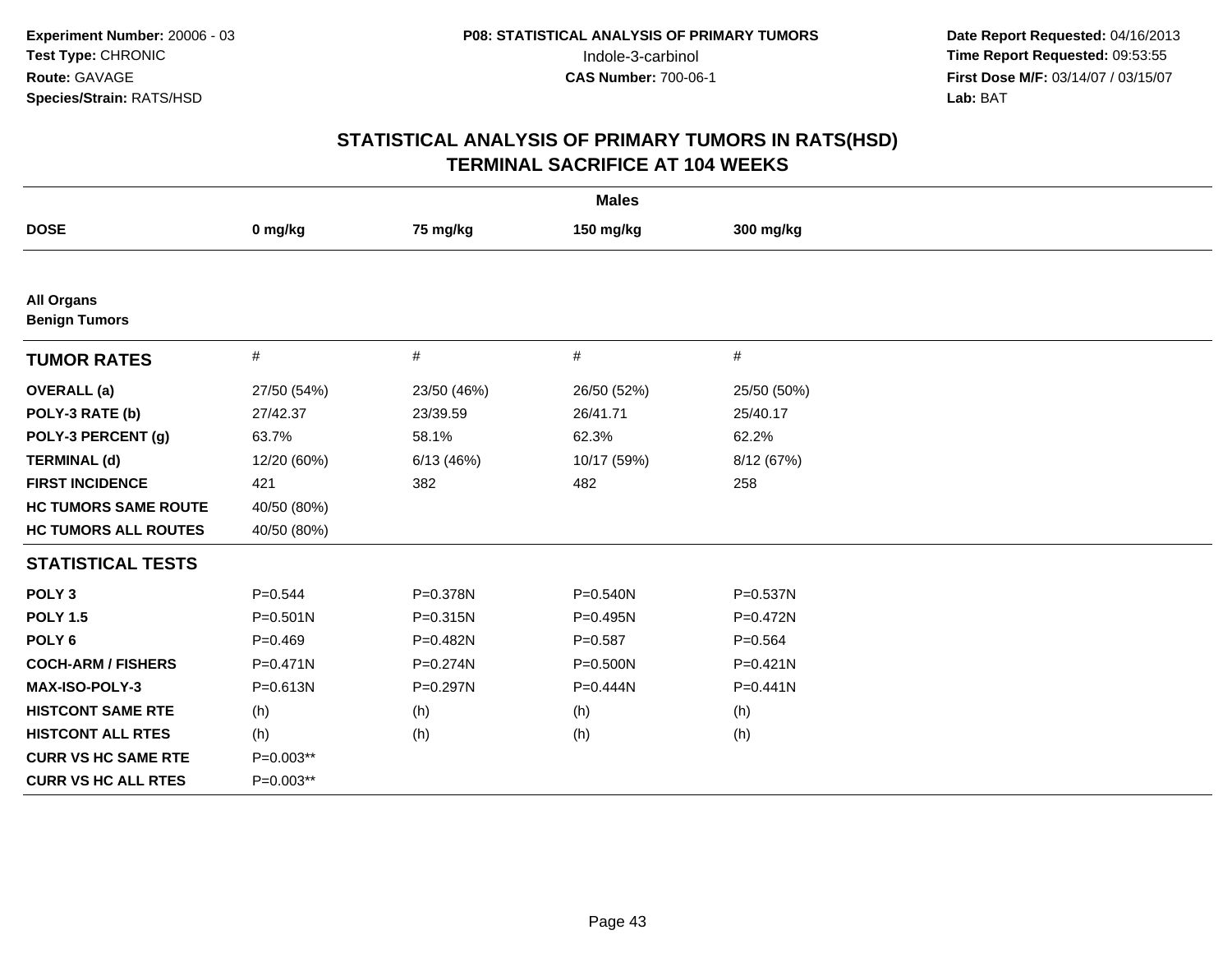| <b>Males</b>                                 |              |             |              |              |  |  |  |
|----------------------------------------------|--------------|-------------|--------------|--------------|--|--|--|
| <b>DOSE</b>                                  | 0 mg/kg      | 75 mg/kg    | 150 mg/kg    | 300 mg/kg    |  |  |  |
|                                              |              |             |              |              |  |  |  |
| <b>All Organs</b><br><b>Malignant Tumors</b> |              |             |              |              |  |  |  |
| <b>TUMOR RATES</b>                           | $\#$         | $\#$        | #            | #            |  |  |  |
| <b>OVERALL</b> (a)                           | 12/50 (24%)  | 15/50 (30%) | 10/50 (20%)  | 12/50 (24%)  |  |  |  |
| POLY-3 RATE (b)                              | 12/41.02     | 15/40.48    | 10/39.64     | 12/39.03     |  |  |  |
| POLY-3 PERCENT (g)                           | 29.3%        | 37.1%       | 25.2%        | 30.8%        |  |  |  |
| <b>TERMINAL (d)</b>                          | 5/20 (25%)   | 2/13(15%)   | 1/17(6%)     | 2/12 (17%)   |  |  |  |
| <b>FIRST INCIDENCE</b>                       | 197          | 357         | 423          | 258          |  |  |  |
| <b>HC TUMORS SAME ROUTE</b>                  | 9/50 (18%)   |             |              |              |  |  |  |
| <b>HC TUMORS ALL ROUTES</b>                  | 9/50 (18%)   |             |              |              |  |  |  |
| <b>STATISTICAL TESTS</b>                     |              |             |              |              |  |  |  |
| POLY <sub>3</sub>                            | P=0.480N     | $P = 0.301$ | P=0.438N     | $P = 0.540$  |  |  |  |
| <b>POLY 1.5</b>                              | P=0.456N     | $P = 0.317$ | $P = 0.418N$ | $P=0.562$    |  |  |  |
| POLY <sub>6</sub>                            | P=0.513N     | $P = 0.266$ | P=0.462N     | $P = 0.505$  |  |  |  |
| <b>COCH-ARM / FISHERS</b>                    | P=0.423N     | $P = 0.326$ | P=0.405N     | $P = 0.592N$ |  |  |  |
| <b>MAX-ISO-POLY-3</b>                        | $P = 0.494N$ | $P = 0.225$ | P=0.343N     | $P = 0.441$  |  |  |  |
| <b>HISTCONT SAME RTE</b>                     | $P = 0.255$  | $P = 0.192$ | $P = 0.317$  | $P=0.223$    |  |  |  |
| <b>HISTCONT ALL RTES</b>                     | $P = 0.255$  | $P=0.192$   | $P = 0.317$  | $P=0.223$    |  |  |  |
| <b>CURR VS HC SAME RTE</b>                   | $P = 0.360$  |             |              |              |  |  |  |
| <b>CURR VS HC ALL RTES</b>                   | $P = 0.360$  |             |              |              |  |  |  |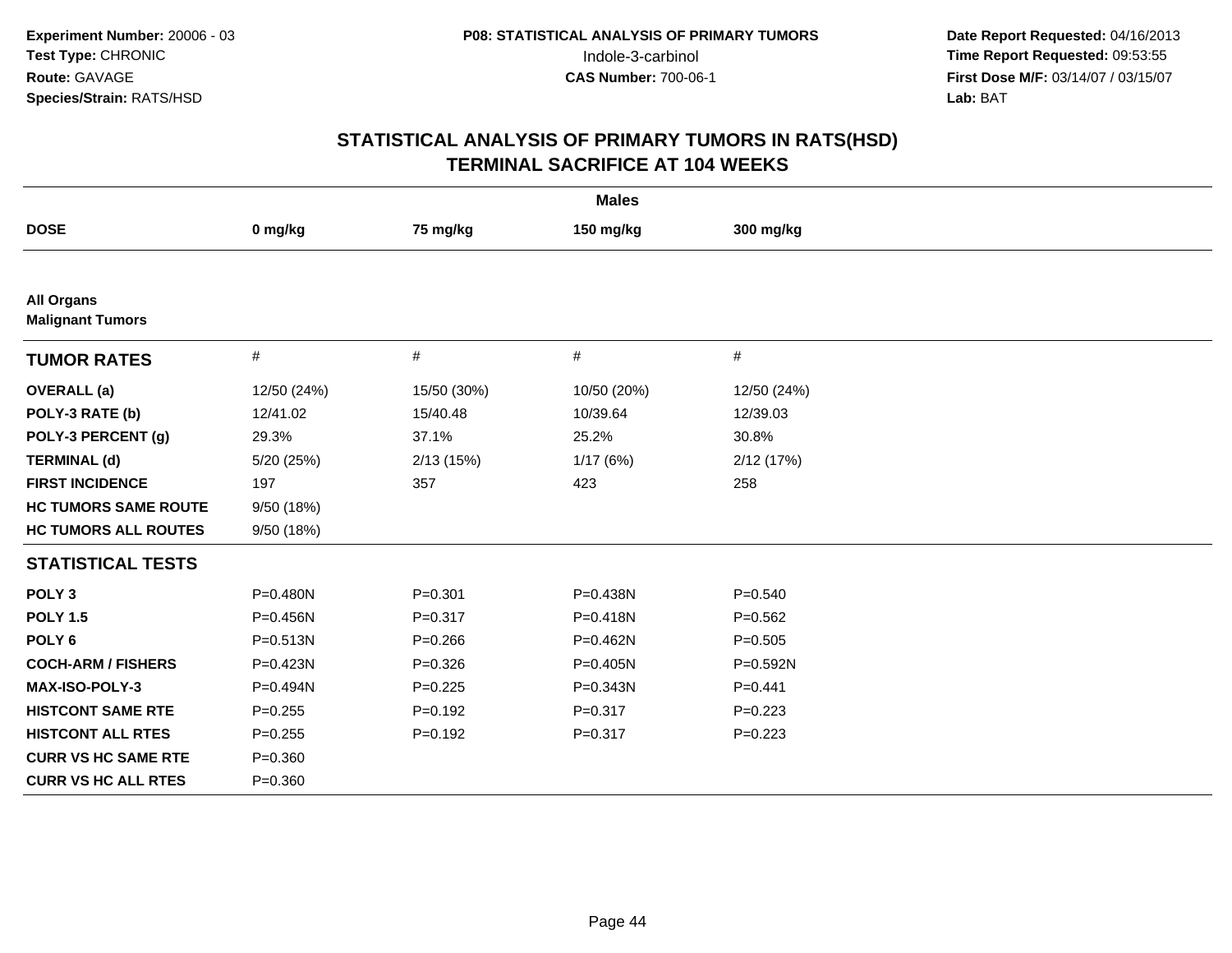| <b>Males</b>                                            |             |             |              |             |  |  |  |
|---------------------------------------------------------|-------------|-------------|--------------|-------------|--|--|--|
| <b>DOSE</b>                                             | 0 mg/kg     | 75 mg/kg    | 150 mg/kg    | 300 mg/kg   |  |  |  |
|                                                         |             |             |              |             |  |  |  |
| <b>All Organs</b><br><b>Malignant and Benign Tumors</b> |             |             |              |             |  |  |  |
| <b>TUMOR RATES</b>                                      | $\#$        | $\#$        | $\#$         | #           |  |  |  |
| <b>OVERALL</b> (a)                                      | 33/50 (66%) | 32/50 (64%) | 31/50 (62%)  | 33/50 (66%) |  |  |  |
| POLY-3 RATE (b)                                         | 33/43.89    | 32/43.80    | 31/43.67     | 33/43.36    |  |  |  |
| POLY-3 PERCENT (g)                                      | 75.2%       | 73.1%       | 71%          | 76.1%       |  |  |  |
| <b>TERMINAL (d)</b>                                     | 14/20 (70%) | 7/13 (54%)  | 11/17 (65%)  | 9/12(75%)   |  |  |  |
| <b>FIRST INCIDENCE</b>                                  | 197         | 357         | 423          | 258         |  |  |  |
| <b>HC TUMORS SAME ROUTE</b>                             | 44/50 (88%) |             |              |             |  |  |  |
| <b>HC TUMORS ALL ROUTES</b>                             | 44/50 (88%) |             |              |             |  |  |  |
| <b>STATISTICAL TESTS</b>                                |             |             |              |             |  |  |  |
| POLY <sub>3</sub>                                       | $P=0.495$   | P=0.507N    | $P = 0.414N$ | $P = 0.564$ |  |  |  |
| <b>POLY 1.5</b>                                         | $P = 0.511$ | $P=0.493N$  | $P = 0.395N$ | $P = 0.576$ |  |  |  |
| POLY <sub>6</sub>                                       | $P = 0.461$ | P=0.548N    | P=0.464N     | $P = 0.530$ |  |  |  |
| <b>COCH-ARM / FISHERS</b>                               | $P = 0.530$ | P=0.500N    | $P = 0.418N$ | P=0.583N    |  |  |  |
| <b>MAX-ISO-POLY-3</b>                                   | $P = 0.576$ | P=0.402N    | P=0.318N     | $P = 0.457$ |  |  |  |
| <b>HISTCONT SAME RTE</b>                                | (h)         | (h)         | (h)          | (h)         |  |  |  |
| <b>HISTCONT ALL RTES</b>                                | (h)         | (h)         | (h)          | (h)         |  |  |  |
| <b>CURR VS HC SAME RTE</b>                              | $P=0.024*$  |             |              |             |  |  |  |
| <b>CURR VS HC ALL RTES</b>                              | $P=0.024*$  |             |              |             |  |  |  |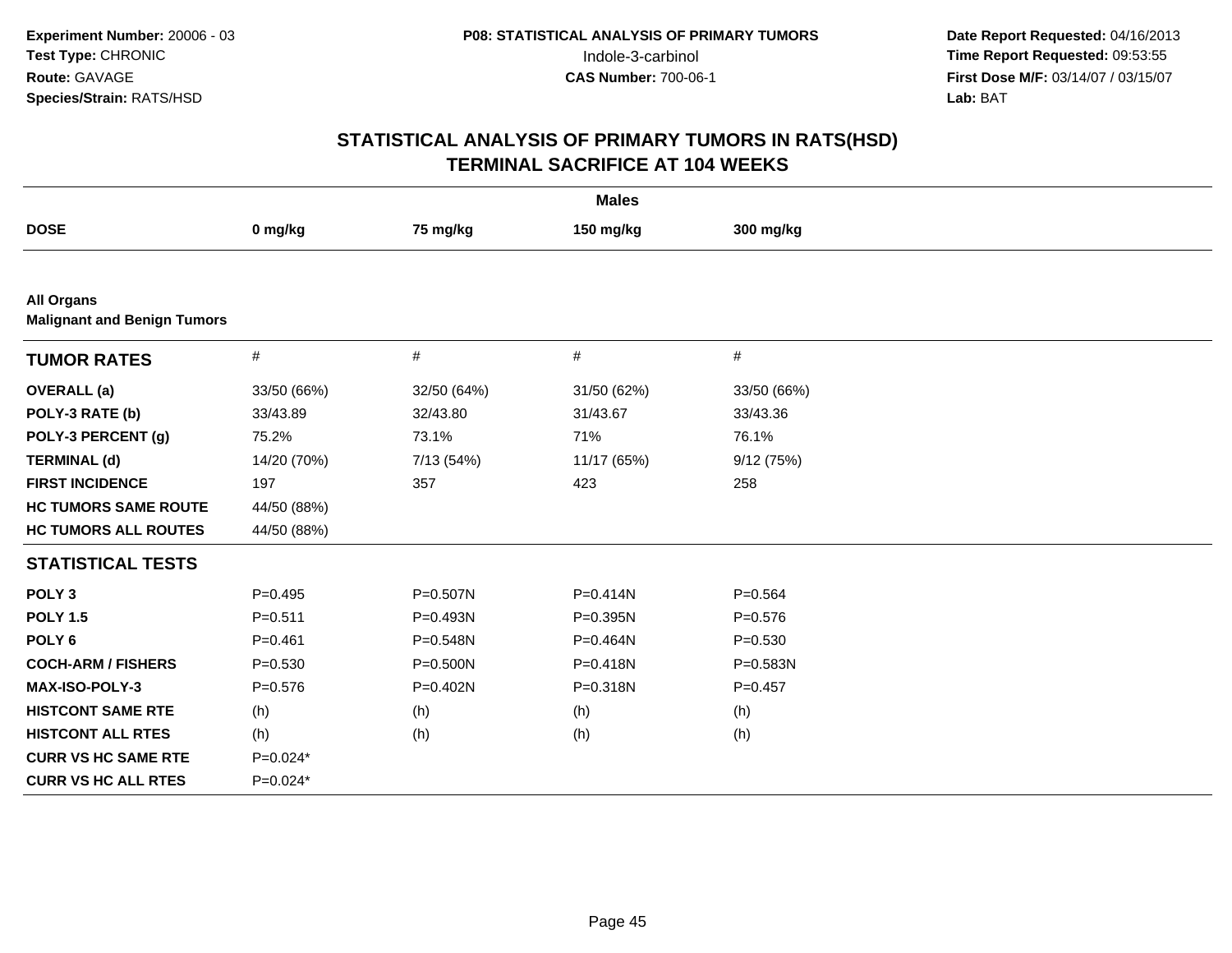| <b>Females</b>                                    |              |             |             |           |  |  |  |
|---------------------------------------------------|--------------|-------------|-------------|-----------|--|--|--|
| <b>DOSE</b>                                       | 0 mg/kg      | 75 mg/kg    | 150 mg/kg   | 300 mg/kg |  |  |  |
|                                                   |              |             |             |           |  |  |  |
| <b>Adrenal Medulla</b><br>Pheochromocytoma Benign |              |             |             |           |  |  |  |
| <b>TUMOR RATES</b>                                |              |             |             |           |  |  |  |
| <b>OVERALL</b> (a)                                | 0/50(0%)     | 2/50(4%)    | 2/50(4%)    | 0/48(0%)  |  |  |  |
| POLY-3 RATE (b)                                   | 0/36.47      | 2/36.82     | 2/35.86     | 0/40.12   |  |  |  |
| POLY-3 PERCENT (g)                                | 0%           | 5.4%        | 5.6%        | 0%        |  |  |  |
| <b>TERMINAL (d)</b>                               | 0/21(0%)     | 1/19(5%)    | 1/19 (5%)   | 0/30(0%)  |  |  |  |
| <b>FIRST INCIDENCE</b>                            | $\cdots$     | 705         | 688         | $\cdots$  |  |  |  |
| <b>HC TUMORS SAME ROUTE</b>                       | 6/102 (6%)   |             |             |           |  |  |  |
| <b>HC TUMORS ALL ROUTES</b>                       | 6/102(6%)    |             |             |           |  |  |  |
| <b>STATISTICAL TESTS</b>                          |              |             |             |           |  |  |  |
| POLY <sub>3</sub>                                 | $P = 0.450N$ | $P = 0.238$ | $P = 0.232$ | (e)       |  |  |  |
| <b>POLY 1.5</b>                                   | P=0.480N     | $P = 0.236$ | $P = 0.232$ | (e)       |  |  |  |
| POLY <sub>6</sub>                                 | $P = 0.413N$ | $P = 0.241$ | $P = 0.231$ | (e)       |  |  |  |
| <b>COCH-ARM / FISHERS</b>                         | $P = 0.512N$ | $P = 0.247$ | $P=0.247$   | (e)       |  |  |  |
| MAX-ISO-POLY-3                                    | P=0.273N     | $P = 0.077$ | $P = 0.075$ | (e)       |  |  |  |
| <b>HISTCONT SAME RTE</b>                          | (h)          | (h)         | (h)         | (e)       |  |  |  |
| <b>HISTCONT ALL RTES</b>                          | (h)          | (h)         | (h)         | (e)       |  |  |  |
| <b>CURR VS HC SAME RTE</b>                        | $P=0.047*$   |             |             |           |  |  |  |
| <b>CURR VS HC ALL RTES</b>                        | $P=0.047*$   |             |             |           |  |  |  |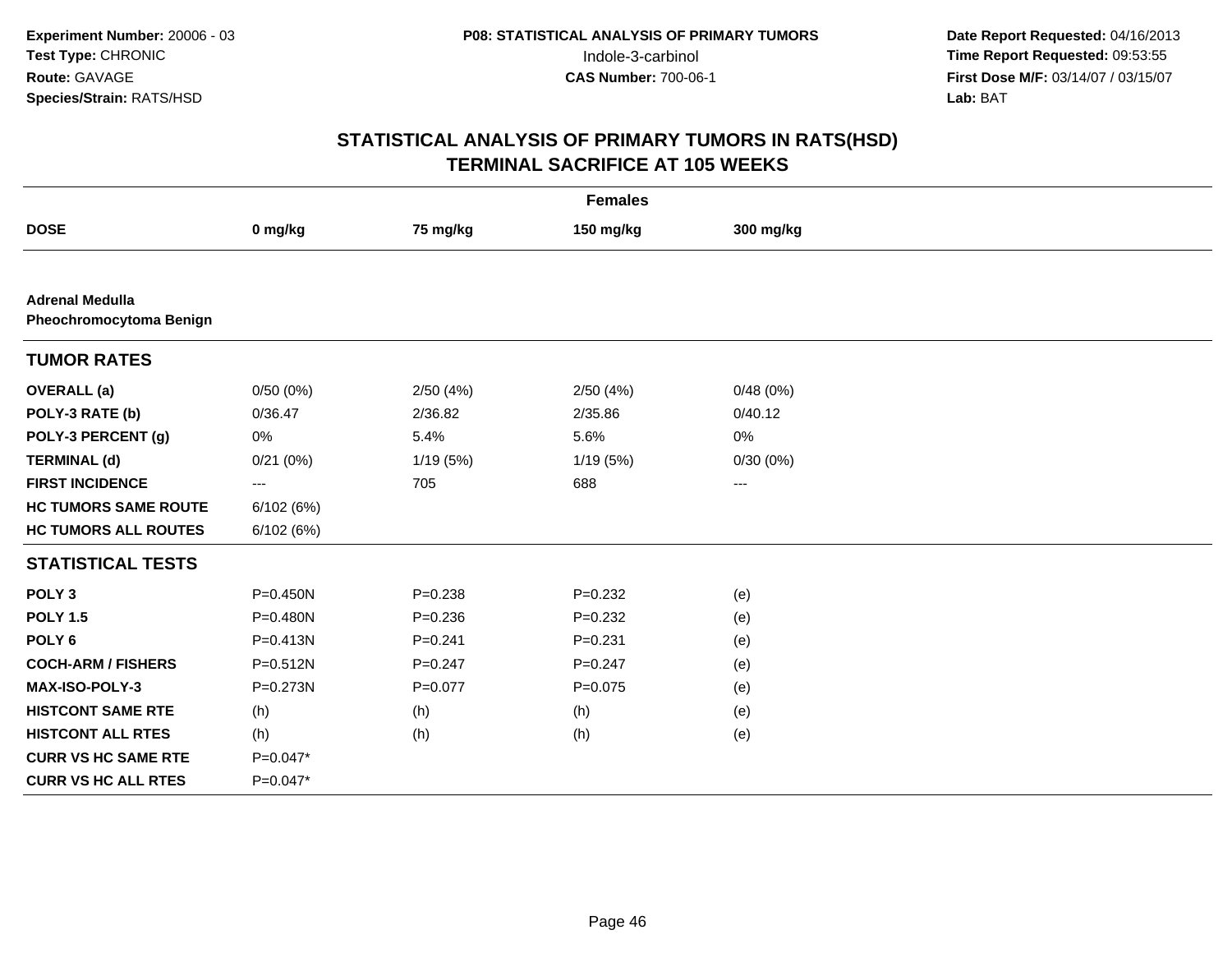| <b>Females</b>                                              |           |          |           |           |  |  |  |
|-------------------------------------------------------------|-----------|----------|-----------|-----------|--|--|--|
| <b>DOSE</b>                                                 | 0 mg/kg   | 75 mg/kg | 150 mg/kg | 300 mg/kg |  |  |  |
|                                                             |           |          |           |           |  |  |  |
| <b>Adrenal Medulla</b><br><b>Pheochromocytoma Malignant</b> |           |          |           |           |  |  |  |
| <b>TUMOR RATES</b>                                          |           |          |           |           |  |  |  |
| <b>OVERALL</b> (a)                                          | 0/50(0%)  | 0/50(0%) | 0/50(0%)  | 0/48(0%)  |  |  |  |
| POLY-3 RATE (b)                                             | 0/36.47   | 0/36.72  | 0/35.70   | 0/40.12   |  |  |  |
| POLY-3 PERCENT (g)                                          | 0%        | 0%       | 0%        | 0%        |  |  |  |
| <b>TERMINAL (d)</b>                                         | 0/21(0%)  | 0/19(0%) | 0/19(0%)  | 0/30(0%)  |  |  |  |
| <b>FIRST INCIDENCE</b>                                      | $\cdots$  | $---$    | $---$     | $\cdots$  |  |  |  |
| <b>HC TUMORS SAME ROUTE</b>                                 | 0/102(0%) |          |           |           |  |  |  |
| <b>HC TUMORS ALL ROUTES</b>                                 | 0/102(0%) |          |           |           |  |  |  |
| <b>STATISTICAL TESTS</b>                                    |           |          |           |           |  |  |  |
| POLY <sub>3</sub>                                           | (n)       | (n)      | (n)       | (n)       |  |  |  |
| <b>POLY 1.5</b>                                             | (n)       | (n)      | (n)       | (n)       |  |  |  |
| POLY <sub>6</sub>                                           | (n)       | (n)      | (n)       | (n)       |  |  |  |
| <b>COCH-ARM / FISHERS</b>                                   | (n)       | (n)      | (n)       | (n)       |  |  |  |
| MAX-ISO-POLY-3                                              | (n)       | (n)      | (n)       | (n)       |  |  |  |
| <b>HISTCONT SAME RTE</b>                                    | (n)       | (n)      | (n)       | (n)       |  |  |  |
| <b>HISTCONT ALL RTES</b>                                    | (n)       | (n)      | (n)       | (n)       |  |  |  |
| <b>CURR VS HC SAME RTE</b>                                  | (n)       |          |           |           |  |  |  |
| <b>CURR VS HC ALL RTES</b>                                  | (n)       |          |           |           |  |  |  |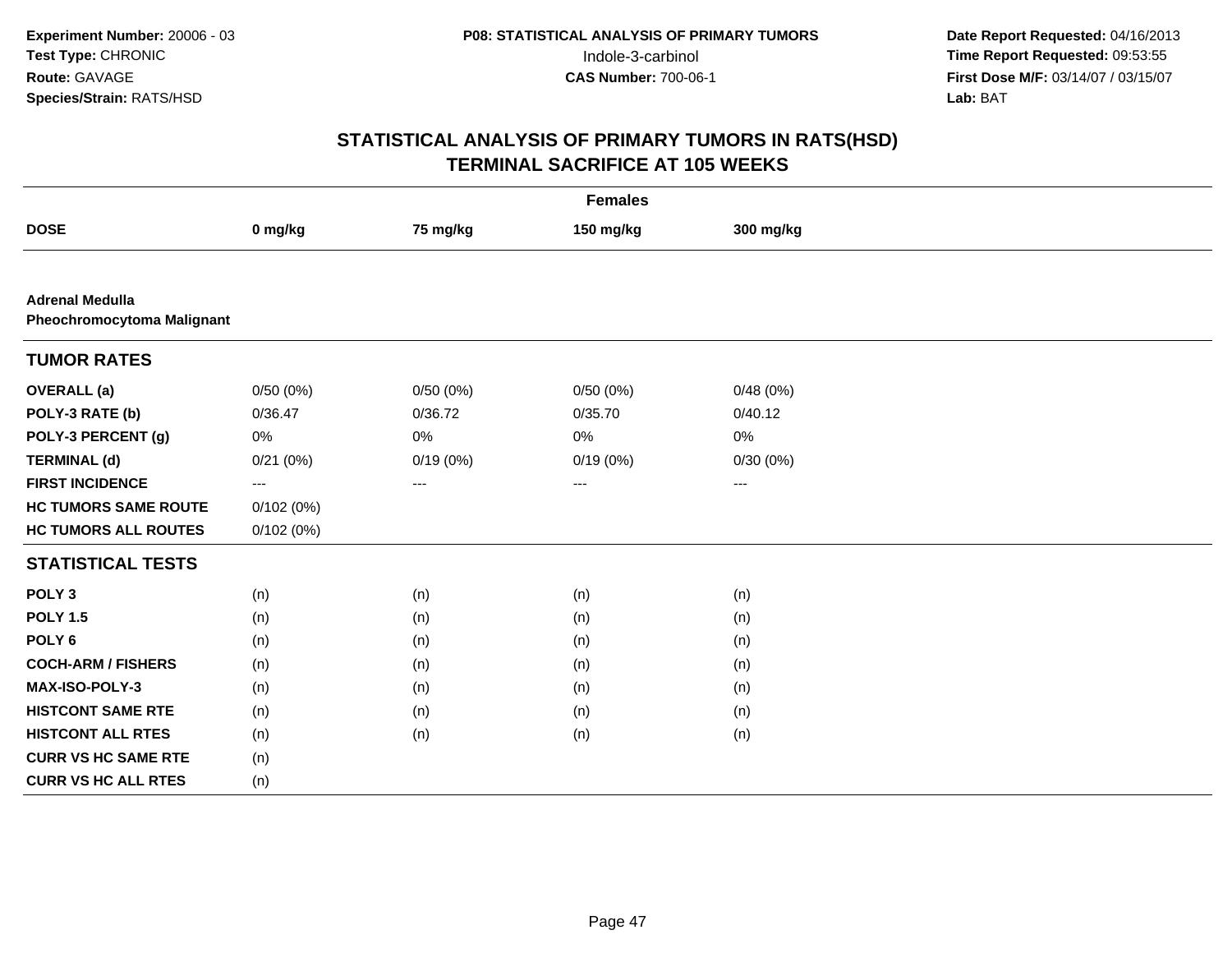|                                                                             | <b>Females</b> |             |             |                        |  |  |  |  |
|-----------------------------------------------------------------------------|----------------|-------------|-------------|------------------------|--|--|--|--|
| <b>DOSE</b>                                                                 | 0 mg/kg        | 75 mg/kg    | 150 mg/kg   | 300 mg/kg              |  |  |  |  |
|                                                                             |                |             |             |                        |  |  |  |  |
| <b>Adrenal Medulla</b><br>Pheochromocytoma: Benign, Complex, Malignant, NOS |                |             |             |                        |  |  |  |  |
| <b>TUMOR RATES</b>                                                          |                |             |             |                        |  |  |  |  |
| <b>OVERALL</b> (a)                                                          | 0/50(0%)       | 2/50(4%)    | 2/50(4%)    | 0/48(0%)               |  |  |  |  |
| POLY-3 RATE (b)                                                             | 0/36.47        | 2/36.82     | 2/35.86     | 0/40.12                |  |  |  |  |
| POLY-3 PERCENT (g)                                                          | 0%             | 5.4%        | 5.6%        | 0%                     |  |  |  |  |
| <b>TERMINAL (d)</b>                                                         | 0/21(0%)       | 1/19(5%)    | 1/19(5%)    | 0/30(0%)               |  |  |  |  |
| <b>FIRST INCIDENCE</b>                                                      | $--$           | 705         | 688         | $\qquad \qquad \cdots$ |  |  |  |  |
| <b>HC TUMORS SAME ROUTE</b>                                                 | 6/102(6%)      |             |             |                        |  |  |  |  |
| <b>HC TUMORS ALL ROUTES</b>                                                 | 6/102(6%)      |             |             |                        |  |  |  |  |
| <b>STATISTICAL TESTS</b>                                                    |                |             |             |                        |  |  |  |  |
| POLY <sub>3</sub>                                                           | $P = 0.450N$   | $P = 0.238$ | $P=0.232$   | (e)                    |  |  |  |  |
| <b>POLY 1.5</b>                                                             | $P = 0.480N$   | $P = 0.236$ | $P=0.232$   | (e)                    |  |  |  |  |
| POLY <sub>6</sub>                                                           | $P = 0.413N$   | $P = 0.241$ | $P = 0.231$ | (e)                    |  |  |  |  |
| <b>COCH-ARM / FISHERS</b>                                                   | $P = 0.512N$   | $P=0.247$   | $P=0.247$   | (e)                    |  |  |  |  |
| <b>MAX-ISO-POLY-3</b>                                                       | P=0.273N       | $P = 0.077$ | $P=0.075$   | (e)                    |  |  |  |  |
| <b>HISTCONT SAME RTE</b>                                                    | (h)            | (h)         | (h)         | (e)                    |  |  |  |  |
| <b>HISTCONT ALL RTES</b>                                                    | (h)            | (h)         | (h)         | (e)                    |  |  |  |  |
| <b>CURR VS HC SAME RTE</b>                                                  | $P=0.047*$     |             |             |                        |  |  |  |  |
| <b>CURR VS HC ALL RTES</b>                                                  | $P=0.047*$     |             |             |                        |  |  |  |  |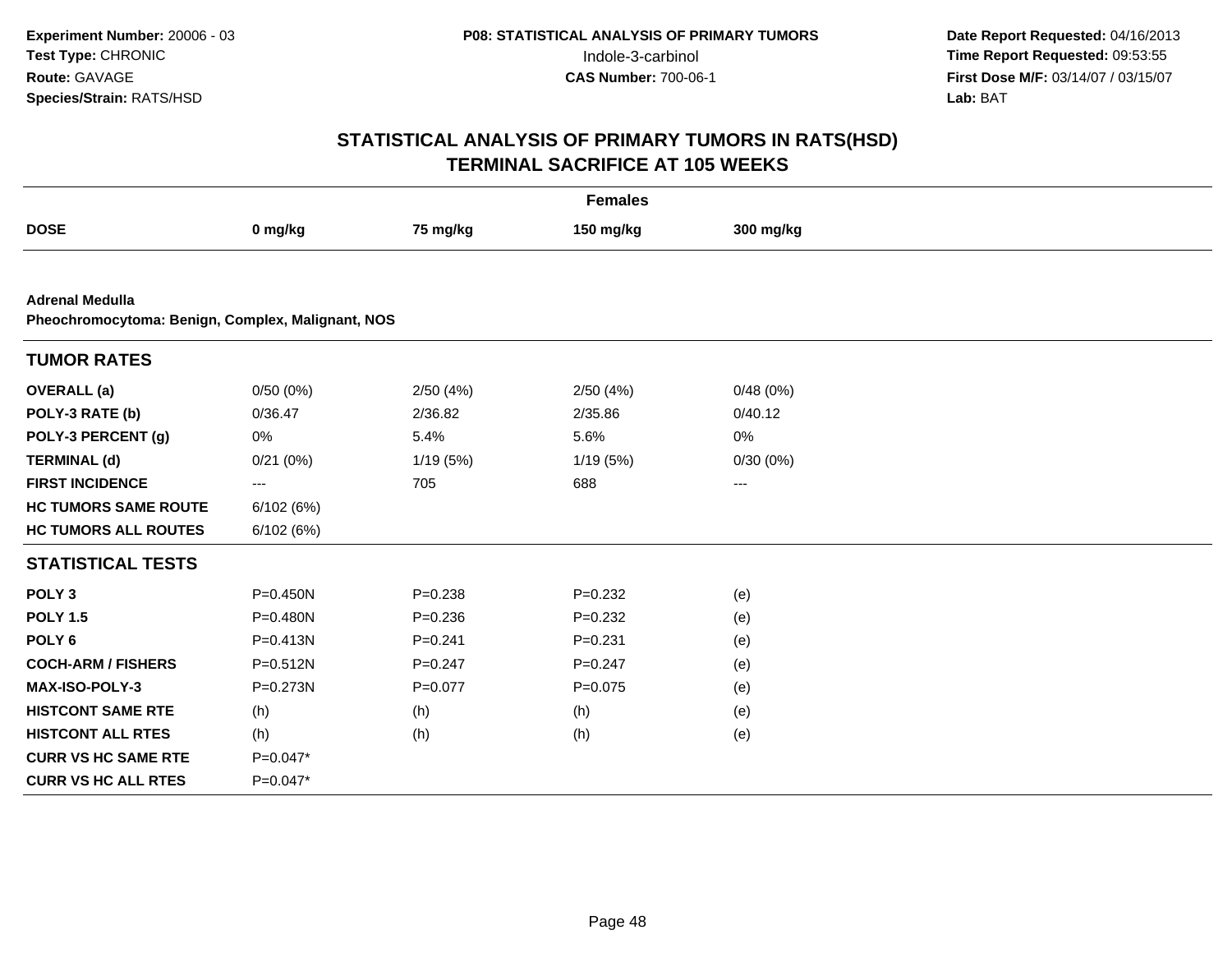| <b>Females</b>                              |              |             |           |                   |  |  |  |
|---------------------------------------------|--------------|-------------|-----------|-------------------|--|--|--|
| <b>DOSE</b>                                 | 0 mg/kg      | 75 mg/kg    | 150 mg/kg | 300 mg/kg         |  |  |  |
|                                             |              |             |           |                   |  |  |  |
| <b>Heart</b><br><b>Schwannoma Malignant</b> |              |             |           |                   |  |  |  |
| <b>TUMOR RATES</b>                          |              |             |           |                   |  |  |  |
| <b>OVERALL</b> (a)                          | 0/50(0%)     | 2/50(4%)    | 0/50(0%)  | 0/49(0%)          |  |  |  |
| POLY-3 RATE (b)                             | 0/36.47      | 2/36.82     | 0/35.70   | 0/40.14           |  |  |  |
| POLY-3 PERCENT (g)                          | 0%           | 5.4%        | 0%        | 0%                |  |  |  |
| <b>TERMINAL (d)</b>                         | 0/21(0%)     | 1/19(5%)    | 0/19(0%)  | 0/30(0%)          |  |  |  |
| <b>FIRST INCIDENCE</b>                      | $---$        | 705         | $---$     | $\qquad \qquad -$ |  |  |  |
| <b>HC TUMORS SAME ROUTE</b>                 | 0/102(0%)    |             |           |                   |  |  |  |
| <b>HC TUMORS ALL ROUTES</b>                 | 0/102(0%)    |             |           |                   |  |  |  |
| <b>STATISTICAL TESTS</b>                    |              |             |           |                   |  |  |  |
| POLY <sub>3</sub>                           | P=0.388N     | $P = 0.238$ | (e)       | (e)               |  |  |  |
| <b>POLY 1.5</b>                             | $P = 0.401N$ | $P = 0.236$ | (e)       | (e)               |  |  |  |
| POLY <sub>6</sub>                           | P=0.371N     | $P=0.241$   | (e)       | (e)               |  |  |  |
| <b>COCH-ARM / FISHERS</b>                   | P=0.409N     | $P = 0.247$ | (e)       | (e)               |  |  |  |
| MAX-ISO-POLY-3                              | P=0.253N     | $P = 0.077$ | (e)       | (e)               |  |  |  |
| <b>HISTCONT SAME RTE</b>                    | $P = 0.432$  | $P = 0.152$ | (e)       | (e)               |  |  |  |
| <b>HISTCONT ALL RTES</b>                    | $P = 0.432$  | $P=0.152$   | (e)       | (e)               |  |  |  |
| <b>CURR VS HC SAME RTE</b>                  | $P = 1.000$  |             |           |                   |  |  |  |
| <b>CURR VS HC ALL RTES</b>                  | $P = 1.000$  |             |           |                   |  |  |  |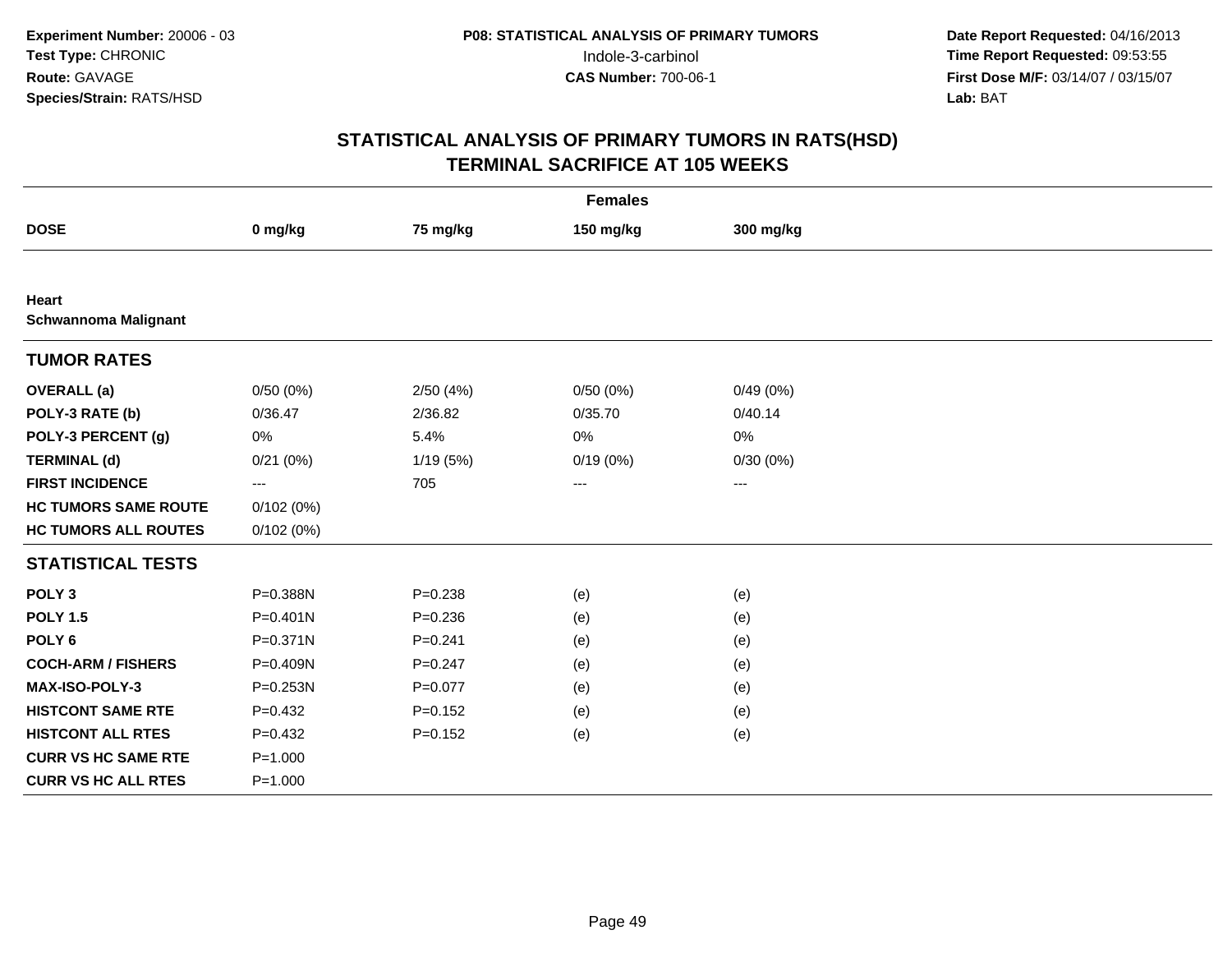|                                      | <b>Females</b>         |          |           |                         |  |  |  |  |
|--------------------------------------|------------------------|----------|-----------|-------------------------|--|--|--|--|
| <b>DOSE</b>                          | 0 mg/kg                | 75 mg/kg | 150 mg/kg | 300 mg/kg               |  |  |  |  |
|                                      |                        |          |           |                         |  |  |  |  |
| <b>Islets, Pancreatic</b><br>Adenoma |                        |          |           |                         |  |  |  |  |
| <b>TUMOR RATES</b>                   |                        |          |           |                         |  |  |  |  |
| <b>OVERALL</b> (a)                   | 0/50(0%)               | 1/50(2%) | 0/50(0%)  | 0/50(0%)                |  |  |  |  |
| POLY-3 RATE (b)                      | 0/36.47                | 1/36.72  | 0/35.70   | 0/40.16                 |  |  |  |  |
| POLY-3 PERCENT (g)                   | 0%                     | 2.7%     | $0\%$     | 0%                      |  |  |  |  |
| <b>TERMINAL (d)</b>                  | 0/21(0%)               | 1/19(5%) | 0/19(0%)  | 0/30(0%)                |  |  |  |  |
| <b>FIRST INCIDENCE</b>               | $\qquad \qquad \cdots$ | 729 (T)  | ---       | $\qquad \qquad -\qquad$ |  |  |  |  |
| <b>HC TUMORS SAME ROUTE</b>          | 0/102(0%)              |          |           |                         |  |  |  |  |
| <b>HC TUMORS ALL ROUTES</b>          | 0/102(0%)              |          |           |                         |  |  |  |  |
| <b>STATISTICAL TESTS</b>             |                        |          |           |                         |  |  |  |  |
| POLY <sub>3</sub>                    | (n)                    | (n)      | (n)       | (n)                     |  |  |  |  |
| <b>POLY 1.5</b>                      | (n)                    | (n)      | (n)       | (n)                     |  |  |  |  |
| POLY <sub>6</sub>                    | (n)                    | (n)      | (n)       | (n)                     |  |  |  |  |
| <b>COCH-ARM / FISHERS</b>            | (n)                    | (n)      | (n)       | (n)                     |  |  |  |  |
| MAX-ISO-POLY-3                       | (n)                    | (n)      | (n)       | (n)                     |  |  |  |  |
| <b>HISTCONT SAME RTE</b>             | (n)                    | (n)      | (n)       | (n)                     |  |  |  |  |
| <b>HISTCONT ALL RTES</b>             | (n)                    | (n)      | (n)       | (n)                     |  |  |  |  |
| <b>CURR VS HC SAME RTE</b>           | (n)                    |          |           |                         |  |  |  |  |
| <b>CURR VS HC ALL RTES</b>           | (n)                    |          |           |                         |  |  |  |  |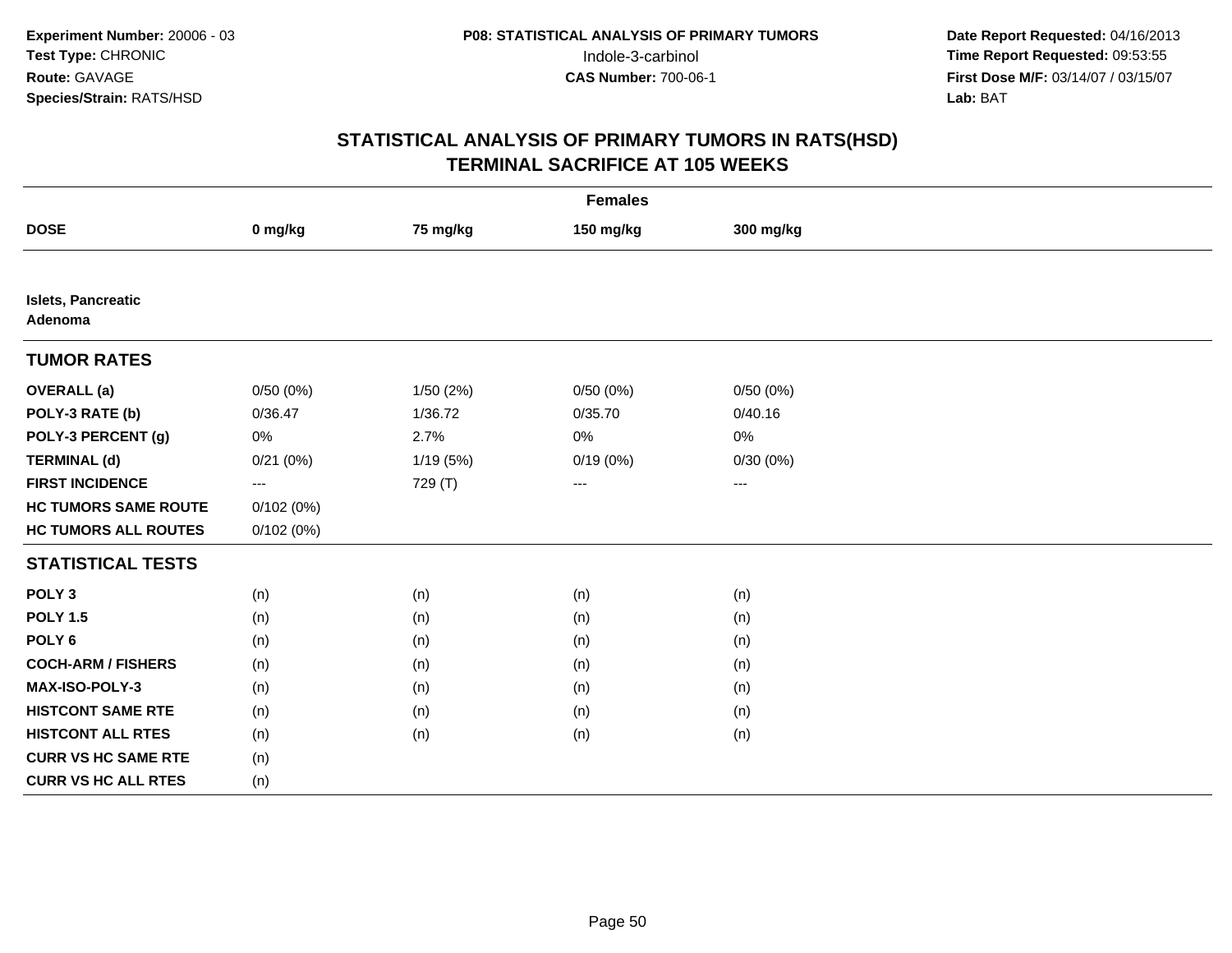|                                                          | <b>Females</b>           |           |           |           |  |  |  |  |
|----------------------------------------------------------|--------------------------|-----------|-----------|-----------|--|--|--|--|
| <b>DOSE</b>                                              | 0 mg/kg                  | 75 mg/kg  | 150 mg/kg | 300 mg/kg |  |  |  |  |
|                                                          |                          |           |           |           |  |  |  |  |
| <b>Islets, Pancreatic</b><br><b>Carcinoma or Adenoma</b> |                          |           |           |           |  |  |  |  |
| <b>TUMOR RATES</b>                                       |                          |           |           |           |  |  |  |  |
| <b>OVERALL</b> (a)                                       | 0/50(0%)                 | 1/50 (2%) | 1/50(2%)  | 0/50(0%)  |  |  |  |  |
| POLY-3 RATE (b)                                          | 0/36.47                  | 1/36.72   | 1/35.70   | 0/40.16   |  |  |  |  |
| POLY-3 PERCENT (g)                                       | 0%                       | 2.7%      | 2.8%      | 0%        |  |  |  |  |
| <b>TERMINAL (d)</b>                                      | 0/21(0%)                 | 1/19(5%)  | 1/19(5%)  | 0/30(0%)  |  |  |  |  |
| <b>FIRST INCIDENCE</b>                                   | $\hspace{0.05cm} \ldots$ | 729 (T)   | 729 (T)   | $--$      |  |  |  |  |
| <b>HC TUMORS SAME ROUTE</b>                              | 0/102(0%)                |           |           |           |  |  |  |  |
| <b>HC TUMORS ALL ROUTES</b>                              | 0/102(0%)                |           |           |           |  |  |  |  |
| <b>STATISTICAL TESTS</b>                                 |                          |           |           |           |  |  |  |  |
| POLY <sub>3</sub>                                        | (n)                      | (n)       | (n)       | (n)       |  |  |  |  |
| <b>POLY 1.5</b>                                          | (n)                      | (n)       | (n)       | (n)       |  |  |  |  |
| POLY <sub>6</sub>                                        | (n)                      | (n)       | (n)       | (n)       |  |  |  |  |
| <b>COCH-ARM / FISHERS</b>                                | (n)                      | (n)       | (n)       | (n)       |  |  |  |  |
| MAX-ISO-POLY-3                                           | (n)                      | (n)       | (n)       | (n)       |  |  |  |  |
| <b>HISTCONT SAME RTE</b>                                 | (n)                      | (n)       | (n)       | (n)       |  |  |  |  |
| <b>HISTCONT ALL RTES</b>                                 | (n)                      | (n)       | (n)       | (n)       |  |  |  |  |
| <b>CURR VS HC SAME RTE</b>                               | (n)                      |           |           |           |  |  |  |  |
| <b>CURR VS HC ALL RTES</b>                               | (n)                      |           |           |           |  |  |  |  |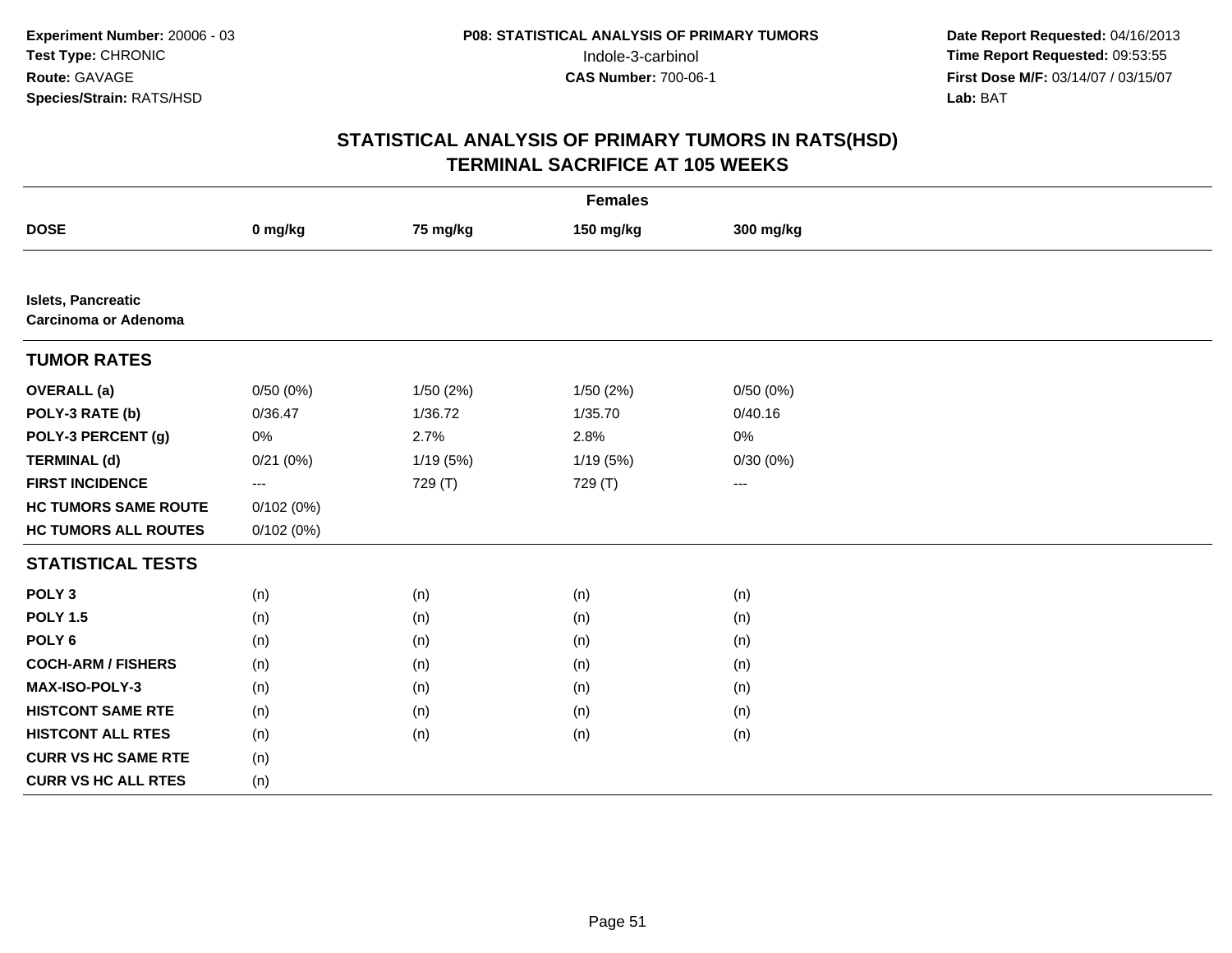| <b>Females</b>                         |                                          |          |             |           |  |  |  |
|----------------------------------------|------------------------------------------|----------|-------------|-----------|--|--|--|
| <b>DOSE</b>                            | 0 mg/kg                                  | 75 mg/kg | 150 mg/kg   | 300 mg/kg |  |  |  |
|                                        |                                          |          |             |           |  |  |  |
| <b>Kidney: Renal Tubule</b><br>Adenoma |                                          |          |             |           |  |  |  |
| <b>TUMOR RATES</b>                     |                                          |          |             |           |  |  |  |
| <b>OVERALL</b> (a)                     | 0/50(0%)                                 | 0/50(0%) | 2/50(4%)    | 0/48(0%)  |  |  |  |
| POLY-3 RATE (b)                        | 0/36.47                                  | 0/36.72  | 2/37.03     | 0/40.12   |  |  |  |
| POLY-3 PERCENT (g)                     | 0%                                       | 0%       | 5.4%        | 0%        |  |  |  |
| <b>TERMINAL (d)</b>                    | 0/21(0%)                                 | 0/19(0%) | 0/19(0%)    | 0/30(0%)  |  |  |  |
| <b>FIRST INCIDENCE</b>                 | $\hspace{0.05cm} \ldots \hspace{0.05cm}$ | $---$    | 307         | $\cdots$  |  |  |  |
| <b>HC TUMORS SAME ROUTE</b>            | 0/102(0%)                                |          |             |           |  |  |  |
| <b>HC TUMORS ALL ROUTES</b>            | 0/102(0%)                                |          |             |           |  |  |  |
| <b>STATISTICAL TESTS</b>               |                                          |          |             |           |  |  |  |
| POLY <sub>3</sub>                      | $P = 0.661$                              | (e)      | $P = 0.240$ | (e)       |  |  |  |
| <b>POLY 1.5</b>                        | $P = 0.628$                              | (e)      | $P = 0.237$ | (e)       |  |  |  |
| POLY <sub>6</sub>                      | $P = 0.698$                              | (e)      | $P = 0.240$ | (e)       |  |  |  |
| <b>COCH-ARM / FISHERS</b>              | $P = 0.587$                              | (e)      | $P = 0.247$ | (e)       |  |  |  |
| MAX-ISO-POLY-3                         | $P = 0.275$                              | (e)      | $P = 0.078$ | (e)       |  |  |  |
| <b>HISTCONT SAME RTE</b>               | $P = 0.291$                              | (e)      | $P = 0.152$ | (e)       |  |  |  |
| <b>HISTCONT ALL RTES</b>               | $P = 0.291$                              | (e)      | $P = 0.152$ | (e)       |  |  |  |
| <b>CURR VS HC SAME RTE</b>             | $P = 1.000$                              |          |             |           |  |  |  |
| <b>CURR VS HC ALL RTES</b>             | $P = 1.000$                              |          |             |           |  |  |  |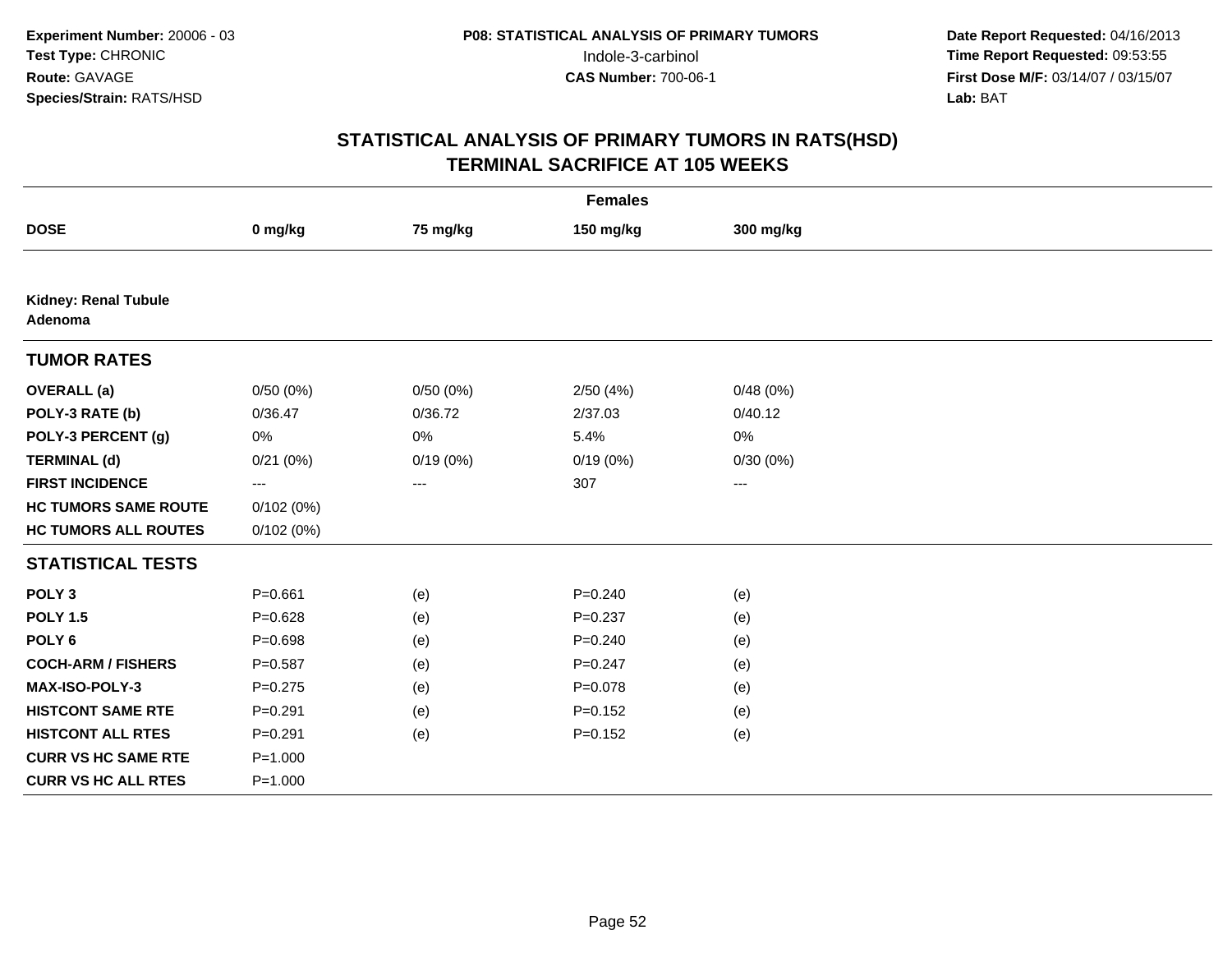| <b>Females</b>                  |             |             |             |                        |  |  |  |
|---------------------------------|-------------|-------------|-------------|------------------------|--|--|--|
| <b>DOSE</b>                     | 0 mg/kg     | 75 mg/kg    | 150 mg/kg   | 300 mg/kg              |  |  |  |
|                                 |             |             |             |                        |  |  |  |
| Liver<br>Hepatocellular Adenoma |             |             |             |                        |  |  |  |
| <b>TUMOR RATES</b>              |             |             |             |                        |  |  |  |
| <b>OVERALL</b> (a)              | 2/50(4%)    | 1/50(2%)    | 4/50 (8%)   | 0/48(0%)               |  |  |  |
| POLY-3 RATE (b)                 | 2/36.47     | 1/36.72     | 4/36.46     | 0/40.12                |  |  |  |
| POLY-3 PERCENT (g)              | 5.5%        | 2.7%        | 11%         | 0%                     |  |  |  |
| <b>TERMINAL (d)</b>             | 2/21 (10%)  | 1/19 (5%)   | 2/19 (11%)  | 0/30(0%)               |  |  |  |
| <b>FIRST INCIDENCE</b>          | 729 (T)     | 729 (T)     | 596         | $\qquad \qquad \cdots$ |  |  |  |
| <b>HC TUMORS SAME ROUTE</b>     | 2/102(2%)   |             |             |                        |  |  |  |
| <b>HC TUMORS ALL ROUTES</b>     | 2/102(2%)   |             |             |                        |  |  |  |
| <b>STATISTICAL TESTS</b>        |             |             |             |                        |  |  |  |
| POLY <sub>3</sub>               | P=0.227N    | P=0.498N    | $P = 0.335$ | $P = 0.216N$           |  |  |  |
| <b>POLY 1.5</b>                 | P=0.256N    | P=0.501N    | $P = 0.331$ | P=0.230N               |  |  |  |
| POLY <sub>6</sub>               | P=0.196N    | P=0.493N    | $P = 0.337$ | P=0.200N               |  |  |  |
| <b>COCH-ARM / FISHERS</b>       | P=0.292N    | P=0.500N    | $P = 0.339$ | P=0.258N               |  |  |  |
| <b>MAX-ISO-POLY-3</b>           | P=0.159N    | P=0.278N    | $P=0.197$   | P=0.077N               |  |  |  |
| <b>HISTCONT SAME RTE</b>        | $P = 0.512$ | $P = 1.000$ | $P = 0.139$ | $P = 1.000$            |  |  |  |
| <b>HISTCONT ALL RTES</b>        | $P = 0.512$ | $P = 1.000$ | $P = 0.139$ | $P = 1.000$            |  |  |  |
| <b>CURR VS HC SAME RTE</b>      | $P = 0.568$ |             |             |                        |  |  |  |
| <b>CURR VS HC ALL RTES</b>      | $P = 0.568$ |             |             |                        |  |  |  |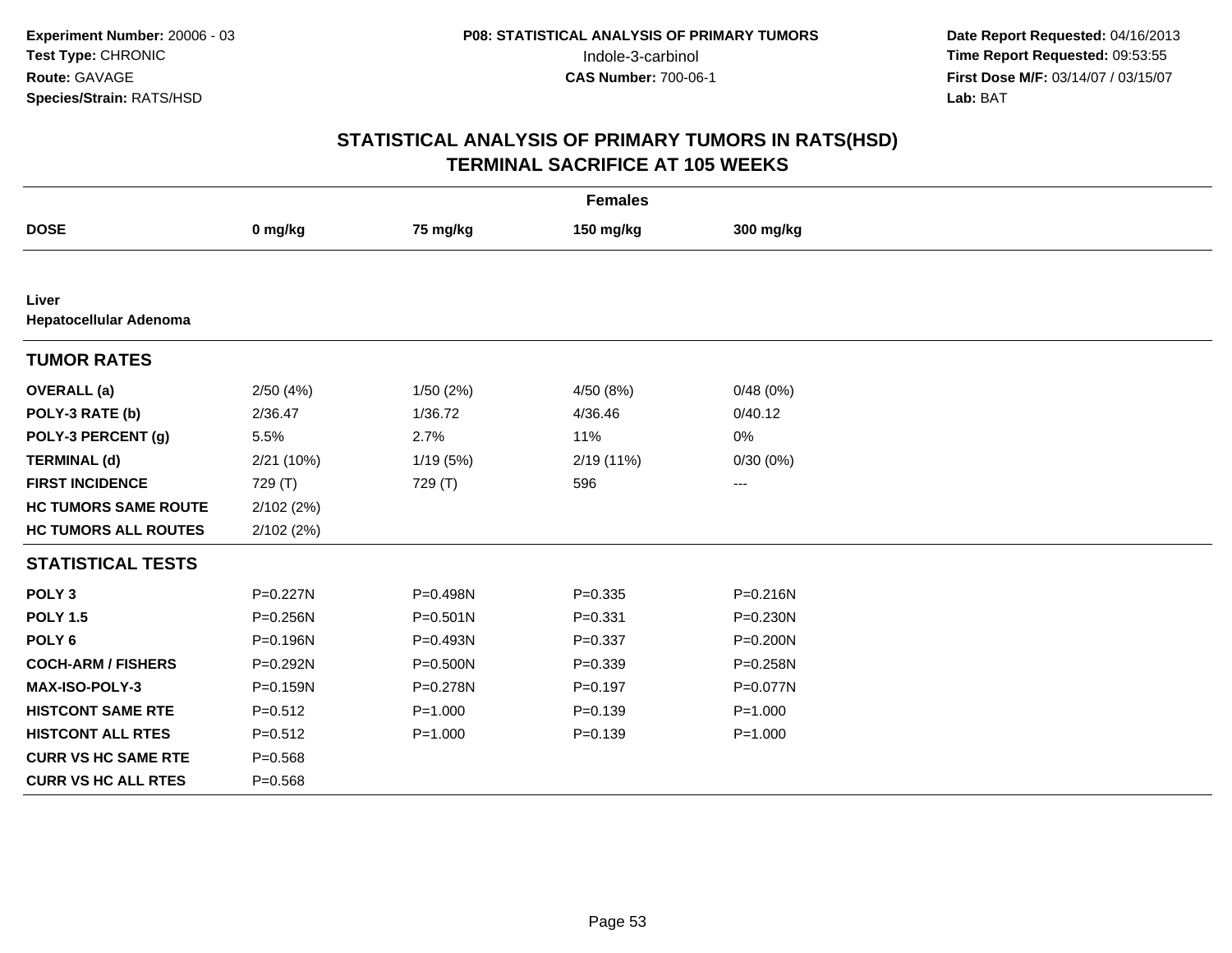| <b>Females</b>                                              |              |             |             |              |  |  |  |
|-------------------------------------------------------------|--------------|-------------|-------------|--------------|--|--|--|
| <b>DOSE</b>                                                 | 0 mg/kg      | 75 mg/kg    | 150 mg/kg   | 300 mg/kg    |  |  |  |
|                                                             |              |             |             |              |  |  |  |
| Liver<br>Hepatocellular Carcinoma or Hepatocellular Adenoma |              |             |             |              |  |  |  |
| <b>TUMOR RATES</b>                                          |              |             |             |              |  |  |  |
| <b>OVERALL</b> (a)                                          | 2/50(4%)     | 2/50(4%)    | 4/50 (8%)   | 0/48(0%)     |  |  |  |
| POLY-3 RATE (b)                                             | 2/36.47      | 2/37.12     | 4/36.46     | 0/40.12      |  |  |  |
| POLY-3 PERCENT (g)                                          | 5.5%         | 5.4%        | 11%         | $0\%$        |  |  |  |
| <b>TERMINAL (d)</b>                                         | 2/21 (10%)   | 1/19(5%)    | 2/19 (11%)  | 0/30(0%)     |  |  |  |
| <b>FIRST INCIDENCE</b>                                      | 729 (T)      | 616         | 596         | ---          |  |  |  |
| <b>HC TUMORS SAME ROUTE</b>                                 | 2/102(2%)    |             |             |              |  |  |  |
| <b>HC TUMORS ALL ROUTES</b>                                 | 2/102(2%)    |             |             |              |  |  |  |
| <b>STATISTICAL TESTS</b>                                    |              |             |             |              |  |  |  |
| POLY <sub>3</sub>                                           | P=0.184N     | P=0.689N    | $P = 0.335$ | $P = 0.216N$ |  |  |  |
| <b>POLY 1.5</b>                                             | $P = 0.211N$ | P=0.694N    | $P = 0.331$ | $P = 0.230N$ |  |  |  |
| POLY <sub>6</sub>                                           | $P = 0.155N$ | P=0.682N    | $P = 0.337$ | P=0.200N     |  |  |  |
| <b>COCH-ARM / FISHERS</b>                                   | P=0.244N     | P=0.691N    | $P = 0.339$ | $P = 0.258N$ |  |  |  |
| <b>MAX-ISO-POLY-3</b>                                       | P=0.136N     | P=0.492N    | $P = 0.197$ | P=0.077N     |  |  |  |
| <b>HISTCONT SAME RTE</b>                                    | $P=0.507$    | $P = 0.415$ | $P = 0.139$ | $P = 1.000$  |  |  |  |
| <b>HISTCONT ALL RTES</b>                                    | $P=0.507$    | $P = 0.415$ | $P = 0.139$ | $P = 1.000$  |  |  |  |
| <b>CURR VS HC SAME RTE</b>                                  | $P = 0.568$  |             |             |              |  |  |  |
| <b>CURR VS HC ALL RTES</b>                                  | $P = 0.568$  |             |             |              |  |  |  |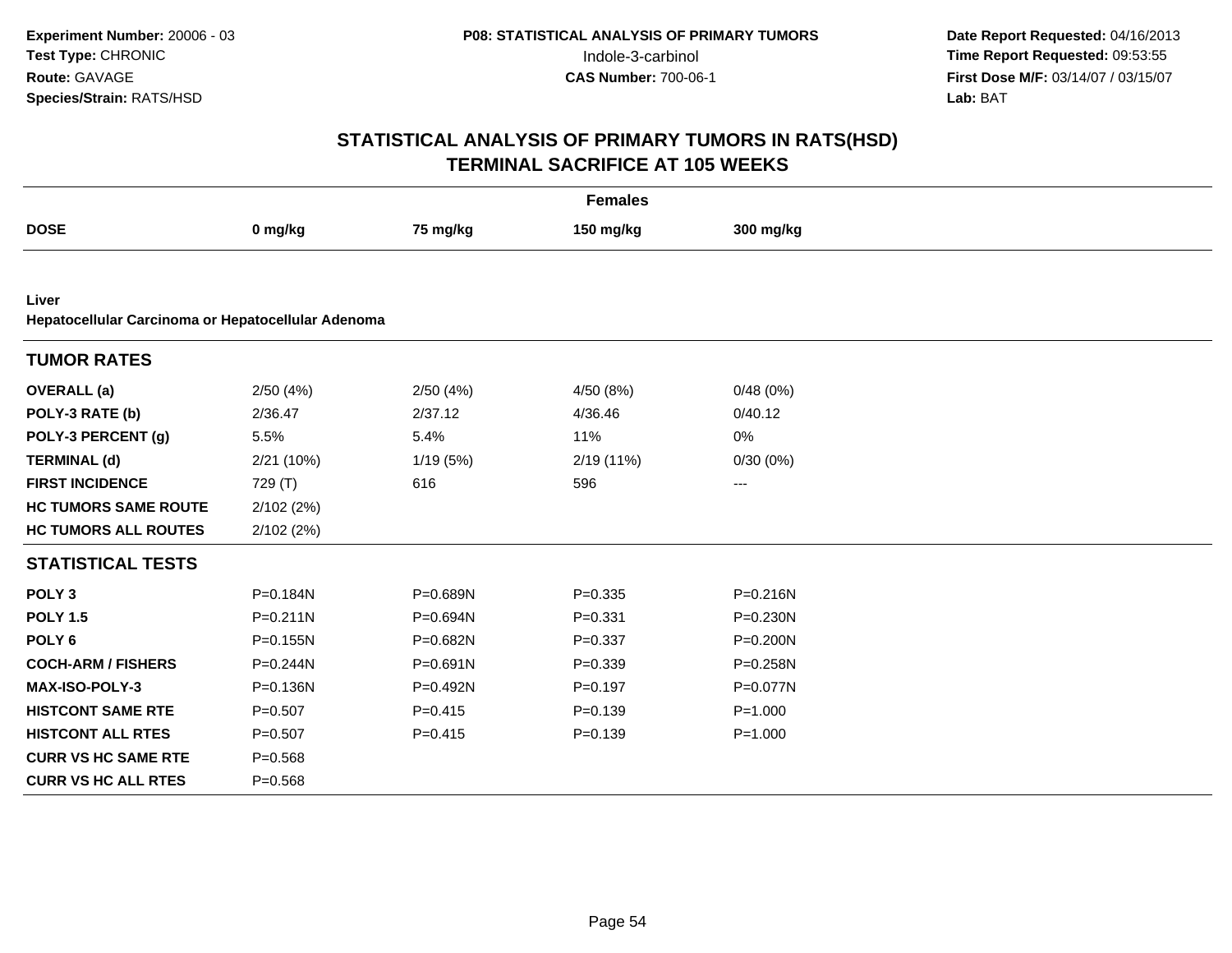| <b>Females</b>                                                      |              |             |             |              |  |  |  |  |
|---------------------------------------------------------------------|--------------|-------------|-------------|--------------|--|--|--|--|
| <b>DOSE</b>                                                         | 0 mg/kg      | 75 mg/kg    | 150 mg/kg   | 300 mg/kg    |  |  |  |  |
|                                                                     |              |             |             |              |  |  |  |  |
| Liver                                                               |              |             |             |              |  |  |  |  |
| Hepatocellular Carcinoma, Hepatocellular Adenoma, or Hepatoblastoma |              |             |             |              |  |  |  |  |
| <b>TUMOR RATES</b>                                                  |              |             |             |              |  |  |  |  |
| <b>OVERALL</b> (a)                                                  | 2/50(4%)     | 2/50(4%)    | 4/50 (8%)   | 0/48(0%)     |  |  |  |  |
| POLY-3 RATE (b)                                                     | 2/36.47      | 2/37.12     | 4/36.46     | 0/40.12      |  |  |  |  |
| POLY-3 PERCENT (g)                                                  | 5.5%         | 5.4%        | 11%         | 0%           |  |  |  |  |
| <b>TERMINAL (d)</b>                                                 | 2/21 (10%)   | 1/19(5%)    | 2/19 (11%)  | 0/30(0%)     |  |  |  |  |
| <b>FIRST INCIDENCE</b>                                              | 729 (T)      | 616         | 596         | $---$        |  |  |  |  |
| <b>HC TUMORS SAME ROUTE</b>                                         | 2/102(2%)    |             |             |              |  |  |  |  |
| <b>HC TUMORS ALL ROUTES</b>                                         | 2/102(2%)    |             |             |              |  |  |  |  |
| <b>STATISTICAL TESTS</b>                                            |              |             |             |              |  |  |  |  |
| POLY <sub>3</sub>                                                   | P=0.184N     | P=0.689N    | $P = 0.335$ | $P = 0.216N$ |  |  |  |  |
| <b>POLY 1.5</b>                                                     | $P = 0.211N$ | P=0.694N    | $P = 0.331$ | P=0.230N     |  |  |  |  |
| POLY <sub>6</sub>                                                   | $P = 0.155N$ | P=0.682N    | $P = 0.337$ | P=0.200N     |  |  |  |  |
| <b>COCH-ARM / FISHERS</b>                                           | $P = 0.244N$ | P=0.691N    | $P = 0.339$ | P=0.258N     |  |  |  |  |
| <b>MAX-ISO-POLY-3</b>                                               | $P = 0.136N$ | $P=0.492N$  | $P = 0.197$ | $P = 0.077N$ |  |  |  |  |
| <b>HISTCONT SAME RTE</b>                                            | $P = 0.507$  | $P = 0.415$ | $P = 0.139$ | $P = 1.000$  |  |  |  |  |
| <b>HISTCONT ALL RTES</b>                                            | $P = 0.507$  | $P=0.415$   | $P = 0.139$ | $P = 1.000$  |  |  |  |  |
| <b>CURR VS HC SAME RTE</b>                                          | $P = 0.568$  |             |             |              |  |  |  |  |
| <b>CURR VS HC ALL RTES</b>                                          | $P = 0.568$  |             |             |              |  |  |  |  |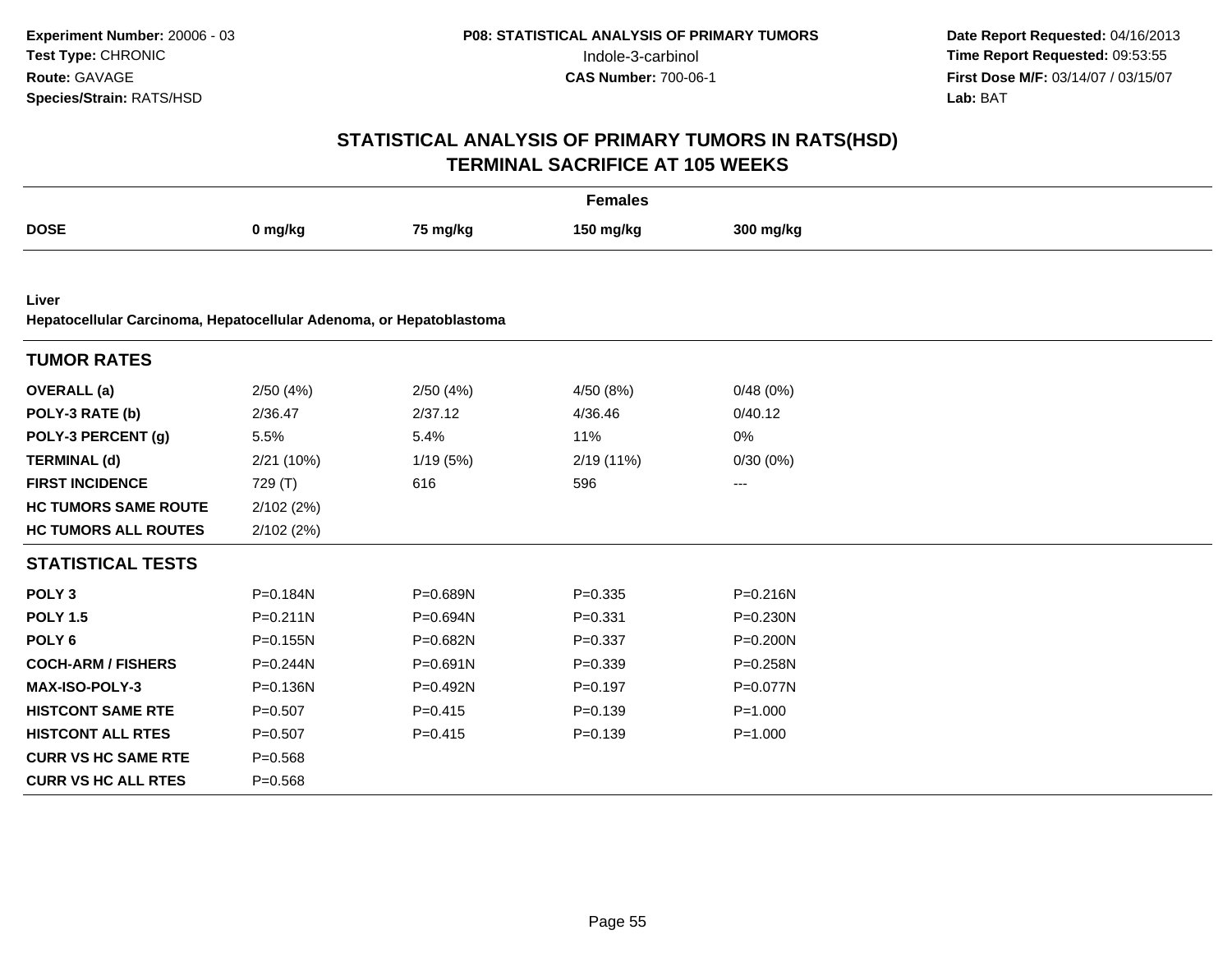| <b>Females</b>                  |              |              |              |              |  |  |  |  |
|---------------------------------|--------------|--------------|--------------|--------------|--|--|--|--|
| <b>DOSE</b>                     | 0 mg/kg      | 75 mg/kg     | 150 mg/kg    | 300 mg/kg    |  |  |  |  |
|                                 |              |              |              |              |  |  |  |  |
| <b>Mammary Gland</b><br>Adenoma |              |              |              |              |  |  |  |  |
| <b>TUMOR RATES</b>              | #            | #            | #            | #            |  |  |  |  |
| <b>OVERALL</b> (a)              | 3/50(6%)     | 1/50 (2%)    | 0/50(0%)     | 2/50(4%)     |  |  |  |  |
| POLY-3 RATE (b)                 | 3/36.70      | 1/37.03      | 0/35.70      | 2/40.16      |  |  |  |  |
| POLY-3 PERCENT (g)              | 8.2%         | 2.7%         | 0%           | 5%           |  |  |  |  |
| <b>TERMINAL (d)</b>             | 1/21(5%)     | 0/19(0%)     | 0/19(0%)     | 2/30(7%)     |  |  |  |  |
| <b>FIRST INCIDENCE</b>          | 681          | 645          | ---          | 729 (T)      |  |  |  |  |
| <b>HC TUMORS SAME ROUTE</b>     | 1/102(1%)    |              |              |              |  |  |  |  |
| <b>HC TUMORS ALL ROUTES</b>     | 1/102(1%)    |              |              |              |  |  |  |  |
| <b>STATISTICAL TESTS</b>        |              |              |              |              |  |  |  |  |
| POLY <sub>3</sub>               | $P = 0.436N$ | $P = 0.301N$ | P=0.122N     | P=0.459N     |  |  |  |  |
| <b>POLY 1.5</b>                 | $P = 0.442N$ | P=0.305N     | P=0.122N     | $P = 0.485N$ |  |  |  |  |
| POLY <sub>6</sub>               | P=0.426N     | P=0.295N     | P=0.124N     | P=0.427N     |  |  |  |  |
| <b>COCH-ARM / FISHERS</b>       | P=0.444N     | P=0.309N     | $P = 0.121N$ | $P = 0.500N$ |  |  |  |  |
| <b>MAX-ISO-POLY-3</b>           | $P = 0.183N$ | $P = 0.150N$ | P=0.041N*    | $P = 0.295N$ |  |  |  |  |
| <b>HISTCONT SAME RTE</b>        | $P = 0.116$  | $P = 1.000$  | $P = 1.000$  | $P = 0.251$  |  |  |  |  |
| <b>HISTCONT ALL RTES</b>        | $P = 0.116$  | $P = 1.000$  | $P = 1.000$  | $P=0.251$    |  |  |  |  |
| <b>CURR VS HC SAME RTE</b>      | $P = 0.066$  |              |              |              |  |  |  |  |
| <b>CURR VS HC ALL RTES</b>      | $P = 0.066$  |              |              |              |  |  |  |  |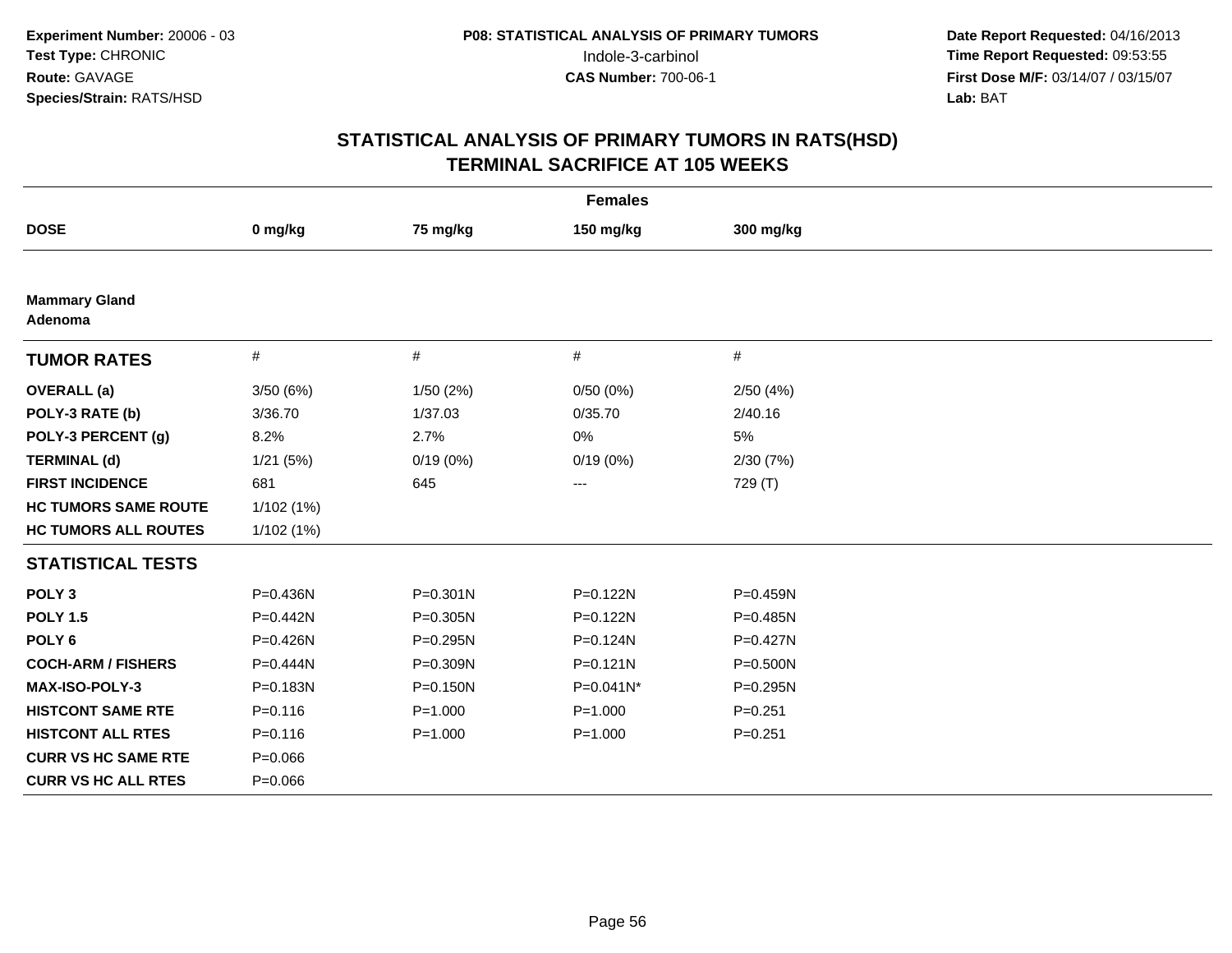| <b>Females</b>                    |             |              |            |                   |  |  |  |
|-----------------------------------|-------------|--------------|------------|-------------------|--|--|--|
| <b>DOSE</b>                       | 0 mg/kg     | 75 mg/kg     | 150 mg/kg  | 300 mg/kg         |  |  |  |
|                                   |             |              |            |                   |  |  |  |
| <b>Mammary Gland</b><br>Carcinoma |             |              |            |                   |  |  |  |
| <b>TUMOR RATES</b>                | #           | $\#$         | #          | #                 |  |  |  |
| <b>OVERALL</b> (a)                | 3/50(6%)    | 2/50(4%)     | 2/50(4%)   | 0/50(0%)          |  |  |  |
| POLY-3 RATE (b)                   | 3/38.59     | 2/36.82      | 2/35.70    | 0/40.16           |  |  |  |
| POLY-3 PERCENT (g)                | 7.8%        | 5.4%         | 5.6%       | 0%                |  |  |  |
| <b>TERMINAL (d)</b>               | 0/21(0%)    | 1/19 (5%)    | 2/19 (11%) | 0/30(0%)          |  |  |  |
| <b>FIRST INCIDENCE</b>            | 446         | 705          | 729 (T)    | $\qquad \qquad -$ |  |  |  |
| <b>HC TUMORS SAME ROUTE</b>       | 6/102(6%)   |              |            |                   |  |  |  |
| <b>HC TUMORS ALL ROUTES</b>       | 6/102(6%)   |              |            |                   |  |  |  |
| <b>STATISTICAL TESTS</b>          |             |              |            |                   |  |  |  |
| POLY <sub>3</sub>                 | P=0.077N    | P=0.522N     | P=0.536N   | $P = 0.111N$      |  |  |  |
| <b>POLY 1.5</b>                   | P=0.084N    | P=0.516N     | P=0.525N   | P=0.118N          |  |  |  |
| POLY <sub>6</sub>                 | P=0.069N    | P=0.527N     | P=0.553N   | P=0.102N          |  |  |  |
| <b>COCH-ARM / FISHERS</b>         | P=0.086N    | $P = 0.500N$ | P=0.500N   | $P = 0.121N$      |  |  |  |
| <b>MAX-ISO-POLY-3</b>             | P=0.078N    | $P = 0.345N$ | P=0.359N   | P=0.037N*         |  |  |  |
| <b>HISTCONT SAME RTE</b>          | (h)         | (h)          | (h)        | (h)               |  |  |  |
| <b>HISTCONT ALL RTES</b>          | (h)         | (h)          | (h)        | (h)               |  |  |  |
| <b>CURR VS HC SAME RTE</b>        | $P=0.989$   |              |            |                   |  |  |  |
| <b>CURR VS HC ALL RTES</b>        | $P = 0.989$ |              |            |                   |  |  |  |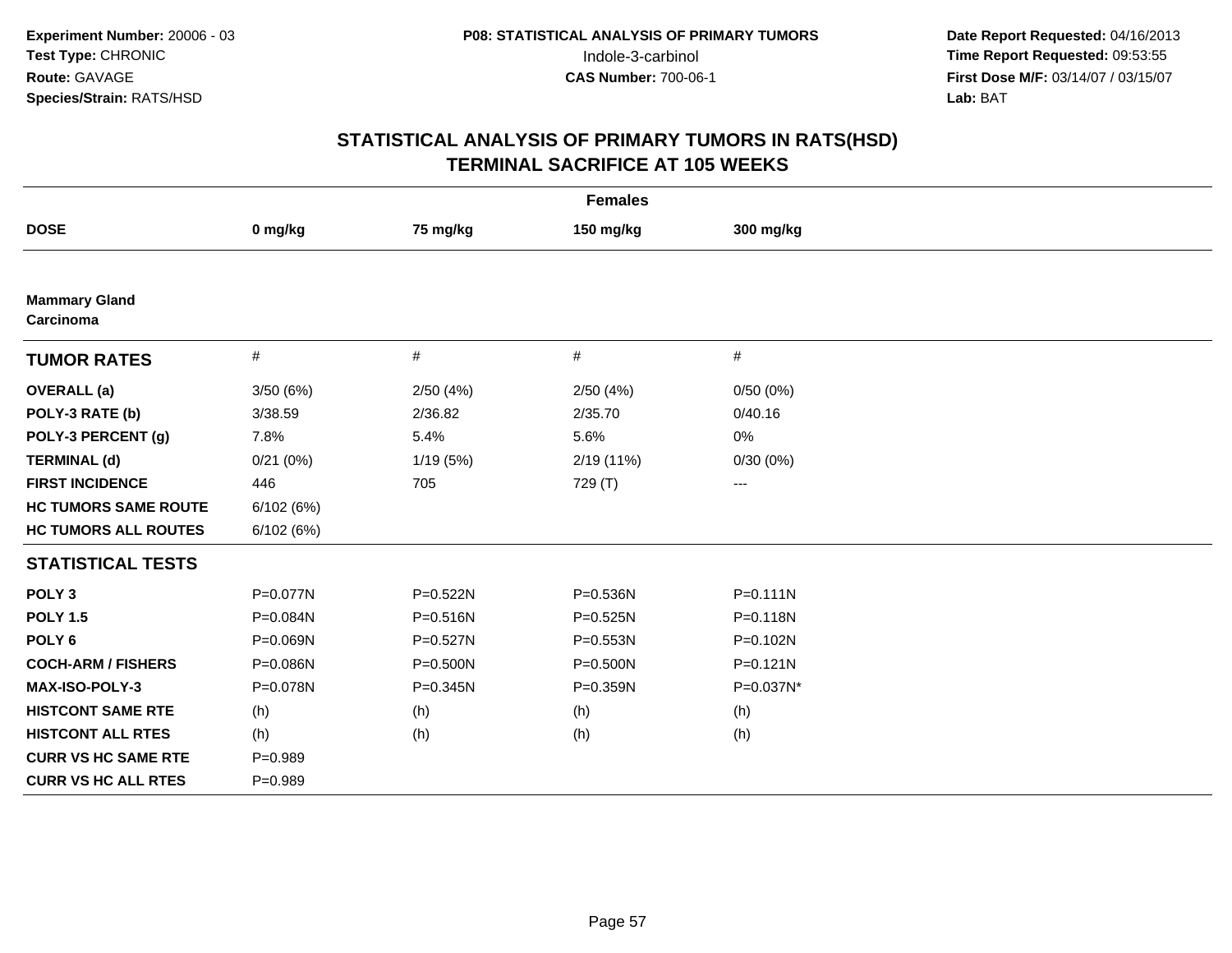| <b>Females</b>                                      |             |              |              |              |  |  |  |
|-----------------------------------------------------|-------------|--------------|--------------|--------------|--|--|--|
| <b>DOSE</b>                                         | 0 mg/kg     | 75 mg/kg     | 150 mg/kg    | 300 mg/kg    |  |  |  |
|                                                     |             |              |              |              |  |  |  |
| <b>Mammary Gland</b><br><b>Carcinoma or Adenoma</b> |             |              |              |              |  |  |  |
| <b>TUMOR RATES</b>                                  | #           | #            | #            | #            |  |  |  |
| <b>OVERALL</b> (a)                                  | 6/50 (12%)  | 3/50(6%)     | 2/50(4%)     | 2/50(4%)     |  |  |  |
| POLY-3 RATE (b)                                     | 6/38.82     | 3/37.12      | 2/35.70      | 2/40.16      |  |  |  |
| POLY-3 PERCENT (g)                                  | 15.5%       | 8.1%         | 5.6%         | 5%           |  |  |  |
| <b>TERMINAL (d)</b>                                 | 1/21(5%)    | 1/19(5%)     | 2/19 (11%)   | 2/30(7%)     |  |  |  |
| <b>FIRST INCIDENCE</b>                              | 446         | 645          | 729 (T)      | 729 (T)      |  |  |  |
| <b>HC TUMORS SAME ROUTE</b>                         | 7/102 (7%)  |              |              |              |  |  |  |
| <b>HC TUMORS ALL ROUTES</b>                         | 7/102 (7%)  |              |              |              |  |  |  |
| <b>STATISTICAL TESTS</b>                            |             |              |              |              |  |  |  |
| POLY <sub>3</sub>                                   | P=0.084N    | $P = 0.261N$ | P=0.158N     | $P = 0.119N$ |  |  |  |
| <b>POLY 1.5</b>                                     | P=0.092N    | P=0.257N     | $P = 0.150N$ | $P = 0.131N$ |  |  |  |
| POLY <sub>6</sub>                                   | P=0.075N    | P=0.264N     | P=0.172N     | P=0.105N     |  |  |  |
| <b>COCH-ARM / FISHERS</b>                           | P=0.095N    | $P = 0.243N$ | $P = 0.134N$ | P=0.134N     |  |  |  |
| <b>MAX-ISO-POLY-3</b>                               | P=0.073N    | $P = 0.165N$ | P=0.092N     | P=0.063N     |  |  |  |
| <b>HISTCONT SAME RTE</b>                            | (h)         | (h)          | (h)          | (h)          |  |  |  |
| <b>HISTCONT ALL RTES</b>                            | (h)         | (h)          | (h)          | (h)          |  |  |  |
| <b>CURR VS HC SAME RTE</b>                          | $P = 0.331$ |              |              |              |  |  |  |
| <b>CURR VS HC ALL RTES</b>                          | $P = 0.331$ |              |              |              |  |  |  |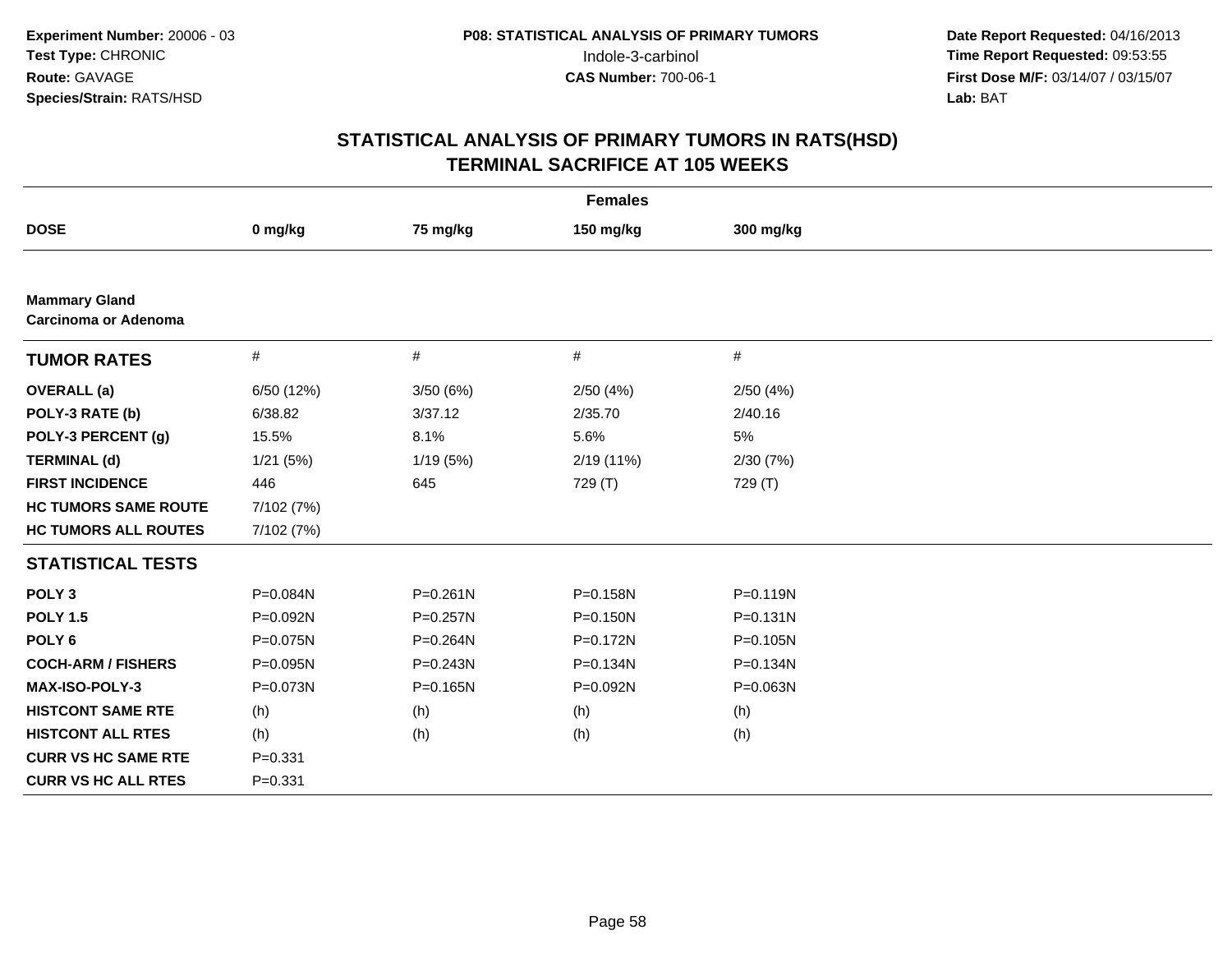| <b>Females</b>                       |              |             |             |              |  |  |  |
|--------------------------------------|--------------|-------------|-------------|--------------|--|--|--|
| <b>DOSE</b>                          | 0 mg/kg      | 75 mg/kg    | 150 mg/kg   | 300 mg/kg    |  |  |  |
|                                      |              |             |             |              |  |  |  |
| <b>Mammary Gland</b><br>Fibroadenoma |              |             |             |              |  |  |  |
| <b>TUMOR RATES</b>                   | $\#$         | $\#$        | #           | #            |  |  |  |
| <b>OVERALL</b> (a)                   | 29/50 (58%)  | 31/50 (62%) | 24/50 (48%) | 23/50 (46%)  |  |  |  |
| POLY-3 RATE (b)                      | 29/43.58     | 31/43.34    | 24/41.10    | 23/42.99     |  |  |  |
| POLY-3 PERCENT (g)                   | 66.6%        | 71.5%       | 58.4%       | 53.5%        |  |  |  |
| <b>TERMINAL (d)</b>                  | 11/21 (52%)  | 11/19 (58%) | 10/19 (53%) | 14/30 (47%)  |  |  |  |
| <b>FIRST INCIDENCE</b>               | 288          | 420         | 329         | 356          |  |  |  |
| <b>HC TUMORS SAME ROUTE</b>          | 56/102 (55%) |             |             |              |  |  |  |
| <b>HC TUMORS ALL ROUTES</b>          | 56/102 (55%) |             |             |              |  |  |  |
| <b>STATISTICAL TESTS</b>             |              |             |             |              |  |  |  |
| POLY <sub>3</sub>                    | P=0.058N     | $P = 0.389$ | P=0.283N    | $P = 0.147N$ |  |  |  |
| <b>POLY 1.5</b>                      | P=0.074N     | $P=0.375$   | P=0.264N    | $P = 0.173N$ |  |  |  |
| POLY <sub>6</sub>                    | P=0.045N*    | $P=0.422$   | P=0.325N    | $P = 0.120N$ |  |  |  |
| <b>COCH-ARM / FISHERS</b>            | P=0.072N     | $P=0.419$   | P=0.212N    | P=0.158N     |  |  |  |
| <b>MAX-ISO-POLY-3</b>                | P=0.090N     | $P = 0.301$ | P=0.216N    | $P = 0.102N$ |  |  |  |
| <b>HISTCONT SAME RTE</b>             | $P = 1.000$  | $P = 0.196$ | $P = 1.000$ | $P = 1.000$  |  |  |  |
| <b>HISTCONT ALL RTES</b>             | $P = 1.000$  | $P = 0.196$ | $P = 1.000$ | $P = 1.000$  |  |  |  |
| <b>CURR VS HC SAME RTE</b>           | $P = 0.695$  |             |             |              |  |  |  |
| <b>CURR VS HC ALL RTES</b>           | $P = 0.695$  |             |             |              |  |  |  |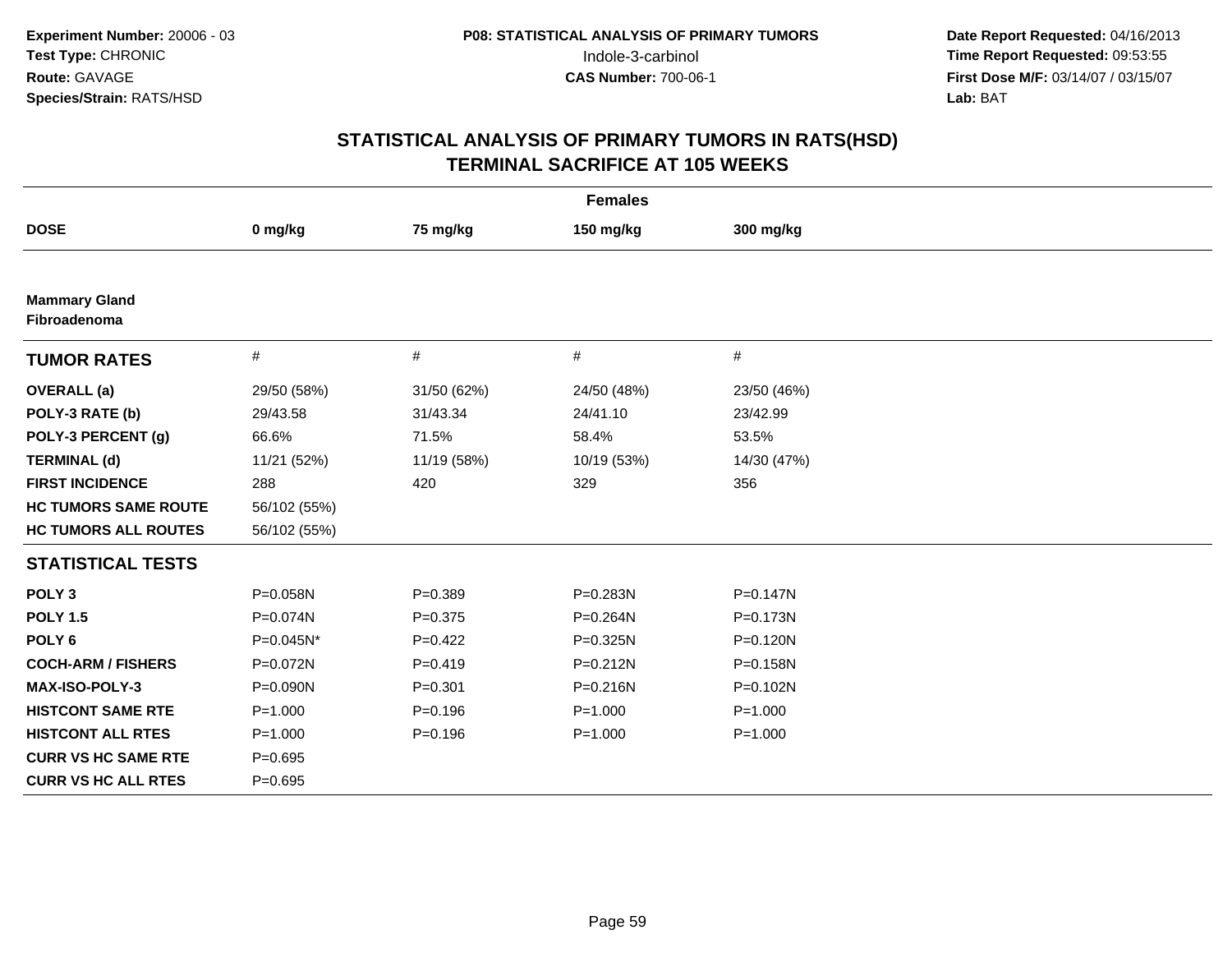| <b>Females</b>                                           |              |             |              |              |  |  |  |
|----------------------------------------------------------|--------------|-------------|--------------|--------------|--|--|--|
| <b>DOSE</b>                                              | 0 mg/kg      | 75 mg/kg    | 150 mg/kg    | 300 mg/kg    |  |  |  |
|                                                          |              |             |              |              |  |  |  |
| <b>Mammary Gland</b><br>Fibroma, Fibroadenoma or Adenoma |              |             |              |              |  |  |  |
| <b>TUMOR RATES</b>                                       | $\#$         | $\#$        | $\#$         | $\#$         |  |  |  |
| <b>OVERALL</b> (a)                                       | 30/50 (60%)  | 31/50 (62%) | 24/50 (48%)  | 25/50 (50%)  |  |  |  |
| POLY-3 RATE (b)                                          | 30/43.76     | 31/43.34    | 24/41.10     | 25/42.99     |  |  |  |
| POLY-3 PERCENT (g)                                       | 68.6%        | 71.5%       | 58.4%        | 58.2%        |  |  |  |
| <b>TERMINAL (d)</b>                                      | 11/21 (52%)  | 11/19 (58%) | 10/19 (53%)  | 16/30 (53%)  |  |  |  |
| <b>FIRST INCIDENCE</b>                                   | 288          | 420         | 329          | 356          |  |  |  |
| <b>HC TUMORS SAME ROUTE</b>                              | 56/102 (55%) |             |              |              |  |  |  |
| <b>HC TUMORS ALL ROUTES</b>                              | 56/102 (55%) |             |              |              |  |  |  |
| <b>STATISTICAL TESTS</b>                                 |              |             |              |              |  |  |  |
| POLY <sub>3</sub>                                        | P=0.106N     | $P = 0.471$ | P=0.217N     | $P = 0.210N$ |  |  |  |
| <b>POLY 1.5</b>                                          | P=0.125N     | $P = 0.457$ | P=0.200N     | P=0.238N     |  |  |  |
| POLY <sub>6</sub>                                        | P=0.090N     | $P=0.498$   | $P = 0.261N$ | P=0.183N     |  |  |  |
| <b>COCH-ARM / FISHERS</b>                                | $P = 0.115N$ | $P = 0.500$ | P=0.158N     | $P = 0.211N$ |  |  |  |
| MAX-ISO-POLY-3                                           | P=0.168N     | $P = 0.375$ | P=0.162N     | P=0.152N     |  |  |  |
| <b>HISTCONT SAME RTE</b>                                 | $P = 1.000$  | $P = 0.196$ | $P = 1.000$  | $P = 1.000$  |  |  |  |
| <b>HISTCONT ALL RTES</b>                                 | $P = 1.000$  | $P = 0.196$ | $P = 1.000$  | $P = 1.000$  |  |  |  |
| <b>CURR VS HC SAME RTE</b>                               | $P = 0.544$  |             |              |              |  |  |  |
| <b>CURR VS HC ALL RTES</b>                               | $P=0.544$    |             |              |              |  |  |  |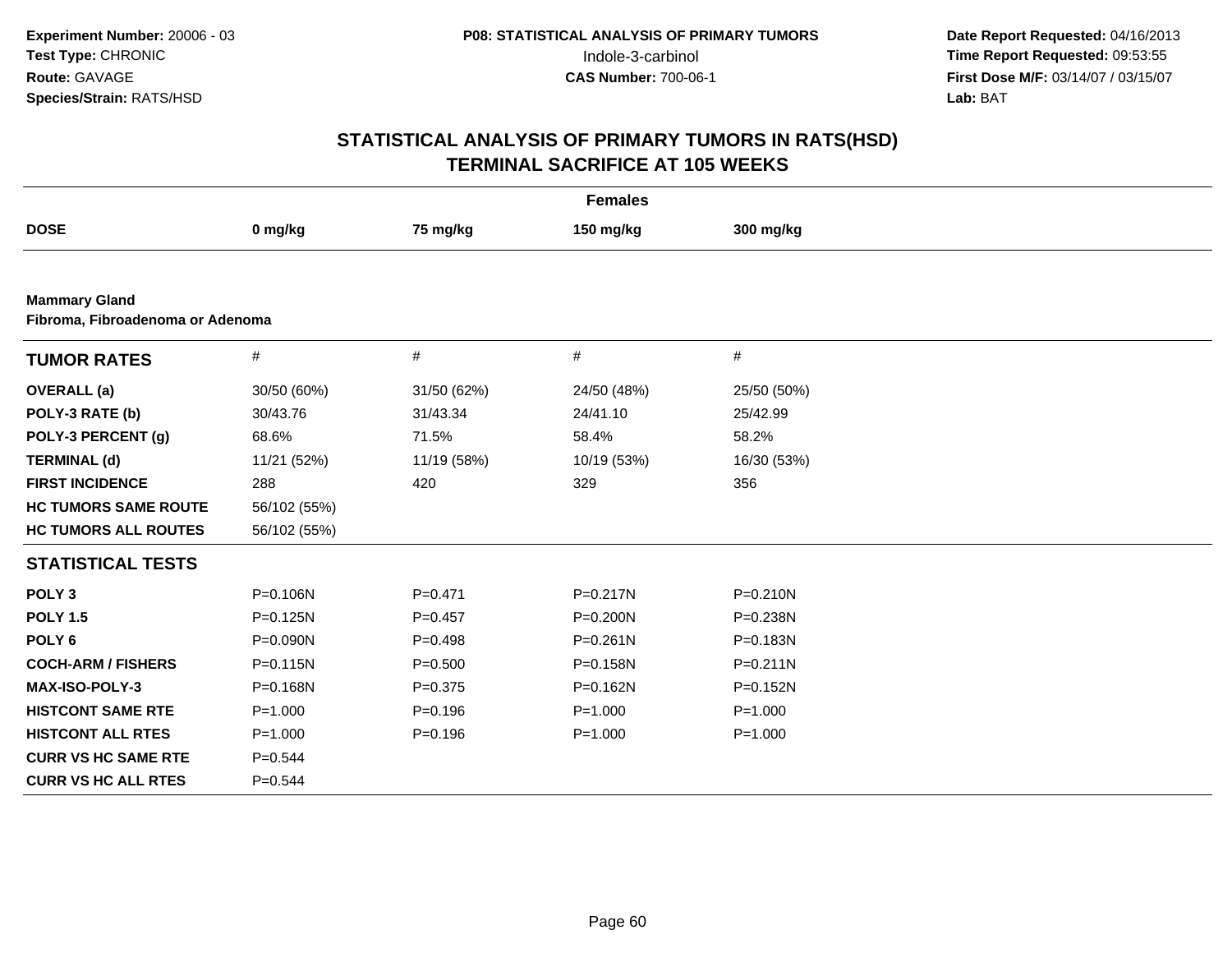|                                                                      |              |              | <b>Females</b> |              |  |
|----------------------------------------------------------------------|--------------|--------------|----------------|--------------|--|
| <b>DOSE</b>                                                          | 0 mg/kg      | 75 mg/kg     | 150 mg/kg      | 300 mg/kg    |  |
|                                                                      |              |              |                |              |  |
| <b>Mammary Gland</b><br>Fibroma, Fibroadenoma, Carcinoma, or Adenoma |              |              |                |              |  |
| <b>TUMOR RATES</b>                                                   | $\#$         | #            | #              | $\#$         |  |
| <b>OVERALL</b> (a)                                                   | 32/50 (64%)  | 31/50 (62%)  | 25/50 (50%)    | 25/50 (50%)  |  |
| POLY-3 RATE (b)                                                      | 32/45.19     | 31/43.34     | 25/41.10       | 25/42.99     |  |
| POLY-3 PERCENT (g)                                                   | 70.8%        | 71.5%        | 60.8%          | 58.2%        |  |
| <b>TERMINAL (d)</b>                                                  | 11/21 (52%)  | 11/19 (58%)  | 11/19 (58%)    | 16/30 (53%)  |  |
| <b>FIRST INCIDENCE</b>                                               | 288          | 420          | 329            | 356          |  |
| <b>HC TUMORS SAME ROUTE</b>                                          | 59/102 (58%) |              |                |              |  |
| <b>HC TUMORS ALL ROUTES</b>                                          | 59/102 (58%) |              |                |              |  |
| <b>STATISTICAL TESTS</b>                                             |              |              |                |              |  |
| POLY <sub>3</sub>                                                    | P=0.076N     | $P = 0.566$  | $P = 0.216N$   | P=0.146N     |  |
| <b>POLY 1.5</b>                                                      | P=0.082N     | $P=0.582$    | P=0.176N       | $P = 0.152N$ |  |
| POLY <sub>6</sub>                                                    | P=0.071N     | $P = 0.563$  | P=0.289N       | P=0.139N     |  |
| <b>COCH-ARM / FISHERS</b>                                            | P=0.064N     | $P = 0.500N$ | $P = 0.113N$   | $P = 0.113N$ |  |
| <b>MAX-ISO-POLY-3</b>                                                | $P = 0.119N$ | $P=0.469$    | P=0.164N       | P=0.105N     |  |
| <b>HISTCONT SAME RTE</b>                                             | $P = 1.000$  | $P=0.226$    | $P = 1.000$    | $P = 1.000$  |  |
| <b>HISTCONT ALL RTES</b>                                             | $P = 1.000$  | $P=0.226$    | $P = 1.000$    | $P = 1.000$  |  |
| <b>CURR VS HC SAME RTE</b>                                           | $P = 0.496$  |              |                |              |  |
| <b>CURR VS HC ALL RTES</b>                                           | $P = 0.496$  |              |                |              |  |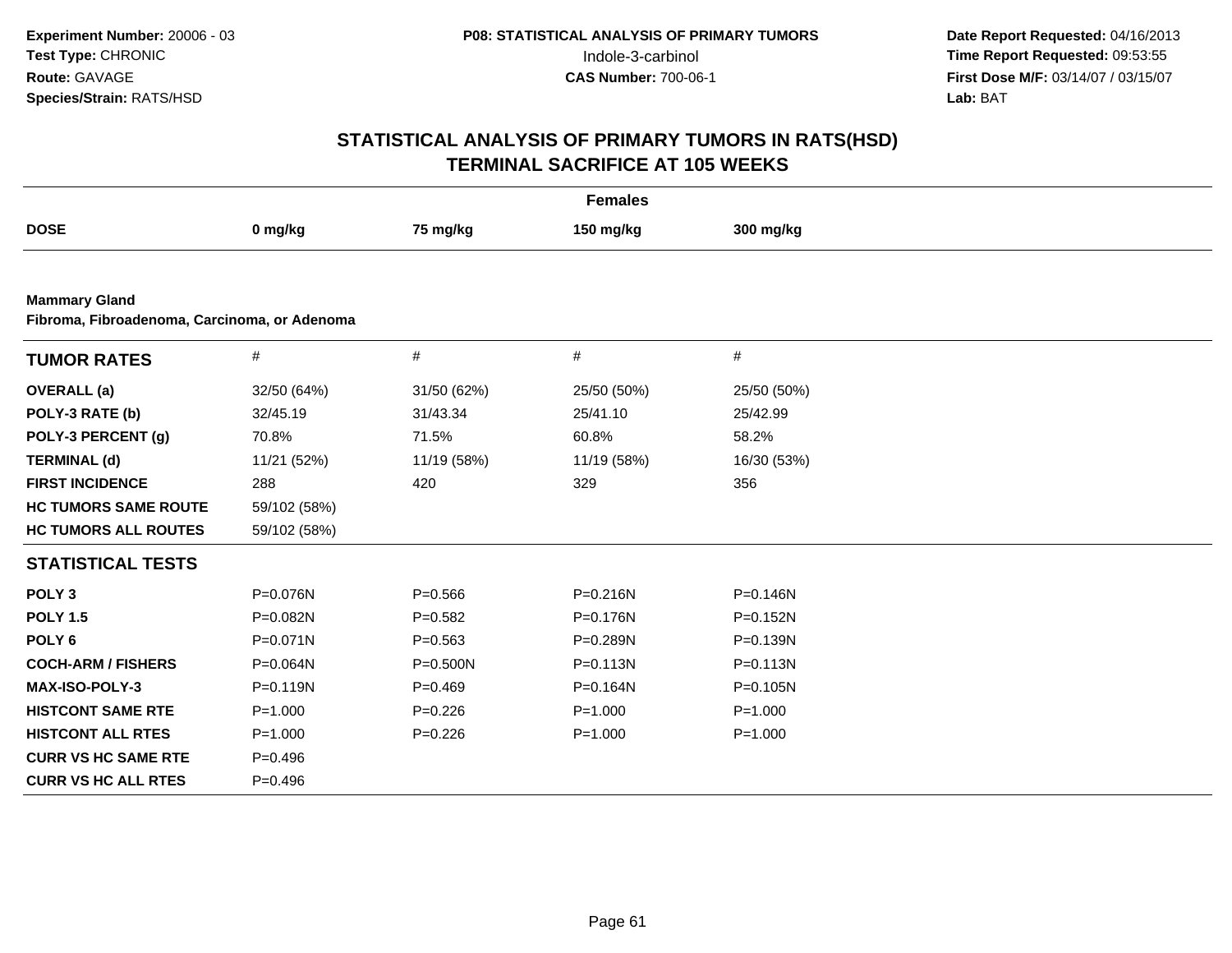|                                                                                              |             |          | <b>Females</b> |             |  |
|----------------------------------------------------------------------------------------------|-------------|----------|----------------|-------------|--|
| <b>DOSE</b>                                                                                  | 0 mg/kg     | 75 mg/kg | 150 mg/kg      | 300 mg/kg   |  |
|                                                                                              |             |          |                |             |  |
| Oral Cavity (Oral Mucosa, Tongue, Pharynx, Tooth, Gingiva)<br><b>Squamous Cell Carcinoma</b> |             |          |                |             |  |
| <b>TUMOR RATES</b>                                                                           | $\#$        | #        | #              | #           |  |
| <b>OVERALL</b> (a)                                                                           | 0/50(0%)    | 0/50(0%) | 0/50(0%)       | 2/50(4%)    |  |
| POLY-3 RATE (b)                                                                              | 0/36.47     | 0/36.72  | 0/35.70        | 2/40.59     |  |
| POLY-3 PERCENT (g)                                                                           | 0%          | 0%       | 0%             | 4.9%        |  |
| <b>TERMINAL (d)</b>                                                                          | 0/21(0%)    | 0/19(0%) | 0/19(0%)       | 1/30 (3%)   |  |
| <b>FIRST INCIDENCE</b>                                                                       | ---         | $\cdots$ | $\cdots$       | 605         |  |
| <b>HC TUMORS SAME ROUTE</b>                                                                  | 0/102(0%)   |          |                |             |  |
| <b>HC TUMORS ALL ROUTES</b>                                                                  | 0/102(0%)   |          |                |             |  |
| <b>STATISTICAL TESTS</b>                                                                     |             |          |                |             |  |
| POLY <sub>3</sub>                                                                            | $P=0.050*$  | (e)      | (e)            | $P = 0.261$ |  |
| <b>POLY 1.5</b>                                                                              | $P=0.047*$  | (e)      | (e)            | $P = 0.246$ |  |
| POLY <sub>6</sub>                                                                            | $P=0.055$   | (e)      | (e)            | $P=0.282$   |  |
| <b>COCH-ARM / FISHERS</b>                                                                    | $P=0.046*$  | (e)      | (e)            | $P = 0.247$ |  |
| MAX-ISO-POLY-3                                                                               | $P = 0.053$ | (e)      | (e)            | $P = 0.099$ |  |
| <b>HISTCONT SAME RTE</b>                                                                     | $P=0.047*$  | (e)      | (e)            | $P = 0.154$ |  |
| <b>HISTCONT ALL RTES</b>                                                                     | $P=0.047*$  | (e)      | (e)            | $P = 0.154$ |  |
| <b>CURR VS HC SAME RTE</b>                                                                   | $P = 1.000$ |          |                |             |  |
| <b>CURR VS HC ALL RTES</b>                                                                   | $P = 1.000$ |          |                |             |  |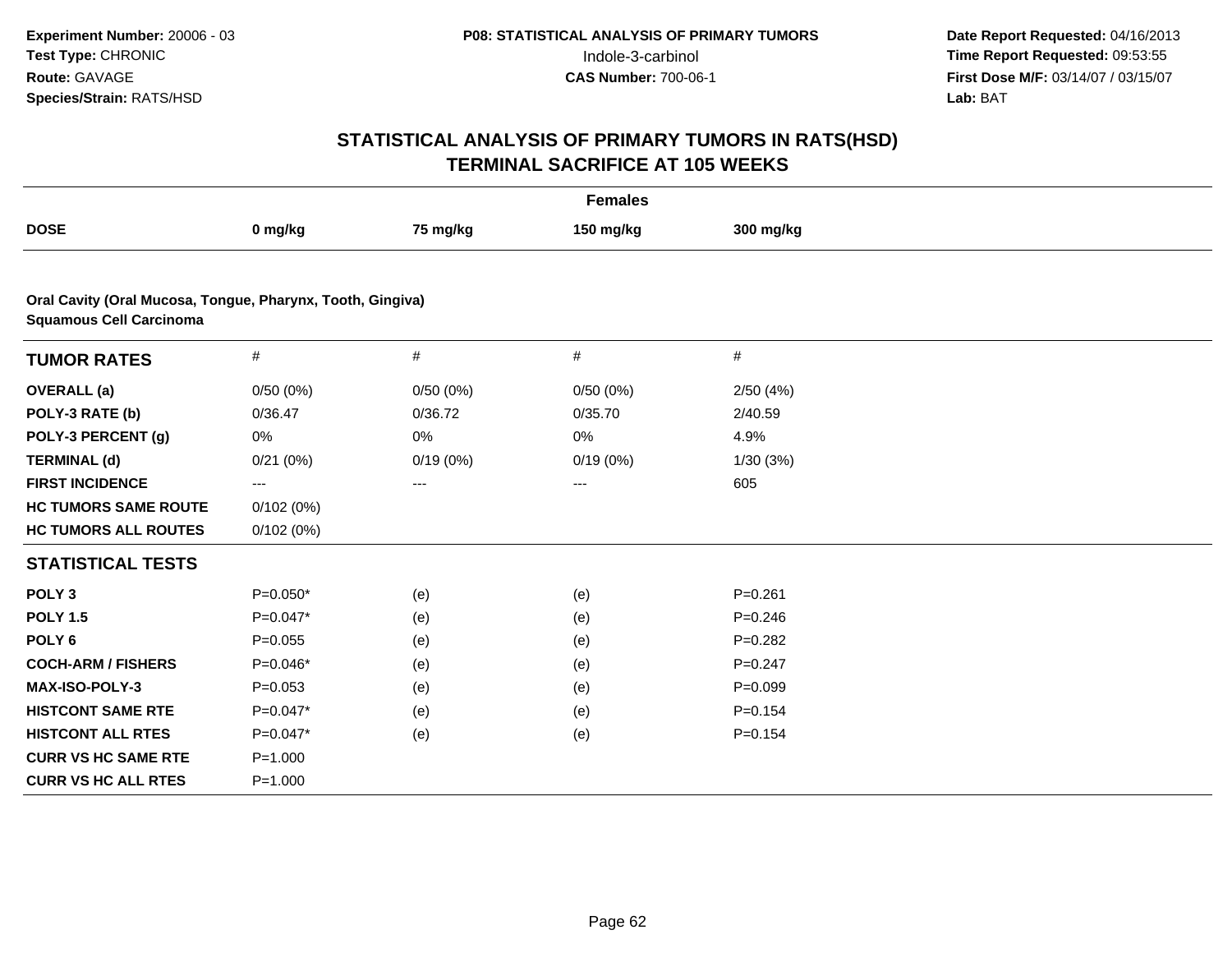|                                                                                                                         |                          |          | <b>Females</b> |             |  |
|-------------------------------------------------------------------------------------------------------------------------|--------------------------|----------|----------------|-------------|--|
| <b>DOSE</b>                                                                                                             | 0 mg/kg                  | 75 mg/kg | 150 mg/kg      | 300 mg/kg   |  |
|                                                                                                                         |                          |          |                |             |  |
| Oral Cavity (Oral Mucosa, Tongue, Pharynx, Tooth, Gingiva)<br>Squamous Cell Carcinoma, Papilloma Squamous, or Papilloma |                          |          |                |             |  |
| <b>TUMOR RATES</b>                                                                                                      | $\#$                     | $\#$     | $\#$           | $\#$        |  |
| <b>OVERALL</b> (a)                                                                                                      | 0/50(0%)                 | 0/50(0%) | 0/50(0%)       | 2/50(4%)    |  |
| POLY-3 RATE (b)                                                                                                         | 0/36.47                  | 0/36.72  | 0/35.70        | 2/40.59     |  |
| POLY-3 PERCENT (g)                                                                                                      | 0%                       | 0%       | 0%             | 4.9%        |  |
| <b>TERMINAL (d)</b>                                                                                                     | 0/21(0%)                 | 0/19(0%) | 0/19(0%)       | 1/30(3%)    |  |
| <b>FIRST INCIDENCE</b>                                                                                                  | $\hspace{0.05cm} \ldots$ | ---      | ---            | 605         |  |
| <b>HC TUMORS SAME ROUTE</b>                                                                                             | 0/102(0%)                |          |                |             |  |
| <b>HC TUMORS ALL ROUTES</b>                                                                                             | 0/102(0%)                |          |                |             |  |
| <b>STATISTICAL TESTS</b>                                                                                                |                          |          |                |             |  |
| POLY <sub>3</sub>                                                                                                       | $P=0.050*$               | (e)      | (e)            | $P = 0.261$ |  |
| <b>POLY 1.5</b>                                                                                                         | $P=0.047*$               | (e)      | (e)            | $P = 0.246$ |  |
| POLY <sub>6</sub>                                                                                                       | $P=0.055$                | (e)      | (e)            | $P = 0.282$ |  |
| <b>COCH-ARM / FISHERS</b>                                                                                               | $P=0.046*$               | (e)      | (e)            | $P = 0.247$ |  |
| <b>MAX-ISO-POLY-3</b>                                                                                                   | $P=0.053$                | (e)      | (e)            | $P = 0.099$ |  |
| <b>HISTCONT SAME RTE</b>                                                                                                | $P=0.047*$               | (e)      | (e)            | $P = 0.154$ |  |
| <b>HISTCONT ALL RTES</b>                                                                                                | $P=0.047*$               | (e)      | (e)            | $P = 0.154$ |  |
| <b>CURR VS HC SAME RTE</b>                                                                                              | $P = 1.000$              |          |                |             |  |
| <b>CURR VS HC ALL RTES</b>                                                                                              | $P = 1.000$              |          |                |             |  |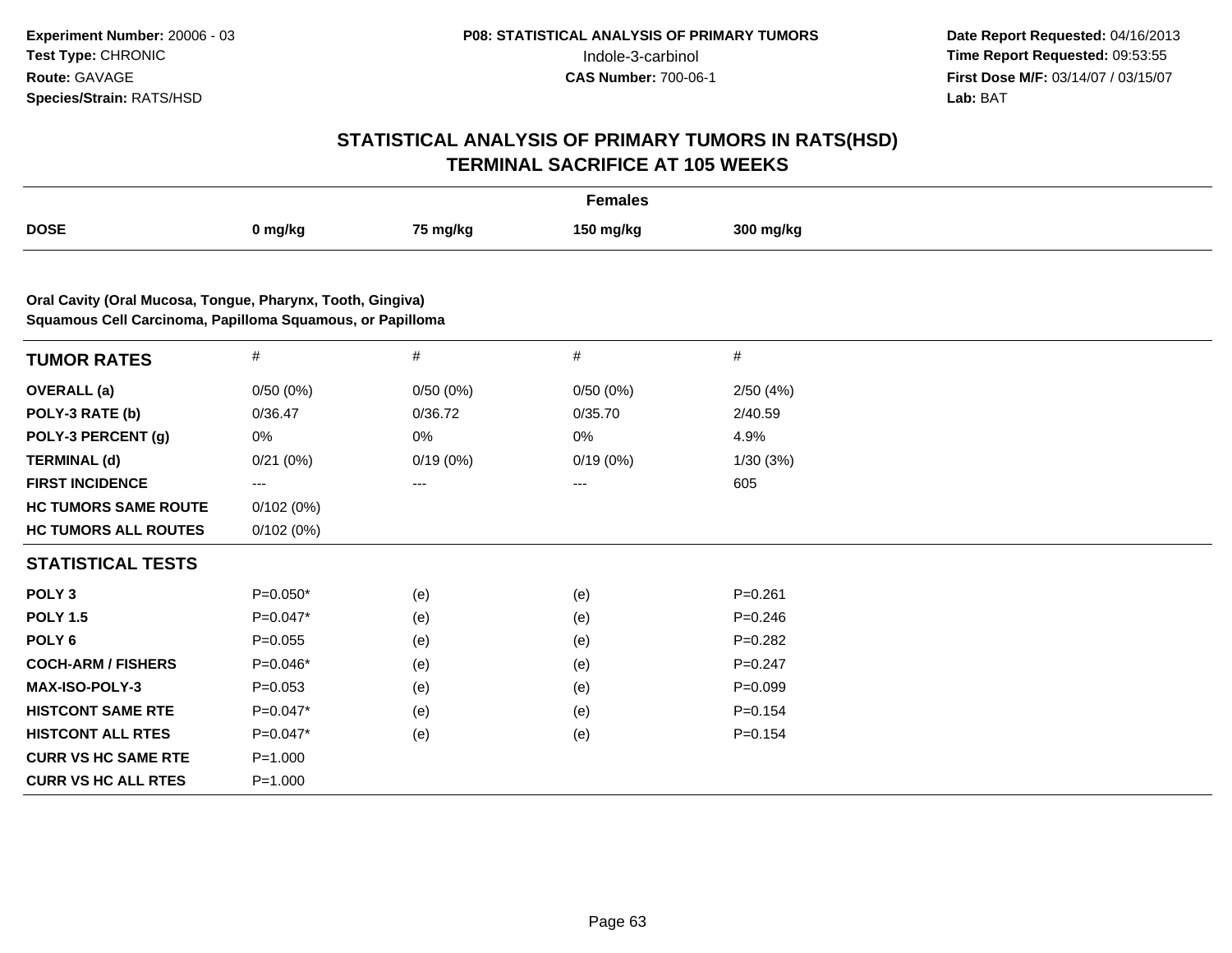|                                                      |             |                   | <b>Females</b>    |             |  |
|------------------------------------------------------|-------------|-------------------|-------------------|-------------|--|
| <b>DOSE</b>                                          | 0 mg/kg     | 75 mg/kg          | 150 mg/kg         | 300 mg/kg   |  |
|                                                      |             |                   |                   |             |  |
| <b>Oral Mucosa</b><br><b>Squamous Cell Carcinoma</b> |             |                   |                   |             |  |
| <b>TUMOR RATES</b>                                   | $\#$        | $\#$              | $\#$              | #           |  |
| <b>OVERALL</b> (a)                                   | 0/50(0%)    | 0/50(0%)          | 0/50(0%)          | 2/50(4%)    |  |
| POLY-3 RATE (b)                                      | 0/36.47     | 0/36.72           | 0/35.70           | 2/40.59     |  |
| POLY-3 PERCENT (g)                                   | 0%          | 0%                | 0%                | 4.9%        |  |
| <b>TERMINAL (d)</b>                                  | 0/21(0%)    | 0/19(0%)          | 0/19(0%)          | 1/30(3%)    |  |
| <b>FIRST INCIDENCE</b>                               | ---         | $\qquad \qquad -$ | $\qquad \qquad -$ | 605         |  |
| <b>HC TUMORS SAME ROUTE</b>                          | 0/102(0%)   |                   |                   |             |  |
| <b>HC TUMORS ALL ROUTES</b>                          | 0/102(0%)   |                   |                   |             |  |
| <b>STATISTICAL TESTS</b>                             |             |                   |                   |             |  |
| POLY <sub>3</sub>                                    | $P=0.050*$  | (e)               | (e)               | $P = 0.261$ |  |
| <b>POLY 1.5</b>                                      | $P=0.047*$  | (e)               | (e)               | $P = 0.246$ |  |
| POLY <sub>6</sub>                                    | $P = 0.055$ | (e)               | (e)               | $P = 0.282$ |  |
| <b>COCH-ARM / FISHERS</b>                            | $P=0.046*$  | (e)               | (e)               | $P = 0.247$ |  |
| MAX-ISO-POLY-3                                       | $P = 0.053$ | (e)               | (e)               | $P = 0.099$ |  |
| <b>HISTCONT SAME RTE</b>                             | $P=0.047*$  | (e)               | (e)               | $P = 0.154$ |  |
| <b>HISTCONT ALL RTES</b>                             | $P=0.047*$  | (e)               | (e)               | $P = 0.154$ |  |
| <b>CURR VS HC SAME RTE</b>                           | $P = 1.000$ |                   |                   |             |  |
| <b>CURR VS HC ALL RTES</b>                           | $P = 1.000$ |                   |                   |             |  |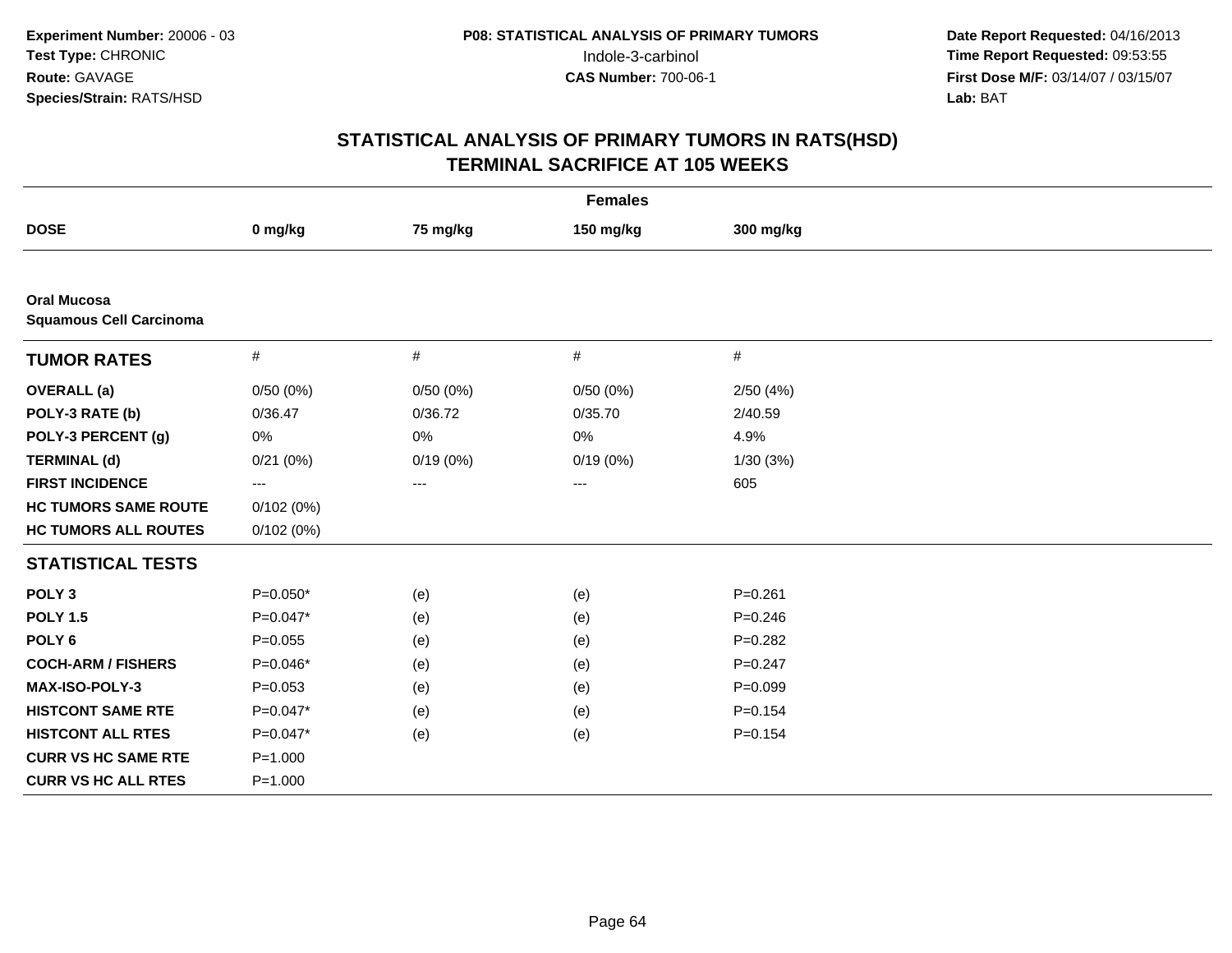|                             |                         |           | <b>Females</b> |           |  |
|-----------------------------|-------------------------|-----------|----------------|-----------|--|
| <b>DOSE</b>                 | 0 mg/kg                 | 75 mg/kg  | 150 mg/kg      | 300 mg/kg |  |
|                             |                         |           |                |           |  |
| <b>Pancreas</b><br>Adenoma  |                         |           |                |           |  |
| <b>TUMOR RATES</b>          |                         |           |                |           |  |
| <b>OVERALL</b> (a)          | 0/50(0%)                | 1/49 (2%) | 0/49(0%)       | 1/48(2%)  |  |
| POLY-3 RATE (b)             | 0/36.47                 | 1/36.64   | 0/35.54        | 1/40.12   |  |
| POLY-3 PERCENT (g)          | 0%                      | 2.7%      | 0%             | 2.5%      |  |
| <b>TERMINAL (d)</b>         | 0/21(0%)                | 1/19 (5%) | 0/19(0%)       | 1/30(3%)  |  |
| <b>FIRST INCIDENCE</b>      | $\qquad \qquad -\qquad$ | 729 (T)   | $--$           | 729 (T)   |  |
| <b>HC TUMORS SAME ROUTE</b> | 0/102(0%)               |           |                |           |  |
| <b>HC TUMORS ALL ROUTES</b> | 0/102(0%)               |           |                |           |  |
| <b>STATISTICAL TESTS</b>    |                         |           |                |           |  |
| POLY <sub>3</sub>           | (n)                     | (n)       | (n)            | (n)       |  |
| <b>POLY 1.5</b>             | (n)                     | (n)       | (n)            | (n)       |  |
| POLY <sub>6</sub>           | (n)                     | (n)       | (n)            | (n)       |  |
| <b>COCH-ARM / FISHERS</b>   | (n)                     | (n)       | (n)            | (n)       |  |
| MAX-ISO-POLY-3              | (n)                     | (n)       | (n)            | (n)       |  |
| <b>HISTCONT SAME RTE</b>    | (n)                     | (n)       | (n)            | (n)       |  |
| <b>HISTCONT ALL RTES</b>    | (n)                     | (n)       | (n)            | (n)       |  |
| <b>CURR VS HC SAME RTE</b>  | (n)                     |           |                |           |  |
| <b>CURR VS HC ALL RTES</b>  | (n)                     |           |                |           |  |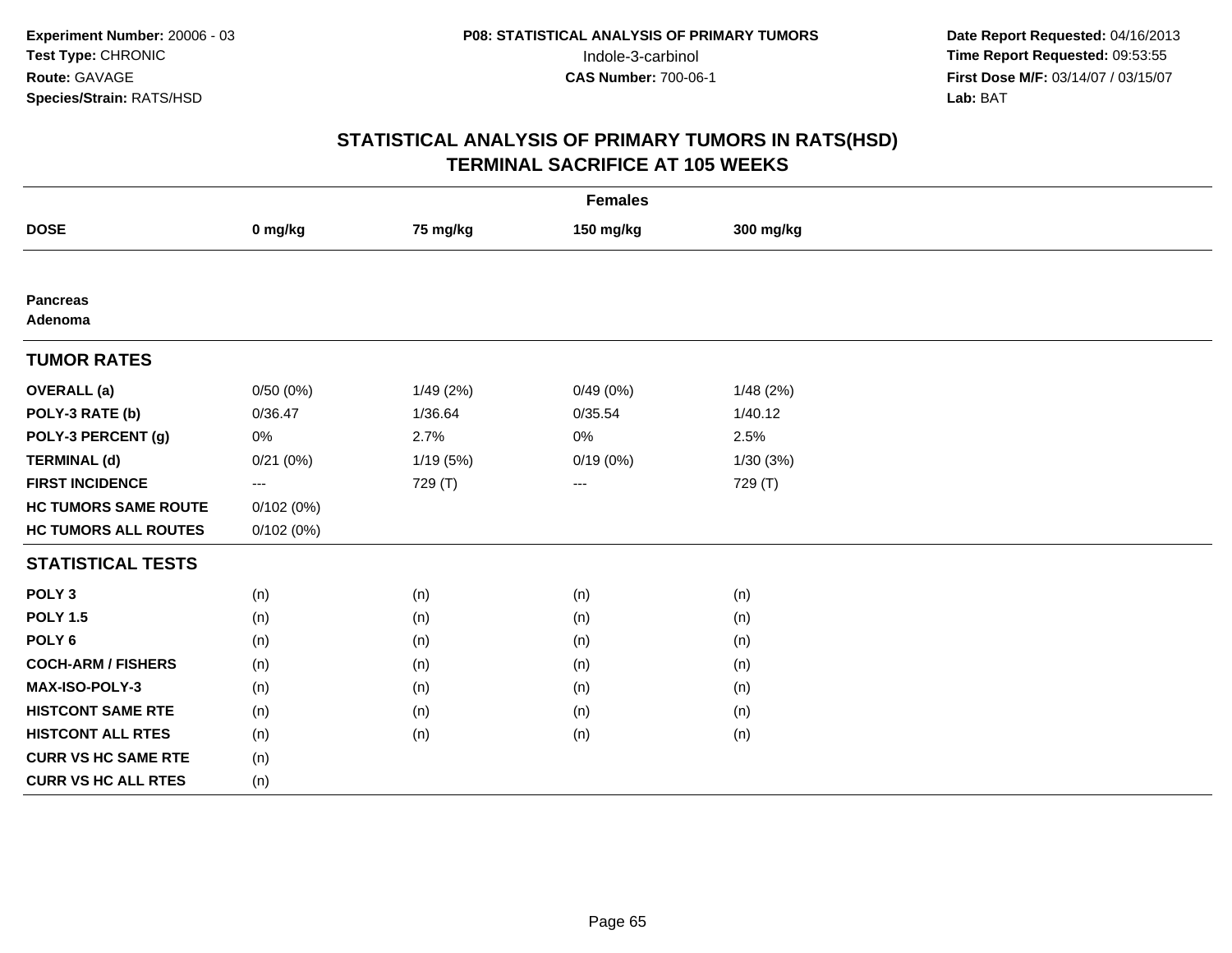|                                                |                          |           | <b>Females</b> |           |  |
|------------------------------------------------|--------------------------|-----------|----------------|-----------|--|
| <b>DOSE</b>                                    | 0 mg/kg                  | 75 mg/kg  | 150 mg/kg      | 300 mg/kg |  |
|                                                |                          |           |                |           |  |
| <b>Pancreas</b><br><b>Carcinoma or Adenoma</b> |                          |           |                |           |  |
| <b>TUMOR RATES</b>                             |                          |           |                |           |  |
| <b>OVERALL</b> (a)                             | 0/50(0%)                 | 1/49 (2%) | 0/49(0%)       | 1/48(2%)  |  |
| POLY-3 RATE (b)                                | 0/36.47                  | 1/36.64   | 0/35.54        | 1/40.12   |  |
| POLY-3 PERCENT (g)                             | $0\%$                    | 2.7%      | 0%             | 2.5%      |  |
| <b>TERMINAL (d)</b>                            | 0/21(0%)                 | 1/19 (5%) | 0/19(0%)       | 1/30(3%)  |  |
| <b>FIRST INCIDENCE</b>                         | $\hspace{0.05cm} \ldots$ | 729 (T)   | $--$           | 729 (T)   |  |
| <b>HC TUMORS SAME ROUTE</b>                    | 1/102(1%)                |           |                |           |  |
| <b>HC TUMORS ALL ROUTES</b>                    | 1/102(1%)                |           |                |           |  |
| <b>STATISTICAL TESTS</b>                       |                          |           |                |           |  |
| POLY <sub>3</sub>                              | (n)                      | (n)       | (n)            | (n)       |  |
| <b>POLY 1.5</b>                                | (n)                      | (n)       | (n)            | (n)       |  |
| POLY <sub>6</sub>                              | (n)                      | (n)       | (n)            | (n)       |  |
| <b>COCH-ARM / FISHERS</b>                      | (n)                      | (n)       | (n)            | (n)       |  |
| <b>MAX-ISO-POLY-3</b>                          | (n)                      | (n)       | (n)            | (n)       |  |
| <b>HISTCONT SAME RTE</b>                       | (n)                      | (n)       | (n)            | (n)       |  |
| <b>HISTCONT ALL RTES</b>                       | (n)                      | (n)       | (n)            | (n)       |  |
| <b>CURR VS HC SAME RTE</b>                     | (n)                      |           |                |           |  |
| <b>CURR VS HC ALL RTES</b>                     | (n)                      |           |                |           |  |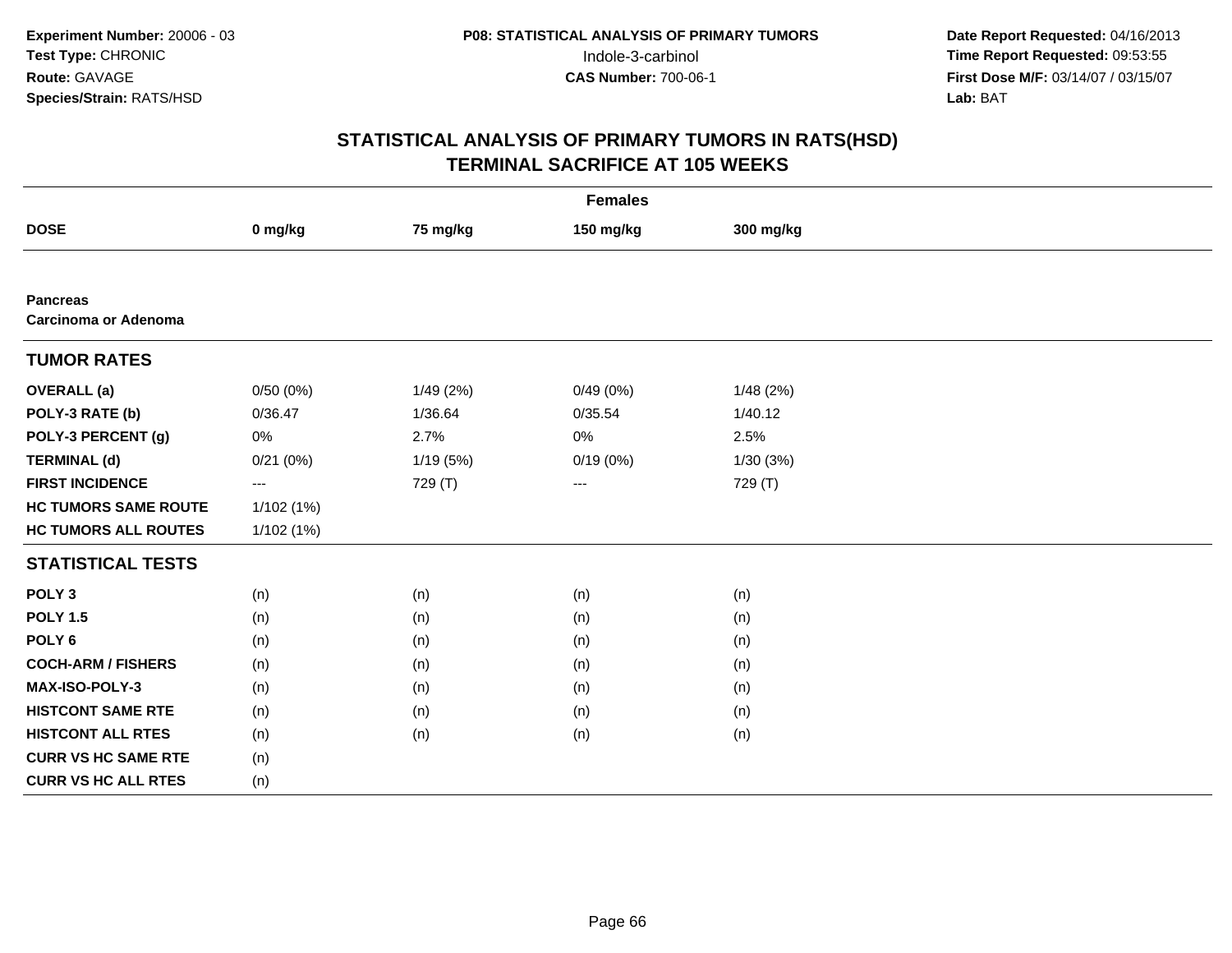|                                                                      |              |             | <b>Females</b> |              |  |
|----------------------------------------------------------------------|--------------|-------------|----------------|--------------|--|
| <b>DOSE</b>                                                          | 0 mg/kg      | 75 mg/kg    | 150 mg/kg      | 300 mg/kg    |  |
|                                                                      |              |             |                |              |  |
| <b>Pituitary Gland: Pars Distalis or Unspecified Site</b><br>Adenoma |              |             |                |              |  |
| <b>TUMOR RATES</b>                                                   |              |             |                |              |  |
| <b>OVERALL</b> (a)                                                   | 18/50 (36%)  | 18/50 (36%) | 19/50 (38%)    | 8/49 (16%)   |  |
| POLY-3 RATE (b)                                                      | 18/39.50     | 18/39.92    | 19/38.80       | 8/40.38      |  |
| POLY-3 PERCENT (g)                                                   | 45.6%        | 45.1%       | 49%            | 19.8%        |  |
| <b>TERMINAL (d)</b>                                                  | 8/21 (38%)   | 10/19 (53%) | 11/19 (58%)    | 3/30 (10%)   |  |
| <b>FIRST INCIDENCE</b>                                               | 552          | 420         | 516            | 571          |  |
| <b>HC TUMORS SAME ROUTE</b>                                          | 30/102 (29%) |             |                |              |  |
| <b>HC TUMORS ALL ROUTES</b>                                          | 30/102 (29%) |             |                |              |  |
| <b>STATISTICAL TESTS</b>                                             |              |             |                |              |  |
| POLY <sub>3</sub>                                                    | P=0.006N**   | P=0.574N    | $P=0.469$      | $P=0.011N^*$ |  |
| <b>POLY 1.5</b>                                                      | P=0.010N**   | P=0.581N    | $P=0.472$      | P=0.016N*    |  |
| POLY <sub>6</sub>                                                    | P=0.003N**   | P=0.586N    | $P=0.440$      | P=0.007N**   |  |
| <b>COCH-ARM / FISHERS</b>                                            | P=0.017N*    | P=0.582N    | $P = 0.500$    | P=0.022N*    |  |
| <b>MAX-ISO-POLY-3</b>                                                | P=0.008N**   | P=0.481N    | $P = 0.377$    | P=0.006N**   |  |
| <b>HISTCONT SAME RTE</b>                                             | $P = 1.000$  | $P = 0.286$ | $P = 0.180$    | $P = 1.000$  |  |
| <b>HISTCONT ALL RTES</b>                                             | $P = 1.000$  | $P = 0.286$ | $P = 0.180$    | $P = 1.000$  |  |
| <b>CURR VS HC SAME RTE</b>                                           | $P = 0.519$  |             |                |              |  |
| <b>CURR VS HC ALL RTES</b>                                           | $P = 0.519$  |             |                |              |  |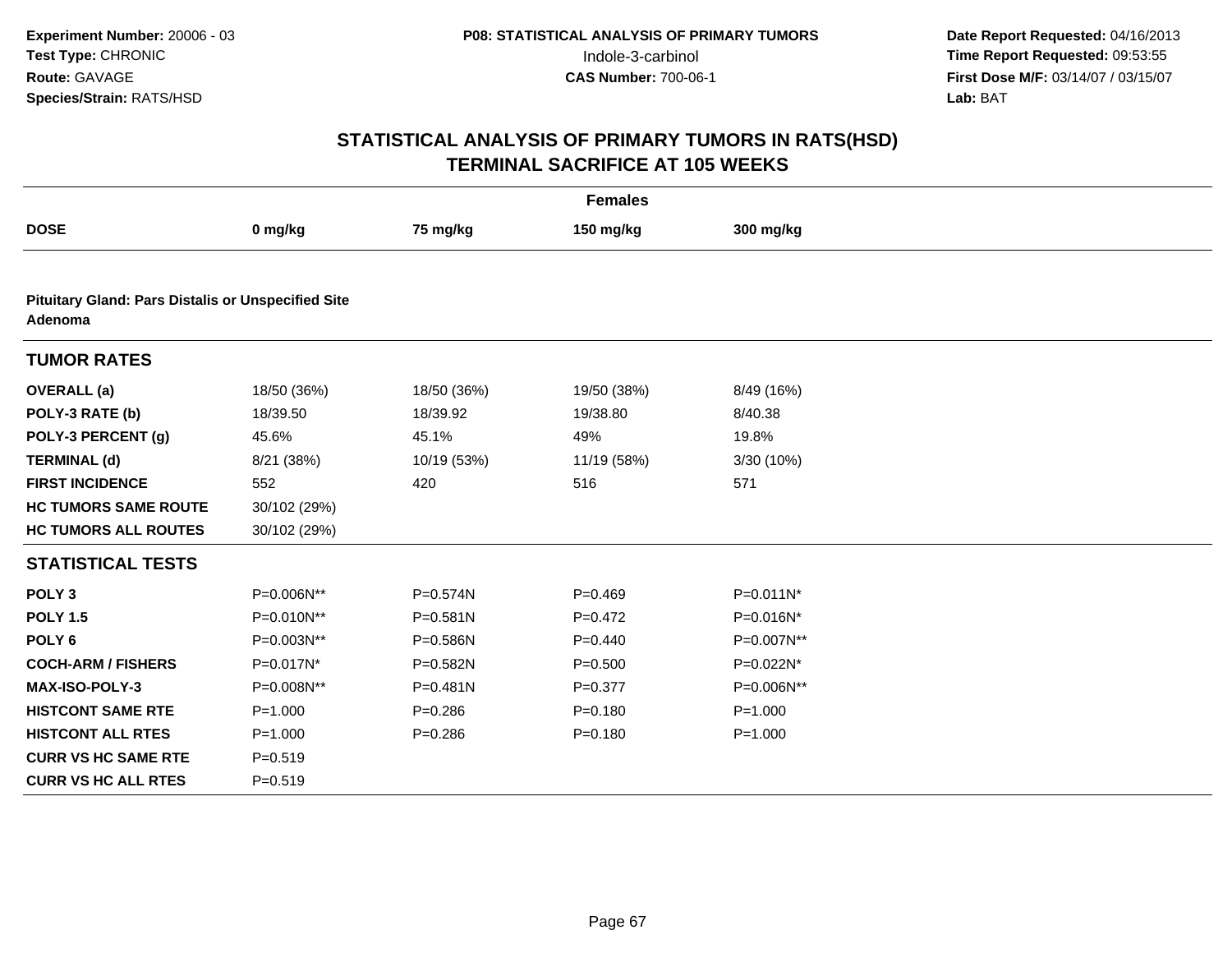|                                                                                   |              |              | <b>Females</b> |              |  |
|-----------------------------------------------------------------------------------|--------------|--------------|----------------|--------------|--|
| <b>DOSE</b>                                                                       | 0 mg/kg      | 75 mg/kg     | 150 mg/kg      | 300 mg/kg    |  |
|                                                                                   |              |              |                |              |  |
| <b>Pituitary Gland: Pars Distalis or Unspecified Site</b><br>Carcinoma or Adenoma |              |              |                |              |  |
| <b>TUMOR RATES</b>                                                                |              |              |                |              |  |
| <b>OVERALL</b> (a)                                                                | 18/50 (36%)  | 18/50 (36%)  | 19/50 (38%)    | 8/49 (16%)   |  |
| POLY-3 RATE (b)                                                                   | 18/39.50     | 18/39.92     | 19/38.80       | 8/40.38      |  |
| POLY-3 PERCENT (g)                                                                | 45.6%        | 45.1%        | 49%            | 19.8%        |  |
| <b>TERMINAL (d)</b>                                                               | 8/21 (38%)   | 10/19 (53%)  | 11/19 (58%)    | 3/30 (10%)   |  |
| <b>FIRST INCIDENCE</b>                                                            | 552          | 420          | 516            | 571          |  |
| <b>HC TUMORS SAME ROUTE</b>                                                       | 32/102 (31%) |              |                |              |  |
| <b>HC TUMORS ALL ROUTES</b>                                                       | 32/102 (31%) |              |                |              |  |
| <b>STATISTICAL TESTS</b>                                                          |              |              |                |              |  |
| POLY <sub>3</sub>                                                                 | P=0.006N**   | $P = 0.574N$ | $P=0.469$      | $P=0.011N^*$ |  |
| <b>POLY 1.5</b>                                                                   | P=0.010N**   | $P = 0.581N$ | $P=0.472$      | P=0.016N*    |  |
| POLY <sub>6</sub>                                                                 | P=0.003N**   | P=0.586N     | $P=0.440$      | P=0.007N**   |  |
| <b>COCH-ARM / FISHERS</b>                                                         | P=0.017N*    | P=0.582N     | $P = 0.500$    | P=0.022N*    |  |
| <b>MAX-ISO-POLY-3</b>                                                             | P=0.008N**   | $P = 0.481N$ | $P = 0.377$    | P=0.006N**   |  |
| <b>HISTCONT SAME RTE</b>                                                          | $P = 1.000$  | $P = 0.416$  | $P = 0.280$    | $P = 1.000$  |  |
| <b>HISTCONT ALL RTES</b>                                                          | $P = 1.000$  | $P = 0.416$  | $P = 0.280$    | $P = 1.000$  |  |
| <b>CURR VS HC SAME RTE</b>                                                        | $P = 0.715$  |              |                |              |  |
| <b>CURR VS HC ALL RTES</b>                                                        | $P=0.715$    |              |                |              |  |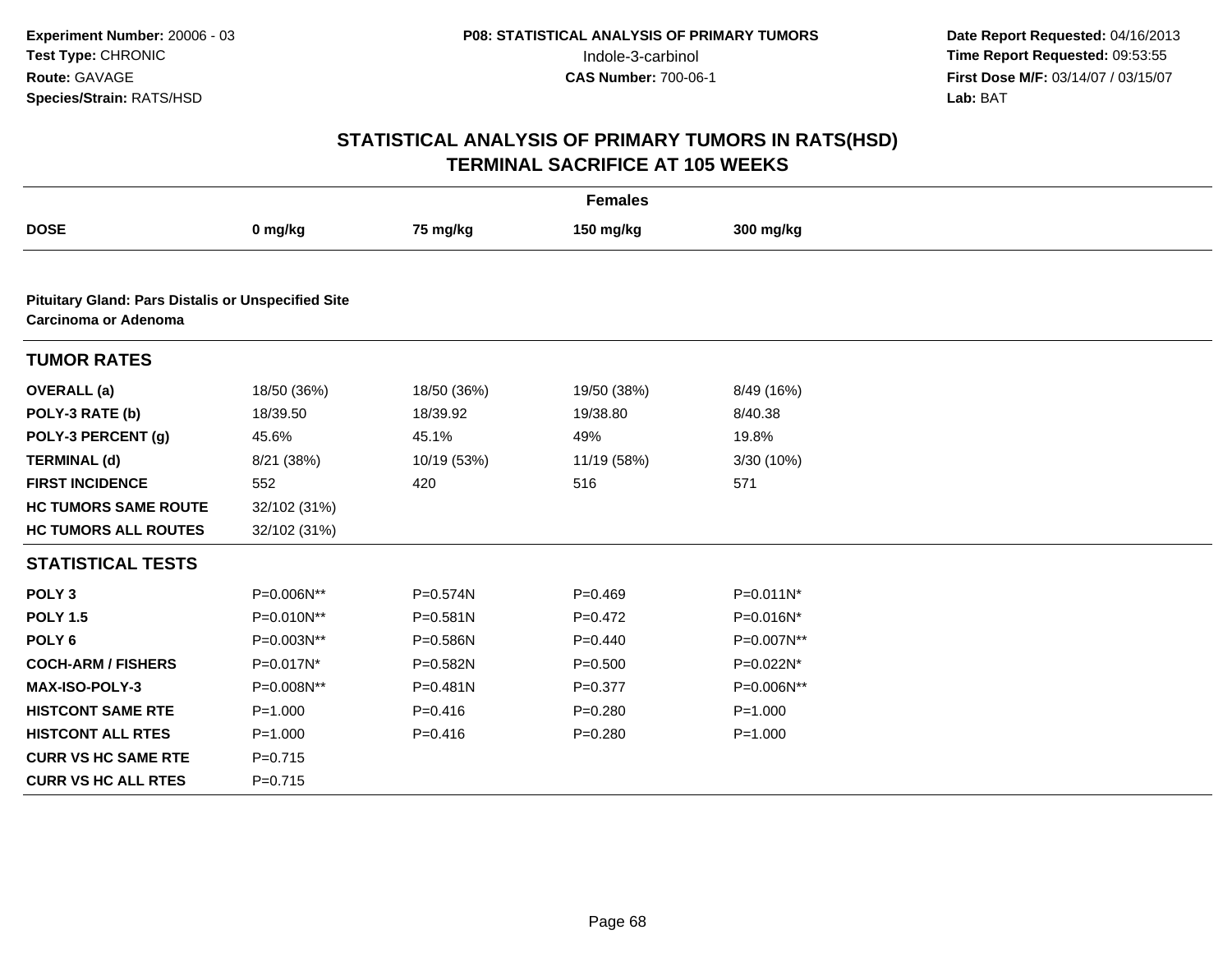# **STATISTICAL ANALYSIS OF PRIMARY TUMORS IN RATS(HSD)TERMINAL SACRIFICE AT 105 WEEKS**

|             |         |          | <b>Females</b> |           |
|-------------|---------|----------|----------------|-----------|
| <b>DOSE</b> | 0 mg/kg | 75 mg/kg | 150 ma/ka      | 300 mg/kg |

**Skin**

**Basal or Sq. Cell Carcinoma, Carcinoma, Basosq. Tumor (M or B), Basal Cell Adenoma, Adenoma, Papilloma, Sq Papilloma, Keratoacanthoma, Trichoepithelioma**

| <b>TUMOR RATES</b>          | #         | #        | $\#$     | #        |  |
|-----------------------------|-----------|----------|----------|----------|--|
| <b>OVERALL</b> (a)          | 0/50(0%)  | 0/50(0%) | 1/50(2%) | 0/50(0%) |  |
| POLY-3 RATE (b)             | 0/36.47   | 0/36.72  | 1/36.69  | 0/40.16  |  |
| POLY-3 PERCENT (g)          | 0%        | 0%       | 2.7%     | 0%       |  |
| <b>TERMINAL (d)</b>         | 0/21(0%)  | 0/19(0%) | 0/19(0%) | 0/30(0%) |  |
| <b>FIRST INCIDENCE</b>      | ---       | ---      | 160      | ---      |  |
| <b>HC TUMORS SAME ROUTE</b> | 1/102(1%) |          |          |          |  |
| <b>HC TUMORS ALL ROUTES</b> | 1/102(1%) |          |          |          |  |
| <b>STATISTICAL TESTS</b>    |           |          |          |          |  |
| POLY <sub>3</sub>           | (n)       | (n)      | (n)      | (n)      |  |
| <b>POLY 1.5</b>             | (n)       | (n)      | (n)      | (n)      |  |
| POLY 6                      | (n)       | (n)      | (n)      | (n)      |  |
| <b>COCH-ARM / FISHERS</b>   | (n)       | (n)      | (n)      | (n)      |  |
| <b>MAX-ISO-POLY-3</b>       | (n)       | (n)      | (n)      | (n)      |  |
| <b>HISTCONT SAME RTE</b>    | (n)       | (n)      | (n)      | (n)      |  |
| <b>HISTCONT ALL RTES</b>    | (n)       | (n)      | (n)      | (n)      |  |
| <b>CURR VS HC SAME RTE</b>  | (n)       |          |          |          |  |
| <b>CURR VS HC ALL RTES</b>  | (n)       |          |          |          |  |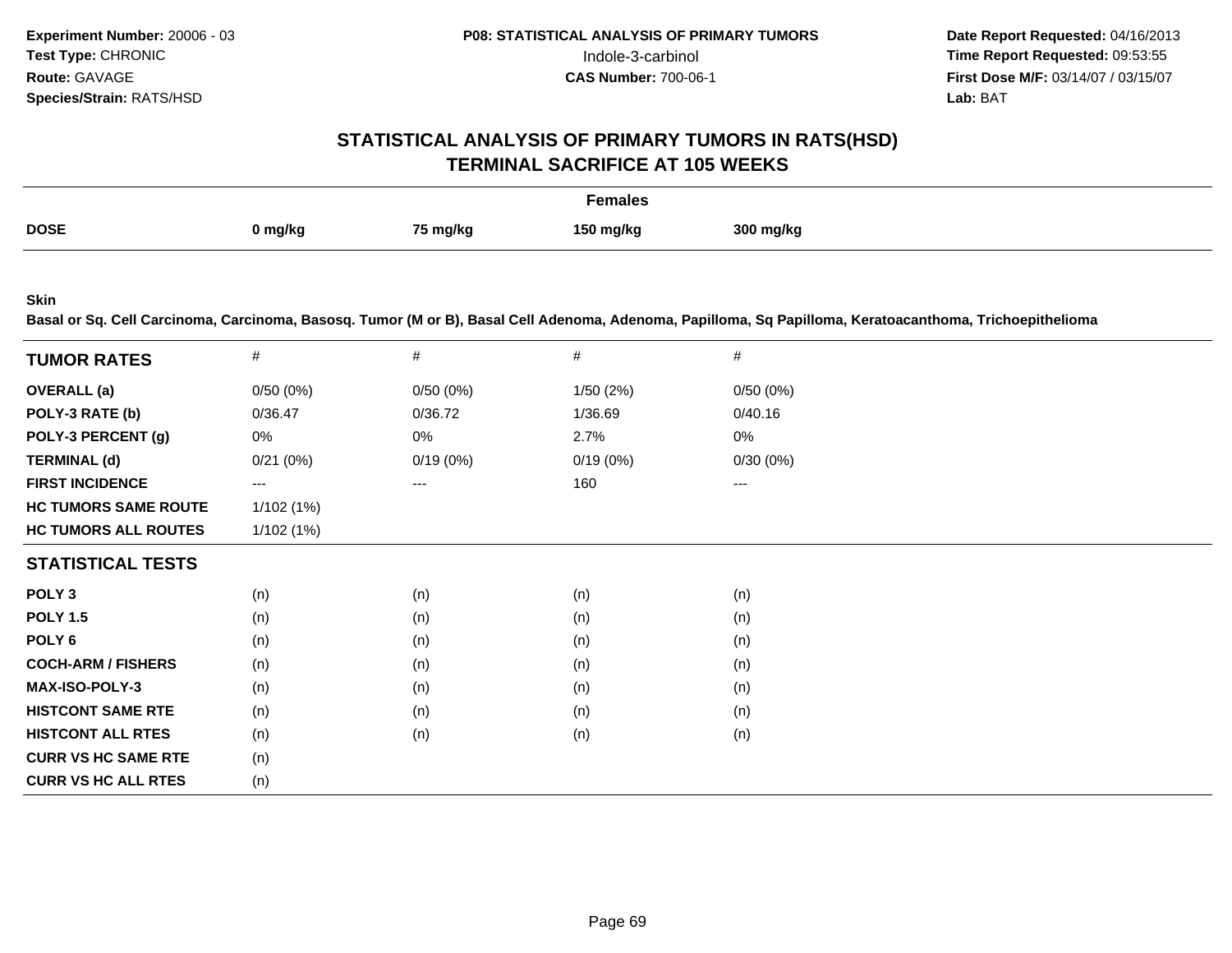|                             |             |              | <b>Females</b> |             |  |
|-----------------------------|-------------|--------------|----------------|-------------|--|
| <b>DOSE</b>                 | 0 mg/kg     | 75 mg/kg     | 150 mg/kg      | 300 mg/kg   |  |
|                             |             |              |                |             |  |
| <b>Skin</b><br>Fibroma      |             |              |                |             |  |
| <b>TUMOR RATES</b>          | $\#$        | $\#$         | #              | #           |  |
| <b>OVERALL</b> (a)          | 1/50(2%)    | 0/50(0%)     | 0/50(0%)       | 4/50 (8%)   |  |
| POLY-3 RATE (b)             | 1/36.47     | 0/36.72      | 0/35.70        | 4/40.27     |  |
| POLY-3 PERCENT (g)          | 2.7%        | 0%           | 0%             | 9.9%        |  |
| <b>TERMINAL (d)</b>         | 1/21(5%)    | 0/19(0%)     | 0/19(0%)       | 3/30 (10%)  |  |
| <b>FIRST INCIDENCE</b>      | 729 (T)     | $\cdots$     | $---$          | 701         |  |
| <b>HC TUMORS SAME ROUTE</b> | 2/102(2%)   |              |                |             |  |
| <b>HC TUMORS ALL ROUTES</b> | 2/102(2%)   |              |                |             |  |
| <b>STATISTICAL TESTS</b>    |             |              |                |             |  |
| POLY <sub>3</sub>           | $P=0.029*$  | P=0.499N     | P=0.504N       | $P = 0.209$ |  |
| <b>POLY 1.5</b>             | $P=0.027*$  | $P = 0.501N$ | P=0.504N       | $P = 0.189$ |  |
| POLY <sub>6</sub>           | $P=0.031*$  | P=0.496N     | P=0.506N       | $P = 0.236$ |  |
| <b>COCH-ARM / FISHERS</b>   | $P=0.028*$  | $P = 0.500N$ | P=0.500N       | $P = 0.181$ |  |
| <b>MAX-ISO-POLY-3</b>       | $P=0.024*$  | P=0.158N     | P=0.163N       | $P = 0.112$ |  |
| <b>HISTCONT SAME RTE</b>    | $P = 0.085$ | $P = 1.000$  | $P = 1.000$    | $P = 0.151$ |  |
| <b>HISTCONT ALL RTES</b>    | $P=0.085$   | $P = 1.000$  | $P = 1.000$    | $P = 0.151$ |  |
| <b>CURR VS HC SAME RTE</b>  | $P = 0.927$ |              |                |             |  |
| <b>CURR VS HC ALL RTES</b>  | $P = 0.927$ |              |                |             |  |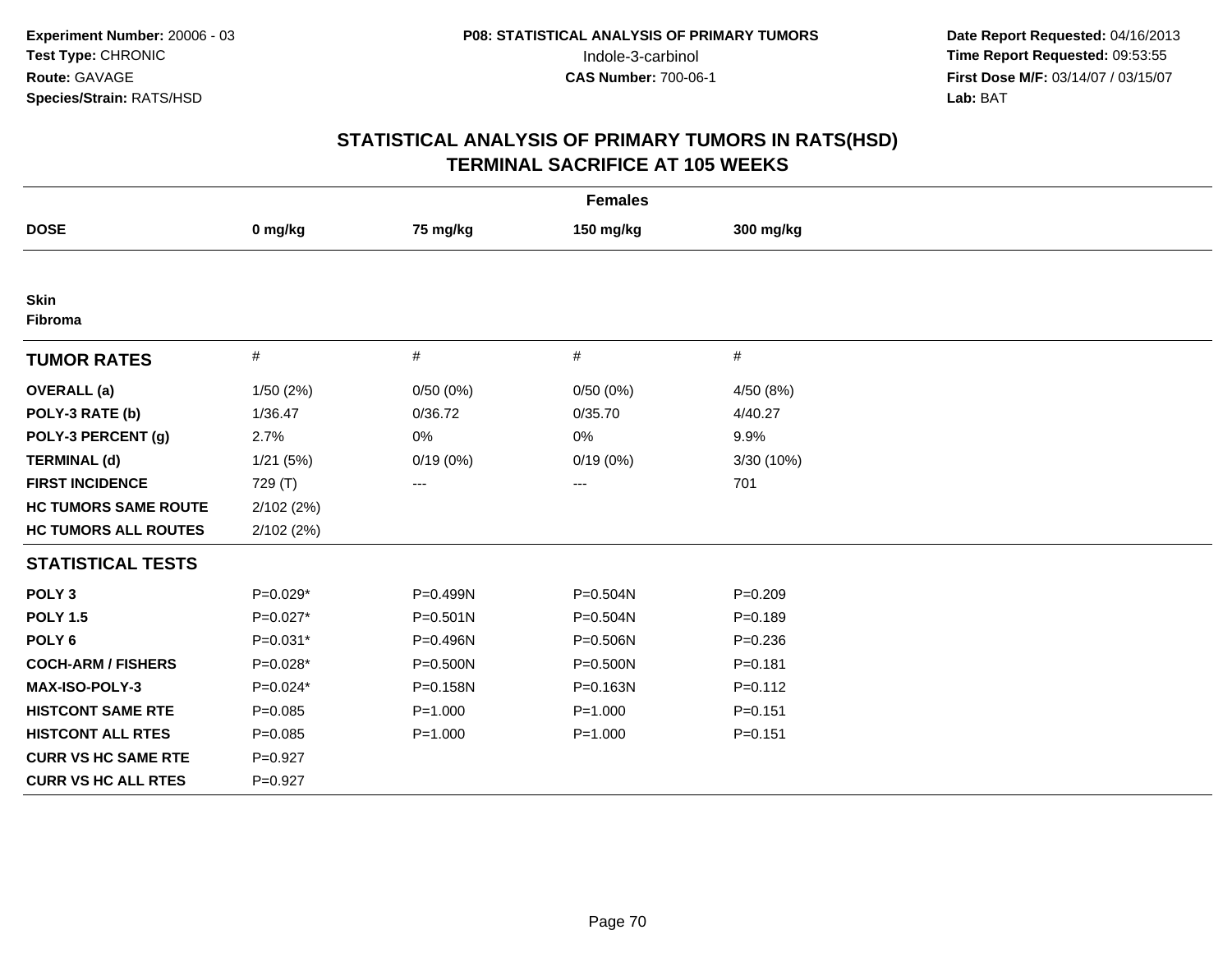# **STATISTICAL ANALYSIS OF PRIMARY TUMORS IN RATS(HSD)TERMINAL SACRIFICE AT 105 WEEKS**

|             |         |          | Females   |           |
|-------------|---------|----------|-----------|-----------|
| <b>DOSE</b> | 0 mg/kg | 75 mg/kg | 150 ma/ka | 300 mg/kg |

**Skin**

**Fibroma, Fibrosarcoma, Sarcoma, Myxoma, Myxosarcoma, or Fibrous Histiocytoma**

| <b>TUMOR RATES</b>          | $\#$        | $\#$         | $\#$         | $\#$        |  |
|-----------------------------|-------------|--------------|--------------|-------------|--|
| <b>OVERALL</b> (a)          | 2/50(4%)    | 0/50(0%)     | 0/50(0%)     | 6/50 (12%)  |  |
| POLY-3 RATE (b)             | 2/36.78     | 0/36.72      | 0/35.70      | 6/40.42     |  |
| POLY-3 PERCENT (g)          | 5.4%        | 0%           | 0%           | 14.9%       |  |
| <b>TERMINAL (d)</b>         | 1/21(5%)    | 0/19(0%)     | 0/19(0%)     | 4/30 (13%)  |  |
| <b>FIRST INCIDENCE</b>      | 645         | ---          | ---          | 692         |  |
| <b>HC TUMORS SAME ROUTE</b> | 2/102(2%)   |              |              |             |  |
| <b>HC TUMORS ALL ROUTES</b> | 2/102(2%)   |              |              |             |  |
| <b>STATISTICAL TESTS</b>    |             |              |              |             |  |
| POLY <sub>3</sub>           | $P=0.013*$  | P=0.237N     | P=0.243N     | $P = 0.163$ |  |
| <b>POLY 1.5</b>             | $P=0.013*$  | P=0.238N     | P=0.242N     | $P = 0.143$ |  |
| POLY 6                      | $P=0.015*$  | $P = 0.235N$ | $P=0.247N$   | $P = 0.191$ |  |
| <b>COCH-ARM / FISHERS</b>   | $P=0.014*$  | $P = 0.247N$ | $P = 0.247N$ | $P = 0.134$ |  |
| <b>MAX-ISO-POLY-3</b>       | $P=0.009**$ | P=0.075N     | $P = 0.081N$ | $P = 0.097$ |  |
| <b>HISTCONT SAME RTE</b>    | $P = 0.058$ | $P = 1.000$  | $P = 1.000$  | $P=0.092$   |  |
| <b>HISTCONT ALL RTES</b>    | $P = 0.058$ | $P = 1.000$  | $P = 1.000$  | $P=0.092$   |  |
| <b>CURR VS HC SAME RTE</b>  | $P = 0.576$ |              |              |             |  |
| <b>CURR VS HC ALL RTES</b>  | $P = 0.576$ |              |              |             |  |
|                             |             |              |              |             |  |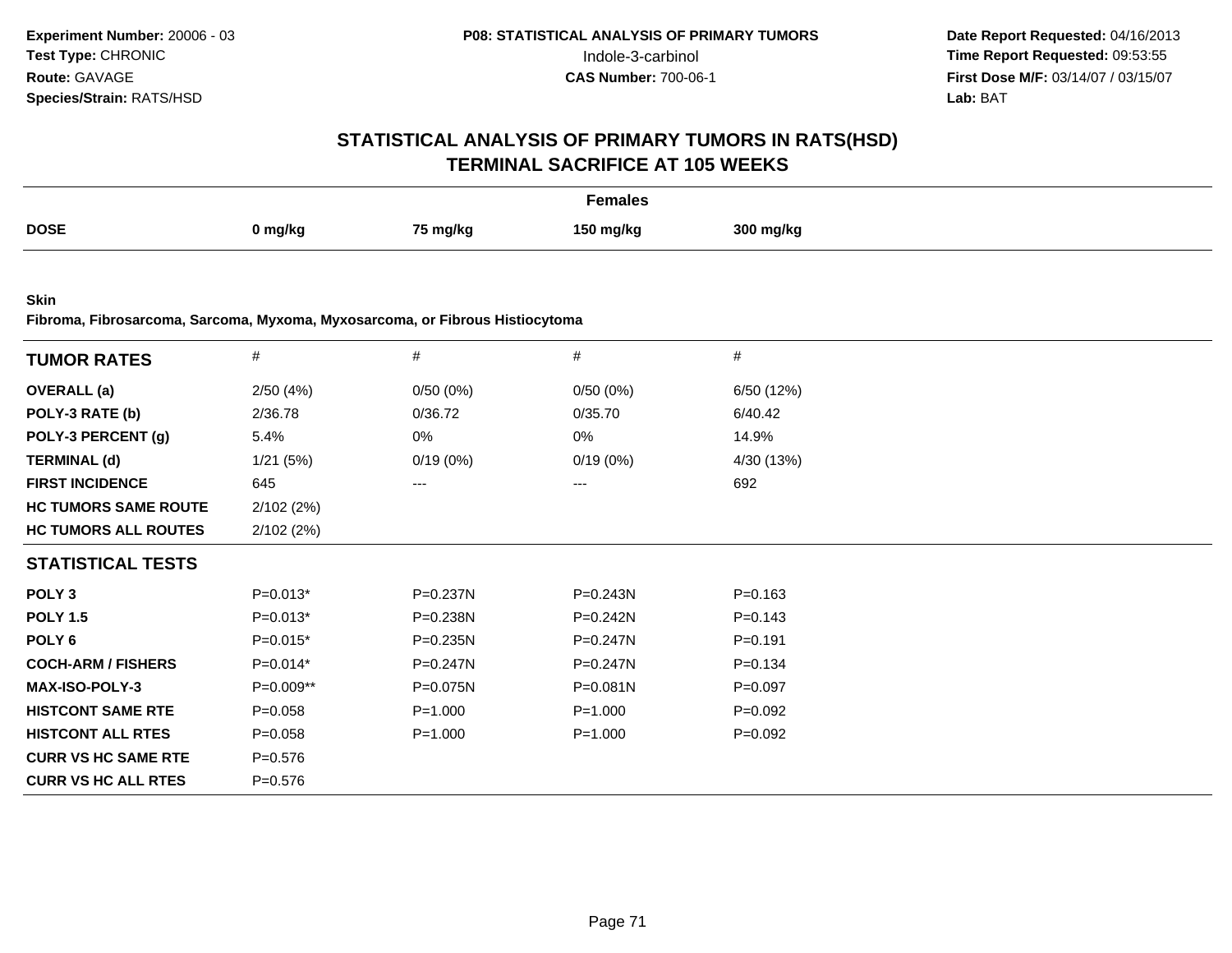| <b>Females</b>              |           |          |           |           |  |  |  |  |
|-----------------------------|-----------|----------|-----------|-----------|--|--|--|--|
| <b>DOSE</b>                 | 0 mg/kg   | 75 mg/kg | 150 mg/kg | 300 mg/kg |  |  |  |  |
|                             |           |          |           |           |  |  |  |  |
| <b>Skin</b><br>Fibrosarcoma |           |          |           |           |  |  |  |  |
| <b>TUMOR RATES</b>          | $\#$      | $\#$     | $\#$      | $\#$      |  |  |  |  |
| <b>OVERALL</b> (a)          | 1/50(2%)  | 0/50(0%) | 0/50(0%)  | 1/50 (2%) |  |  |  |  |
| POLY-3 RATE (b)             | 1/36.78   | 0/36.72  | 0/35.70   | 1/40.31   |  |  |  |  |
| POLY-3 PERCENT (g)          | 2.7%      | $0\%$    | $0\%$     | 2.5%      |  |  |  |  |
| <b>TERMINAL (d)</b>         | 0/21(0%)  | 0/19(0%) | 0/19(0%)  | 0/30(0%)  |  |  |  |  |
| <b>FIRST INCIDENCE</b>      | 645       | $\cdots$ | $---$     | 692       |  |  |  |  |
| <b>HC TUMORS SAME ROUTE</b> | 0/102(0%) |          |           |           |  |  |  |  |
| <b>HC TUMORS ALL ROUTES</b> | 0/102(0%) |          |           |           |  |  |  |  |
| <b>STATISTICAL TESTS</b>    |           |          |           |           |  |  |  |  |
| POLY <sub>3</sub>           | (n)       | (n)      | (n)       | (n)       |  |  |  |  |
| <b>POLY 1.5</b>             | (n)       | (n)      | (n)       | (n)       |  |  |  |  |
| POLY <sub>6</sub>           | (n)       | (n)      | (n)       | (n)       |  |  |  |  |
| <b>COCH-ARM / FISHERS</b>   | (n)       | (n)      | (n)       | (n)       |  |  |  |  |
| <b>MAX-ISO-POLY-3</b>       | (n)       | (n)      | (n)       | (n)       |  |  |  |  |
| <b>HISTCONT SAME RTE</b>    | (n)       | (n)      | (n)       | (n)       |  |  |  |  |
| <b>HISTCONT ALL RTES</b>    | (n)       | (n)      | (n)       | (n)       |  |  |  |  |
| <b>CURR VS HC SAME RTE</b>  | (n)       |          |           |           |  |  |  |  |
| <b>CURR VS HC ALL RTES</b>  | (n)       |          |           |           |  |  |  |  |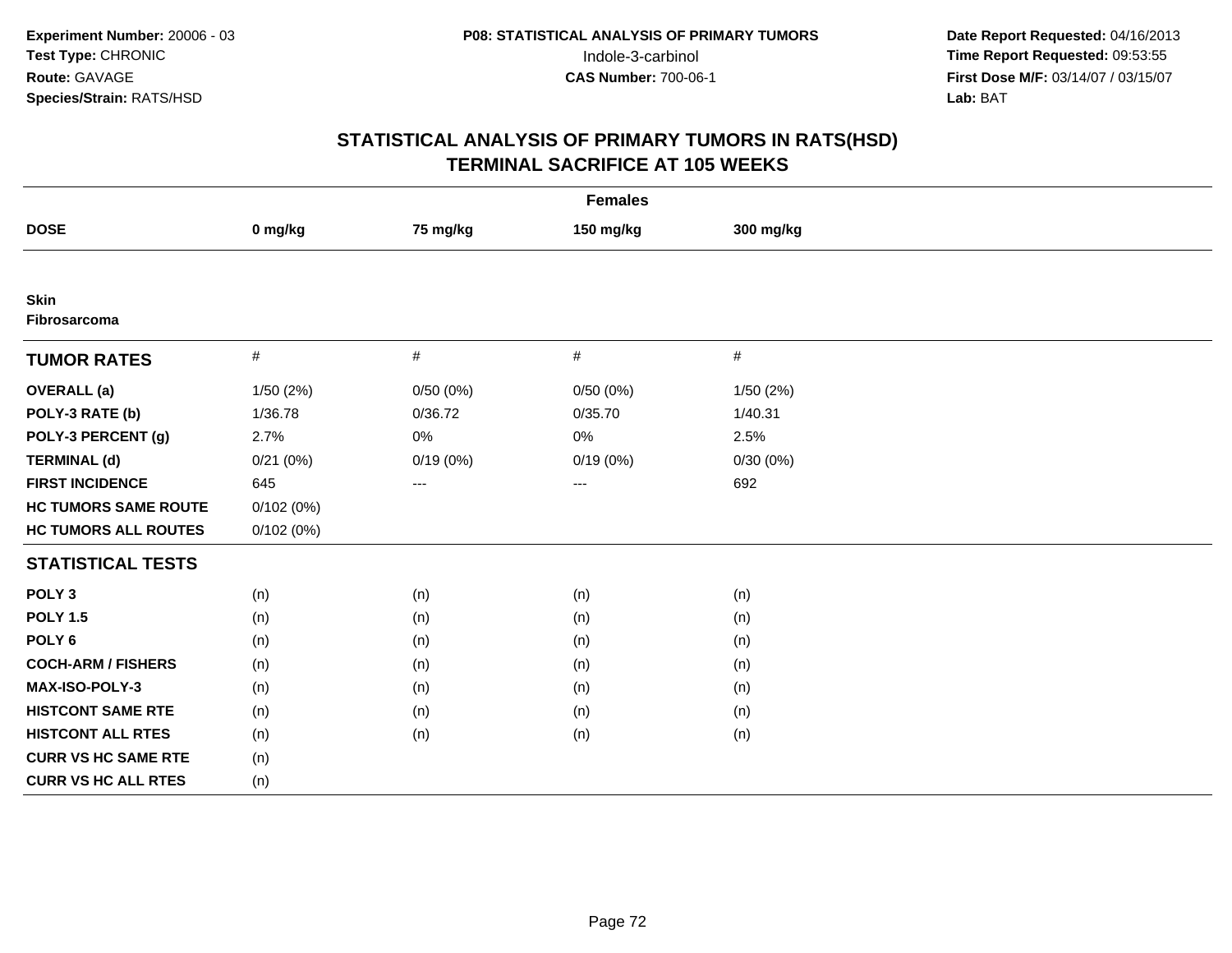| <b>Females</b>                                              |             |              |              |             |  |  |
|-------------------------------------------------------------|-------------|--------------|--------------|-------------|--|--|
| <b>DOSE</b>                                                 | 0 mg/kg     | 75 mg/kg     | 150 mg/kg    | 300 mg/kg   |  |  |
|                                                             |             |              |              |             |  |  |
| <b>Skin</b>                                                 |             |              |              |             |  |  |
| Fibrosarcoma, Sarcoma, Myxosarcoma, or Fibrous Histiocytoma |             |              |              |             |  |  |
| <b>TUMOR RATES</b>                                          | $\#$        | $\#$         | $\#$         | #           |  |  |
| <b>OVERALL</b> (a)                                          | 1/50(2%)    | 0/50(0%)     | 0/50(0%)     | 2/50(4%)    |  |  |
| POLY-3 RATE (b)                                             | 1/36.78     | 0/36.72      | 0/35.70      | 2/40.31     |  |  |
| POLY-3 PERCENT (g)                                          | 2.7%        | 0%           | 0%           | 5%          |  |  |
| <b>TERMINAL (d)</b>                                         | 0/21(0%)    | 0/19(0%)     | 0/19(0%)     | 1/30(3%)    |  |  |
| <b>FIRST INCIDENCE</b>                                      | 645         | ---          | ---          | 692         |  |  |
| <b>HC TUMORS SAME ROUTE</b>                                 | 0/102(0%)   |              |              |             |  |  |
| <b>HC TUMORS ALL ROUTES</b>                                 | 0/102(0%)   |              |              |             |  |  |
| <b>STATISTICAL TESTS</b>                                    |             |              |              |             |  |  |
| POLY <sub>3</sub>                                           | $P = 0.258$ | $P = 0.500N$ | P=0.506N     | $P = 0.532$ |  |  |
| <b>POLY 1.5</b>                                             | $P = 0.250$ | $P = 0.501N$ | $P = 0.505N$ | $P = 0.512$ |  |  |
| POLY <sub>6</sub>                                           | $P = 0.270$ | P=0.499N     | $P = 0.510N$ | $P = 0.557$ |  |  |
| <b>COCH-ARM / FISHERS</b>                                   | $P = 0.246$ | $P = 0.500N$ | P=0.500N     | $P = 0.500$ |  |  |
| <b>MAX-ISO-POLY-3</b>                                       | $P = 0.174$ | $P = 0.158N$ | $P = 0.165N$ | $P = 0.315$ |  |  |
| <b>HISTCONT SAME RTE</b>                                    | $P=0.048*$  | (e)          | (e)          | $P = 0.154$ |  |  |
| <b>HISTCONT ALL RTES</b>                                    | $P=0.048*$  | (e)          | (e)          | $P = 0.154$ |  |  |
| <b>CURR VS HC SAME RTE</b>                                  | $P = 0.094$ |              |              |             |  |  |
| <b>CURR VS HC ALL RTES</b>                                  | $P=0.094$   |              |              |             |  |  |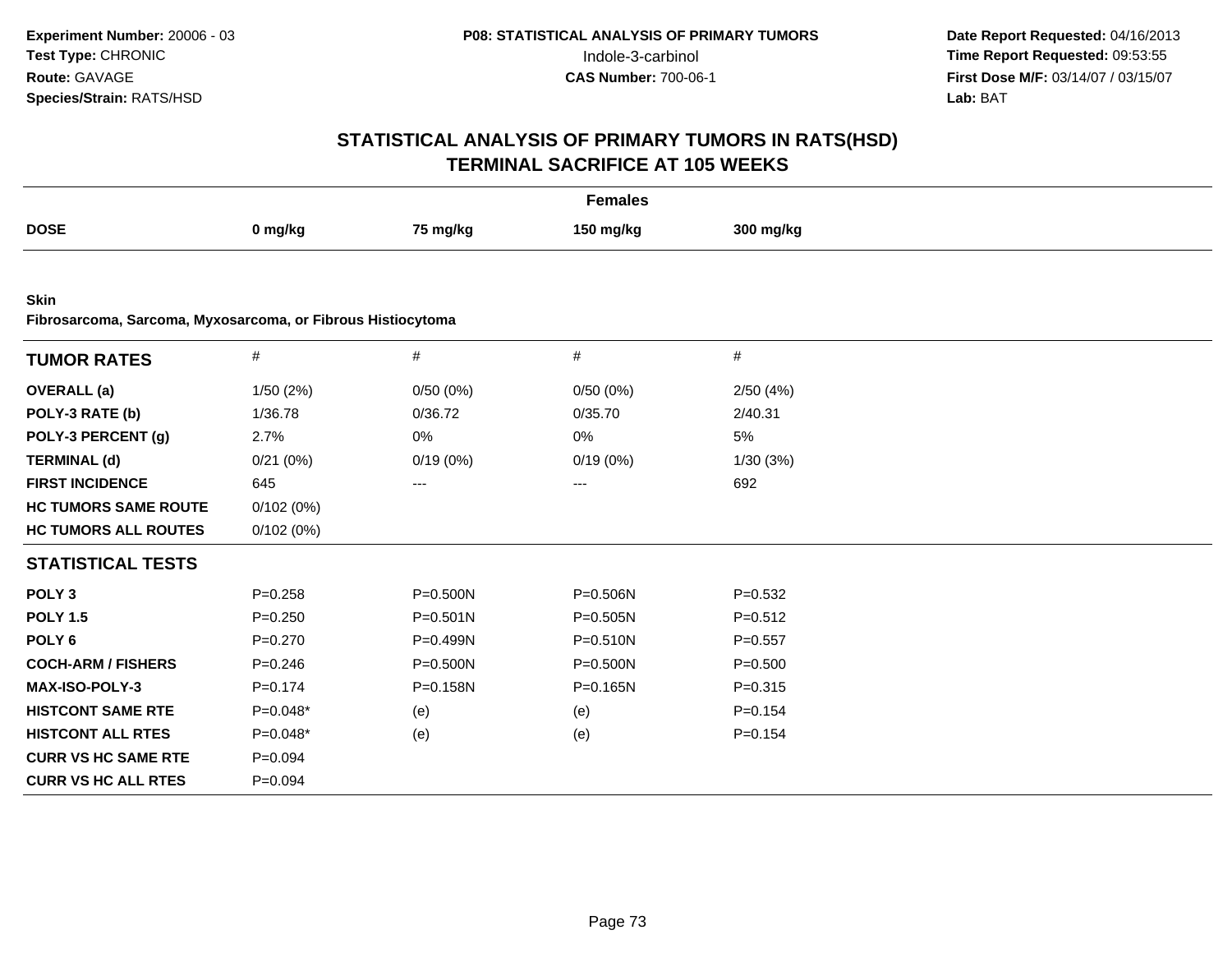| <b>Females</b>              |                          |          |           |           |  |  |  |
|-----------------------------|--------------------------|----------|-----------|-----------|--|--|--|
| <b>DOSE</b>                 | 0 mg/kg                  | 75 mg/kg | 150 mg/kg | 300 mg/kg |  |  |  |
|                             |                          |          |           |           |  |  |  |
| Skin<br>Keratoacanthoma     |                          |          |           |           |  |  |  |
| <b>TUMOR RATES</b>          | $\#$                     | $\#$     | $\#$      | #         |  |  |  |
| <b>OVERALL</b> (a)          | 0/50(0%)                 | 0/50(0%) | 0/50(0%)  | 0/50(0%)  |  |  |  |
| POLY-3 RATE (b)             | 0/36.47                  | 0/36.72  | 0/35.70   | 0/40.16   |  |  |  |
| POLY-3 PERCENT (g)          | 0%                       | 0%       | 0%        | 0%        |  |  |  |
| <b>TERMINAL (d)</b>         | 0/21(0%)                 | 0/19(0%) | 0/19(0%)  | 0/30(0%)  |  |  |  |
| <b>FIRST INCIDENCE</b>      | $\hspace{0.05cm} \ldots$ | ---      | ---       | ---       |  |  |  |
| <b>HC TUMORS SAME ROUTE</b> | 1/102 (1%)               |          |           |           |  |  |  |
| <b>HC TUMORS ALL ROUTES</b> | 1/102(1%)                |          |           |           |  |  |  |
| <b>STATISTICAL TESTS</b>    |                          |          |           |           |  |  |  |
| POLY <sub>3</sub>           | (n)                      | (n)      | (n)       | (n)       |  |  |  |
| <b>POLY 1.5</b>             | (n)                      | (n)      | (n)       | (n)       |  |  |  |
| POLY <sub>6</sub>           | (n)                      | (n)      | (n)       | (n)       |  |  |  |
| <b>COCH-ARM / FISHERS</b>   | (n)                      | (n)      | (n)       | (n)       |  |  |  |
| <b>MAX-ISO-POLY-3</b>       | (n)                      | (n)      | (n)       | (n)       |  |  |  |
| <b>HISTCONT SAME RTE</b>    | (n)                      | (n)      | (n)       | (n)       |  |  |  |
| <b>HISTCONT ALL RTES</b>    | (n)                      | (n)      | (n)       | (n)       |  |  |  |
| <b>CURR VS HC SAME RTE</b>  | (n)                      |          |           |           |  |  |  |
| <b>CURR VS HC ALL RTES</b>  | (n)                      |          |           |           |  |  |  |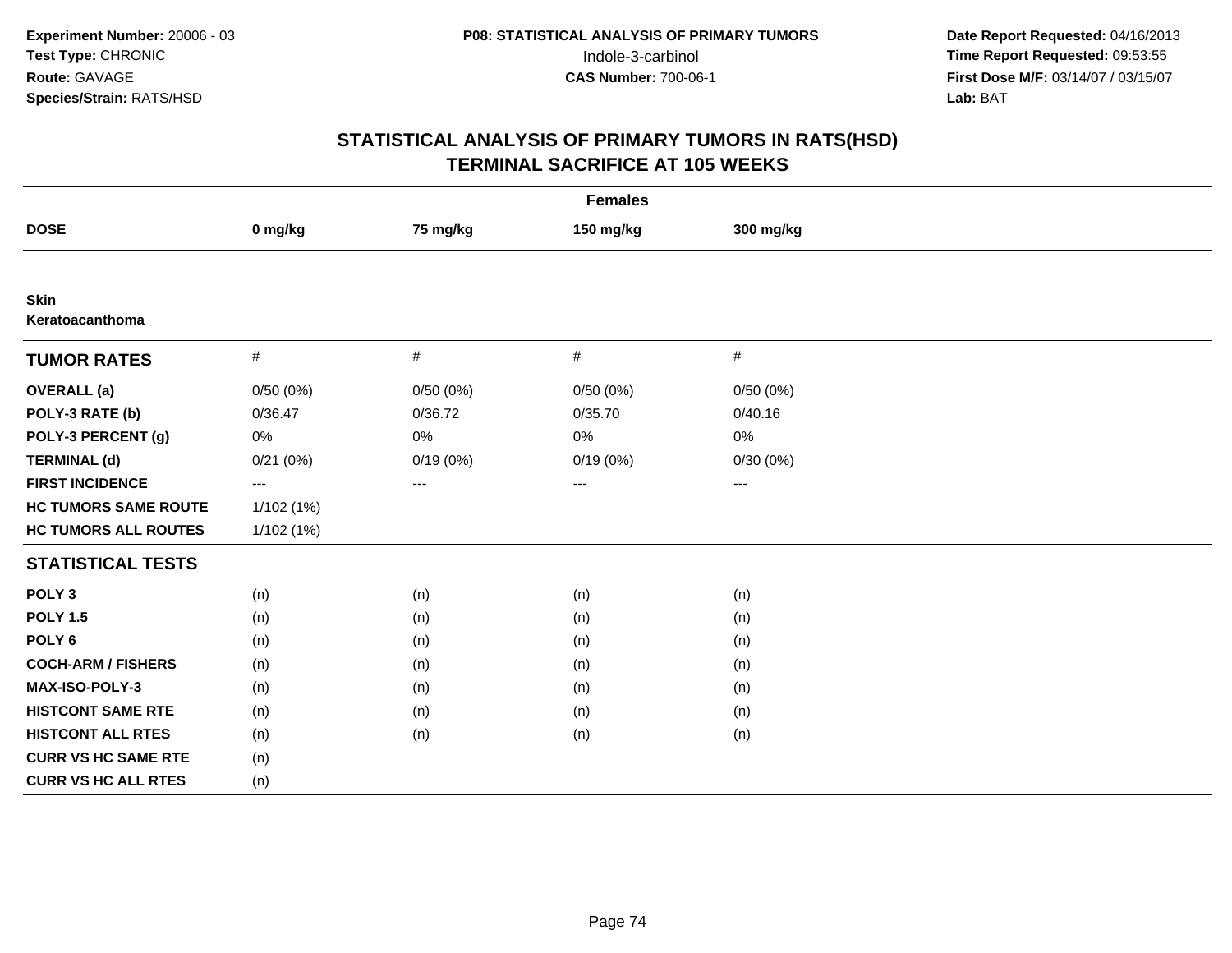| <b>Females</b>                |           |                     |           |           |  |  |
|-------------------------------|-----------|---------------------|-----------|-----------|--|--|
| <b>DOSE</b>                   | 0 mg/kg   | 75 mg/kg            | 150 mg/kg | 300 mg/kg |  |  |
|                               |           |                     |           |           |  |  |
| <b>Skin</b><br><b>Sarcoma</b> |           |                     |           |           |  |  |
| <b>TUMOR RATES</b>            | $\#$      | $\#$                | $\#$      | $\#$      |  |  |
| <b>OVERALL</b> (a)            | 0/50(0%)  | 0/50(0%)            | 0/50(0%)  | 1/50 (2%) |  |  |
| POLY-3 RATE (b)               | 0/36.47   | 0/36.72             | 0/35.70   | 1/40.16   |  |  |
| POLY-3 PERCENT (g)            | 0%        | 0%                  | 0%        | 2.5%      |  |  |
| <b>TERMINAL (d)</b>           | 0/21(0%)  | $0/19(0\%)$         | 0/19(0%)  | 1/30(3%)  |  |  |
| <b>FIRST INCIDENCE</b>        | $---$     | $\qquad \qquad - -$ | ---       | 729 (T)   |  |  |
| <b>HC TUMORS SAME ROUTE</b>   | 0/102(0%) |                     |           |           |  |  |
| <b>HC TUMORS ALL ROUTES</b>   | 0/102(0%) |                     |           |           |  |  |
| <b>STATISTICAL TESTS</b>      |           |                     |           |           |  |  |
| POLY <sub>3</sub>             | (n)       | (n)                 | (n)       | (n)       |  |  |
| <b>POLY 1.5</b>               | (n)       | (n)                 | (n)       | (n)       |  |  |
| POLY <sub>6</sub>             | (n)       | (n)                 | (n)       | (n)       |  |  |
| <b>COCH-ARM / FISHERS</b>     | (n)       | (n)                 | (n)       | (n)       |  |  |
| MAX-ISO-POLY-3                | (n)       | (n)                 | (n)       | (n)       |  |  |
| <b>HISTCONT SAME RTE</b>      | (n)       | (n)                 | (n)       | (n)       |  |  |
| <b>HISTCONT ALL RTES</b>      | (n)       | (n)                 | (n)       | (n)       |  |  |
| <b>CURR VS HC SAME RTE</b>    | (n)       |                     |           |           |  |  |
| <b>CURR VS HC ALL RTES</b>    | (n)       |                     |           |           |  |  |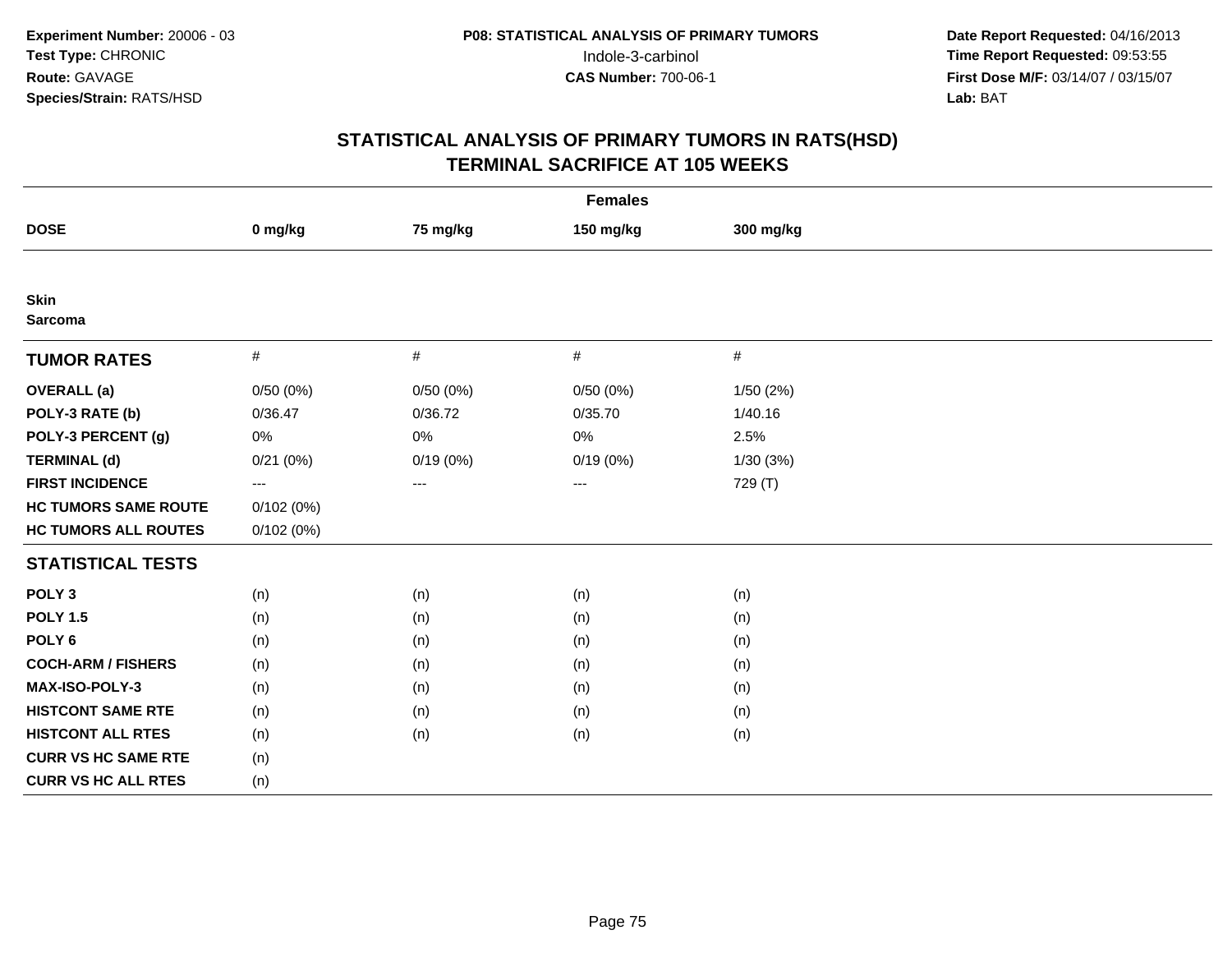# **STATISTICAL ANALYSIS OF PRIMARY TUMORS IN RATS(HSD)TERMINAL SACRIFICE AT 105 WEEKS**

|             |         |          | <b>Females</b> |           |
|-------------|---------|----------|----------------|-----------|
| <b>DOSE</b> | 0 mg/kg | 75 mg/kg | 150 ma/ka      | 300 mg/kg |

**Skin**

**Squamous Cell Carcinoma, Basal Cell Carcinoma, Basosquamous Tumor (malignant or NOS), or Carcinoma**

| <b>TUMOR RATES</b>          | $\#$      | #        | #        | $\#$              |
|-----------------------------|-----------|----------|----------|-------------------|
|                             |           |          |          |                   |
| <b>OVERALL</b> (a)          | 0/50(0%)  | 0/50(0%) | 1/50(2%) | 0/50(0%)          |
| POLY-3 RATE (b)             | 0/36.47   | 0/36.72  | 1/36.69  | 0/40.16           |
| POLY-3 PERCENT (g)          | 0%        | 0%       | 2.7%     | 0%                |
| <b>TERMINAL (d)</b>         | 0/21(0%)  | 0/19(0%) | 0/19(0%) | 0/30(0%)          |
| <b>FIRST INCIDENCE</b>      | $---$     | ---      | 160      | $\qquad \qquad -$ |
| <b>HC TUMORS SAME ROUTE</b> | 0/102(0%) |          |          |                   |
| <b>HC TUMORS ALL ROUTES</b> | 0/102(0%) |          |          |                   |
| <b>STATISTICAL TESTS</b>    |           |          |          |                   |
| POLY <sub>3</sub>           | (n)       | (n)      | (n)      | (n)               |
| <b>POLY 1.5</b>             | (n)       | (n)      | (n)      | (n)               |
| POLY <sub>6</sub>           | (n)       | (n)      | (n)      | (n)               |
| <b>COCH-ARM / FISHERS</b>   | (n)       | (n)      | (n)      | (n)               |
| <b>MAX-ISO-POLY-3</b>       | (n)       | (n)      | (n)      | (n)               |
| <b>HISTCONT SAME RTE</b>    | (n)       | (n)      | (n)      | (n)               |
| <b>HISTCONT ALL RTES</b>    | (n)       | (n)      | (n)      | (n)               |
| <b>CURR VS HC SAME RTE</b>  | (n)       |          |          |                   |
| <b>CURR VS HC ALL RTES</b>  | (n)       |          |          |                   |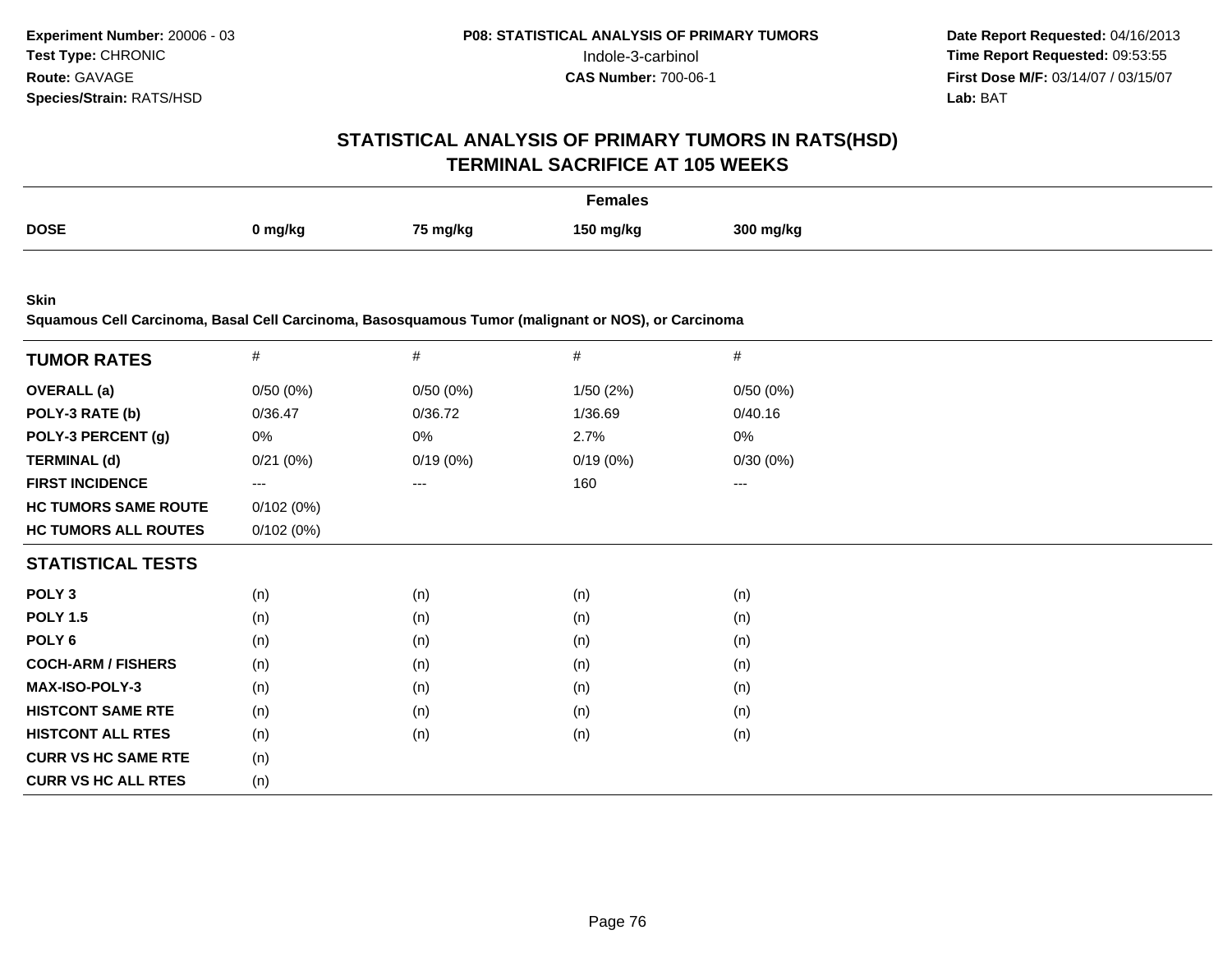# **STATISTICAL ANALYSIS OF PRIMARY TUMORS IN RATS(HSD)TERMINAL SACRIFICE AT 105 WEEKS**

|             |         |                     | Females<br>. |           |
|-------------|---------|---------------------|--------------|-----------|
| <b>DOSE</b> | ן mg/kg | <sup>75</sup> mg/kg | 150 ma/kc    | 300 ma/ka |

**Skin**

**Squamous Cell Papilloma, Papilloma, Squamous Cell Carcinoma or Keratoacanthoma**

| <b>TUMOR RATES</b>          | $\#$      | $\#$     | $\#$     | #                   |  |
|-----------------------------|-----------|----------|----------|---------------------|--|
| <b>OVERALL</b> (a)          |           |          | 0/50(0%) | 0/50(0%)            |  |
|                             | 0/50(0%)  | 0/50(0%) |          |                     |  |
| POLY-3 RATE (b)             | 0/36.47   | 0/36.72  | 0/35.70  | 0/40.16             |  |
| POLY-3 PERCENT (g)          | 0%        | 0%       | 0%       | 0%                  |  |
| <b>TERMINAL (d)</b>         | 0/21(0%)  | 0/19(0%) | 0/19(0%) | 0/30(0%)            |  |
| <b>FIRST INCIDENCE</b>      | $--$      | ---      | ---      | $\qquad \qquad - -$ |  |
| <b>HC TUMORS SAME ROUTE</b> | 1/102(1%) |          |          |                     |  |
| <b>HC TUMORS ALL ROUTES</b> | 1/102(1%) |          |          |                     |  |
| <b>STATISTICAL TESTS</b>    |           |          |          |                     |  |
| POLY <sub>3</sub>           | (n)       | (n)      | (n)      | (n)                 |  |
| <b>POLY 1.5</b>             | (n)       | (n)      | (n)      | (n)                 |  |
| POLY 6                      | (n)       | (n)      | (n)      | (n)                 |  |
| <b>COCH-ARM / FISHERS</b>   | (n)       | (n)      | (n)      | (n)                 |  |
| <b>MAX-ISO-POLY-3</b>       | (n)       | (n)      | (n)      | (n)                 |  |
| <b>HISTCONT SAME RTE</b>    | (n)       | (n)      | (n)      | (n)                 |  |
| <b>HISTCONT ALL RTES</b>    | (n)       | (n)      | (n)      | (n)                 |  |
| <b>CURR VS HC SAME RTE</b>  | (n)       |          |          |                     |  |
| <b>CURR VS HC ALL RTES</b>  | (n)       |          |          |                     |  |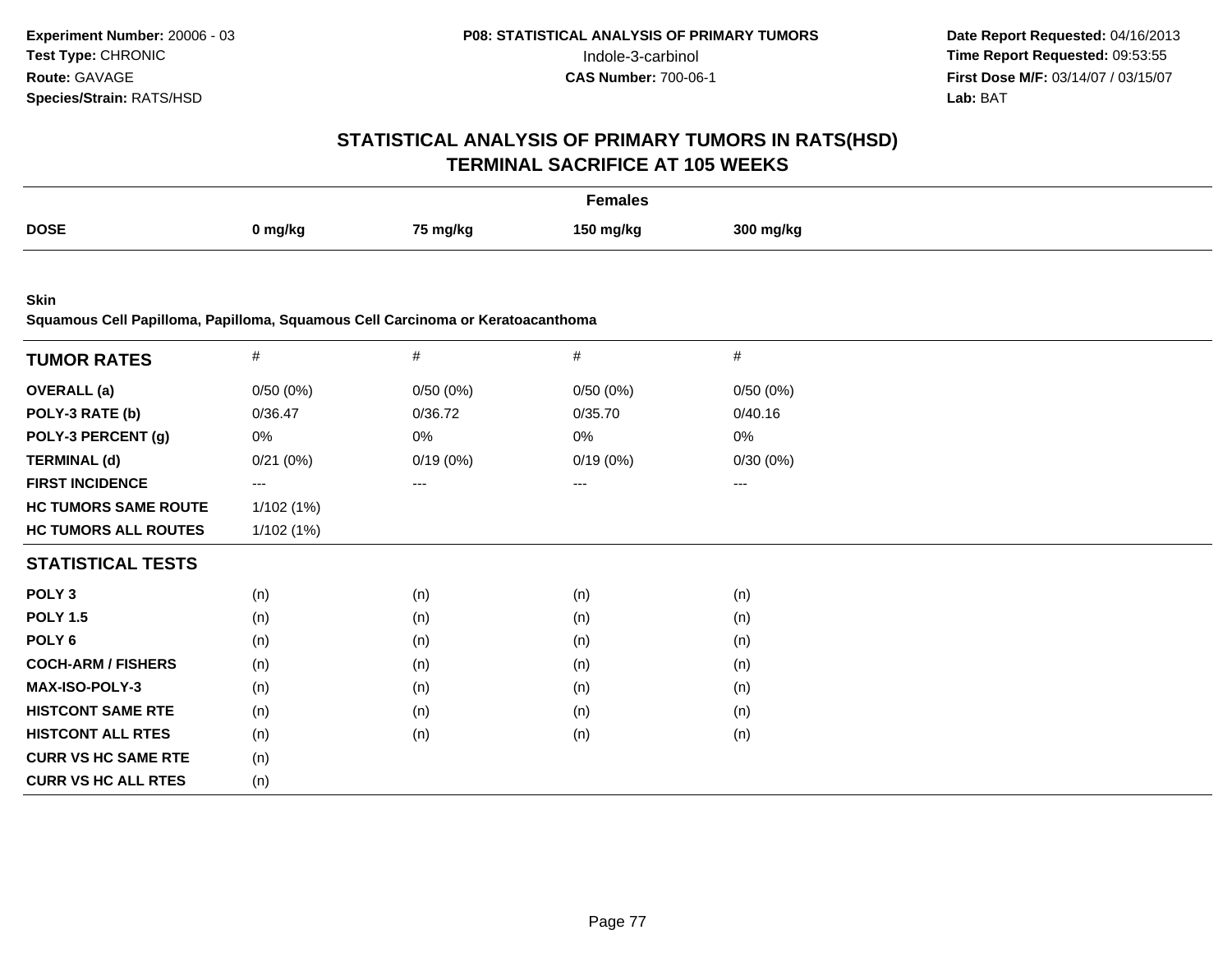| <b>Females</b>                                         |           |          |           |           |  |  |
|--------------------------------------------------------|-----------|----------|-----------|-----------|--|--|
| <b>DOSE</b>                                            | 0 mg/kg   | 75 mg/kg | 150 mg/kg | 300 mg/kg |  |  |
|                                                        |           |          |           |           |  |  |
| <b>Skin</b>                                            |           |          |           |           |  |  |
| Squamous Cell Papilloma, Papilloma, or Keratoacanthoma |           |          |           |           |  |  |
| <b>TUMOR RATES</b>                                     | $\#$      | $\#$     | $\#$      | $\#$      |  |  |
| <b>OVERALL</b> (a)                                     | 0/50(0%)  | 0/50(0%) | 0/50(0%)  | 0/50(0%)  |  |  |
| POLY-3 RATE (b)                                        | 0/36.47   | 0/36.72  | 0/35.70   | 0/40.16   |  |  |
| POLY-3 PERCENT (g)                                     | 0%        | 0%       | 0%        | 0%        |  |  |
| <b>TERMINAL (d)</b>                                    | 0/21(0%)  | 0/19(0%) | 0/19(0%)  | 0/30(0%)  |  |  |
| <b>FIRST INCIDENCE</b>                                 | $---$     | ---      | ---       | ---       |  |  |
| <b>HC TUMORS SAME ROUTE</b>                            | 1/102(1%) |          |           |           |  |  |
| <b>HC TUMORS ALL ROUTES</b>                            | 1/102(1%) |          |           |           |  |  |
| <b>STATISTICAL TESTS</b>                               |           |          |           |           |  |  |
| POLY <sub>3</sub>                                      | (n)       | (n)      | (n)       | (n)       |  |  |
| <b>POLY 1.5</b>                                        | (n)       | (n)      | (n)       | (n)       |  |  |
| POLY <sub>6</sub>                                      | (n)       | (n)      | (n)       | (n)       |  |  |
| <b>COCH-ARM / FISHERS</b>                              | (n)       | (n)      | (n)       | (n)       |  |  |
| MAX-ISO-POLY-3                                         | (n)       | (n)      | (n)       | (n)       |  |  |
| <b>HISTCONT SAME RTE</b>                               | (n)       | (n)      | (n)       | (n)       |  |  |
| <b>HISTCONT ALL RTES</b>                               | (n)       | (n)      | (n)       | (n)       |  |  |
| <b>CURR VS HC SAME RTE</b>                             | (n)       |          |           |           |  |  |
| <b>CURR VS HC ALL RTES</b>                             | (n)       |          |           |           |  |  |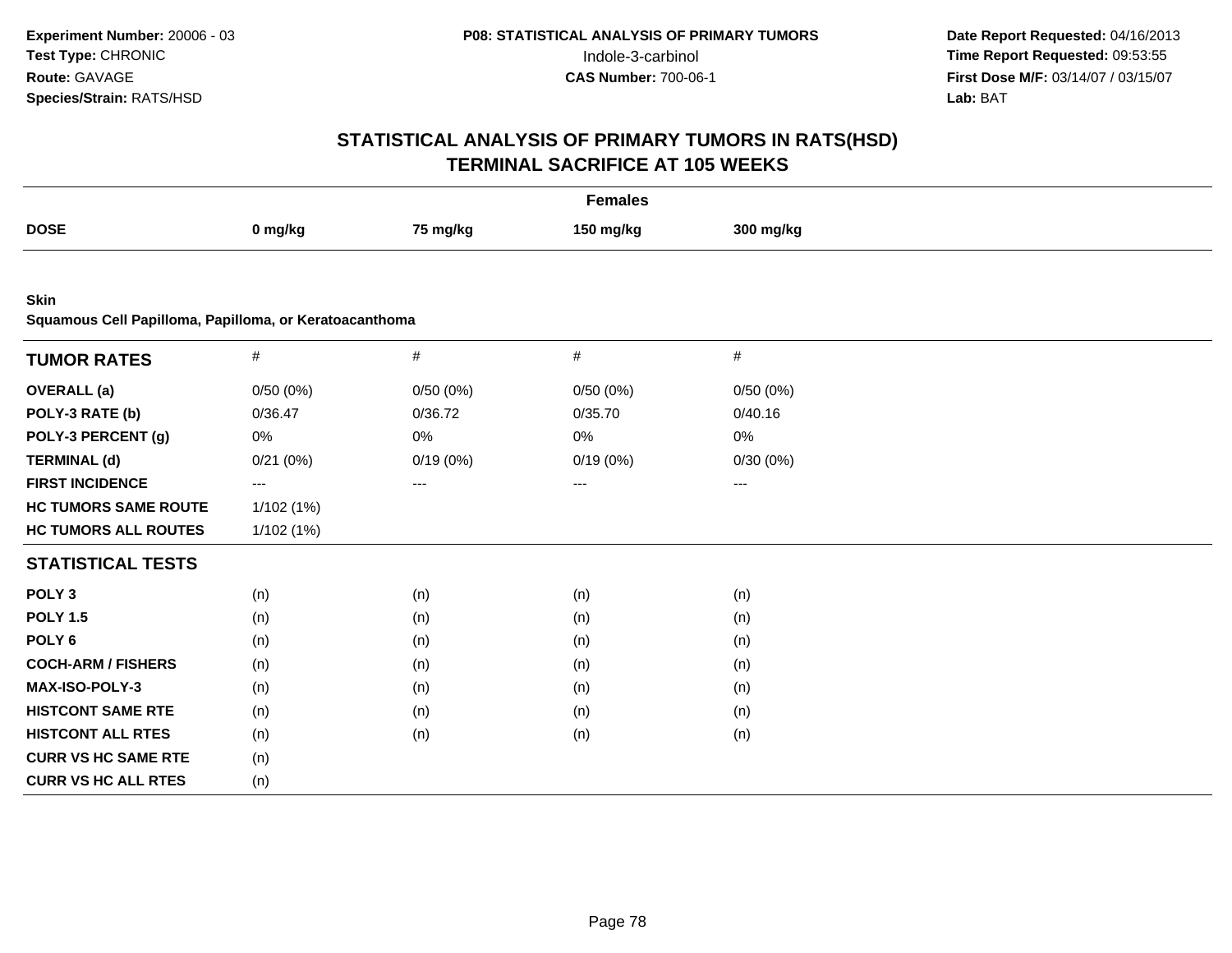| <b>Females</b>                                                        |           |          |                        |           |  |  |
|-----------------------------------------------------------------------|-----------|----------|------------------------|-----------|--|--|
| <b>DOSE</b>                                                           | 0 mg/kg   | 75 mg/kg | 150 mg/kg              | 300 mg/kg |  |  |
|                                                                       |           |          |                        |           |  |  |
| Stomach, Forestomach<br>Squamous Cell Carcinoma or Papilloma Squamous |           |          |                        |           |  |  |
| <b>TUMOR RATES</b>                                                    | $\#$      | $\#$     | $\#$                   | $\#$      |  |  |
| <b>OVERALL</b> (a)                                                    | 1/50(2%)  | 0/50(0%) | 0/50(0%)               | 1/50(2%)  |  |  |
| POLY-3 RATE (b)                                                       | 1/36.47   | 0/36.72  | 0/35.70                | 1/40.16   |  |  |
| POLY-3 PERCENT (g)                                                    | 2.7%      | $0\%$    | 0%                     | 2.5%      |  |  |
| <b>TERMINAL (d)</b>                                                   | 1/21(5%)  | 0/19(0%) | 0/19(0%)               | 1/30(3%)  |  |  |
| <b>FIRST INCIDENCE</b>                                                | 729 (T)   | ---      | $\qquad \qquad \cdots$ | 729 (T)   |  |  |
| <b>HC TUMORS SAME ROUTE</b>                                           | 0/102(0%) |          |                        |           |  |  |
| <b>HC TUMORS ALL ROUTES</b>                                           | 0/102(0%) |          |                        |           |  |  |
| <b>STATISTICAL TESTS</b>                                              |           |          |                        |           |  |  |
| POLY <sub>3</sub>                                                     | (n)       | (n)      | (n)                    | (n)       |  |  |
| <b>POLY 1.5</b>                                                       | (n)       | (n)      | (n)                    | (n)       |  |  |
| POLY <sub>6</sub>                                                     | (n)       | (n)      | (n)                    | (n)       |  |  |
| <b>COCH-ARM / FISHERS</b>                                             | (n)       | (n)      | (n)                    | (n)       |  |  |
| MAX-ISO-POLY-3                                                        | (n)       | (n)      | (n)                    | (n)       |  |  |
| <b>HISTCONT SAME RTE</b>                                              | (n)       | (n)      | (n)                    | (n)       |  |  |
| <b>HISTCONT ALL RTES</b>                                              | (n)       | (n)      | (n)                    | (n)       |  |  |
| <b>CURR VS HC SAME RTE</b>                                            | (n)       |          |                        |           |  |  |
| <b>CURR VS HC ALL RTES</b>                                            | (n)       |          |                        |           |  |  |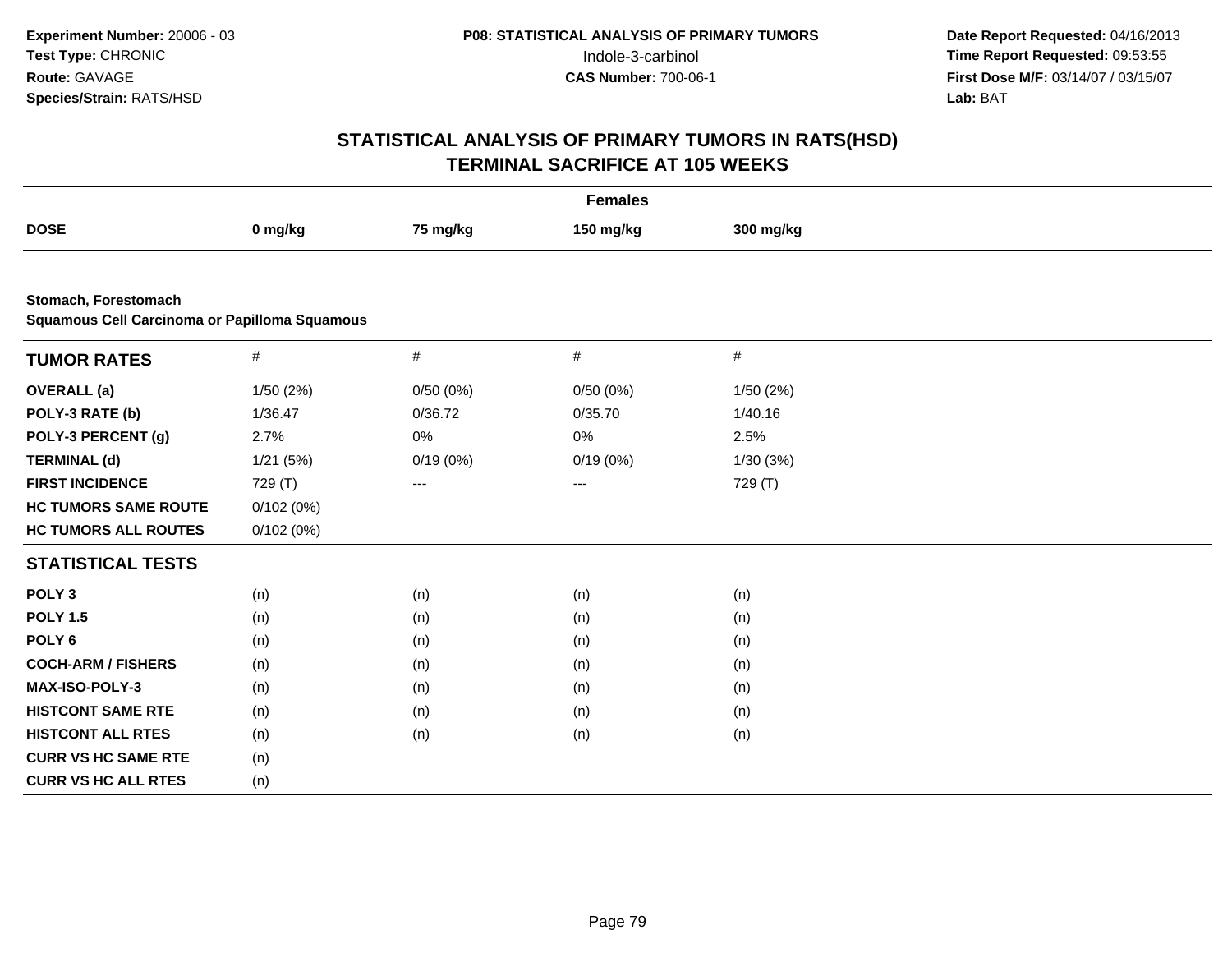| <b>Females</b>                          |              |              |             |              |  |  |
|-----------------------------------------|--------------|--------------|-------------|--------------|--|--|
| <b>DOSE</b>                             | 0 mg/kg      | 75 mg/kg     | 150 mg/kg   | 300 mg/kg    |  |  |
|                                         |              |              |             |              |  |  |
| <b>Thyroid Gland: C-Cell</b><br>Adenoma |              |              |             |              |  |  |
| <b>TUMOR RATES</b>                      |              |              |             |              |  |  |
| <b>OVERALL</b> (a)                      | 11/49 (22%)  | 9/49 (18%)   | 5/48 (10%)  | 10/47 (21%)  |  |  |
| POLY-3 RATE (b)                         | 11/36.91     | 9/37.66      | 5/36.00     | 10/40.04     |  |  |
| POLY-3 PERCENT (g)                      | 29.8%        | 23.9%        | 13.9%       | 25%          |  |  |
| <b>TERMINAL (d)</b>                     | 8/21 (38%)   | 6/19(32%)    | 2/19 (11%)  | 7/30 (23%)   |  |  |
| <b>FIRST INCIDENCE</b>                  | 558          | 313          | 631         | 605          |  |  |
| <b>HC TUMORS SAME ROUTE</b>             | 19/101 (19%) |              |             |              |  |  |
| <b>HC TUMORS ALL ROUTES</b>             | 19/101 (19%) |              |             |              |  |  |
| <b>STATISTICAL TESTS</b>                |              |              |             |              |  |  |
| POLY <sub>3</sub>                       | P=0.385N     | P=0.375N     | P=0.082N    | P=0.413N     |  |  |
| <b>POLY 1.5</b>                         | P=0.438N     | $P = 0.391N$ | P=0.090N    | $P = 0.483N$ |  |  |
| POLY <sub>6</sub>                       | $P = 0.315N$ | $P = 0.355N$ | P=0.076N    | P=0.327N     |  |  |
| <b>COCH-ARM / FISHERS</b>               | P=0.480N     | $P = 0.401N$ | P=0.092N    | P=0.543N     |  |  |
| <b>MAX-ISO-POLY-3</b>                   | P=0.248N     | P=0.282N     | P=0.047N*   | P=0.324N     |  |  |
| <b>HISTCONT SAME RTE</b>                | $P=0.461$    | $P = 1.000$  | $P = 1.000$ | $P = 1.000$  |  |  |
| <b>HISTCONT ALL RTES</b>                | $P = 0.461$  | $P = 1.000$  | $P = 1.000$ | $P = 1.000$  |  |  |
| <b>CURR VS HC SAME RTE</b>              | $P = 0.483$  |              |             |              |  |  |
| <b>CURR VS HC ALL RTES</b>              | $P=0.483$    |              |             |              |  |  |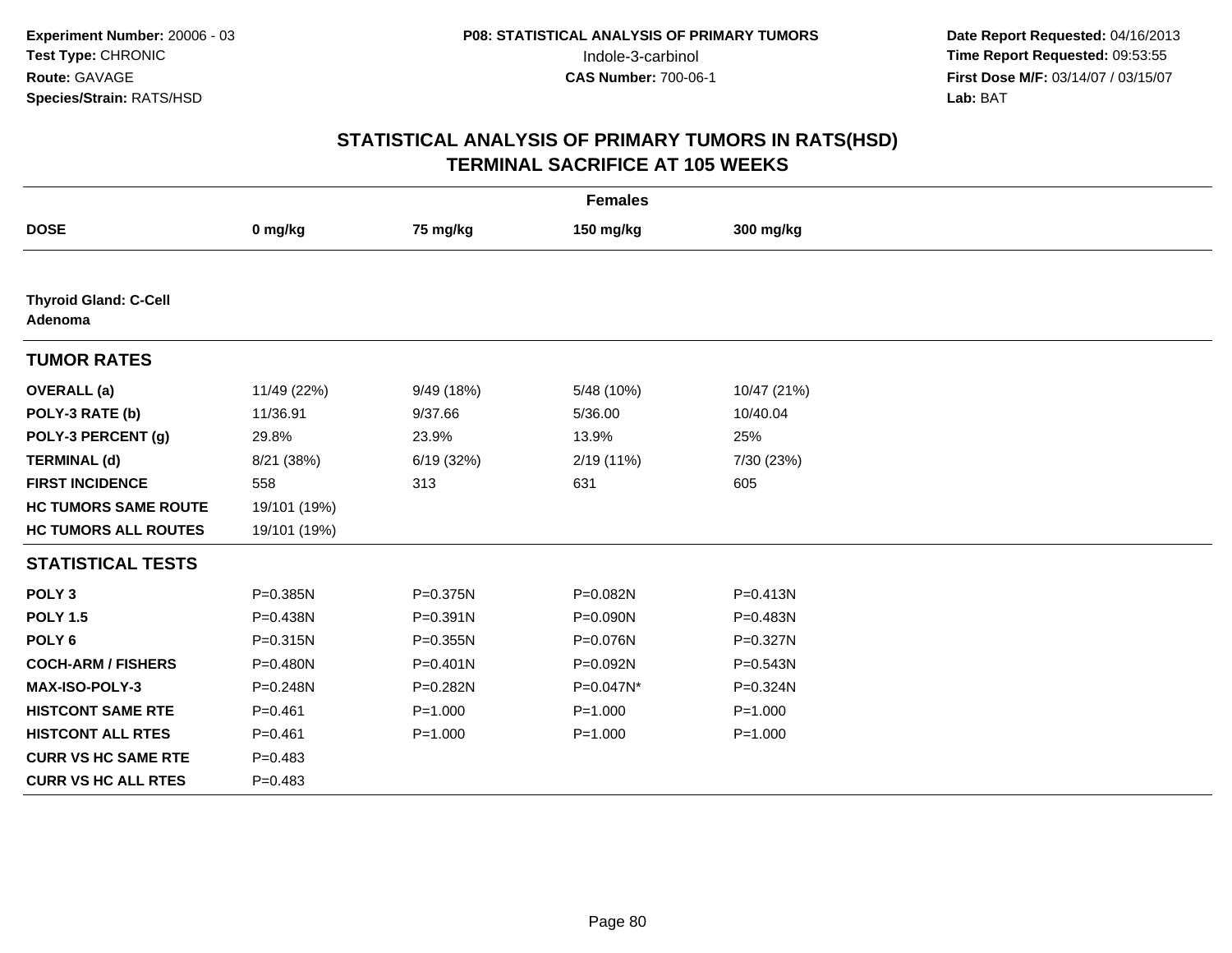| <b>Females</b>                                              |              |              |            |              |  |  |
|-------------------------------------------------------------|--------------|--------------|------------|--------------|--|--|
| <b>DOSE</b>                                                 | 0 mg/kg      | 75 mg/kg     | 150 mg/kg  | 300 mg/kg    |  |  |
|                                                             |              |              |            |              |  |  |
| <b>Thyroid Gland: C-Cell</b><br><b>Carcinoma or Adenoma</b> |              |              |            |              |  |  |
| <b>TUMOR RATES</b>                                          |              |              |            |              |  |  |
| <b>OVERALL</b> (a)                                          | 11/49 (22%)  | 10/49 (20%)  | 5/48 (10%) | 11/47 (23%)  |  |  |
| POLY-3 RATE (b)                                             | 11/36.91     | 10/37.66     | 5/36.00    | 11/40.15     |  |  |
| POLY-3 PERCENT (g)                                          | 29.8%        | 26.6%        | 13.9%      | 27.4%        |  |  |
| <b>TERMINAL (d)</b>                                         | 8/21 (38%)   | 7/19 (37%)   | 2/19 (11%) | 7/30 (23%)   |  |  |
| <b>FIRST INCIDENCE</b>                                      | 558          | 313          | 631        | 605          |  |  |
| <b>HC TUMORS SAME ROUTE</b>                                 | 22/101 (22%) |              |            |              |  |  |
| <b>HC TUMORS ALL ROUTES</b>                                 | 22/101 (22%) |              |            |              |  |  |
| <b>STATISTICAL TESTS</b>                                    |              |              |            |              |  |  |
| POLY <sub>3</sub>                                           | $P = 0.457N$ | P=0.478N     | P=0.082N   | P=0.508N     |  |  |
| <b>POLY 1.5</b>                                             | $P = 0.514N$ | $P = 0.493N$ | P=0.090N   | P=0.580N     |  |  |
| POLY <sub>6</sub>                                           | P=0.379N     | $P = 0.459N$ | P=0.076N   | $P = 0.413N$ |  |  |
| <b>COCH-ARM / FISHERS</b>                                   | $P = 0.542$  | $P = 0.500N$ | P=0.092N   | $P=0.552$    |  |  |
| <b>MAX-ISO-POLY-3</b>                                       | P=0.308N     | P=0.376N     | P=0.047N*  | $P = 0.410N$ |  |  |
| <b>HISTCONT SAME RTE</b>                                    | (h)          | (h)          | (h)        | (h)          |  |  |
| <b>HISTCONT ALL RTES</b>                                    | (h)          | (h)          | (h)        | (h)          |  |  |
| <b>CURR VS HC SAME RTE</b>                                  | $P=0.854$    |              |            |              |  |  |
| <b>CURR VS HC ALL RTES</b>                                  | $P = 0.854$  |              |            |              |  |  |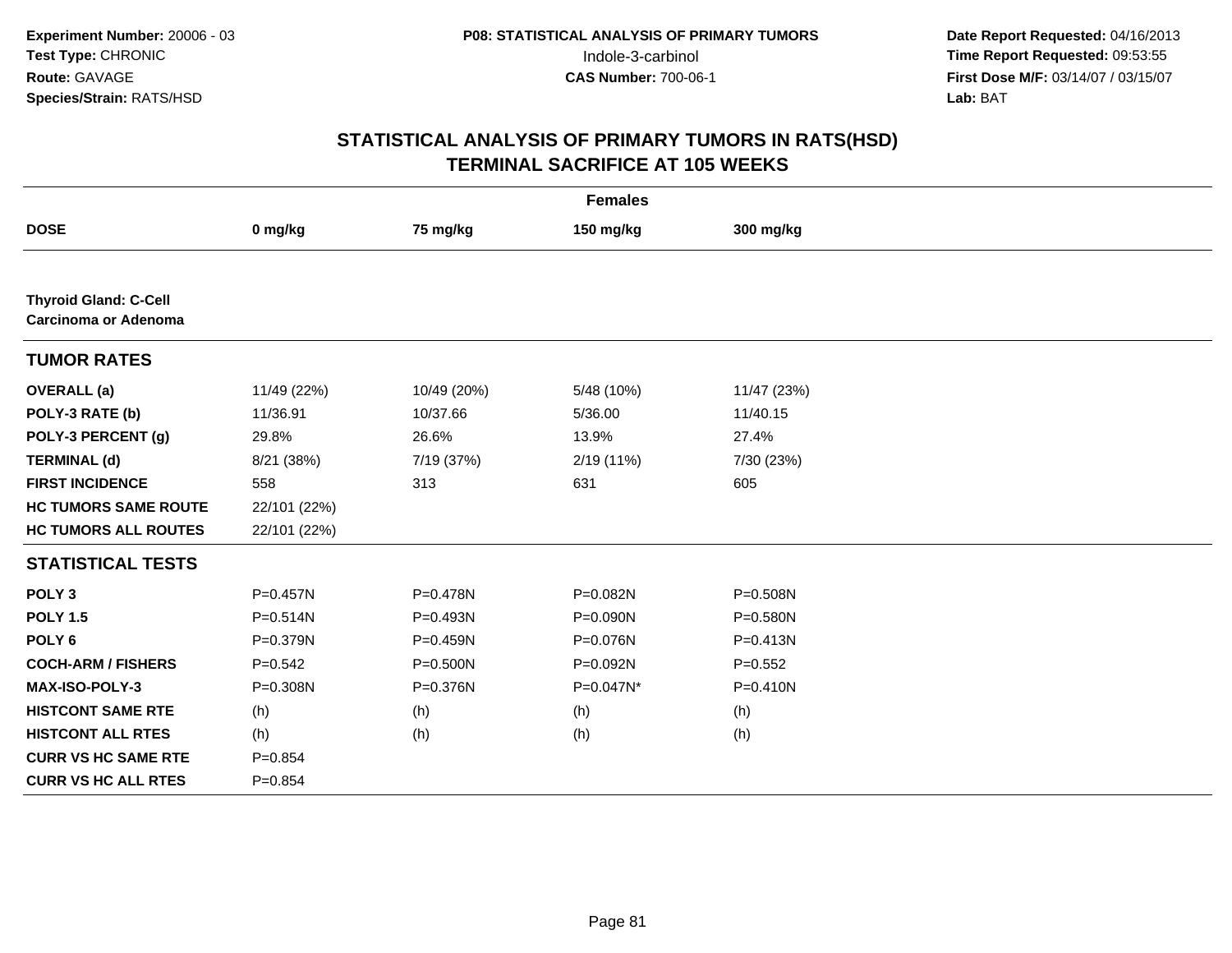| <b>Females</b>              |                   |             |             |             |  |  |  |
|-----------------------------|-------------------|-------------|-------------|-------------|--|--|--|
| <b>DOSE</b>                 | 0 mg/kg           | 75 mg/kg    | 150 mg/kg   | 300 mg/kg   |  |  |  |
|                             |                   |             |             |             |  |  |  |
| <b>Uterus</b><br>Carcinoma  |                   |             |             |             |  |  |  |
| <b>TUMOR RATES</b>          | $\#$              | $\#$        | $\#$        | #           |  |  |  |
| <b>OVERALL</b> (a)          | 0/50(0%)          | 1/50(2%)    | 4/50 (8%)   | 4/50(8%)    |  |  |  |
| POLY-3 RATE (b)             | 0/36.47           | 1/37.03     | 4/36.74     | 4/40.68     |  |  |  |
| POLY-3 PERCENT (g)          | 0%                | 2.7%        | 10.9%       | 9.8%        |  |  |  |
| <b>TERMINAL (d)</b>         | 0/21(0%)          | 0/19(0%)    | 1/19(5%)    | 2/30(7%)    |  |  |  |
| <b>FIRST INCIDENCE</b>      | $\qquad \qquad -$ | 645         | 608         | 645         |  |  |  |
| <b>HC TUMORS SAME ROUTE</b> | 3/102(3%)         |             |             |             |  |  |  |
| <b>HC TUMORS ALL ROUTES</b> | 3/102(3%)         |             |             |             |  |  |  |
| <b>STATISTICAL TESTS</b>    |                   |             |             |             |  |  |  |
| POLY <sub>3</sub>           | $P=0.040*$        | $P = 0.503$ | $P = 0.059$ | $P = 0.074$ |  |  |  |
| <b>POLY 1.5</b>             | $P=0.032*$        | $P = 0.500$ | $P = 0.059$ | $P=0.065$   |  |  |  |
| POLY <sub>6</sub>           | $P = 0.053$       | $P=0.507$   | $P = 0.061$ | $P = 0.088$ |  |  |  |
| <b>COCH-ARM / FISHERS</b>   | $P=0.029*$        | $P = 0.500$ | $P=0.059$   | $P = 0.059$ |  |  |  |
| <b>MAX-ISO-POLY-3</b>       | $P=0.050*$        | $P=0.162$   | $P=0.019*$  | $P=0.031*$  |  |  |  |
| <b>HISTCONT SAME RTE</b>    | $P = 0.113$       | $P = 1.000$ | $P = 0.143$ | $P = 0.155$ |  |  |  |
| <b>HISTCONT ALL RTES</b>    | $P = 0.113$       | $P = 1.000$ | $P = 0.143$ | $P = 0.155$ |  |  |  |
| <b>CURR VS HC SAME RTE</b>  | $P = 0.201$       |             |             |             |  |  |  |
| <b>CURR VS HC ALL RTES</b>  | $P = 0.201$       |             |             |             |  |  |  |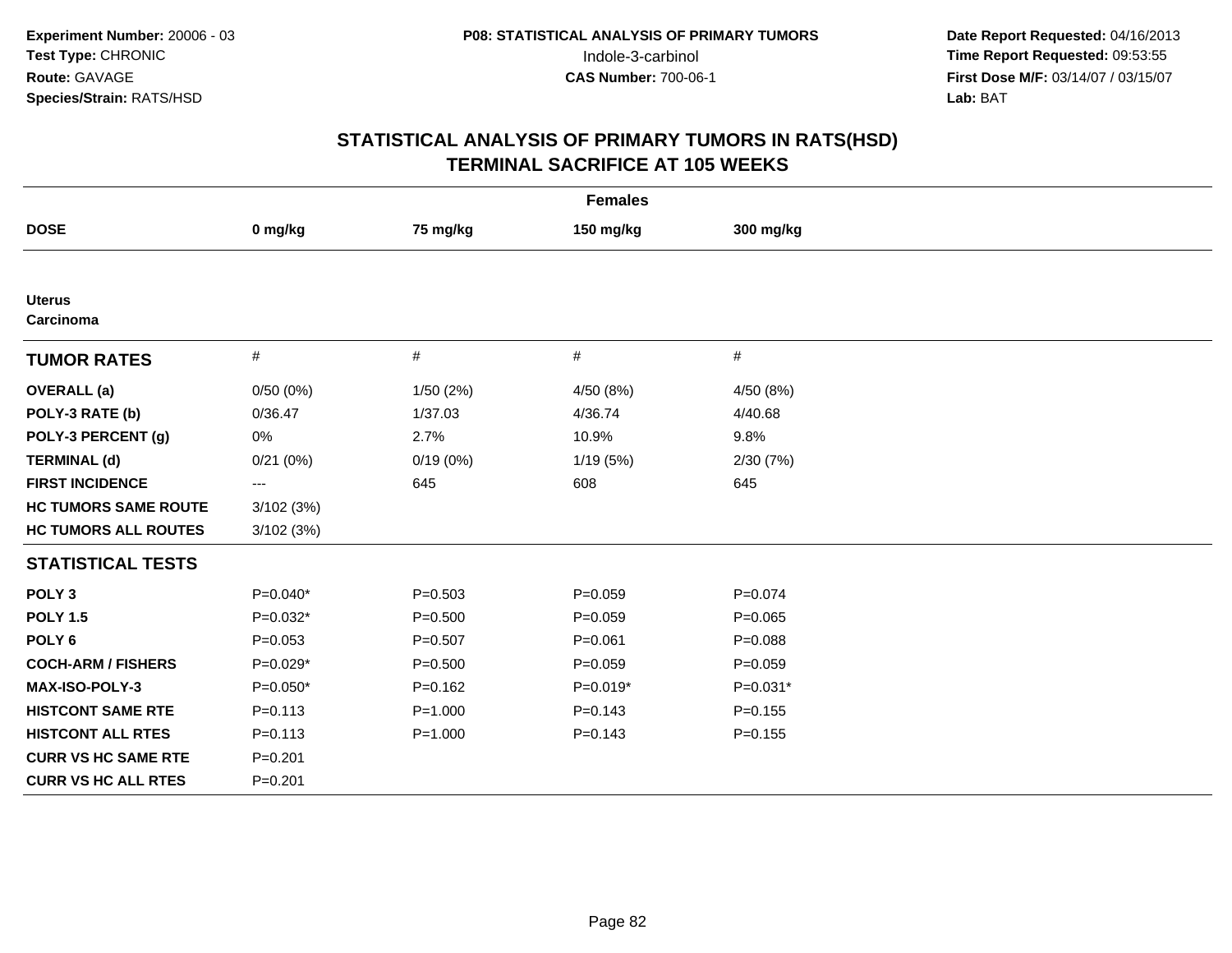| <b>Females</b>                        |              |              |             |             |  |
|---------------------------------------|--------------|--------------|-------------|-------------|--|
| <b>DOSE</b>                           | 0 mg/kg      | 75 mg/kg     | 150 mg/kg   | 300 mg/kg   |  |
|                                       |              |              |             |             |  |
| <b>Uterus</b><br><b>Polyp Stromal</b> |              |              |             |             |  |
| <b>TUMOR RATES</b>                    | $\#$         | $\#$         | $\#$        | $\#$        |  |
| <b>OVERALL</b> (a)                    | 10/50 (20%)  | 10/50 (20%)  | 13/50 (26%) | 9/50 (18%)  |  |
| POLY-3 RATE (b)                       | 10/37.59     | 10/38.14     | 13/37.42    | 9/40.74     |  |
| POLY-3 PERCENT (g)                    | 26.6%        | 26.2%        | 34.7%       | 22.1%       |  |
| <b>TERMINAL (d)</b>                   | 7/21 (33%)   | 5/19 (26%)   | 8/19 (42%)  | 6/30 (20%)  |  |
| <b>FIRST INCIDENCE</b>                | 422          | 420          | 611         | 622         |  |
| <b>HC TUMORS SAME ROUTE</b>           | 11/102 (11%) |              |             |             |  |
| <b>HC TUMORS ALL ROUTES</b>           | 11/102 (11%) |              |             |             |  |
| <b>STATISTICAL TESTS</b>              |              |              |             |             |  |
| POLY <sub>3</sub>                     | P=0.379N     | P=0.589N     | $P = 0.300$ | P=0.420N    |  |
| <b>POLY 1.5</b>                       | $P=0.444N$   | $P = 0.600N$ | $P=0.295$   | P=0.474N    |  |
| POLY <sub>6</sub>                     | P=0.293N     | $P = 0.572N$ | $P = 0.310$ | P=0.348N    |  |
| <b>COCH-ARM / FISHERS</b>             | P=0.477N     | P=0.598N     | $P = 0.318$ | P=0.500N    |  |
| <b>MAX-ISO-POLY-3</b>                 | P=0.396N     | P=0.484N     | $P = 0.219$ | P=0.326N    |  |
| <b>HISTCONT SAME RTE</b>              | $P = 0.175$  | $P=0.149$    | $P = 0.088$ | $P = 0.224$ |  |
| <b>HISTCONT ALL RTES</b>              | $P = 0.175$  | $P = 0.149$  | $P = 0.088$ | $P=0.224$   |  |
| <b>CURR VS HC SAME RTE</b>            | $P = 0.204$  |              |             |             |  |
| <b>CURR VS HC ALL RTES</b>            | $P = 0.204$  |              |             |             |  |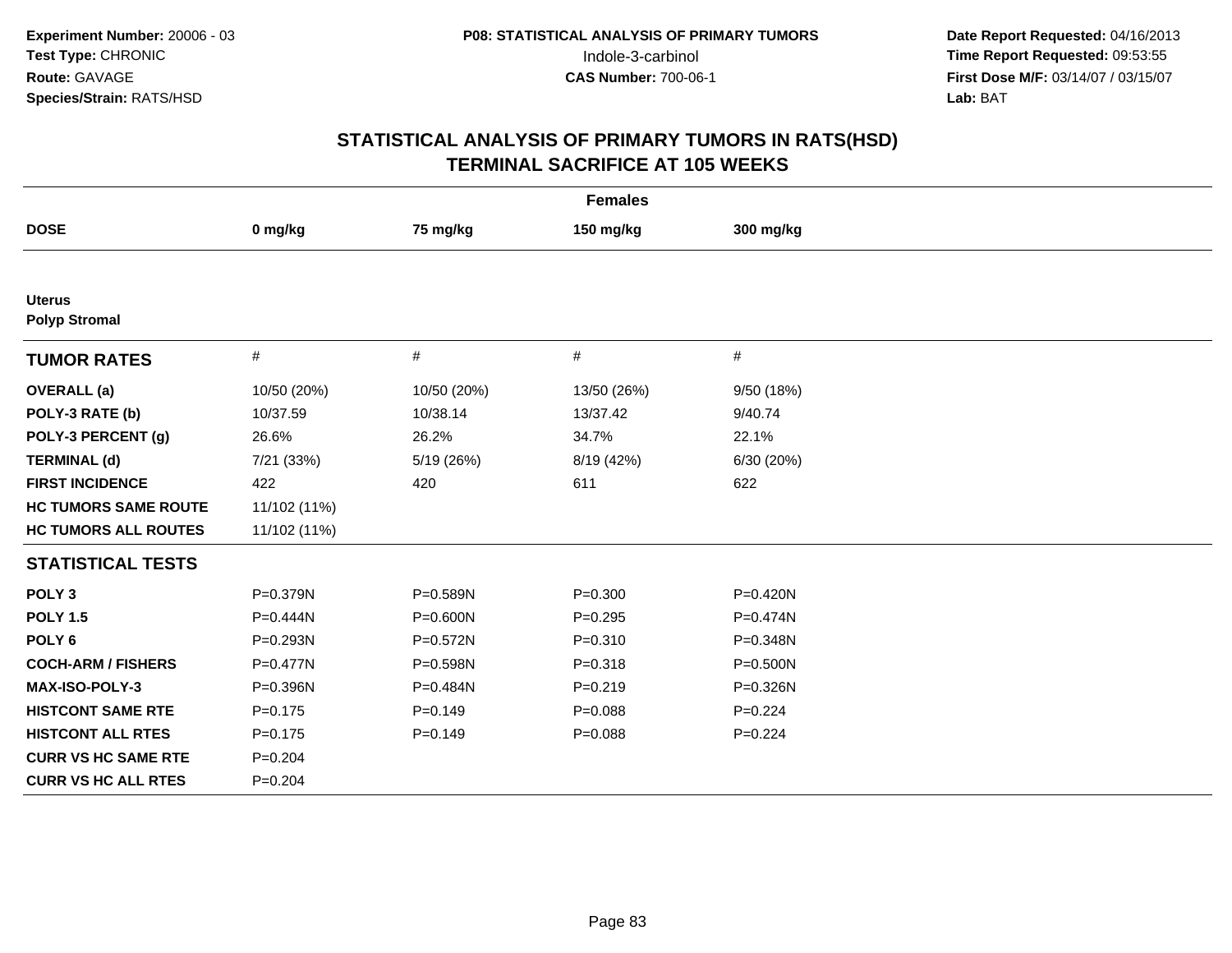|                                         |              |              | <b>Females</b> |              |  |
|-----------------------------------------|--------------|--------------|----------------|--------------|--|
| <b>DOSE</b>                             | 0 mg/kg      | 75 mg/kg     | 150 mg/kg      | 300 mg/kg    |  |
|                                         |              |              |                |              |  |
| <b>Uterus</b><br><b>Sarcoma Stromal</b> |              |              |                |              |  |
| <b>TUMOR RATES</b>                      | #            | #            | #              | #            |  |
| <b>OVERALL</b> (a)                      | 2/50(4%)     | 0/50(0%)     | 2/50(4%)       | 1/50(2%)     |  |
| POLY-3 RATE (b)                         | 2/37.22      | 0/36.72      | 2/37.19        | 1/40.54      |  |
| POLY-3 PERCENT (g)                      | 5.4%         | 0%           | 5.4%           | 2.5%         |  |
| <b>TERMINAL (d)</b>                     | 0/21(0%)     | 0/19(0%)     | 0/19(0%)       | 0/30(0%)     |  |
| <b>FIRST INCIDENCE</b>                  | 614          | ---          | 393            | 622          |  |
| <b>HC TUMORS SAME ROUTE</b>             | 0/102(0%)    |              |                |              |  |
| <b>HC TUMORS ALL ROUTES</b>             | 0/102(0%)    |              |                |              |  |
| <b>STATISTICAL TESTS</b>                |              |              |                |              |  |
| POLY <sub>3</sub>                       | $P = 0.501N$ | P=0.239N     | $P = 0.695$    | $P = 0.470N$ |  |
| <b>POLY 1.5</b>                         | $P = 0.518N$ | $P = 0.240N$ | $P = 0.692$    | P=0.489N     |  |
| POLY <sub>6</sub>                       | P=0.478N     | $P = 0.240N$ | $P=0.692$      | P=0.447N     |  |
| <b>COCH-ARM / FISHERS</b>               | $P = 0.531N$ | $P = 0.247N$ | P=0.691N       | P=0.500N     |  |
| <b>MAX-ISO-POLY-3</b>                   | P=0.394N     | P=0.078N     | $P=0.499$      | $P = 0.263N$ |  |
| <b>HISTCONT SAME RTE</b>                | $P = 0.133$  | (e)          | $P=0.152$      | $P = 0.352$  |  |
| <b>HISTCONT ALL RTES</b>                | $P = 0.133$  | (e)          | $P = 0.152$    | $P = 0.352$  |  |
| <b>CURR VS HC SAME RTE</b>              | $P=0.022*$   |              |                |              |  |
| <b>CURR VS HC ALL RTES</b>              | $P=0.022*$   |              |                |              |  |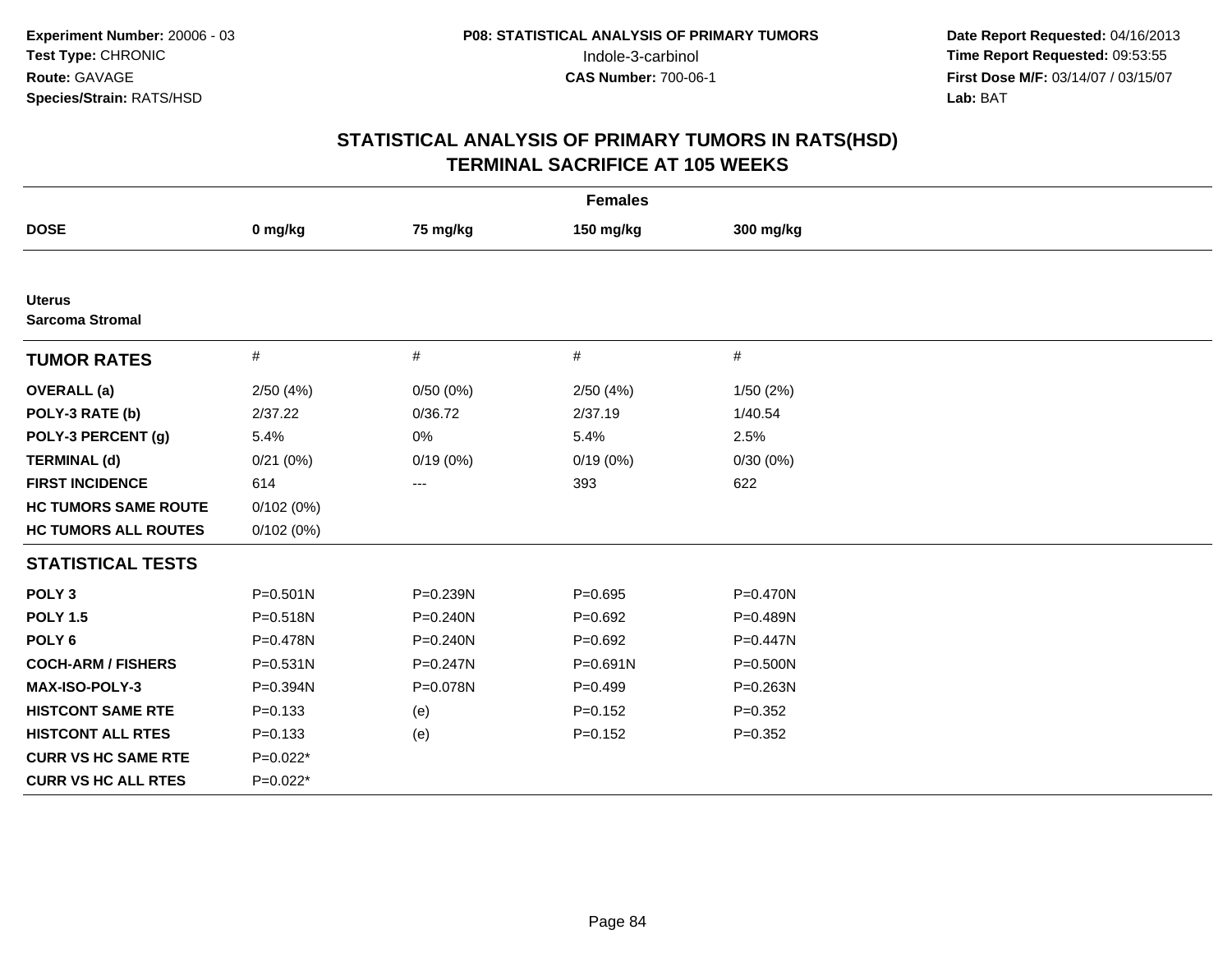|                                                          |              |              | <b>Females</b> |              |  |
|----------------------------------------------------------|--------------|--------------|----------------|--------------|--|
| <b>DOSE</b>                                              | 0 mg/kg      | 75 mg/kg     | 150 mg/kg      | 300 mg/kg    |  |
|                                                          |              |              |                |              |  |
| <b>Uterus</b><br><b>Sarcoma Stromal or Polyp Stromal</b> |              |              |                |              |  |
| <b>TUMOR RATES</b>                                       | $\#$         | $\#$         | $\#$           | $\#$         |  |
| <b>OVERALL</b> (a)                                       | 12/50 (24%)  | 10/50 (20%)  | 15/50 (30%)    | 9/50 (18%)   |  |
| POLY-3 RATE (b)                                          | 12/38.34     | 10/38.14     | 15/38.91       | 9/40.74      |  |
| POLY-3 PERCENT (g)                                       | 31.3%        | 26.2%        | 38.6%          | 22.1%        |  |
| <b>TERMINAL (d)</b>                                      | 7/21 (33%)   | 5/19 (26%)   | 8/19 (42%)     | 6/30 (20%)   |  |
| <b>FIRST INCIDENCE</b>                                   | 422          | 420          | 393            | 622          |  |
| <b>HC TUMORS SAME ROUTE</b>                              | 11/102 (11%) |              |                |              |  |
| <b>HC TUMORS ALL ROUTES</b>                              | 11/102 (11%) |              |                |              |  |
| <b>STATISTICAL TESTS</b>                                 |              |              |                |              |  |
| POLY <sub>3</sub>                                        | P=0.260N     | P=0.405N     | $P = 0.330$    | P=0.249N     |  |
| <b>POLY 1.5</b>                                          | P=0.316N     | $P = 0.411N$ | $P = 0.317$    | $P = 0.291N$ |  |
| POLY <sub>6</sub>                                        | P=0.194N     | P=0.400N     | $P = 0.342$    | P=0.200N     |  |
| <b>COCH-ARM / FISHERS</b>                                | $P = 0.345N$ | P=0.405N     | $P = 0.326$    | P=0.312N     |  |
| MAX-ISO-POLY-3                                           | P=0.269N     | P=0.310N     | $P=0.249$      | P=0.182N     |  |
| <b>HISTCONT SAME RTE</b>                                 | $P=0.175$    | $P=0.149$    | $P = 0.074$    | $P=0.224$    |  |
| <b>HISTCONT ALL RTES</b>                                 | $P = 0.175$  | $P=0.149$    | $P = 0.074$    | $P=0.224$    |  |
| <b>CURR VS HC SAME RTE</b>                               | $P = 0.084$  |              |                |              |  |
| <b>CURR VS HC ALL RTES</b>                               | $P = 0.084$  |              |                |              |  |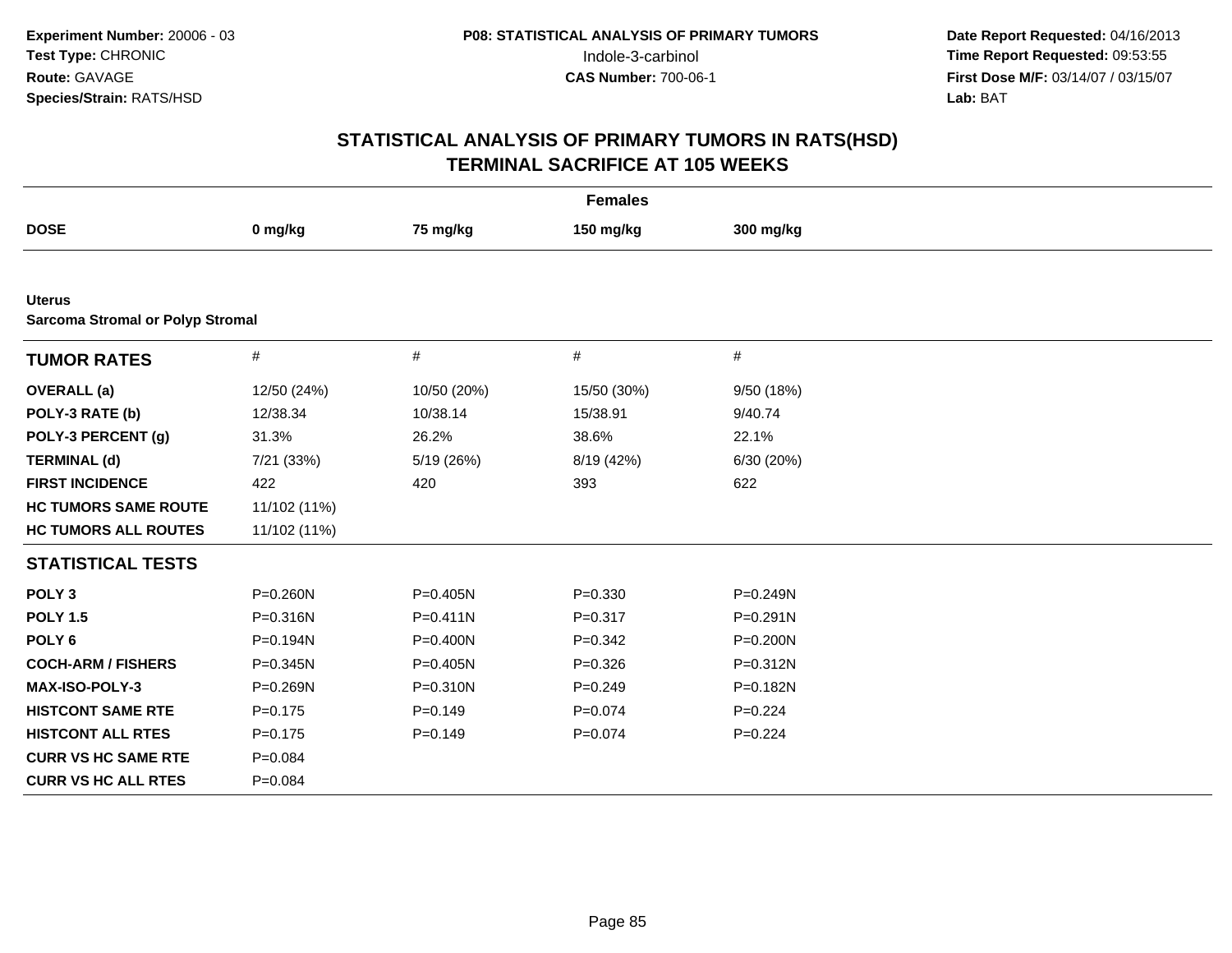| <b>Females</b>                                                                          |                   |             |           |           |  |
|-----------------------------------------------------------------------------------------|-------------------|-------------|-----------|-----------|--|
| <b>DOSE</b>                                                                             | 0 mg/kg           | 75 mg/kg    | 150 mg/kg | 300 mg/kg |  |
|                                                                                         |                   |             |           |           |  |
| <b>All Organs</b><br>Leukemia: Lymphocytic, Monocytic, Mononuclear, or Undifferentiated |                   |             |           |           |  |
| <b>TUMOR RATES</b>                                                                      | $\#$              | $\#$        | $\#$      | $\#$      |  |
| <b>OVERALL</b> (a)                                                                      | 0/50(0%)          | 2/50(4%)    | 0/50(0%)  | 0/50(0%)  |  |
| POLY-3 RATE (b)                                                                         | 0/36.47           | 2/37.91     | 0/35.70   | 0/40.16   |  |
| POLY-3 PERCENT (g)                                                                      | 0%                | 5.3%        | 0%        | 0%        |  |
| <b>TERMINAL (d)</b>                                                                     | 0/21(0%)          | 0/19(0%)    | 0/19(0%)  | 0/30(0%)  |  |
| <b>FIRST INCIDENCE</b>                                                                  | $\qquad \qquad -$ | 388         | ---       | ---       |  |
| <b>HC TUMORS SAME ROUTE</b>                                                             | 1/102 (1%)        |             |           |           |  |
| <b>HC TUMORS ALL ROUTES</b>                                                             | 1/102(1%)         |             |           |           |  |
| <b>STATISTICAL TESTS</b>                                                                |                   |             |           |           |  |
| POLY <sub>3</sub>                                                                       | P=0.384N          | $P = 0.245$ | (e)       | (e)       |  |
| <b>POLY 1.5</b>                                                                         | P=0.397N          | $P = 0.240$ | (e)       | (e)       |  |
| POLY <sub>6</sub>                                                                       | P=0.365N          | $P = 0.251$ | (e)       | (e)       |  |
| <b>COCH-ARM / FISHERS</b>                                                               | $P = 0.405N$      | $P = 0.247$ | (e)       | (e)       |  |
| MAX-ISO-POLY-3                                                                          | P=0.258N          | $P = 0.083$ | (e)       | (e)       |  |
| <b>HISTCONT SAME RTE</b>                                                                | $P = 0.693$       | $P = 0.241$ | (e)       | (e)       |  |
| <b>HISTCONT ALL RTES</b>                                                                | $P = 0.693$       | $P=0.241$   | (e)       | (e)       |  |
| <b>CURR VS HC SAME RTE</b>                                                              | $P = 0.361$       |             |           |           |  |
| <b>CURR VS HC ALL RTES</b>                                                              | $P = 0.361$       |             |           |           |  |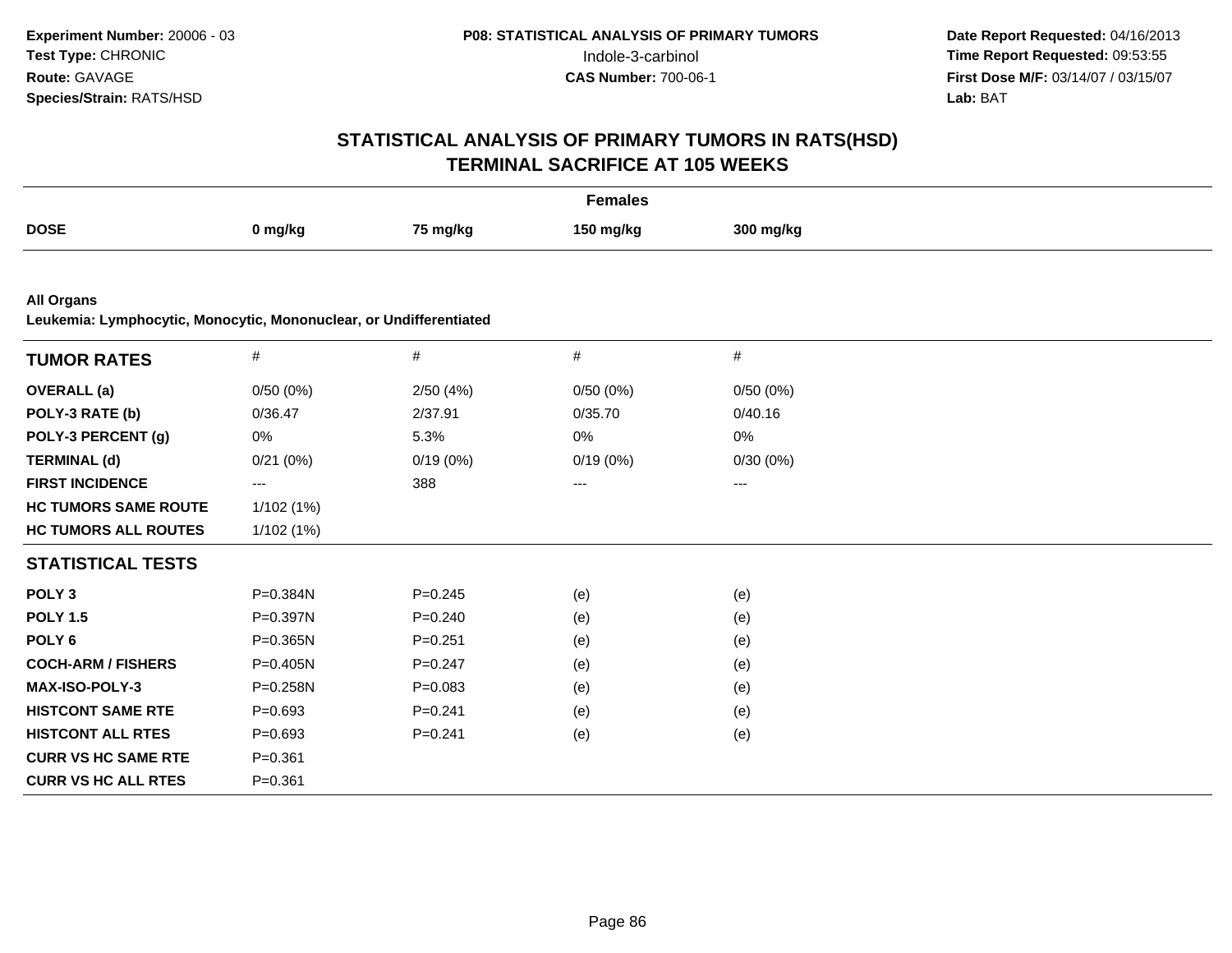| <b>Females</b>                            |              |             |             |              |  |
|-------------------------------------------|--------------|-------------|-------------|--------------|--|
| <b>DOSE</b>                               | 0 mg/kg      | 75 mg/kg    | 150 mg/kg   | 300 mg/kg    |  |
|                                           |              |             |             |              |  |
| <b>All Organs</b><br><b>Benign Tumors</b> |              |             |             |              |  |
| <b>TUMOR RATES</b>                        | $\#$         | $\#$        | $\#$        | #            |  |
| <b>OVERALL</b> (a)                        | 40/50 (80%)  | 40/50 (80%) | 41/50 (82%) | 35/50 (70%)  |  |
| POLY-3 RATE (b)                           | 40/44.68     | 40/45.00    | 41/44.73    | 35/44.25     |  |
| POLY-3 PERCENT (g)                        | 89.5%        | 88.9%       | 91.7%       | 79.1%        |  |
| <b>TERMINAL (d)</b>                       | 19/21 (91%)  | 18/19 (95%) | 18/19 (95%) | 22/30 (73%)  |  |
| <b>FIRST INCIDENCE</b>                    | 288          | 313         | 307         | 356          |  |
| <b>HC TUMORS SAME ROUTE</b>               | 83/102 (81%) |             |             |              |  |
| <b>HC TUMORS ALL ROUTES</b>               | 83/102 (81%) |             |             |              |  |
| <b>STATISTICAL TESTS</b>                  |              |             |             |              |  |
| POLY <sub>3</sub>                         | P=0.067N     | P=0.609N    | $P = 0.508$ | $P = 0.127N$ |  |
| <b>POLY 1.5</b>                           | $P = 0.119N$ | $P = 0.630$ | $P = 0.458$ | $P = 0.184N$ |  |
| POLY <sub>6</sub>                         | P=0.027N*    | P=0.596N    | $P = 0.561$ | P=0.078N     |  |
| <b>COCH-ARM / FISHERS</b>                 | P=0.124N     | P=0.598N    | $P = 0.500$ | P=0.178N     |  |
| <b>MAX-ISO-POLY-3</b>                     | P=0.069N     | P=0.454N    | $P=0.342$   | P=0.074N     |  |
| <b>HISTCONT SAME RTE</b>                  | $P = 1.000$  | $P = 1.000$ | $P = 0.390$ | $P = 1.000$  |  |
| <b>HISTCONT ALL RTES</b>                  | $P = 1.000$  | $P = 1.000$ | $P = 0.390$ | $P = 1.000$  |  |
| <b>CURR VS HC SAME RTE</b>                | $P = 0.993$  |             |             |              |  |
| <b>CURR VS HC ALL RTES</b>                | $P=0.993$    |             |             |              |  |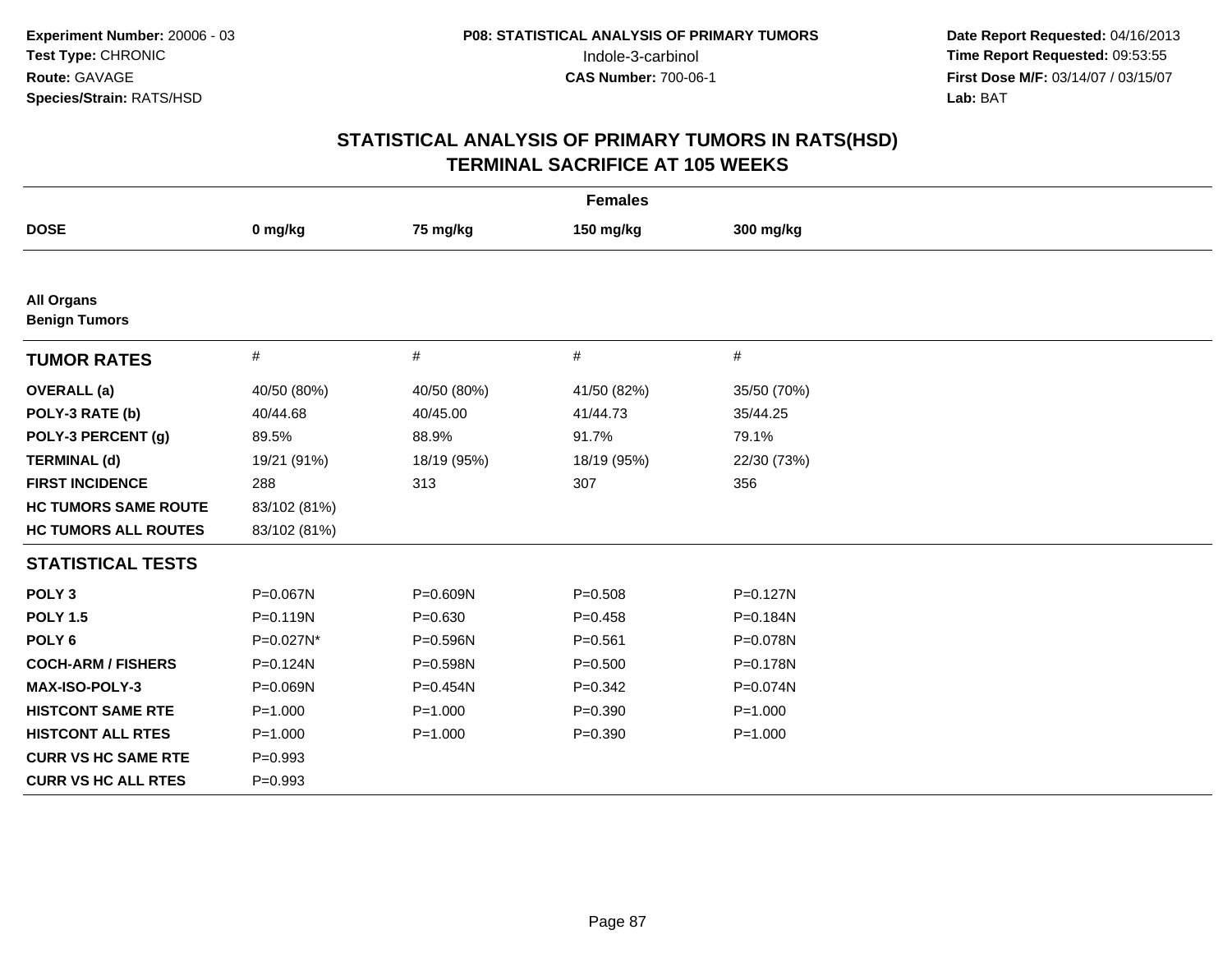| <b>Females</b>                               |              |              |             |             |  |
|----------------------------------------------|--------------|--------------|-------------|-------------|--|
| <b>DOSE</b>                                  | 0 mg/kg      | 75 mg/kg     | 150 mg/kg   | 300 mg/kg   |  |
|                                              |              |              |             |             |  |
| <b>All Organs</b><br><b>Malignant Tumors</b> |              |              |             |             |  |
| <b>TUMOR RATES</b>                           | $\#$         | $\#$         | $\#$        | #           |  |
| <b>OVERALL</b> (a)                           | 14/50 (28%)  | 11/50 (22%)  | 15/50 (30%) | 15/50 (30%) |  |
| POLY-3 RATE (b)                              | 14/41.97     | 11/39.77     | 15/40.85    | 15/41.90    |  |
| POLY-3 PERCENT (g)                           | 33.4%        | 27.7%        | 36.7%       | 35.8%       |  |
| <b>TERMINAL (d)</b>                          | 3/21 (14%)   | 4/19 (21%)   | 6/19(32%)   | 8/30 (27%)  |  |
| <b>FIRST INCIDENCE</b>                       | 425          | 187          | 160         | 605         |  |
| <b>HC TUMORS SAME ROUTE</b>                  | 28/102 (28%) |              |             |             |  |
| <b>HC TUMORS ALL ROUTES</b>                  | 28/102 (28%) |              |             |             |  |
| <b>STATISTICAL TESTS</b>                     |              |              |             |             |  |
| POLY <sub>3</sub>                            | $P = 0.356$  | P=0.374N     | $P = 0.464$ | $P=0.498$   |  |
| <b>POLY 1.5</b>                              | $P = 0.326$  | $P = 0.351N$ | $P = 0.480$ | $P=0.473$   |  |
| POLY <sub>6</sub>                            | $P=0.409$    | P=0.405N     | $P=0.427$   | $P = 0.539$ |  |
| <b>COCH-ARM / FISHERS</b>                    | $P=0.344$    | P=0.322N     | $P = 0.500$ | $P = 0.500$ |  |
| <b>MAX-ISO-POLY-3</b>                        | $P = 0.461$  | $P=0.292N$   | $P = 0.373$ | $P=0.405$   |  |
| <b>HISTCONT SAME RTE</b>                     | $P = 0.389$  | $P = 1.000$  | $P=0.475$   | $P = 1.000$ |  |
| <b>HISTCONT ALL RTES</b>                     | $P = 0.389$  | $P = 1.000$  | $P=0.475$   | $P = 1.000$ |  |
| <b>CURR VS HC SAME RTE</b>                   | $P = 0.881$  |              |             |             |  |
| <b>CURR VS HC ALL RTES</b>                   | $P = 0.881$  |              |             |             |  |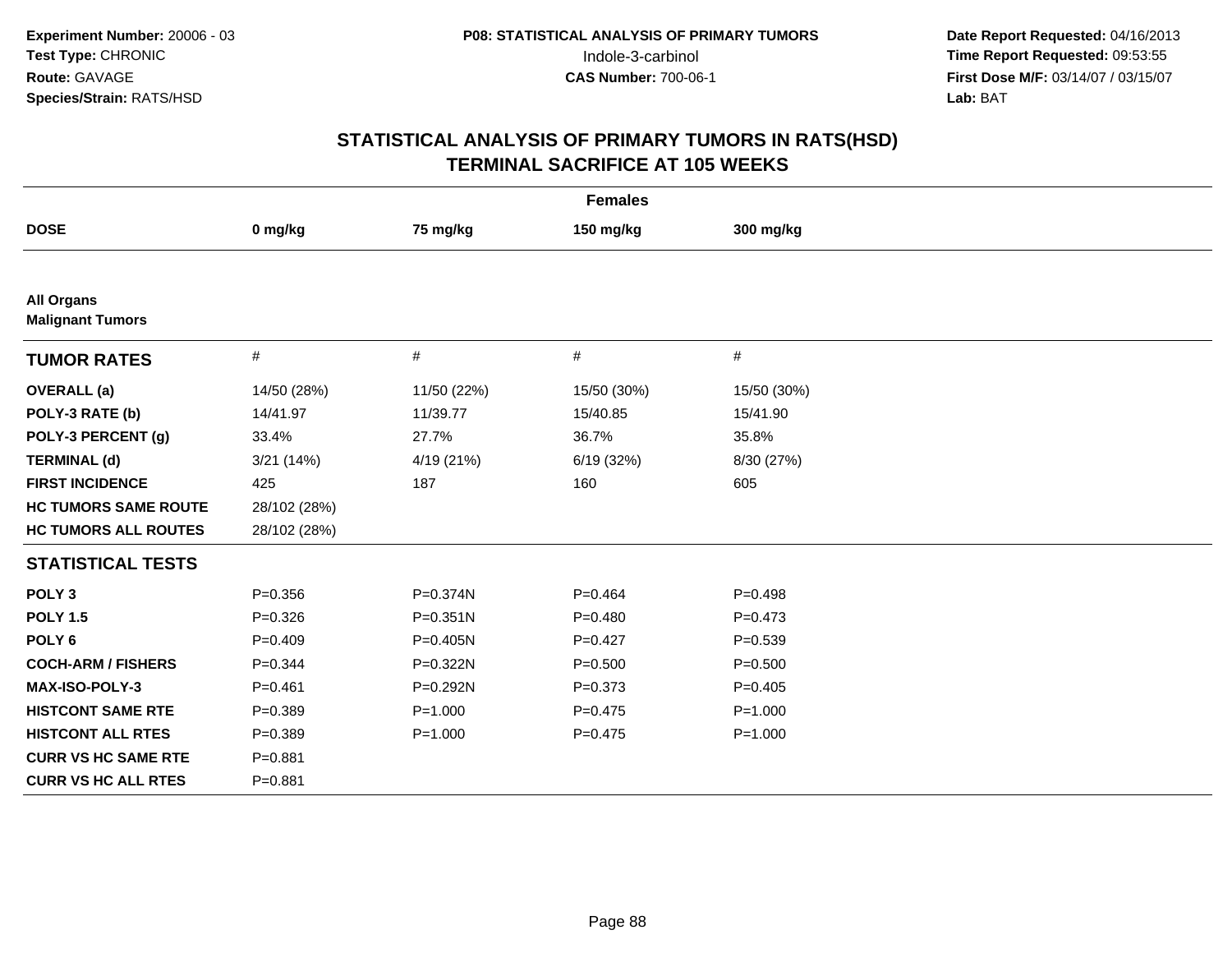|                                                         |              |             | <b>Females</b> |             |
|---------------------------------------------------------|--------------|-------------|----------------|-------------|
| <b>DOSE</b>                                             | 0 mg/kg      | 75 mg/kg    | 150 mg/kg      | 300 mg/kg   |
|                                                         |              |             |                |             |
| <b>All Organs</b><br><b>Malignant and Benign Tumors</b> |              |             |                |             |
| <b>TUMOR RATES</b>                                      | $\#$         | $\#$        | $\#$           | #           |
| <b>OVERALL</b> (a)                                      | 46/50 (92%)  | 44/50 (88%) | 46/50 (92%)    | 37/50 (74%) |
| POLY-3 RATE (b)                                         | 46/48.29     | 44/47.54    | 46/47.60       | 37/44.25    |
| POLY-3 PERCENT (g)                                      | 95.3%        | 92.6%       | 96.6%          | 83.6%       |
| <b>TERMINAL (d)</b>                                     | 19/21 (91%)  | 18/19 (95%) | 18/19 (95%)    | 24/30 (80%) |
| <b>FIRST INCIDENCE</b>                                  | 288          | 187         | 160            | 356         |
| <b>HC TUMORS SAME ROUTE</b>                             | 92/102 (90%) |             |                |             |
| <b>HC TUMORS ALL ROUTES</b>                             | 92/102 (90%) |             |                |             |
| <b>STATISTICAL TESTS</b>                                |              |             |                |             |
| POLY <sub>3</sub>                                       | P=0.029N*    | P=0.445N    | $P = 0.577$    | P=0.057N    |
| <b>POLY 1.5</b>                                         | P=0.022N*    | P=0.402N    | $P = 0.593$    | P=0.042N*   |
| POLY <sub>6</sub>                                       | P=0.034N*    | P=0.528N    | $P = 0.545$    | P=0.074N    |
| <b>COCH-ARM / FISHERS</b>                               | P=0.007N**   | P=0.370N    | $P = 0.643N$   | P=0.016N*   |
| <b>MAX-ISO-POLY-3</b>                                   | P=0.024N*    | P=0.277N    | $P = 0.357$    | P=0.031N*   |
| <b>HISTCONT SAME RTE</b>                                | $P = 1.000$  | $P = 1.000$ | $P = 1.000$    | $P = 1.000$ |
| <b>HISTCONT ALL RTES</b>                                | $P = 1.000$  | $P = 1.000$ | $P = 1.000$    | $P = 1.000$ |
| <b>CURR VS HC SAME RTE</b>                              | $P = 0.960$  |             |                |             |
| <b>CURR VS HC ALL RTES</b>                              | $P = 0.960$  |             |                |             |